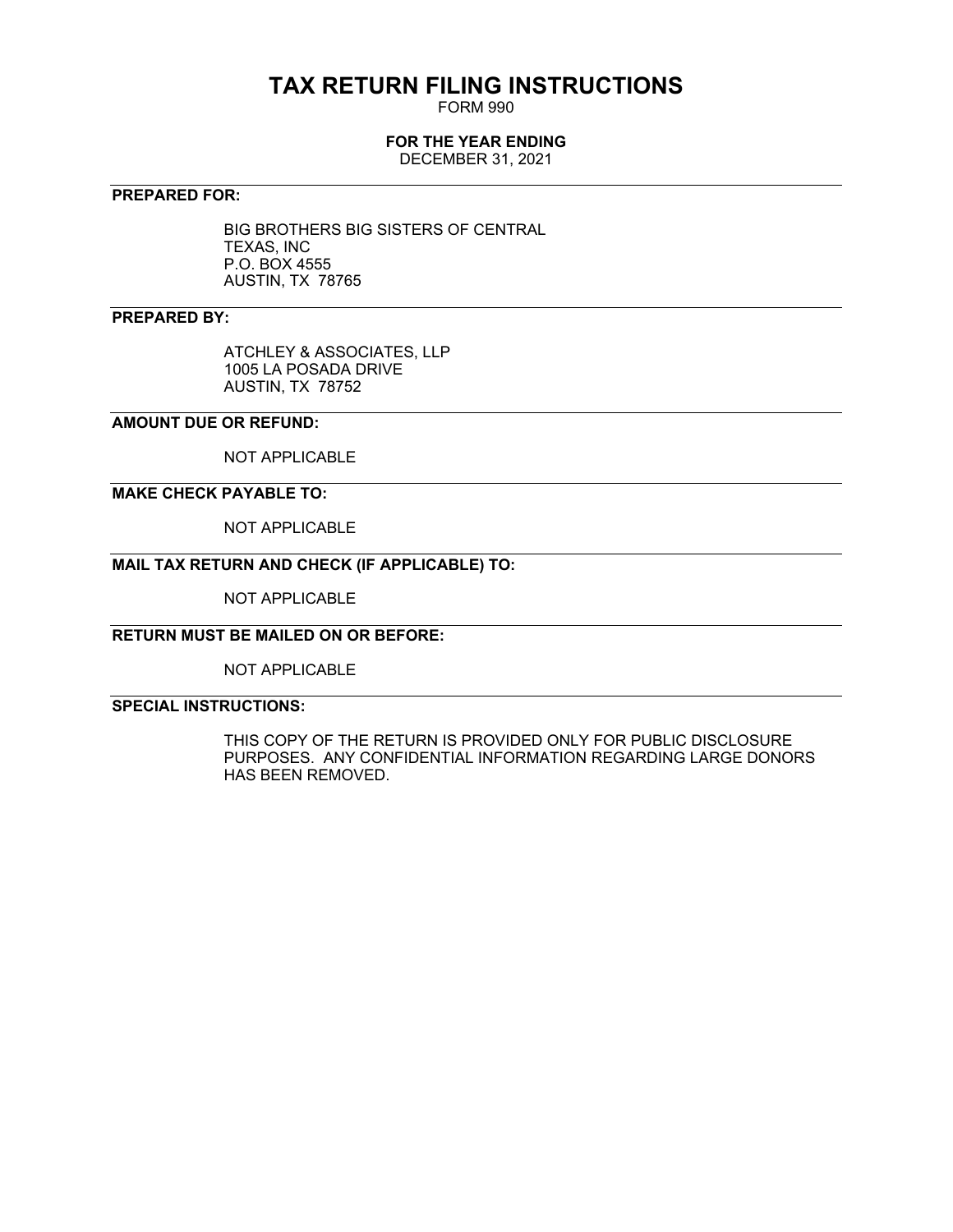(Rev. January 2022)

# **Application for Automatic Extension of Time To File an Exempt Organization Return**

Department of the Treasury Internal Revenue Service

|  |  |  | $\blacktriangleright$ File a separate application for each return. |
|--|--|--|--------------------------------------------------------------------|
|  |  |  |                                                                    |

**| Go to www.irs.gov/Form8868 for the latest information.**

**Electronic filing (e-file).**  You can electronically file Form 8868 to request a 6-month automatic extension of time to file any of the filing of this form, visit www*.irs.gov/e-file-providers/e-file-for-charities-and-non-profits.* forms listed below with the exception of Form 8870, Information Return for Transfers Associated With Certain Personal Benefit Contracts, for which an extension request must be sent to the IRS in paper format (see instructions). For more details on the electronic

#### **Automatic 6-Month Extension of Time.** Only submit original (no copies needed).

All corporations required to file an income tax return other than Form 990-T (including 1120-C filers), partnerships, REMICs, and trusts must use Form 7004 to request an extension of time to file income tax returns.

| Type or<br>print                                                                                                                                                                                                                                                                                                                                                                                                                                                                                                                                                                                                                                                                                                                                                                                                                                                                                                                                                                                                                                                         | Name of exempt organization or other filer, see instructions.<br>BIG BROTHERS BIG SISTERS OF CENTRAL<br>TEXAS, INC                                 |      |                                   | Taxpayer identification number (TIN)<br>74-1678586 |                         |        |  |  |
|--------------------------------------------------------------------------------------------------------------------------------------------------------------------------------------------------------------------------------------------------------------------------------------------------------------------------------------------------------------------------------------------------------------------------------------------------------------------------------------------------------------------------------------------------------------------------------------------------------------------------------------------------------------------------------------------------------------------------------------------------------------------------------------------------------------------------------------------------------------------------------------------------------------------------------------------------------------------------------------------------------------------------------------------------------------------------|----------------------------------------------------------------------------------------------------------------------------------------------------|------|-----------------------------------|----------------------------------------------------|-------------------------|--------|--|--|
| File by the<br>due date for<br>filing your<br>return. See                                                                                                                                                                                                                                                                                                                                                                                                                                                                                                                                                                                                                                                                                                                                                                                                                                                                                                                                                                                                                | Number, street, and room or suite no. If a P.O. box, see instructions.<br>P.O. BOX 4555                                                            |      |                                   |                                                    |                         |        |  |  |
| City, town or post office, state, and ZIP code. For a foreign address, see instructions.<br>instructions.<br>78765<br>TХ<br>AUSTIN,<br>$\mathbf 0$<br>Enter the Return Code for the return that this application is for (file a separate application for each return)<br>Application<br><b>Application</b><br>Return                                                                                                                                                                                                                                                                                                                                                                                                                                                                                                                                                                                                                                                                                                                                                     |                                                                                                                                                    |      |                                   |                                                    |                         |        |  |  |
|                                                                                                                                                                                                                                                                                                                                                                                                                                                                                                                                                                                                                                                                                                                                                                                                                                                                                                                                                                                                                                                                          |                                                                                                                                                    |      |                                   |                                                    |                         | 1      |  |  |
|                                                                                                                                                                                                                                                                                                                                                                                                                                                                                                                                                                                                                                                                                                                                                                                                                                                                                                                                                                                                                                                                          |                                                                                                                                                    |      |                                   |                                                    |                         | Return |  |  |
| Is For                                                                                                                                                                                                                                                                                                                                                                                                                                                                                                                                                                                                                                                                                                                                                                                                                                                                                                                                                                                                                                                                   |                                                                                                                                                    | Code | Is For                            |                                                    |                         | Code   |  |  |
|                                                                                                                                                                                                                                                                                                                                                                                                                                                                                                                                                                                                                                                                                                                                                                                                                                                                                                                                                                                                                                                                          | Form 990 or Form 990-EZ                                                                                                                            | 01   | Form 1041-A                       |                                                    |                         | 08     |  |  |
|                                                                                                                                                                                                                                                                                                                                                                                                                                                                                                                                                                                                                                                                                                                                                                                                                                                                                                                                                                                                                                                                          | Form 4720 (individual)                                                                                                                             | 03   | Form 4720 (other than individual) |                                                    |                         | 09     |  |  |
| Form 990-PF                                                                                                                                                                                                                                                                                                                                                                                                                                                                                                                                                                                                                                                                                                                                                                                                                                                                                                                                                                                                                                                              |                                                                                                                                                    | 04   | Form 5227                         |                                                    |                         | 10     |  |  |
|                                                                                                                                                                                                                                                                                                                                                                                                                                                                                                                                                                                                                                                                                                                                                                                                                                                                                                                                                                                                                                                                          | Form 990-T (sec. 401(a) or 408(a) trust)                                                                                                           | 05   | Form 6069                         |                                                    |                         | 11     |  |  |
| 06<br>Form 8870<br>Form 990-T (trust other than above)                                                                                                                                                                                                                                                                                                                                                                                                                                                                                                                                                                                                                                                                                                                                                                                                                                                                                                                                                                                                                   |                                                                                                                                                    |      |                                   |                                                    | 12                      |        |  |  |
|                                                                                                                                                                                                                                                                                                                                                                                                                                                                                                                                                                                                                                                                                                                                                                                                                                                                                                                                                                                                                                                                          | Form 990-T (corporation)<br><b>BETH RINDFUSS</b>                                                                                                   | 07   |                                   |                                                    |                         |        |  |  |
| • The books are in the care of $\triangleright$ 4800 MANOR RD, BLDG K - AUSTIN, TX 78723<br>Telephone No. $\triangleright$ 512-807-3636<br>Fax No. $\blacktriangleright$<br><u> 1989 - Johann Barn, mars et al. (b. 1989)</u><br>If this is for a Group Return, enter the organization's four digit Group Exemption Number (GEN) __________. If this is for the whole group, check this<br>and attach a list with the names and TINs of all members the extension is for.<br>. If it is for part of the group, check this box $\blacktriangleright$  <br>$box \blacktriangleright$<br>NOVEMBER 15, 2022<br>I request an automatic 6-month extension of time until<br>, to file the exempt organization return for<br>1<br>the organization named above. The extension is for the organization's return for:<br>$\blacktriangleright$ $\boxed{\text{X}}$ calendar year 2021 or<br>tax year beginning<br>, and ending<br>If the tax year entered in line 1 is for less than 12 months, check reason:<br>Initial return<br>Final return<br>2<br>Change in accounting period |                                                                                                                                                    |      |                                   |                                                    |                         |        |  |  |
| За                                                                                                                                                                                                                                                                                                                                                                                                                                                                                                                                                                                                                                                                                                                                                                                                                                                                                                                                                                                                                                                                       | If this application is for Forms 990-PF, 990-T, 4720, or 6069, enter the tentative tax, less<br>any nonrefundable credits. See instructions.       |      |                                   | За                                                 | \$                      | $0$ .  |  |  |
| b                                                                                                                                                                                                                                                                                                                                                                                                                                                                                                                                                                                                                                                                                                                                                                                                                                                                                                                                                                                                                                                                        | If this application is for Forms 990-PF, 990-T, 4720, or 6069, enter any refundable credits and                                                    |      |                                   |                                                    |                         |        |  |  |
|                                                                                                                                                                                                                                                                                                                                                                                                                                                                                                                                                                                                                                                                                                                                                                                                                                                                                                                                                                                                                                                                          | estimated tax payments made. Include any prior year overpayment allowed as a credit.                                                               |      |                                   | 3 <sub>b</sub>                                     | \$                      | 0.     |  |  |
| c                                                                                                                                                                                                                                                                                                                                                                                                                                                                                                                                                                                                                                                                                                                                                                                                                                                                                                                                                                                                                                                                        | <b>Balance due.</b> Subtract line 3b from line 3a. Include your payment with this form, if required, by                                            |      |                                   |                                                    |                         |        |  |  |
|                                                                                                                                                                                                                                                                                                                                                                                                                                                                                                                                                                                                                                                                                                                                                                                                                                                                                                                                                                                                                                                                          | using EFTPS (Electronic Federal Tax Payment System). See instructions.                                                                             |      |                                   | 3c                                                 | \$                      | $0$ .  |  |  |
| instructions.                                                                                                                                                                                                                                                                                                                                                                                                                                                                                                                                                                                                                                                                                                                                                                                                                                                                                                                                                                                                                                                            | Caution: If you are going to make an electronic funds withdrawal (direct debit) with this Form 8868, see Form 8453-TE and Form 8879-TE for payment |      |                                   |                                                    |                         |        |  |  |
| LHA                                                                                                                                                                                                                                                                                                                                                                                                                                                                                                                                                                                                                                                                                                                                                                                                                                                                                                                                                                                                                                                                      | For Privacy Act and Paperwork Reduction Act Notice, see instructions.                                                                              |      |                                   |                                                    | Form 8868 (Rev. 1-2022) |        |  |  |

123841 01-12-22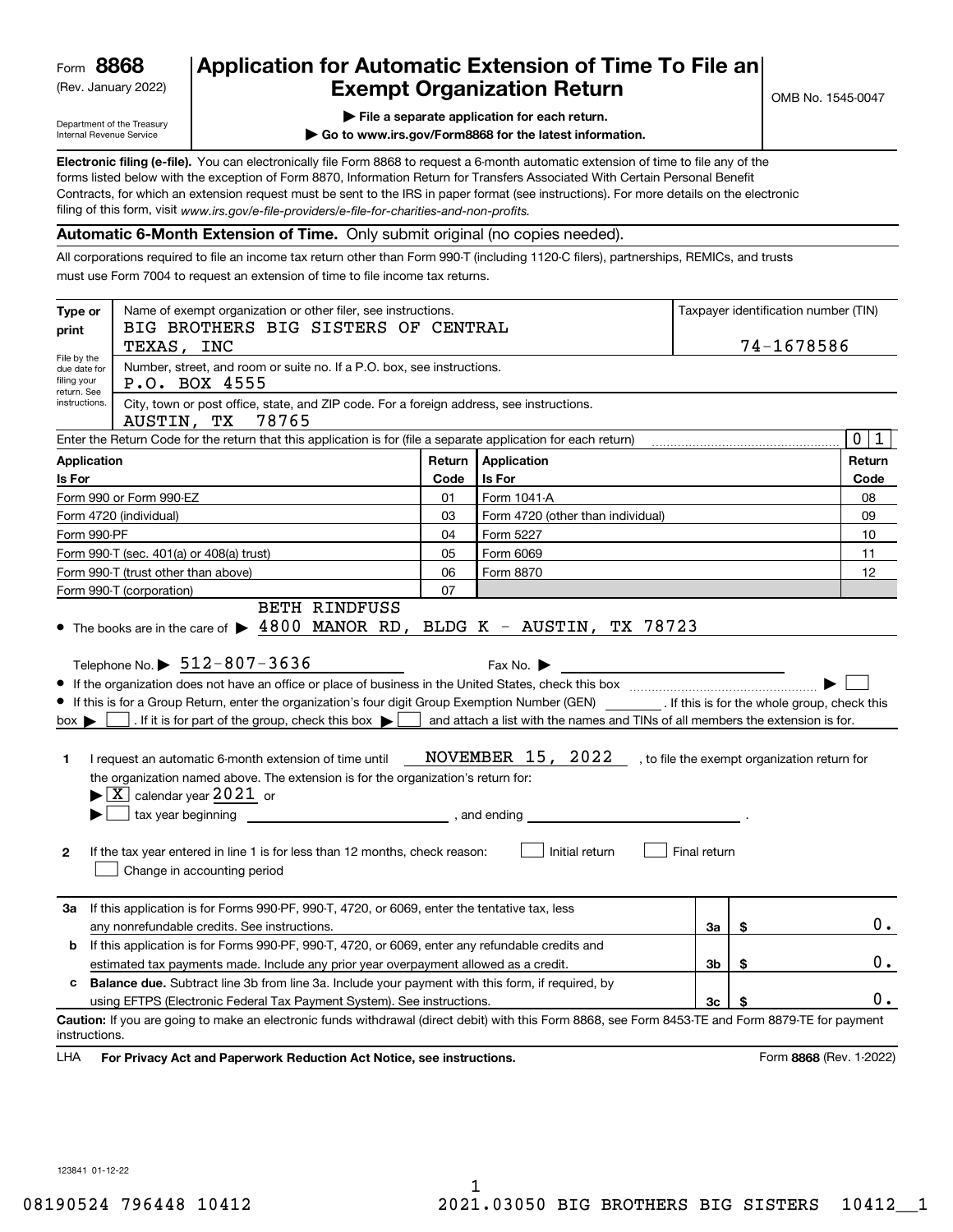|                                  |                        | PUBLIC DISCLOSURE COPY **<br>$***$                                                                                                                                         |                                                           |                                                      |
|----------------------------------|------------------------|----------------------------------------------------------------------------------------------------------------------------------------------------------------------------|-----------------------------------------------------------|------------------------------------------------------|
|                                  |                        | <b>Return of Organization Exempt From Income Tax</b>                                                                                                                       |                                                           | OMB No. 1545-0047                                    |
| Form <b>990</b>                  |                        | Under section 501(c), 527, or 4947(a)(1) of the Internal Revenue Code (except private foundations)                                                                         |                                                           |                                                      |
| Department of the Treasury       |                        | Do not enter social security numbers on this form as it may be made public.                                                                                                |                                                           | <b>Open to Public</b>                                |
| Internal Revenue Service         |                        | Go to www.irs.gov/Form990 for instructions and the latest information.                                                                                                     |                                                           | Inspection                                           |
|                                  |                        | A For the 2021 calendar year, or tax year beginning<br>and ending                                                                                                          |                                                           |                                                      |
| <b>B</b> Check if<br>applicable: |                        | <b>C</b> Name of organization<br>BIG BROTHERS BIG SISTERS OF CENTRAL                                                                                                       | D Employer identification number                          |                                                      |
| Address                          |                        | TEXAS, INC                                                                                                                                                                 |                                                           |                                                      |
| change<br>Name                   |                        | Doing business as                                                                                                                                                          | 74-1678586                                                |                                                      |
| change<br>Initial<br>return      |                        | Number and street (or P.O. box if mail is not delivered to street address)<br>Room/suite                                                                                   | E Telephone number                                        |                                                      |
| Final                            |                        | P.O. BOX 4555                                                                                                                                                              | $512 - 472 - 5437$                                        |                                                      |
| return/<br>termin-<br>ated       |                        | City or town, state or province, country, and ZIP or foreign postal code                                                                                                   | G Gross receipts \$                                       | 2,943,490.                                           |
| Amended<br> return               |                        | 78765<br>AUSTIN, TX                                                                                                                                                        | H(a) Is this a group return                               |                                                      |
| Applica-<br>tion                 |                        | F Name and address of principal officer: LEAH MEUNIER                                                                                                                      | for subordinates?                                         | $\overline{\mathsf{Yes}}$ $\overline{\mathsf{X}}$ No |
| pending                          |                        | SAME AS C ABOVE                                                                                                                                                            | $H(b)$ Are all subordinates included? $\Box$ Yes          | No                                                   |
|                                  |                        | <b>I</b> Tax-exempt status: $\boxed{\mathbf{X}}$ 501(c)(3)<br>$501(c)$ (<br>$\sqrt{\frac{1}{1}}$ (insert no.)<br>$4947(a)(1)$ or                                           | 527<br>If "No," attach a list. See instructions           |                                                      |
|                                  |                        | J Website: WWW.BIGMENTORING.ORG                                                                                                                                            | $H(c)$ Group exemption number $\blacktriangleright$       |                                                      |
|                                  |                        | K Form of organization: $\boxed{\mathbf{X}}$ Corporation<br>Trust<br>Other $\blacktriangleright$<br>Association                                                            | L Year of formation: $1971$ M State of legal domicile: TX |                                                      |
| Part I                           | <b>Summary</b>         |                                                                                                                                                                            |                                                           |                                                      |
| 1.                               |                        | Briefly describe the organization's mission or most significant activities: TO HELP CHILDREN REACH THEIR                                                                   |                                                           |                                                      |
|                                  |                        | POTENTIAL THROUGH PROFESSIONALLY SUPPORTED ONE-TO-ONE RELATIONSHIPS                                                                                                        |                                                           |                                                      |
| 2                                |                        | Check this box $\blacktriangleright$ $\blacksquare$ if the organization discontinued its operations or disposed of more than 25% of its net assets.                        |                                                           |                                                      |
|                                  |                        | Number of voting members of the governing body (Part VI, line 1a)                                                                                                          | $\mathbf{3}$                                              |                                                      |
|                                  |                        |                                                                                                                                                                            | $\overline{4}$                                            |                                                      |
|                                  |                        | Total number of individuals employed in calendar year 2021 (Part V, line 2a) manufacture controller to intervent                                                           | $5\overline{5}$                                           |                                                      |
|                                  |                        |                                                                                                                                                                            | $6\phantom{a}$                                            | 900                                                  |
| Activities & Governance          |                        |                                                                                                                                                                            | 7a                                                        |                                                      |
|                                  |                        |                                                                                                                                                                            | 7b                                                        |                                                      |
|                                  |                        |                                                                                                                                                                            | <b>Prior Year</b>                                         | <b>Current Year</b>                                  |
| 8                                |                        | Contributions and grants (Part VIII, line 1h)                                                                                                                              | 1,763,686.                                                | 2,149,867.                                           |
| 9                                |                        | Program service revenue (Part VIII, line 2g)                                                                                                                               | $\overline{0}$ .                                          |                                                      |
| Revenue<br>10                    |                        |                                                                                                                                                                            | 1,224.                                                    | 180.                                                 |
| 11                               |                        |                                                                                                                                                                            | 144,434.                                                  | 20,744.                                              |
| 12                               |                        | Total revenue - add lines 8 through 11 (must equal Part VIII, column (A), line 12)                                                                                         | 1,909,344.                                                | 2,170,791.                                           |
| 13                               |                        | Grants and similar amounts paid (Part IX, column (A), lines 1-3)<br><u> 1986 - Jan Start Barbar, mars ar st</u>                                                            | 0.                                                        |                                                      |
| 14                               |                        | Benefits paid to or for members (Part IX, column (A), line 4)                                                                                                              | $\overline{0}$ .                                          |                                                      |
|                                  |                        | 15 Salaries, other compensation, employee benefits (Part IX, column (A), lines 5-10)                                                                                       | 1,634,075.                                                | 1,320,966.                                           |
| Expenses                         |                        |                                                                                                                                                                            | 0.                                                        |                                                      |
|                                  |                        |                                                                                                                                                                            |                                                           |                                                      |
|                                  |                        |                                                                                                                                                                            | 441,013.                                                  | 529, 397.                                            |
| 18                               |                        | Total expenses. Add lines 13-17 (must equal Part IX, column (A), line 25)                                                                                                  | 2,075,088.                                                | $\overline{1,}850,363.$                              |
| 19                               |                        |                                                                                                                                                                            | $-165, 744.$                                              | 320,428.                                             |
|                                  |                        |                                                                                                                                                                            | <b>Beginning of Current Year</b>                          | <b>End of Year</b>                                   |
| 20                               |                        | Total assets (Part X, line 16)                                                                                                                                             | 4,931,420.                                                | 5,390,474.                                           |
| : Assets or<br>dBalances<br>21   |                        | Total liabilities (Part X, line 26)                                                                                                                                        | 825, 142.                                                 | 963, 838.                                            |
| 鲳<br>22                          |                        |                                                                                                                                                                            | 4,106,278.                                                | 4,426,636.                                           |
| Part II                          | <b>Signature Block</b> |                                                                                                                                                                            |                                                           |                                                      |
|                                  |                        | Under penalties of perjury, I declare that I have examined this return, including accompanying schedules and statements, and to the best of my knowledge and belief, it is |                                                           |                                                      |
|                                  |                        | true, correct, and complete. Declaration of preparer (other than officer) is based on all information of which preparer has any knowledge.                                 |                                                           |                                                      |
|                                  |                        |                                                                                                                                                                            |                                                           |                                                      |
| Sian                             |                        | Signature of officer                                                                                                                                                       | Date                                                      |                                                      |

| Sign                                                                                               | Sidnature of officer                                                                                         |                      | пате                                     |  |  |  |  |  |  |  |
|----------------------------------------------------------------------------------------------------|--------------------------------------------------------------------------------------------------------------|----------------------|------------------------------------------|--|--|--|--|--|--|--|
| Here                                                                                               | LEAH MEUNIER, CEO                                                                                            |                      |                                          |  |  |  |  |  |  |  |
|                                                                                                    | Type or print name and title                                                                                 |                      |                                          |  |  |  |  |  |  |  |
|                                                                                                    | Print/Type preparer's name                                                                                   | Preparer's signature | Date<br><b>PTIN</b><br>Check             |  |  |  |  |  |  |  |
| Paid                                                                                               | <b>RENAE DUNCAN</b>                                                                                          | CPA<br>Chee Limican, | P01257722<br> 05/24/22 <br>self-employed |  |  |  |  |  |  |  |
| Preparer                                                                                           | Firm's name ATCHLEY & ASSOCIATES,                                                                            | LLP                  | Firm's EIN $\triangleright$ 74-2920819   |  |  |  |  |  |  |  |
| Use Only                                                                                           | Firm's address 1005 LA POSADA DRIVE                                                                          |                      |                                          |  |  |  |  |  |  |  |
|                                                                                                    |                                                                                                              | AUSTIN, TX 78752     | Phone no. $(512)$ 346 - 2086             |  |  |  |  |  |  |  |
| X.<br>No<br>Yes<br>May the IRS discuss this return with the preparer shown above? See instructions |                                                                                                              |                      |                                          |  |  |  |  |  |  |  |
|                                                                                                    | Form 990 (2021)<br>LHA For Paperwork Reduction Act Notice, see the separate instructions.<br>132001 12-09-21 |                      |                                          |  |  |  |  |  |  |  |
|                                                                                                    | SEE SCHEDULE O FOR ORGANIZATION MISSION STATEMENT CONTINUATION                                               |                      |                                          |  |  |  |  |  |  |  |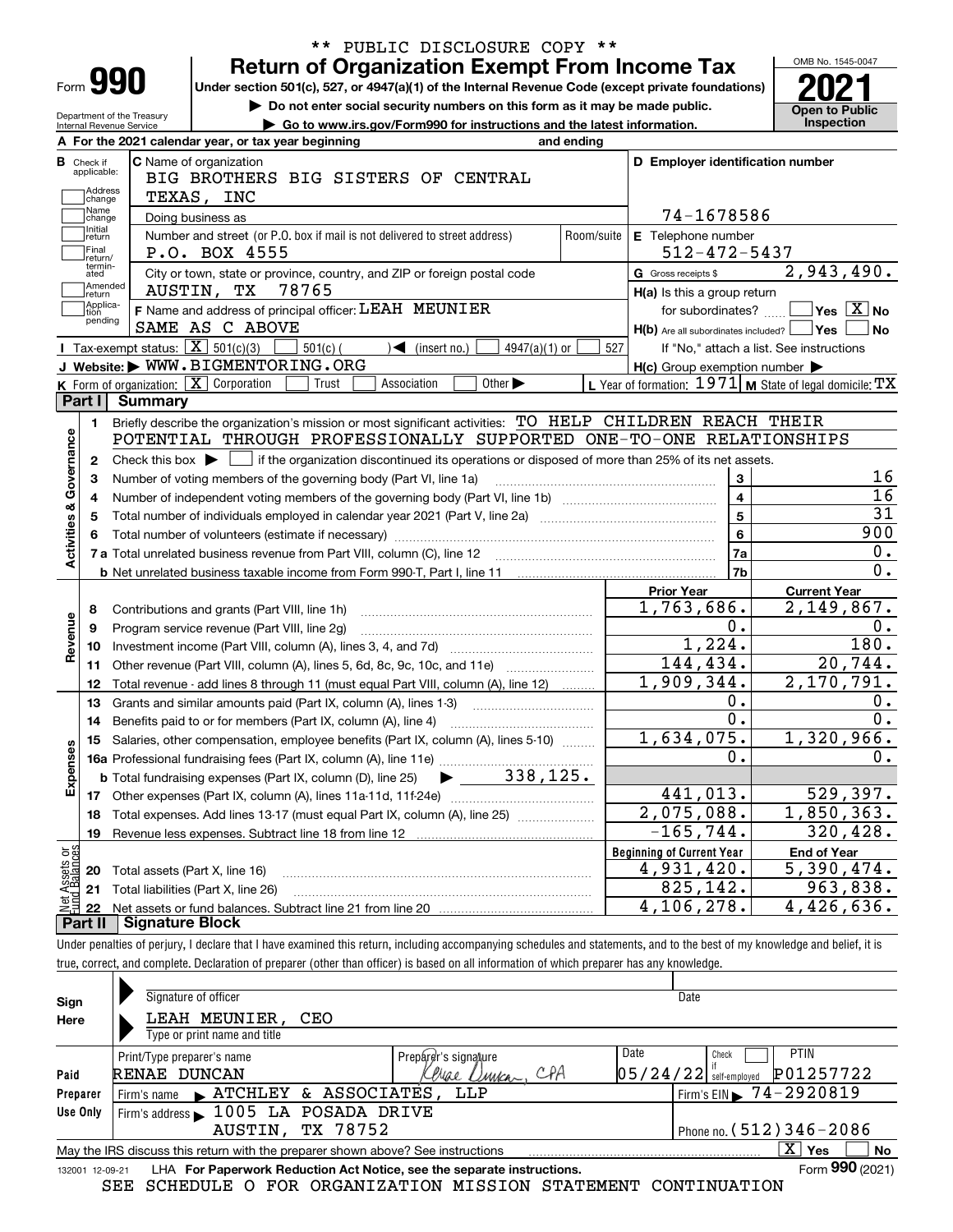|              | BIG BROTHERS BIG SISTERS OF CENTRAL<br>74-1678586<br>TEXAS, INC<br>Page 2<br>Form 990 (2021)<br><b>Statement of Program Service Accomplishments</b><br>Part III I                                                                                                                                                                                                                                                                                                                                                                                                                                                                                                                                             |
|--------------|---------------------------------------------------------------------------------------------------------------------------------------------------------------------------------------------------------------------------------------------------------------------------------------------------------------------------------------------------------------------------------------------------------------------------------------------------------------------------------------------------------------------------------------------------------------------------------------------------------------------------------------------------------------------------------------------------------------|
| 1            | Briefly describe the organization's mission:<br>TO HELP CHILDREN REACH THEIR POTENTIAL THROUGH PROFESSIONALLY<br>SUPPORTED ONE-TO-ONE RELATIONSHIPS WITH MEASURABLE IMPACT.                                                                                                                                                                                                                                                                                                                                                                                                                                                                                                                                   |
| $\mathbf{2}$ | Did the organization undertake any significant program services during the year which were not listed on the                                                                                                                                                                                                                                                                                                                                                                                                                                                                                                                                                                                                  |
| 3            | $\overline{\ }$ Yes $\overline{\phantom{a}X}$ No<br>prior Form 990 or 990-EZ?<br>If "Yes," describe these new services on Schedule O.<br>$ Yes X $ No<br>Did the organization cease conducting, or make significant changes in how it conducts, any program services?                                                                                                                                                                                                                                                                                                                                                                                                                                         |
| 4            | If "Yes," describe these changes on Schedule O.<br>Describe the organization's program service accomplishments for each of its three largest program services, as measured by expenses.                                                                                                                                                                                                                                                                                                                                                                                                                                                                                                                       |
|              | Section 501(c)(3) and 501(c)(4) organizations are required to report the amount of grants and allocations to others, the total expenses, and<br>revenue, if any, for each program service reported.                                                                                                                                                                                                                                                                                                                                                                                                                                                                                                           |
| 4а           | 52,400.<br>1, 178, 131. including grants of \$<br>) (Expenses \$<br>) (Revenue \$<br>(Code:<br>BIG BROTHERS BIG SISTERS OF CENTRAL TEXAS (BBBS)<br>ONE-TO-ONE MENTORING<br>PROGRAM CREATES SAFE, QUALITY, PROFESSIONALLY SUPPORTED RELATIONSHIPS<br>TRAINED, VOLUNTEER, ADULT MENTORS/BIGS AND AT-RISK<br>BETWEEN CARING,<br>YOUTH/LITTLES<br>(AGE 6 AND UP). THE AGENCY MATCHES BIGS AND LITTLES BASED<br>ON PERSONAL CRITERIA LIKE GENDER, ETHNICITY, LANGUAGE, LOCATION,<br>AND INTEREST. MATCHES PARTICIPATE IN ONE-TO-ONE ACTIVITIES<br>EXPERIENCES,<br>3 TIMES A MONTH,<br>ON EVENINGS AND WEEKENDS. BBBS ALSO<br>A MINIMUM OF<br>ARRANGES GROUP ACTIVITIES DESIGNED TO PROVIDE SPECIALIZED SUPPORT AND |
| 4b           | CURRICULUM.<br>including grants of \$<br>) (Revenue \$<br>) (Expenses \$<br>(Code:                                                                                                                                                                                                                                                                                                                                                                                                                                                                                                                                                                                                                            |
|              |                                                                                                                                                                                                                                                                                                                                                                                                                                                                                                                                                                                                                                                                                                               |
| 4c           | ) (Expenses \$<br>) (Revenue \$<br>(Code:<br>including grants of \$                                                                                                                                                                                                                                                                                                                                                                                                                                                                                                                                                                                                                                           |
|              |                                                                                                                                                                                                                                                                                                                                                                                                                                                                                                                                                                                                                                                                                                               |
| 4d           | Other program services (Describe on Schedule O.)                                                                                                                                                                                                                                                                                                                                                                                                                                                                                                                                                                                                                                                              |
| 4е           | (Expenses \$<br>including grants of \$<br>(Revenue \$<br>1,178,131.<br>Total program service expenses $\blacktriangleright$                                                                                                                                                                                                                                                                                                                                                                                                                                                                                                                                                                                   |
|              | Form 990 (2021)<br>132002 12-09-21                                                                                                                                                                                                                                                                                                                                                                                                                                                                                                                                                                                                                                                                            |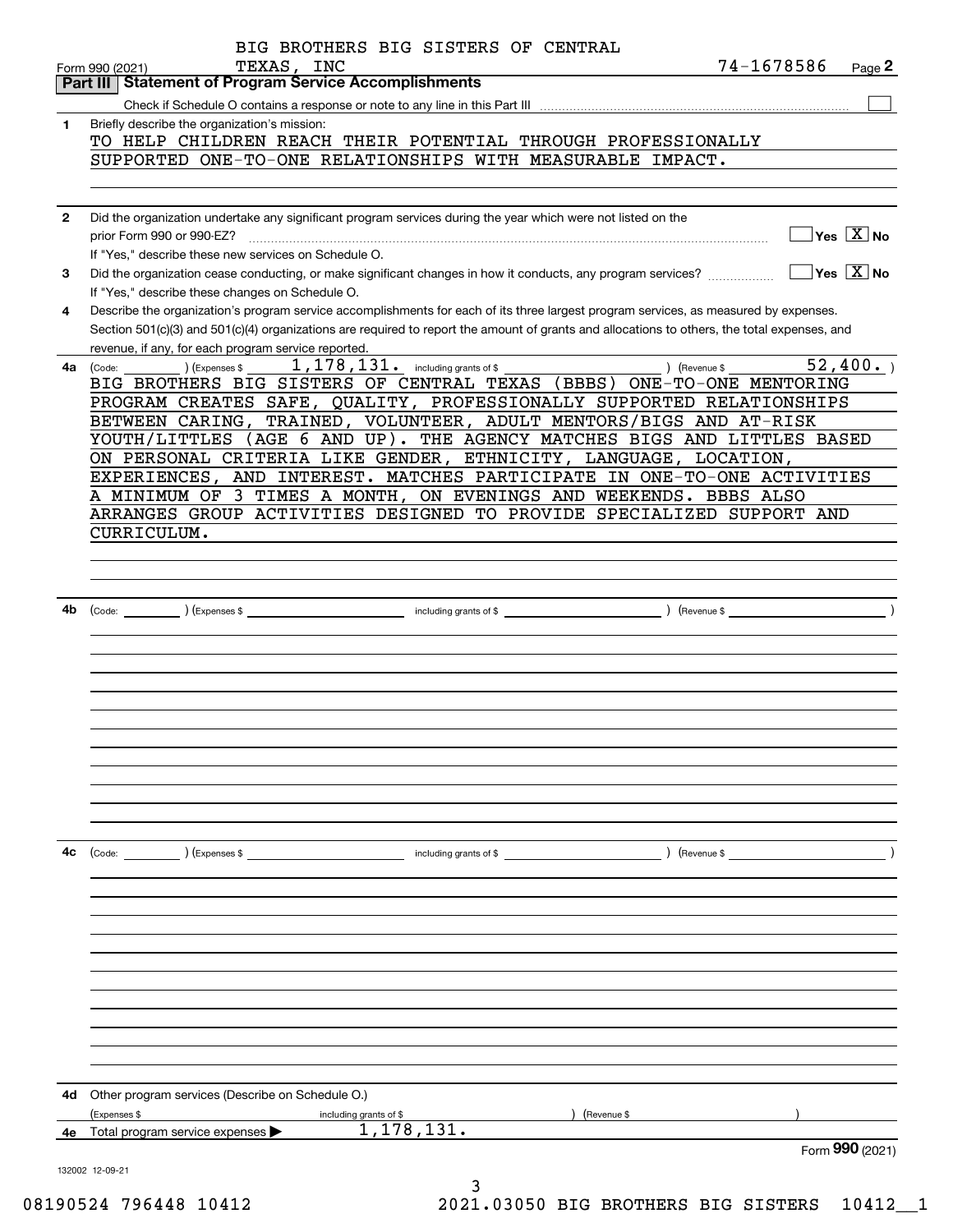|     |                                                                                                                                                     |                | Yes                   | No          |
|-----|-----------------------------------------------------------------------------------------------------------------------------------------------------|----------------|-----------------------|-------------|
| 1.  | Is the organization described in section $501(c)(3)$ or $4947(a)(1)$ (other than a private foundation)?                                             |                |                       |             |
|     |                                                                                                                                                     | 1              | х                     |             |
| 2   |                                                                                                                                                     | $\overline{2}$ | $\overline{\text{x}}$ |             |
| 3   | Did the organization engage in direct or indirect political campaign activities on behalf of or in opposition to candidates for                     |                |                       |             |
|     |                                                                                                                                                     | 3              |                       | x           |
| 4   | Section 501(c)(3) organizations. Did the organization engage in lobbying activities, or have a section 501(h) election in effect                    |                |                       |             |
|     |                                                                                                                                                     | 4              |                       | x           |
| 5   | Is the organization a section 501(c)(4), 501(c)(5), or 501(c)(6) organization that receives membership dues, assessments, or                        |                |                       |             |
|     |                                                                                                                                                     | 5              |                       | x           |
| 6   | Did the organization maintain any donor advised funds or any similar funds or accounts for which donors have the right to                           |                |                       |             |
|     | provide advice on the distribution or investment of amounts in such funds or accounts? If "Yes," complete Schedule D, Part I                        | 6              |                       | x           |
| 7   | Did the organization receive or hold a conservation easement, including easements to preserve open space,                                           |                |                       |             |
|     |                                                                                                                                                     | $\overline{7}$ |                       | x           |
| 8   | Did the organization maintain collections of works of art, historical treasures, or other similar assets? If "Yes," complete                        |                |                       |             |
|     |                                                                                                                                                     | 8              |                       | x           |
| 9   | Did the organization report an amount in Part X, line 21, for escrow or custodial account liability, serve as a custodian for                       |                |                       |             |
|     | amounts not listed in Part X; or provide credit counseling, debt management, credit repair, or debt negotiation services?                           |                |                       | x           |
|     |                                                                                                                                                     | 9              |                       |             |
| 10  | Did the organization, directly or through a related organization, hold assets in donor-restricted endowments                                        |                |                       | X.          |
|     |                                                                                                                                                     | 10             |                       |             |
| 11  | If the organization's answer to any of the following questions is "Yes," then complete Schedule D, Parts VI, VII, VIII, IX, or X,<br>as applicable. |                |                       |             |
|     |                                                                                                                                                     |                |                       |             |
|     | a Did the organization report an amount for land, buildings, and equipment in Part X, line 10? If "Yes," complete Schedule D,                       | 11a            | X                     |             |
|     | Part VI<br><b>b</b> Did the organization report an amount for investments - other securities in Part X, line 12, that is 5% or more of its total    |                |                       |             |
|     |                                                                                                                                                     | 11b            |                       | x           |
|     | c Did the organization report an amount for investments - program related in Part X, line 13, that is 5% or more of its total                       |                |                       |             |
|     |                                                                                                                                                     | 11c            |                       | x           |
|     | d Did the organization report an amount for other assets in Part X, line 15, that is 5% or more of its total assets reported in                     |                |                       |             |
|     |                                                                                                                                                     | 11d            |                       | x           |
|     |                                                                                                                                                     | 11e            | X                     |             |
| f   | Did the organization's separate or consolidated financial statements for the tax year include a footnote that addresses                             |                |                       |             |
|     | the organization's liability for uncertain tax positions under FIN 48 (ASC 740)? If "Yes," complete Schedule D, Part X                              | 11f            | X                     |             |
|     | 12a Did the organization obtain separate, independent audited financial statements for the tax year? If "Yes," complete                             |                |                       |             |
|     |                                                                                                                                                     | 12a            | X                     |             |
|     | <b>b</b> Was the organization included in consolidated, independent audited financial statements for the tax year?                                  |                |                       |             |
|     | If "Yes," and if the organization answered "No" to line 12a, then completing Schedule D, Parts XI and XII is optional                               | 12b            |                       | Y           |
| 13  |                                                                                                                                                     | 13             |                       | X           |
| 14a | Did the organization maintain an office, employees, or agents outside of the United States?                                                         | 14a            |                       | $\mathbf X$ |
| b   | Did the organization have aggregate revenues or expenses of more than \$10,000 from grantmaking, fundraising, business,                             |                |                       |             |
|     | investment, and program service activities outside the United States, or aggregate foreign investments valued at \$100,000                          |                |                       |             |
|     |                                                                                                                                                     | 14b            |                       | x           |
| 15  | Did the organization report on Part IX, column (A), line 3, more than \$5,000 of grants or other assistance to or for any                           |                |                       |             |
|     |                                                                                                                                                     | 15             |                       | x           |
| 16  | Did the organization report on Part IX, column (A), line 3, more than \$5,000 of aggregate grants or other assistance to                            |                |                       |             |
|     |                                                                                                                                                     | 16             |                       | x           |
| 17  | Did the organization report a total of more than \$15,000 of expenses for professional fundraising services on Part IX,                             |                |                       |             |
|     |                                                                                                                                                     | 17             |                       | x           |
| 18  | Did the organization report more than \$15,000 total of fundraising event gross income and contributions on Part VIII, lines                        |                |                       |             |
|     |                                                                                                                                                     | 18             | х                     |             |
| 19  | Did the organization report more than \$15,000 of gross income from gaming activities on Part VIII, line 9a? If "Yes."                              |                |                       |             |
|     |                                                                                                                                                     | 19             |                       | X           |
| 20a |                                                                                                                                                     | 20a            |                       | $\mathbf x$ |
|     | b If "Yes" to line 20a, did the organization attach a copy of its audited financial statements to this return?                                      | 20b            |                       |             |
| 21  | Did the organization report more than \$5,000 of grants or other assistance to any domestic organization or                                         |                |                       |             |
|     |                                                                                                                                                     | 21             | Form 990 (2021)       | x           |
|     | 132003 12-09-21                                                                                                                                     |                |                       |             |

4

132003 12-09-21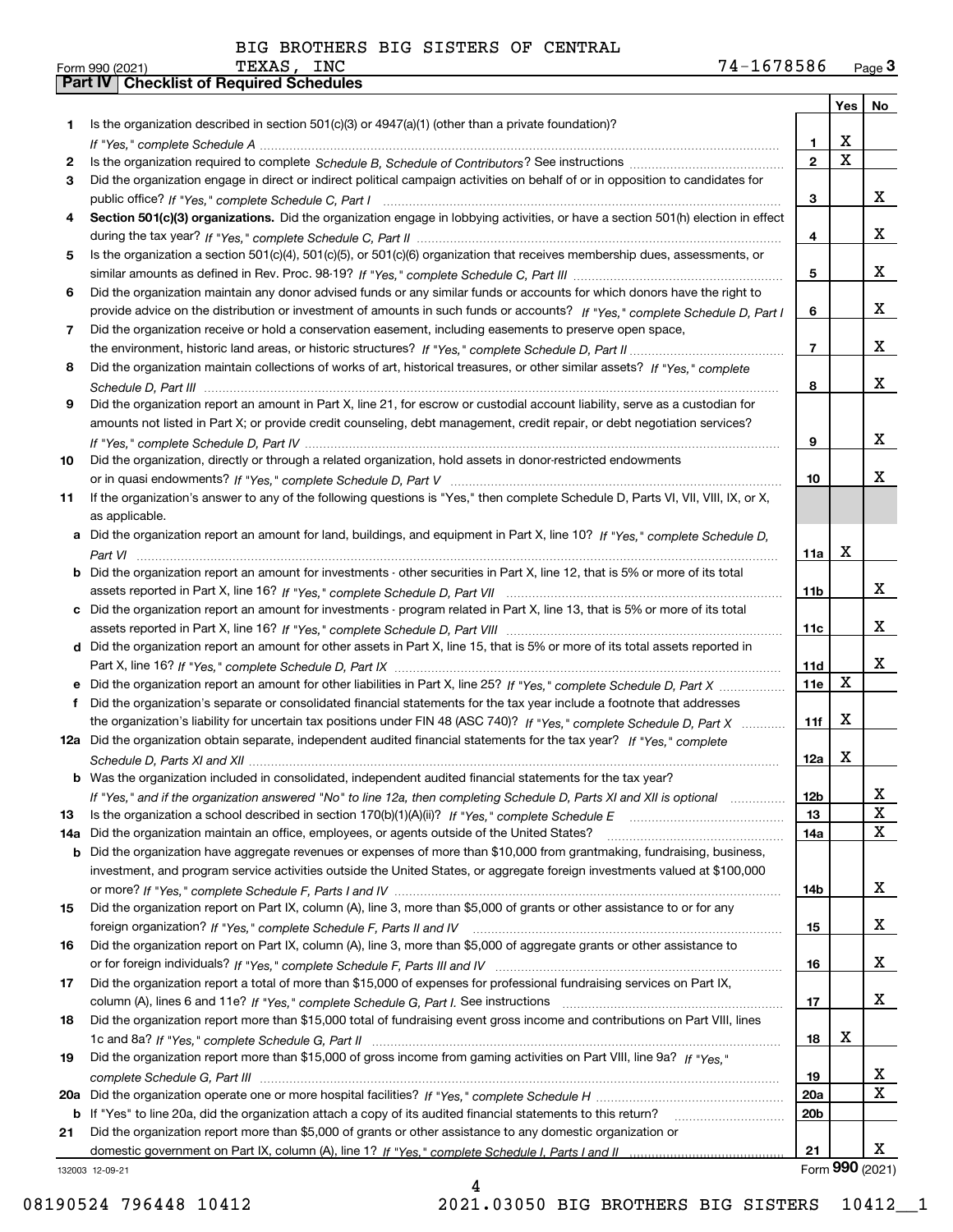*(continued)*

|        | 132004 12-09-21<br>5                                                                                                                                                                                                        |                 |     |                         |
|--------|-----------------------------------------------------------------------------------------------------------------------------------------------------------------------------------------------------------------------------|-----------------|-----|-------------------------|
|        |                                                                                                                                                                                                                             | 1c              |     | Form 990 (2021)         |
|        |                                                                                                                                                                                                                             |                 | х   |                         |
| c      | Did the organization comply with backup withholding rules for reportable payments to vendors and reportable gaming                                                                                                          |                 |     |                         |
| b      | $\mathbf 0$<br>Enter the number of Forms W-2G included on line 1a. Enter -0- if not applicable<br>1b                                                                                                                        |                 |     |                         |
|        | 16<br>1a Enter the number reported in box 3 of Form 1096. Enter -0- if not applicable<br>1a                                                                                                                                 |                 |     |                         |
|        |                                                                                                                                                                                                                             |                 | Yes | No                      |
|        | Check if Schedule O contains a response or note to any line in this Part V                                                                                                                                                  |                 |     |                         |
| Part V | <b>Statements Regarding Other IRS Filings and Tax Compliance</b>                                                                                                                                                            |                 |     |                         |
| 38     | Did the organization complete Schedule O and provide explanations on Schedule O for Part VI, lines 11b and 19?<br>Note: All Form 990 filers are required to complete Schedule O                                             | 38              | х   |                         |
|        |                                                                                                                                                                                                                             | 37              |     | x                       |
| 37     | Did the organization conduct more than 5% of its activities through an entity that is not a related organization                                                                                                            |                 |     |                         |
|        |                                                                                                                                                                                                                             | 36              |     | x                       |
| 36     | Section 501(c)(3) organizations. Did the organization make any transfers to an exempt non-charitable related organization?                                                                                                  |                 |     |                         |
|        |                                                                                                                                                                                                                             | 35b             |     |                         |
|        | b If "Yes" to line 35a, did the organization receive any payment from or engage in any transaction with a controlled entity                                                                                                 |                 |     |                         |
|        | 35a Did the organization have a controlled entity within the meaning of section 512(b)(13)?                                                                                                                                 | 35a             |     | x                       |
|        |                                                                                                                                                                                                                             | 34              | х   |                         |
| 34     | Was the organization related to any tax-exempt or taxable entity? If "Yes," complete Schedule R, Part II, III, or IV, and                                                                                                   |                 |     |                         |
|        |                                                                                                                                                                                                                             | 33              |     | x                       |
| 33     | Did the organization own 100% of an entity disregarded as separate from the organization under Regulations                                                                                                                  |                 |     |                         |
|        |                                                                                                                                                                                                                             | 32              |     | x                       |
| 32     | Did the organization sell, exchange, dispose of, or transfer more than 25% of its net assets? If "Yes," complete                                                                                                            |                 |     |                         |
| 31     | Did the organization liquidate, terminate, or dissolve and cease operations? If "Yes," complete Schedule N. Part I                                                                                                          | 31              |     | $\overline{\mathtt{x}}$ |
|        |                                                                                                                                                                                                                             | 30              |     | x                       |
| 30     | Did the organization receive contributions of art, historical treasures, or other similar assets, or qualified conservation                                                                                                 |                 |     |                         |
| 29     |                                                                                                                                                                                                                             | 29              | X   |                         |
|        |                                                                                                                                                                                                                             | 28c             |     | x                       |
|        | c A 35% controlled entity of one or more individuals and/or organizations described in line 28a or 28b? If                                                                                                                  |                 |     |                         |
|        |                                                                                                                                                                                                                             | 28b             |     | $\overline{\mathtt{x}}$ |
|        |                                                                                                                                                                                                                             | 28a             |     | x                       |
|        | A current or former officer, director, trustee, key employee, creator or founder, or substantial contributor? If                                                                                                            |                 |     |                         |
|        | instructions for applicable filing thresholds, conditions, and exceptions):                                                                                                                                                 |                 |     |                         |
| 28     | Was the organization a party to a business transaction with one of the following parties (see the Schedule L, Part IV,                                                                                                      |                 |     |                         |
|        | entity (including an employee thereof) or family member of any of these persons? If "Yes," complete Schedule L, Part III                                                                                                    | 27              |     | x                       |
|        | creator or founder, substantial contributor or employee thereof, a grant selection committee member, or to a 35% controlled                                                                                                 |                 |     |                         |
| 27     | Did the organization provide a grant or other assistance to any current or former officer, director, trustee, key employee,                                                                                                 |                 |     |                         |
|        | controlled entity or family member of any of these persons? If "Yes," complete Schedule L, Part II                                                                                                                          | 26              |     | x                       |
|        | or former officer, director, trustee, key employee, creator or founder, substantial contributor, or 35%                                                                                                                     |                 |     |                         |
| 26     | Did the organization report any amount on Part X, line 5 or 22, for receivables from or payables to any current                                                                                                             |                 |     |                         |
|        | Schedule L, Part I                                                                                                                                                                                                          | 25 <sub>b</sub> |     | X                       |
|        | that the transaction has not been reported on any of the organization's prior Forms 990 or 990-EZ? If "Yes," complete                                                                                                       |                 |     |                         |
|        | b Is the organization aware that it engaged in an excess benefit transaction with a disqualified person in a prior year, and                                                                                                |                 |     |                         |
|        |                                                                                                                                                                                                                             | 25a             |     | x                       |
|        | 25a Section 501(c)(3), 501(c)(4), and 501(c)(29) organizations. Did the organization engage in an excess benefit                                                                                                            |                 |     |                         |
|        |                                                                                                                                                                                                                             | 24d             |     |                         |
|        |                                                                                                                                                                                                                             | 24c             |     |                         |
|        | Did the organization invest any proceeds of tax-exempt bonds beyond a temporary period exception?<br>c Did the organization maintain an escrow account other than a refunding escrow at any time during the year to defease |                 |     |                         |
|        |                                                                                                                                                                                                                             | 24a<br>24b      |     | x                       |
|        | last day of the year, that was issued after December 31, 2002? If "Yes," answer lines 24b through 24d and complete                                                                                                          |                 |     |                         |
|        | 24a Did the organization have a tax-exempt bond issue with an outstanding principal amount of more than \$100,000 as of the                                                                                                 |                 |     |                         |
|        |                                                                                                                                                                                                                             | 23              | х   |                         |
|        | and former officers, directors, trustees, key employees, and highest compensated employees? If "Yes," complete                                                                                                              |                 |     |                         |
| 23     | Did the organization answer "Yes" to Part VII, Section A, line 3, 4, or 5, about compensation of the organization's current                                                                                                 |                 |     |                         |
|        |                                                                                                                                                                                                                             | 22              |     | x                       |
| 22     | Did the organization report more than \$5,000 of grants or other assistance to or for domestic individuals on                                                                                                               |                 |     |                         |
|        |                                                                                                                                                                                                                             |                 | Yes | No                      |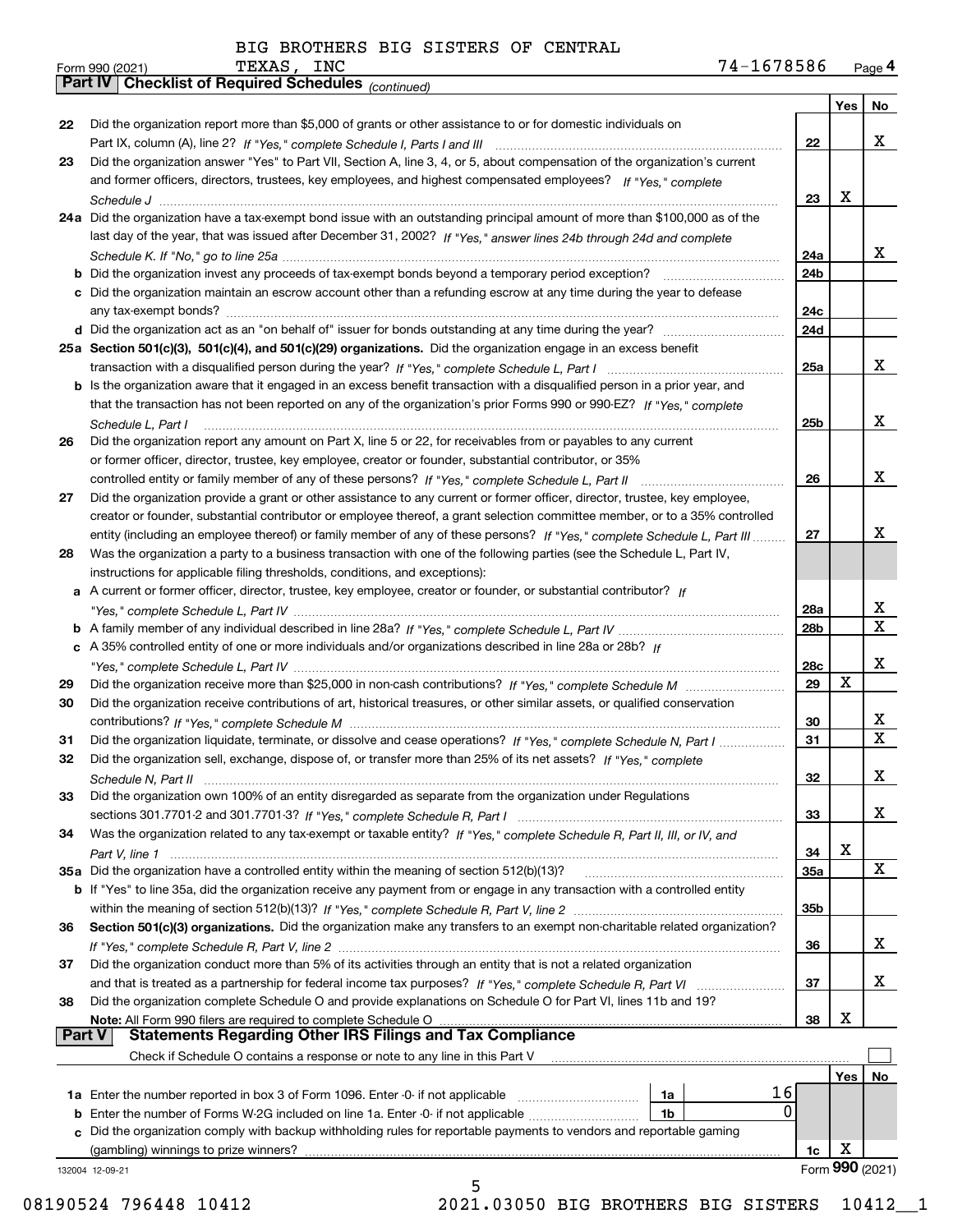|  |  | BIG BROTHERS BIG SISTERS OF CENTRAL |  |  |  |  |
|--|--|-------------------------------------|--|--|--|--|
|--|--|-------------------------------------|--|--|--|--|

|               | 74-1678586<br>TEXAS,<br>INC<br>Form 990 (2021)                                                                                                                                                                                                 |     |     | <u>Page</u> 5   |
|---------------|------------------------------------------------------------------------------------------------------------------------------------------------------------------------------------------------------------------------------------------------|-----|-----|-----------------|
| <b>Part V</b> | Statements Regarding Other IRS Filings and Tax Compliance (continued)                                                                                                                                                                          |     |     |                 |
|               |                                                                                                                                                                                                                                                |     | Yes | No              |
|               | 2a Enter the number of employees reported on Form W-3, Transmittal of Wage and Tax Statements,                                                                                                                                                 |     |     |                 |
|               | 31<br>filed for the calendar year ending with or within the year covered by this return<br>2a                                                                                                                                                  |     |     |                 |
|               |                                                                                                                                                                                                                                                | 2b  | х   |                 |
|               |                                                                                                                                                                                                                                                |     |     |                 |
|               | 3a Did the organization have unrelated business gross income of \$1,000 or more during the year?                                                                                                                                               | 3a  |     | х               |
|               |                                                                                                                                                                                                                                                | 3b  |     |                 |
|               | 4a At any time during the calendar year, did the organization have an interest in, or a signature or other authority over, a                                                                                                                   |     |     |                 |
|               |                                                                                                                                                                                                                                                | 4a  |     | х               |
|               | <b>b</b> If "Yes," enter the name of the foreign country $\blacktriangleright$                                                                                                                                                                 |     |     |                 |
|               | See instructions for filing requirements for FinCEN Form 114, Report of Foreign Bank and Financial Accounts (FBAR).                                                                                                                            |     |     |                 |
|               | 5a Was the organization a party to a prohibited tax shelter transaction at any time during the tax year?                                                                                                                                       | 5a  |     | х               |
|               |                                                                                                                                                                                                                                                | 5b  |     | X               |
| b             |                                                                                                                                                                                                                                                |     |     |                 |
| c             |                                                                                                                                                                                                                                                | 5c  |     |                 |
|               | 6a Does the organization have annual gross receipts that are normally greater than \$100,000, and did the organization solicit                                                                                                                 |     |     | х               |
|               |                                                                                                                                                                                                                                                | 6a  |     |                 |
|               | <b>b</b> If "Yes," did the organization include with every solicitation an express statement that such contributions or gifts                                                                                                                  |     |     |                 |
|               | were not tax deductible?                                                                                                                                                                                                                       | 6b  |     |                 |
| 7             | Organizations that may receive deductible contributions under section 170(c).                                                                                                                                                                  |     |     |                 |
| а             | Did the organization receive a payment in excess of \$75 made partly as a contribution and partly for goods and services provided to the payor?                                                                                                | 7a  | х   |                 |
| b             | If "Yes," did the organization notify the donor of the value of the goods or services provided?                                                                                                                                                | 7b  | х   |                 |
|               | c Did the organization sell, exchange, or otherwise dispose of tangible personal property for which it was required                                                                                                                            |     |     |                 |
|               |                                                                                                                                                                                                                                                | 7c  |     | х               |
|               | 7d  <br>d If "Yes," indicate the number of Forms 8282 filed during the year [11,111] The set response to the number of Forms 8282 filed during the year                                                                                        |     |     |                 |
| е             | Did the organization receive any funds, directly or indirectly, to pay premiums on a personal benefit contract?                                                                                                                                | 7e  |     | х               |
| f             | Did the organization, during the year, pay premiums, directly or indirectly, on a personal benefit contract?                                                                                                                                   | 7f  |     | х               |
| g             | If the organization received a contribution of qualified intellectual property, did the organization file Form 8899 as required?                                                                                                               | 7g  |     |                 |
| h.            | If the organization received a contribution of cars, boats, airplanes, or other vehicles, did the organization file a Form 1098-C?                                                                                                             | 7h  |     |                 |
| 8             | Sponsoring organizations maintaining donor advised funds. Did a donor advised fund maintained by the                                                                                                                                           |     |     |                 |
|               | sponsoring organization have excess business holdings at any time during the year?                                                                                                                                                             | 8   |     |                 |
| 9             | Sponsoring organizations maintaining donor advised funds.                                                                                                                                                                                      |     |     |                 |
| а             | Did the sponsoring organization make any taxable distributions under section 4966?                                                                                                                                                             | 9а  |     |                 |
| b             | Did the sponsoring organization make a distribution to a donor, donor advisor, or related person?                                                                                                                                              | 9b  |     |                 |
| 10            | Section 501(c)(7) organizations. Enter:                                                                                                                                                                                                        |     |     |                 |
|               | 10a                                                                                                                                                                                                                                            |     |     |                 |
|               | 10 <sub>b</sub>  <br>Gross receipts, included on Form 990, Part VIII, line 12, for public use of club facilities                                                                                                                               |     |     |                 |
| 11            | Section 501(c)(12) organizations. Enter:                                                                                                                                                                                                       |     |     |                 |
|               | 11a                                                                                                                                                                                                                                            |     |     |                 |
|               | b Gross income from other sources. (Do not net amounts due or paid to other sources against                                                                                                                                                    |     |     |                 |
|               | <b>11b</b>                                                                                                                                                                                                                                     |     |     |                 |
|               | 12a Section 4947(a)(1) non-exempt charitable trusts. Is the organization filing Form 990 in lieu of Form 1041?                                                                                                                                 | 12a |     |                 |
|               | 12b<br><b>b</b> If "Yes," enter the amount of tax-exempt interest received or accrued during the year <i>manument</i> of the set of the set of the set of the set of the set of the set of the set of the set of the set of the set of the set |     |     |                 |
| 13            | Section 501(c)(29) qualified nonprofit health insurance issuers.                                                                                                                                                                               |     |     |                 |
|               | a Is the organization licensed to issue qualified health plans in more than one state?                                                                                                                                                         | 13a |     |                 |
|               | Note: See the instructions for additional information the organization must report on Schedule O.                                                                                                                                              |     |     |                 |
|               | <b>b</b> Enter the amount of reserves the organization is required to maintain by the states in which the                                                                                                                                      |     |     |                 |
|               | 13b                                                                                                                                                                                                                                            |     |     |                 |
|               | 13с                                                                                                                                                                                                                                            |     |     |                 |
| 14a           | Did the organization receive any payments for indoor tanning services during the tax year?                                                                                                                                                     | 14a |     | х               |
|               | <b>b</b> If "Yes," has it filed a Form 720 to report these payments? If "No," provide an explanation on Schedule O                                                                                                                             | 14b |     |                 |
| 15            | Is the organization subject to the section 4960 tax on payment(s) of more than \$1,000,000 in remuneration or                                                                                                                                  |     |     |                 |
|               |                                                                                                                                                                                                                                                | 15  |     | x               |
|               | If "Yes," see the instructions and file Form 4720, Schedule N.                                                                                                                                                                                 |     |     |                 |
| 16            | Is the organization an educational institution subject to the section 4968 excise tax on net investment income?                                                                                                                                | 16  |     | х               |
|               | If "Yes," complete Form 4720, Schedule O.                                                                                                                                                                                                      |     |     |                 |
| 17            | Section 501(c)(21) organizations. Did the trust, any disqualified person, or mine operator engage in any                                                                                                                                       |     |     |                 |
|               | activities that would result in the imposition of an excise tax under section 4951, 4952 or 4953?                                                                                                                                              | 17  |     |                 |
|               | If "Yes," complete Form 6069.                                                                                                                                                                                                                  |     |     |                 |
|               | 6<br>132005 12-09-21                                                                                                                                                                                                                           |     |     | Form 990 (2021) |
|               |                                                                                                                                                                                                                                                |     |     |                 |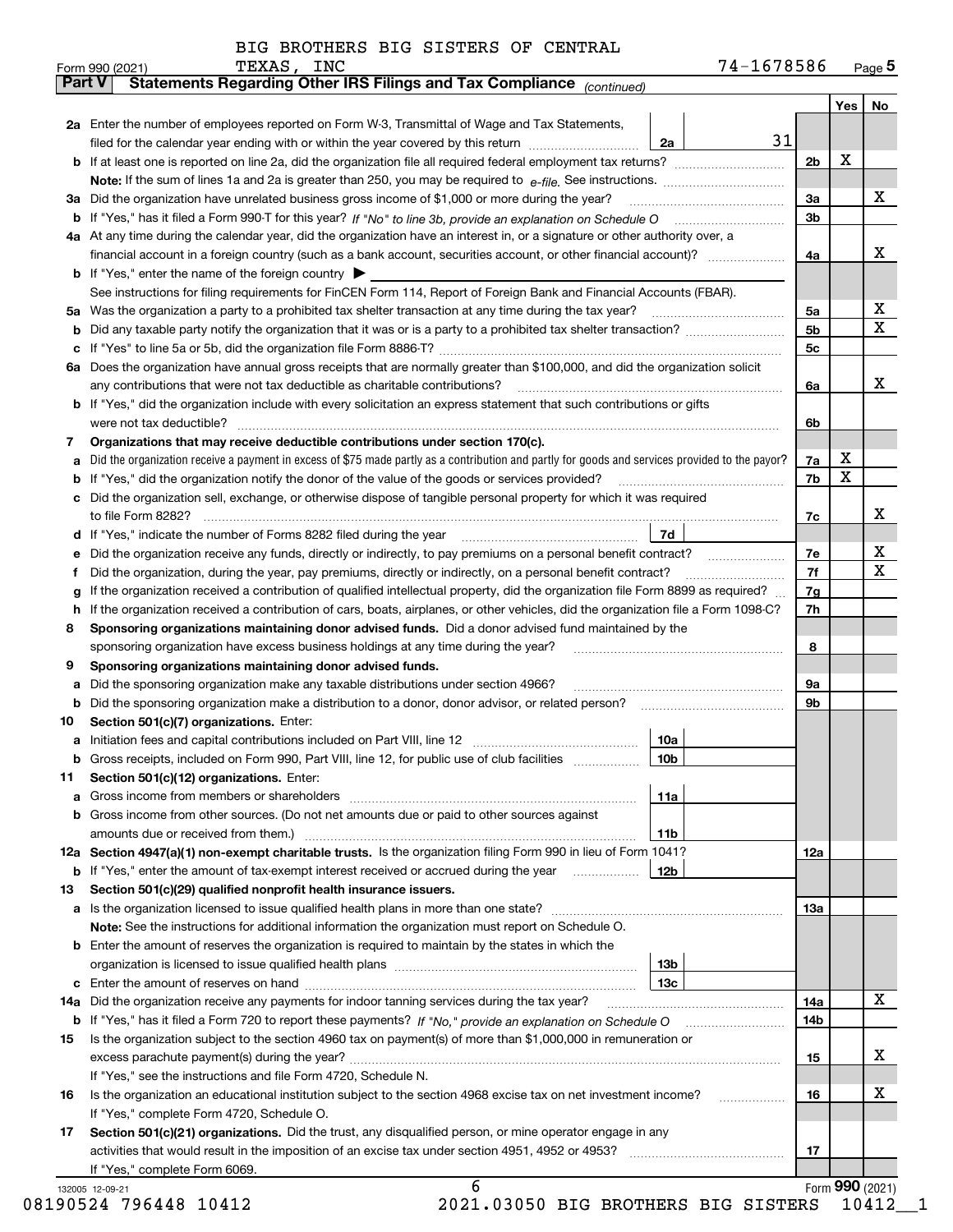**Yes No 1a1a** Enter the number of voting members of the governing body at the end of the tax year  $\ldots$ *For each "Yes" response to lines 2 through 7b below, and for a "No" response to line 8a, 8b, or 10b below, describe the circumstances, processes, or changes on Schedule O. See instructions.* If there are material differences in voting rights among members of the governing body, or if the governing<br>body delegated broad outboring to a proputive committee or eimiler committee, avalein on Schodule Q. Form 990 (2021) **Form 990 (2021)** Page **6**<br>**Part VI Governance, Management, and Disclosure.** For each "Yes" response to lines 2 through 7b below, and for a "No" response Check if Schedule O contains a response or note to any line in this Part VI **Section A. Governing Body and Management**  $\boxed{\text{X}}$ 16

|              | body delegated broad authority to an executive committee or similar committee, explain on Schedule O.                             |    |     |   |    |
|--------------|-----------------------------------------------------------------------------------------------------------------------------------|----|-----|---|----|
| b            | Enter the number of voting members included on line 1a, above, who are independent                                                | 1b | 161 |   |    |
| $\mathbf{2}$ | Did any officer, director, trustee, or key employee have a family relationship or a business relationship with any other          |    |     |   |    |
|              | officer, director, trustee, or key employee?                                                                                      |    | 2   |   | x  |
| 3            | Did the organization delegate control over management duties customarily performed by or under the direct supervision             |    |     |   |    |
|              | of officers, directors, trustees, or key employees to a management company or other person?                                       |    | 3   |   | x. |
| 4            | Did the organization make any significant changes to its governing documents since the prior Form 990 was filed?                  |    | 4   |   | x  |
| 5            | Did the organization become aware during the year of a significant diversion of the organization's assets?                        |    | 5   |   | х  |
| 6            | Did the organization have members or stockholders?                                                                                |    | 6   |   | X  |
|              | 7a Did the organization have members, stockholders, or other persons who had the power to elect or appoint one or                 |    |     |   |    |
|              | more members of the governing body?                                                                                               |    | 7a  |   | x  |
|              | <b>b</b> Are any governance decisions of the organization reserved to (or subject to approval by) members, stockholders, or       |    |     |   |    |
|              | persons other than the governing body?                                                                                            |    | 7b  |   | х  |
| 8            | Did the organization contemporaneously document the meetings held or written actions undertaken during the year by the following: |    |     |   |    |
|              | <b>a</b> The governing body?                                                                                                      |    | 8a  | x |    |
| b            | Each committee with authority to act on behalf of the governing body?                                                             |    | 8b  | х |    |
| 9            | Is there any officer, director, trustee, or key employee listed in Part VII, Section A, who cannot be reached at the              |    |     |   |    |
|              |                                                                                                                                   |    | 9   |   | x  |

**Section B. Policies** <sub>(This Section B requests information about policies not required by the Internal Revenue Code.)</sub>

| 10a | Did the organization have local chapters, branches, or affiliates?                                                                               | 10a             |             | X |  |  |
|-----|--------------------------------------------------------------------------------------------------------------------------------------------------|-----------------|-------------|---|--|--|
|     | <b>b</b> If "Yes," did the organization have written policies and procedures governing the activities of such chapters, affiliates,              |                 |             |   |  |  |
|     | and branches to ensure their operations are consistent with the organization's exempt purposes?                                                  | 10 <sub>b</sub> |             |   |  |  |
|     | 11a Has the organization provided a complete copy of this Form 990 to all members of its governing body before filing the form?                  | 11a             | X           |   |  |  |
| b   | Describe on Schedule O the process, if any, used by the organization to review this Form 990.                                                    |                 |             |   |  |  |
| 12a |                                                                                                                                                  | 12a             | х           |   |  |  |
| b   | Were officers, directors, or trustees, and key employees required to disclose annually interests that could give rise to conflicts?              | 12 <sub>b</sub> | X           |   |  |  |
| c   | Did the organization regularly and consistently monitor and enforce compliance with the policy? If "Yes," describe                               |                 |             |   |  |  |
|     |                                                                                                                                                  | 12c             | X           |   |  |  |
| 13  | Did the organization have a written whistleblower policy?                                                                                        | 13              | X           |   |  |  |
| 14  | Did the organization have a written document retention and destruction policy?                                                                   | 14              | $\mathbf X$ |   |  |  |
| 15  | Did the process for determining compensation of the following persons include a review and approval by independent                               |                 |             |   |  |  |
|     | persons, comparability data, and contemporaneous substantiation of the deliberation and decision?                                                |                 |             |   |  |  |
| a   |                                                                                                                                                  | <b>15a</b>      | х           |   |  |  |
| b   | Other officers or key employees of the organization                                                                                              | 15 <sub>b</sub> | х           |   |  |  |
|     | If "Yes" to line 15a or 15b, describe the process on Schedule O. See instructions.                                                               |                 |             |   |  |  |
| 16а | Did the organization invest in, contribute assets to, or participate in a joint venture or similar arrangement with a                            |                 |             |   |  |  |
|     | taxable entity during the year?<br>16a                                                                                                           |                 |             |   |  |  |
| b   | If "Yes," did the organization follow a written policy or procedure requiring the organization to evaluate its participation                     |                 |             |   |  |  |
|     | in joint venture arrangements under applicable federal tax law, and take steps to safeguard the organization's                                   |                 |             |   |  |  |
|     |                                                                                                                                                  | 16 <sub>b</sub> |             |   |  |  |
|     | <b>Section C. Disclosure</b>                                                                                                                     |                 |             |   |  |  |
| 17  | NONE<br>List the states with which a copy of this Form 990 is required to be filed $\blacktriangleright$                                         |                 |             |   |  |  |
| 18  | Section 6104 requires an organization to make its Forms 1023 (1024 or 1024-A, if applicable), 990, and 990-T (section 501(c)(3)s only) available |                 |             |   |  |  |
|     | for public inspection. Indicate how you made these available. Check all that apply.                                                              |                 |             |   |  |  |
|     | $ X $ Upon request<br>$X \mid$ Own website<br>Another's website<br>Other (explain on Schedule O)                                                 |                 |             |   |  |  |
| 19  | Describe on Schedule O whether (and if so, how) the organization made its governing documents, conflict of interest policy, and financial        |                 |             |   |  |  |
|     | statements available to the public during the tax year.                                                                                          |                 |             |   |  |  |
| 20  | State the name, address, and telephone number of the person who possesses the organization's books and records<br>BETH RINDFUSS - 512-807-3636   |                 |             |   |  |  |

7

132006 12-09-21

08190524 796448 10412 2021.03050 BIG BROTHERS BIG SISTERS 10412\_\_1

Form (2021) **990**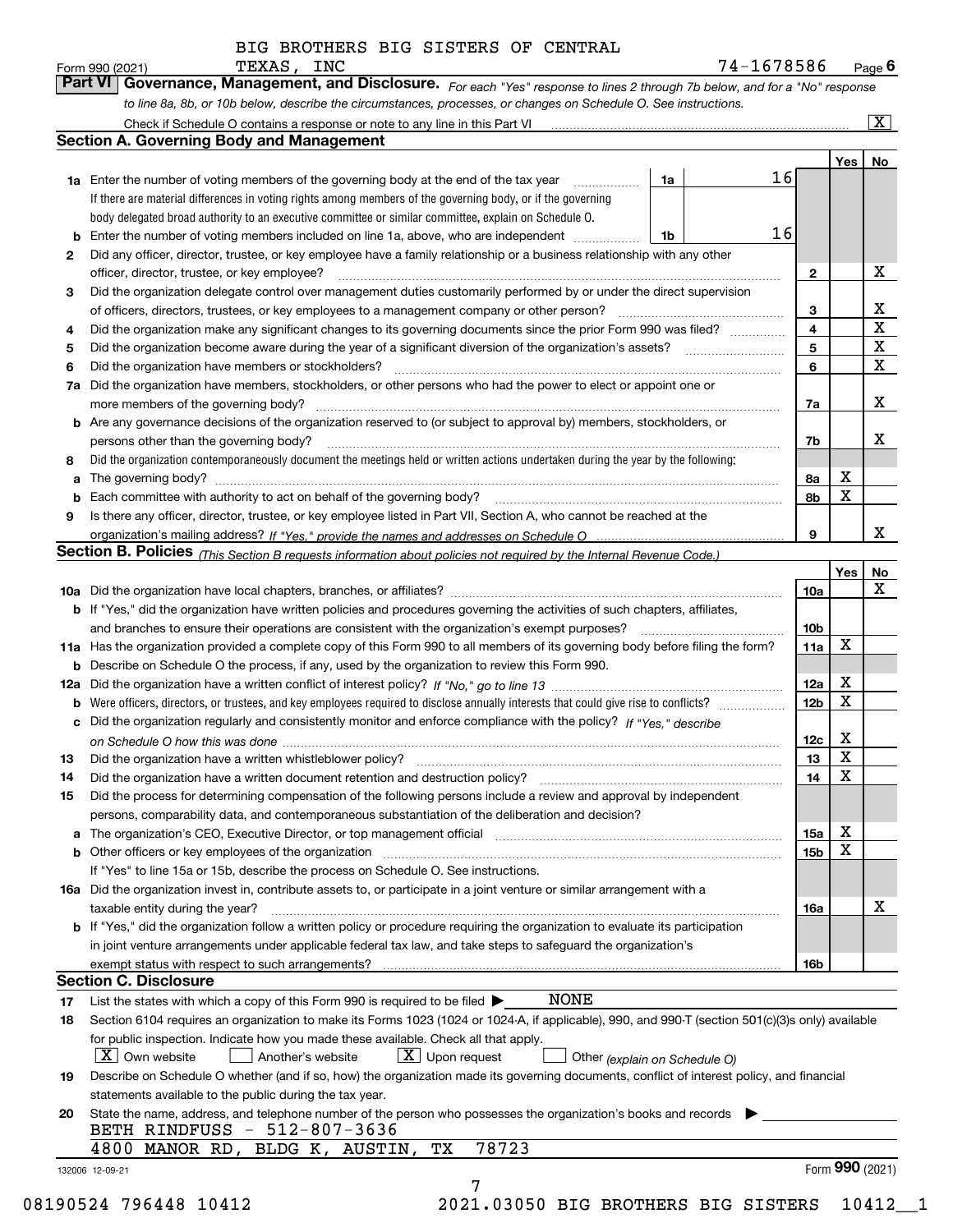Form 990 (2021) Page TEXAS, INC 74-1678586

 $\mathcal{L}^{\text{max}}$ 

| orm 990 (2021) |                                               | TEXAS, | INC |  | 74-1678586                                                                                 | Page <i>I</i> |
|----------------|-----------------------------------------------|--------|-----|--|--------------------------------------------------------------------------------------------|---------------|
|                |                                               |        |     |  | Part VII Compensation of Officers, Directors, Trustees, Key Employees, Highest Compensated |               |
|                | <b>Employees, and Independent Contractors</b> |        |     |  |                                                                                            |               |

Check if Schedule O contains a response or note to any line in this Part VII

**Section A. Officers, Directors, Trustees, Key Employees, and Highest Compensated Employees**

**1a**  Complete this table for all persons required to be listed. Report compensation for the calendar year ending with or within the organization's tax year. **•** List all of the organization's current officers, directors, trustees (whether individuals or organizations), regardless of amount of compensation.

Enter -0- in columns (D), (E), and (F) if no compensation was paid.

 $\bullet$  List all of the organization's  $\sf current$  key employees, if any. See the instructions for definition of "key employee."

**•** List the organization's five current highest compensated employees (other than an officer, director, trustee, or key employee) who received reportable compensation (box 5 of Form W-2, Form 1099-MISC, and/or box 1 of Form 1099-NEC) of more than \$100,000 from the organization and any related organizations.

**•** List all of the organization's former officers, key employees, and highest compensated employees who received more than \$100,000 of reportable compensation from the organization and any related organizations.

**former directors or trustees**  ¥ List all of the organization's that received, in the capacity as a former director or trustee of the organization, more than \$10,000 of reportable compensation from the organization and any related organizations.

See the instructions for the order in which to list the persons above.

Check this box if neither the organization nor any related organization compensated any current officer, director, or trustee.  $\mathcal{L}^{\text{max}}$ 

| (A)                           | (B)                    |                                |                       |                         | (C)          |                                                                  |        | (D)                 | (E)                              | (F)                      |
|-------------------------------|------------------------|--------------------------------|-----------------------|-------------------------|--------------|------------------------------------------------------------------|--------|---------------------|----------------------------------|--------------------------|
| Name and title                | Average                |                                |                       |                         | Position     | (do not check more than one                                      |        | Reportable          | Reportable                       | Estimated                |
|                               | hours per              |                                |                       |                         |              | box, unless person is both an<br>officer and a director/trustee) |        | compensation        | compensation                     | amount of                |
|                               | week                   |                                |                       |                         |              |                                                                  |        | from                | from related                     | other                    |
|                               | (list any<br>hours for |                                |                       |                         |              |                                                                  |        | the<br>organization | organizations<br>(W-2/1099-MISC/ | compensation<br>from the |
|                               | related                |                                |                       |                         |              |                                                                  |        | (W-2/1099-MISC/     | 1099-NEC)                        | organization             |
|                               | organizations          |                                |                       |                         |              |                                                                  |        | 1099-NEC)           |                                  | and related              |
|                               | below                  | Individual trustee or director | Institutional trustee |                         | Key employee |                                                                  |        |                     |                                  | organizations            |
|                               | line)                  |                                |                       | Officer                 |              | Highest compensated<br>  employee                                | Former |                     |                                  |                          |
| BRENT FIELDS<br>(1)           | 40.00                  |                                |                       |                         |              |                                                                  |        |                     |                                  |                          |
| (UNTIL 12/31/21)<br>CEO       | 1.00                   |                                |                       | $\overline{\textbf{X}}$ |              |                                                                  |        | 145, 146.           | $\mathbf 0$ .                    | 7,735.                   |
| (2)<br><b>LEAH MEUNIER</b>    | 40.00                  |                                |                       |                         |              |                                                                  |        |                     |                                  |                          |
| (BEG. 11/15/21)<br>CEO        | 1.00                   |                                |                       | X                       |              |                                                                  |        | 32,253.             | $\mathbf 0$ .                    | 1,270.                   |
| DAVE ALBEN<br>(3)             | 2.00                   |                                |                       |                         |              |                                                                  |        |                     |                                  |                          |
| <b>BOARD MEMBER</b>           |                        | $\mathbf X$                    |                       |                         |              |                                                                  |        | 0.                  | $\mathbf 0$ .                    | $\mathbf 0$ .            |
| PAMELA MALUNAT HURLEY<br>(4)  | 2.00                   |                                |                       |                         |              |                                                                  |        |                     |                                  |                          |
| BOARD MEMBER                  | 2.00                   | Χ                              |                       |                         |              |                                                                  |        | 0.                  | $\mathbf 0$ .                    | $\mathbf 0$ .            |
| SCOTT HAIGLER<br>(5)          | 2.00                   |                                |                       |                         |              |                                                                  |        |                     |                                  |                          |
| <b>BOARD MEMBER</b>           |                        | X                              |                       |                         |              |                                                                  |        | 0.                  | $\mathbf 0$ .                    | $\mathbf 0$ .            |
| JAMIE AVILA<br>(6)            | 2.00                   |                                |                       |                         |              |                                                                  |        |                     |                                  |                          |
| <b>BOARD MEMBER</b>           |                        | X                              |                       |                         |              |                                                                  |        | $\mathbf 0$ .       | $\mathbf 0$ .                    | 0.                       |
| ALBERT SWANTNER<br>(7)        | 2.00                   |                                |                       |                         |              |                                                                  |        |                     |                                  |                          |
| <b>BOARD MEMBER</b>           |                        | X                              |                       |                         |              |                                                                  |        | $\mathbf 0$ .       | $\mathbf 0$ .                    | $0_{.}$                  |
| APRIL JUSTICE<br>(8)          | 2.00                   |                                |                       |                         |              |                                                                  |        |                     |                                  |                          |
| <b>BOARD PRESIDENT</b>        |                        | $\mathbf x$                    |                       | X                       |              |                                                                  |        | 0.                  | $\mathbf 0$ .                    | $\mathbf 0$ .            |
| <b>BLAKE ABSHER</b><br>(9)    | 2.00                   |                                |                       |                         |              |                                                                  |        |                     |                                  |                          |
| BOARD MEMBER (UNTIL 12/31/21) |                        | $\overline{\textbf{X}}$        |                       |                         |              |                                                                  |        | 0.                  | 0.                               | $\mathbf 0$ .            |
| (10) EVAN SPAULDING           | 2.00                   |                                |                       |                         |              |                                                                  |        |                     |                                  |                          |
| SECRETARY/TREASURER           |                        | $\mathbf x$                    |                       | X                       |              |                                                                  |        | 0.                  | $\mathbf 0$ .                    | $\mathbf 0$ .            |
| (11) HEATHER GRANATO          | 2.00                   |                                |                       |                         |              |                                                                  |        |                     |                                  |                          |
| <b>BOARD MEMBER</b>           |                        | X                              |                       |                         |              |                                                                  |        | 0.                  | $\mathbf 0$ .                    | 0.                       |
| (12) BECKY BONHAM             | 2.00                   |                                |                       |                         |              |                                                                  |        |                     |                                  |                          |
| <b>BOARD MEMBER</b>           |                        | $\overline{\text{X}}$          |                       |                         |              |                                                                  |        | 0.                  | $\mathbf 0$ .                    | 0.                       |
| (13) SHELLIE HAYES-MCMAHON    | 2.00                   |                                |                       |                         |              |                                                                  |        |                     |                                  |                          |
| <b>BOARD MEMBER</b>           |                        | X                              |                       |                         |              |                                                                  |        | 0.                  | 0.                               | $\mathbf 0$ .            |
| (14) LYNETTE PERKINS          | 2.00                   |                                |                       |                         |              |                                                                  |        |                     |                                  |                          |
| <b>BOARD MEMBER</b>           |                        | $\mathbf x$                    |                       |                         |              |                                                                  |        | $\mathbf 0$ .       | $\mathbf 0$ .                    | $0$ .                    |
| (15) LARA BURNS BOYDA         | 2.00                   |                                |                       |                         |              |                                                                  |        |                     |                                  |                          |
| <b>BOARD MEMBER</b>           |                        | X                              |                       |                         |              |                                                                  |        | 0.                  | 0.                               | 0.                       |
| (16) JASON VITANZA            | 2.00                   |                                |                       |                         |              |                                                                  |        |                     |                                  |                          |
| <b>BOARD MEMBER</b>           |                        | X                              |                       |                         |              |                                                                  |        | 0.                  | $\mathbf 0$ .                    | $0$ .                    |
| (17) DENVER DUNLAP            | $\overline{2.00}$      |                                |                       |                         |              |                                                                  |        |                     |                                  |                          |
| BOARD MEMBER                  |                        | X                              |                       |                         |              |                                                                  |        | 0.                  | $\mathbf 0$ .                    | 0.                       |
|                               |                        |                                |                       |                         |              |                                                                  |        |                     |                                  | $\overline{2}$           |

132007 12-09-21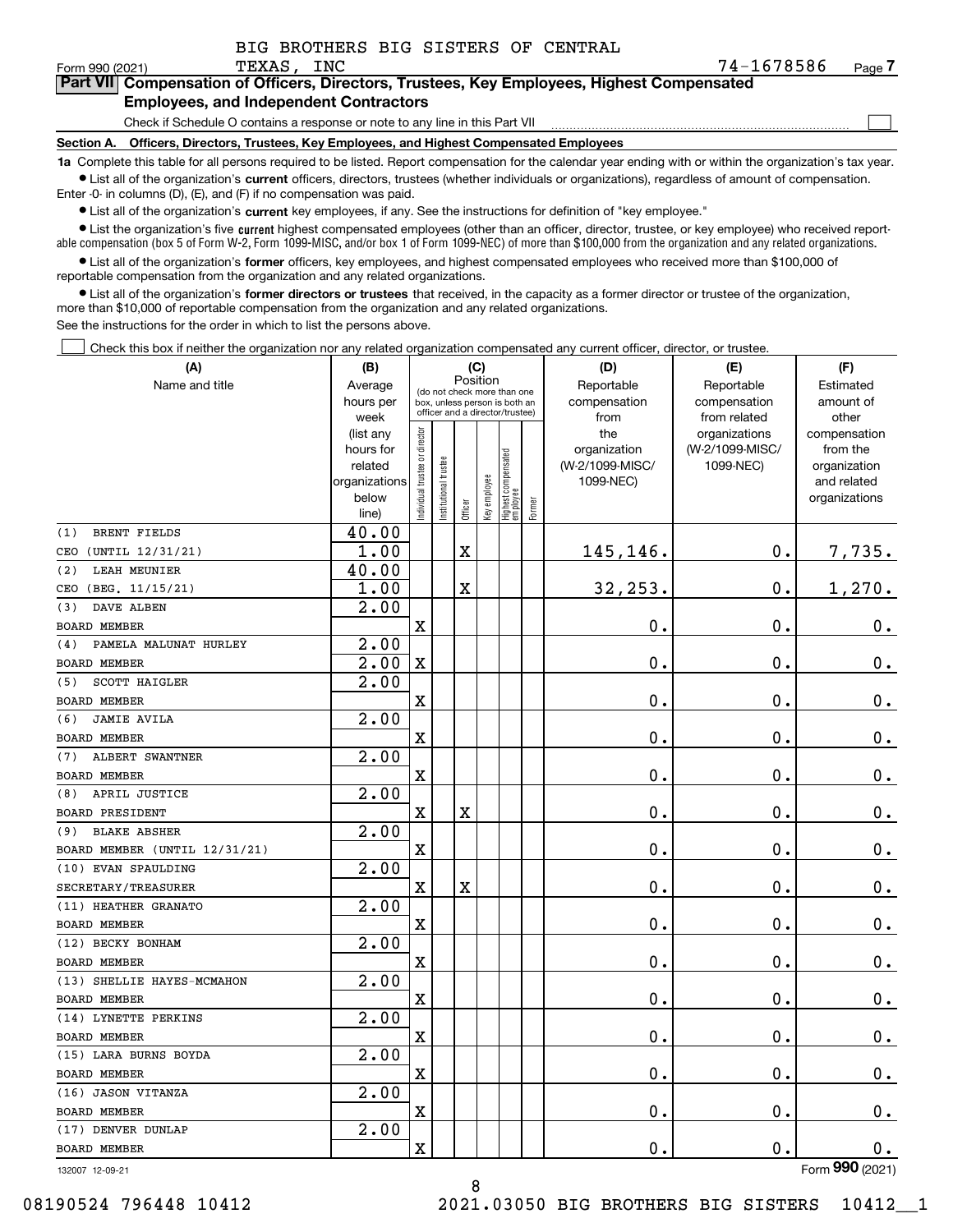| BIG BROTHERS BIG SISTERS OF CENTRAL<br>TEXAS, INC                                                                                                                                                                                                                              |                                                                      |                                |                       |                                                                                                             |              |                                 |        |                                                             | 74-1678586                                                    |                        |              |                                                                                   | Page 8       |
|--------------------------------------------------------------------------------------------------------------------------------------------------------------------------------------------------------------------------------------------------------------------------------|----------------------------------------------------------------------|--------------------------------|-----------------------|-------------------------------------------------------------------------------------------------------------|--------------|---------------------------------|--------|-------------------------------------------------------------|---------------------------------------------------------------|------------------------|--------------|-----------------------------------------------------------------------------------|--------------|
| Form 990 (2021)<br> Part VII <br>Section A. Officers, Directors, Trustees, Key Employees, and Highest Compensated Employees (continued)                                                                                                                                        |                                                                      |                                |                       |                                                                                                             |              |                                 |        |                                                             |                                                               |                        |              |                                                                                   |              |
| (A)<br>Name and title                                                                                                                                                                                                                                                          | (B)<br>Average<br>hours per<br>week                                  |                                |                       | Position<br>(do not check more than one<br>box, unless person is both an<br>officer and a director/trustee) | (C)          |                                 |        | (D)<br>Reportable<br>compensation                           | (E)<br>Reportable<br>compensation                             |                        |              | (F)<br>Estimated<br>amount of                                                     |              |
|                                                                                                                                                                                                                                                                                | (list any<br>hours for<br>related<br>organizations<br>below<br>line) | Individual trustee or director | Institutional trustee | Officer                                                                                                     | key employee | Highest compensated<br>employee | Former | from<br>the<br>organization<br>(W-2/1099-MISC/<br>1099-NEC) | from related<br>organizations<br>(W-2/1099-MISC/<br>1099-NEC) |                        |              | other<br>compensation<br>from the<br>organization<br>and related<br>organizations |              |
| (18) ARTURO GUERRA<br><b>BOARD MEMBER</b>                                                                                                                                                                                                                                      | 2.00                                                                 | X                              |                       |                                                                                                             |              |                                 |        | 0.                                                          |                                                               | 0.                     |              |                                                                                   | $0$ .        |
| (19) RAJAL DHRUVA                                                                                                                                                                                                                                                              | 2.00                                                                 |                                |                       |                                                                                                             |              |                                 |        |                                                             |                                                               |                        |              |                                                                                   |              |
| <b>BOARD MEMBER</b>                                                                                                                                                                                                                                                            | $\overline{2.00}$                                                    | X                              |                       |                                                                                                             |              |                                 |        | 0.                                                          |                                                               | 0.                     |              |                                                                                   | $0$ .        |
|                                                                                                                                                                                                                                                                                |                                                                      |                                |                       |                                                                                                             |              |                                 |        |                                                             |                                                               |                        |              |                                                                                   |              |
|                                                                                                                                                                                                                                                                                |                                                                      |                                |                       |                                                                                                             |              |                                 |        |                                                             |                                                               |                        |              |                                                                                   |              |
|                                                                                                                                                                                                                                                                                |                                                                      |                                |                       |                                                                                                             |              |                                 |        |                                                             |                                                               |                        |              |                                                                                   |              |
|                                                                                                                                                                                                                                                                                |                                                                      |                                |                       |                                                                                                             |              |                                 |        |                                                             |                                                               |                        |              |                                                                                   |              |
|                                                                                                                                                                                                                                                                                |                                                                      |                                |                       |                                                                                                             |              |                                 |        |                                                             |                                                               |                        |              |                                                                                   |              |
| 177, 399.<br>1b Subtotal<br>$\overline{0}$ .<br>c Total from continuation sheets to Part VII, Section A [11, 11] [11] Total from continuation sheets to Part VII, Section A                                                                                                    |                                                                      |                                |                       |                                                                                                             |              |                                 |        |                                                             |                                                               | 0.<br>$\overline{0}$ . |              |                                                                                   | 9,005.<br>0. |
| d $Total (add lines 1b and 1c)$<br>Total number of individuals (including but not limited to those listed above) who received more than \$100,000 of reportable<br>$\mathbf{2}$<br>compensation from the organization                                                          |                                                                      |                                |                       |                                                                                                             |              |                                 |        | 177,399.                                                    |                                                               | $\overline{0}$ .       |              |                                                                                   | 9,005.<br>1  |
|                                                                                                                                                                                                                                                                                |                                                                      |                                |                       |                                                                                                             |              |                                 |        |                                                             |                                                               |                        |              | Yes                                                                               | No           |
| 3<br>Did the organization list any former officer, director, trustee, key employee, or highest compensated employee on<br>line 1a? If "Yes," complete Schedule J for such individual manufactured contained and the line 1a? If "Yes," complete Schedule J for such individual |                                                                      |                                |                       |                                                                                                             |              |                                 |        |                                                             |                                                               |                        | 3            |                                                                                   | X            |
| For any individual listed on line 1a, is the sum of reportable compensation and other compensation from the organization<br>4                                                                                                                                                  |                                                                      |                                |                       |                                                                                                             |              |                                 |        |                                                             |                                                               |                        |              | х                                                                                 |              |
| Did any person listed on line 1a receive or accrue compensation from any unrelated organization or individual for services<br>5                                                                                                                                                |                                                                      |                                |                       |                                                                                                             |              |                                 |        |                                                             |                                                               |                        | 4            |                                                                                   |              |
|                                                                                                                                                                                                                                                                                |                                                                      |                                |                       |                                                                                                             |              |                                 |        |                                                             |                                                               |                        | 5            |                                                                                   | x            |
| <b>Section B. Independent Contractors</b><br>Complete this table for your five highest compensated independent contractors that received more than \$100,000 of compensation from<br>1                                                                                         |                                                                      |                                |                       |                                                                                                             |              |                                 |        |                                                             |                                                               |                        |              |                                                                                   |              |
| the organization. Report compensation for the calendar year ending with or within the organization's tax year.<br>(A)                                                                                                                                                          |                                                                      |                                |                       |                                                                                                             |              |                                 |        | (B)                                                         |                                                               |                        | (C)          |                                                                                   |              |
| Name and business address                                                                                                                                                                                                                                                      |                                                                      |                                | <b>NONE</b>           |                                                                                                             |              |                                 |        | Description of services                                     |                                                               |                        | Compensation |                                                                                   |              |
|                                                                                                                                                                                                                                                                                |                                                                      |                                |                       |                                                                                                             |              |                                 |        |                                                             |                                                               |                        |              |                                                                                   |              |
|                                                                                                                                                                                                                                                                                |                                                                      |                                |                       |                                                                                                             |              |                                 |        |                                                             |                                                               |                        |              |                                                                                   |              |
|                                                                                                                                                                                                                                                                                |                                                                      |                                |                       |                                                                                                             |              |                                 |        |                                                             |                                                               |                        |              |                                                                                   |              |
|                                                                                                                                                                                                                                                                                |                                                                      |                                |                       |                                                                                                             |              |                                 |        |                                                             |                                                               |                        |              |                                                                                   |              |
| Total number of independent contractors (including but not limited to those listed above) who received more than<br>2<br>\$100,000 of compensation from the organization                                                                                                       |                                                                      |                                |                       |                                                                                                             | 0            |                                 |        |                                                             |                                                               |                        |              |                                                                                   |              |

132008 12-09-21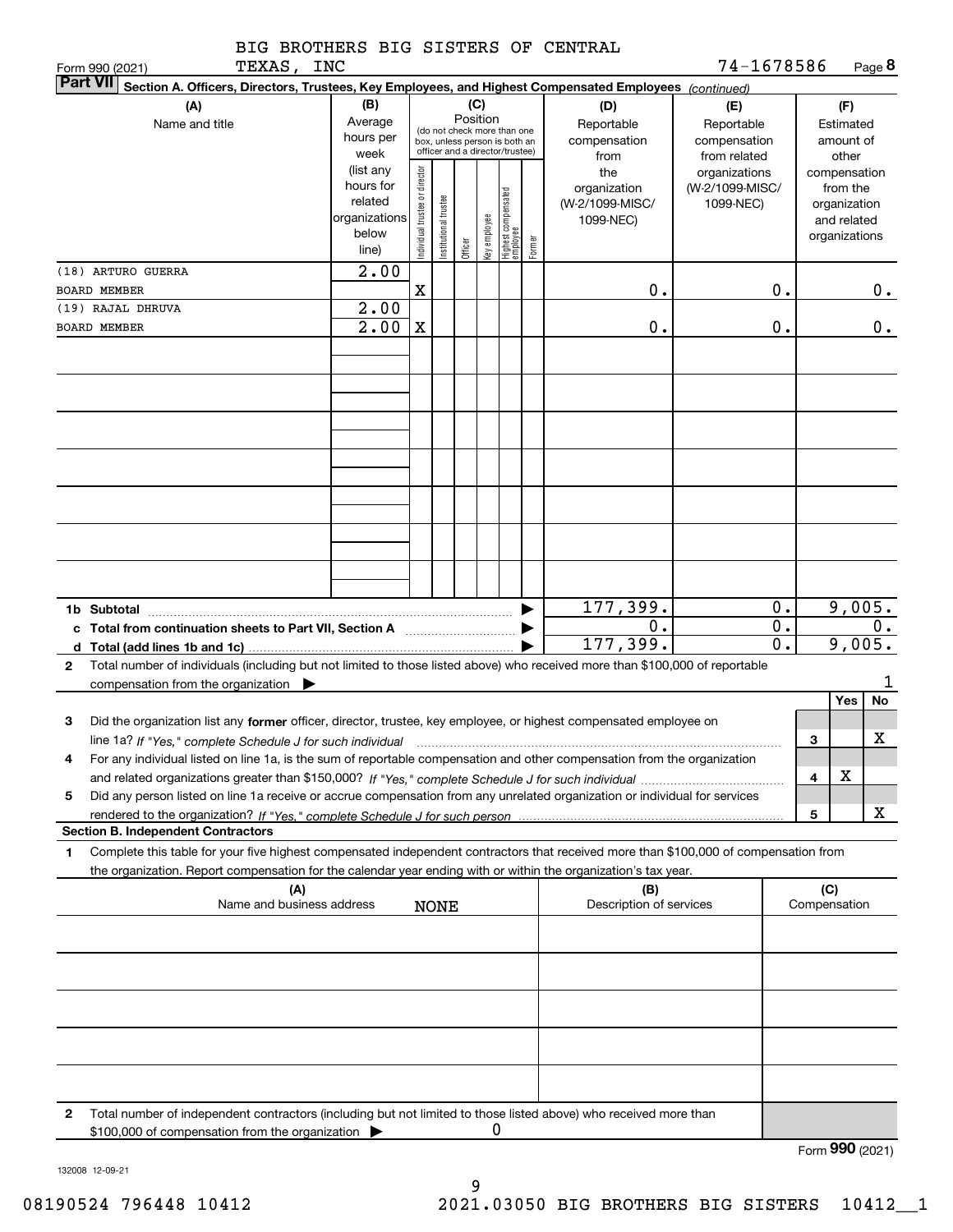| <b>Part VIII</b>                                          |    |     | <b>Statement of Revenue</b>                                                                                            |                |                       |                      |                                              |                                                 |                                                                 |
|-----------------------------------------------------------|----|-----|------------------------------------------------------------------------------------------------------------------------|----------------|-----------------------|----------------------|----------------------------------------------|-------------------------------------------------|-----------------------------------------------------------------|
|                                                           |    |     | Check if Schedule O contains a response or note to any line in this Part VIII                                          |                |                       |                      |                                              |                                                 |                                                                 |
|                                                           |    |     |                                                                                                                        |                |                       | (A)<br>Total revenue | (B)<br>Related or exempt<br>function revenue | $\overline{C}$<br>Unrelated<br>business revenue | (D)<br>Revenue excluded<br>from tax under<br>sections 512 - 514 |
|                                                           |    |     | 1a<br>1 a Federated campaigns                                                                                          |                | 4,000.                |                      |                                              |                                                 |                                                                 |
| Contributions, Gifts, Grants<br>and Other Similar Amounts |    |     | 1 <sub>b</sub><br><b>b</b> Membership dues                                                                             |                |                       |                      |                                              |                                                 |                                                                 |
|                                                           |    |     | 1 <sub>c</sub><br>c Fundraising events                                                                                 |                | 871, 726.             |                      |                                              |                                                 |                                                                 |
|                                                           |    |     | 1 <sub>d</sub><br>d Related organizations<br>.                                                                         |                | 50,000.               |                      |                                              |                                                 |                                                                 |
|                                                           |    |     | 1e<br>e Government grants (contributions)                                                                              |                | 794,327.              |                      |                                              |                                                 |                                                                 |
|                                                           |    |     | f All other contributions, gifts, grants, and                                                                          |                |                       |                      |                                              |                                                 |                                                                 |
|                                                           |    |     | similar amounts not included above<br>1f                                                                               |                | 429,814.              |                      |                                              |                                                 |                                                                 |
|                                                           |    |     | g Noncash contributions included in lines 1a-1f                                                                        | $1g$ \$        | 201,681.              |                      |                                              |                                                 |                                                                 |
|                                                           |    |     |                                                                                                                        |                |                       | 2,149,867.           |                                              |                                                 |                                                                 |
|                                                           |    |     |                                                                                                                        |                | <b>Business Code</b>  |                      |                                              |                                                 |                                                                 |
|                                                           |    | 2 a |                                                                                                                        |                |                       |                      |                                              |                                                 |                                                                 |
|                                                           |    | b   | <u> 1980 - Johann Barn, amerikansk politiker (</u>                                                                     |                |                       |                      |                                              |                                                 |                                                                 |
|                                                           |    | с   | <u> 1989 - Johann Barn, mars ann an t-Amhain ann an t-Amhain an t-Amhain an t-Amhain an t-Amhain an t-Amhain an t-</u> |                |                       |                      |                                              |                                                 |                                                                 |
|                                                           |    | d   | <u> 1989 - Johann Stein, mars an deus Amerikaansk kommunister (</u>                                                    |                |                       |                      |                                              |                                                 |                                                                 |
|                                                           |    |     | <u> 1989 - Johann Stein, marwolaethau a bhann an t-Amhainn an t-Amhainn an t-Amhainn an t-Amhainn an t-Amhainn an</u>  |                |                       |                      |                                              |                                                 |                                                                 |
| Program Service<br>Revenue                                |    |     | f All other program service revenue                                                                                    |                |                       |                      |                                              |                                                 |                                                                 |
|                                                           |    |     |                                                                                                                        |                | ▶                     |                      |                                              |                                                 |                                                                 |
|                                                           | З  |     | Investment income (including dividends, interest, and                                                                  |                |                       |                      |                                              |                                                 |                                                                 |
|                                                           |    |     |                                                                                                                        |                |                       | 180.                 |                                              |                                                 | 180.                                                            |
|                                                           | 4  |     | Income from investment of tax-exempt bond proceeds                                                                     |                |                       |                      |                                              |                                                 |                                                                 |
|                                                           | 5  |     |                                                                                                                        |                |                       |                      |                                              |                                                 |                                                                 |
|                                                           |    |     | (i) Real                                                                                                               |                | (ii) Personal         |                      |                                              |                                                 |                                                                 |
|                                                           |    |     | 6a 164, 207.<br>6 a Gross rents<br>.                                                                                   |                |                       |                      |                                              |                                                 |                                                                 |
|                                                           |    |     | $6b$ 111,807.<br><b>b</b> Less: rental expenses                                                                        |                |                       |                      |                                              |                                                 |                                                                 |
|                                                           |    | с   | 6c   52,400.<br>Rental income or (loss)                                                                                |                |                       |                      |                                              |                                                 |                                                                 |
|                                                           |    |     | d Net rental income or (loss)                                                                                          |                |                       | 52,400.              | 52,400.                                      |                                                 |                                                                 |
|                                                           |    |     | (i) Securities<br>7 a Gross amount from sales of                                                                       |                | (ii) Other            |                      |                                              |                                                 |                                                                 |
|                                                           |    |     | assets other than inventory<br>7a                                                                                      |                |                       |                      |                                              |                                                 |                                                                 |
|                                                           |    |     | <b>b</b> Less: cost or other basis                                                                                     |                |                       |                      |                                              |                                                 |                                                                 |
|                                                           |    |     | 7 <sub>b</sub><br>and sales expenses                                                                                   |                |                       |                      |                                              |                                                 |                                                                 |
|                                                           |    |     | 7c<br>c Gain or (loss)                                                                                                 |                |                       |                      |                                              |                                                 |                                                                 |
| Revenue                                                   |    |     |                                                                                                                        |                | ▶                     |                      |                                              |                                                 |                                                                 |
|                                                           |    |     | 8 a Gross income from fundraising events (not                                                                          |                |                       |                      |                                              |                                                 |                                                                 |
| Other                                                     |    |     | 871,726. <sub>of</sub><br>including $$$                                                                                |                |                       |                      |                                              |                                                 |                                                                 |
|                                                           |    |     | contributions reported on line 1c). See                                                                                |                |                       |                      |                                              |                                                 |                                                                 |
|                                                           |    |     |                                                                                                                        |                | $ a_8 $ 626,436.      |                      |                                              |                                                 |                                                                 |
|                                                           |    |     |                                                                                                                        |                | 8b 660,892.           |                      |                                              |                                                 |                                                                 |
|                                                           |    |     | c Net income or (loss) from fundraising events                                                                         |                | ▶<br>.                | $-34, 456.$          |                                              |                                                 | $-34,456.$                                                      |
|                                                           |    |     | 9 a Gross income from gaming activities. See                                                                           |                |                       |                      |                                              |                                                 |                                                                 |
|                                                           |    |     |                                                                                                                        | 9a             |                       |                      |                                              |                                                 |                                                                 |
|                                                           |    |     | <b>b</b> Less: direct expenses <b>manually</b>                                                                         | 9 <sub>b</sub> |                       |                      |                                              |                                                 |                                                                 |
|                                                           |    |     | c Net income or (loss) from gaming activities                                                                          |                |                       |                      |                                              |                                                 |                                                                 |
|                                                           |    |     | 10 a Gross sales of inventory, less returns                                                                            |                |                       |                      |                                              |                                                 |                                                                 |
|                                                           |    |     |                                                                                                                        | 10a            |                       |                      |                                              |                                                 |                                                                 |
|                                                           |    |     | <b>b</b> Less: cost of goods sold                                                                                      | 10b            |                       |                      |                                              |                                                 |                                                                 |
|                                                           |    |     | c Net income or (loss) from sales of inventory                                                                         |                |                       |                      |                                              |                                                 |                                                                 |
|                                                           |    |     |                                                                                                                        |                | <b>Business Code</b>  |                      |                                              |                                                 |                                                                 |
|                                                           |    |     | 11 a MISCELLANEOUS INCOME                                                                                              |                | 713940                | 2,800.               |                                              |                                                 | 2,800.                                                          |
|                                                           |    | b   | <u> 1989 - Johann Barbara, martxa alemaniar amerikan a</u>                                                             |                |                       |                      |                                              |                                                 |                                                                 |
|                                                           |    | с   |                                                                                                                        |                |                       |                      |                                              |                                                 |                                                                 |
| Miscellaneous<br>Revenue                                  |    |     |                                                                                                                        |                |                       |                      |                                              |                                                 |                                                                 |
|                                                           |    |     |                                                                                                                        |                | $\blacktriangleright$ | 2,800.               |                                              |                                                 |                                                                 |
|                                                           | 12 |     |                                                                                                                        |                |                       | 2,170,791.           | 52,400.                                      | 0.                                              | $-31,476.$                                                      |
| 132009 12-09-21                                           |    |     |                                                                                                                        |                |                       |                      |                                              |                                                 | Form 990 (2021)                                                 |

132009 12-09-21

10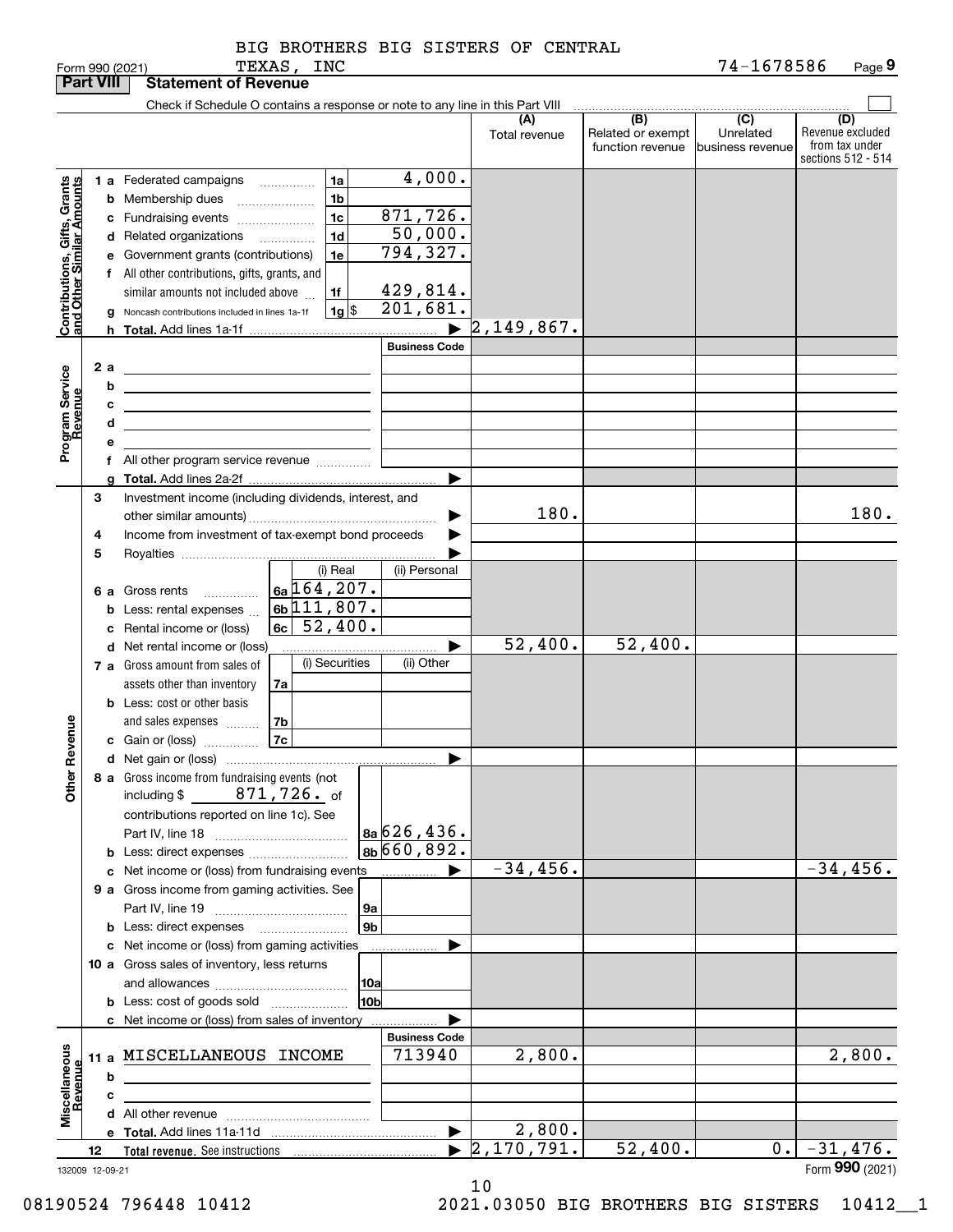# *Section 501(c)(3) and 501(c)(4) organizations must complete all columns. All other organizations must complete column (A).* Form 990 (2021) Page **10** TEXAS, INC 74-1678586 **Part IX Statement of Functional Expenses**

|                  | Check if Schedule O contains a response or note to any line in this Part IX                           |                       |                                    |                                           |                                |  |  |
|------------------|-------------------------------------------------------------------------------------------------------|-----------------------|------------------------------------|-------------------------------------------|--------------------------------|--|--|
|                  | Do not include amounts reported on lines 6b,<br>7b, 8b, 9b, and 10b of Part VIII.                     | (A)<br>Total expenses | (B)<br>Program service<br>expenses | (C)<br>Management and<br>general expenses | (D)<br>Fundraising<br>expenses |  |  |
| 1.               | Grants and other assistance to domestic organizations                                                 |                       |                                    |                                           |                                |  |  |
|                  | and domestic governments. See Part IV, line 21                                                        |                       |                                    |                                           |                                |  |  |
| $\mathbf{2}$     | Grants and other assistance to domestic                                                               |                       |                                    |                                           |                                |  |  |
|                  | individuals. See Part IV, line 22                                                                     |                       |                                    |                                           |                                |  |  |
| 3                | Grants and other assistance to foreign                                                                |                       |                                    |                                           |                                |  |  |
|                  | organizations, foreign governments, and foreign                                                       |                       |                                    |                                           |                                |  |  |
|                  | individuals. See Part IV, lines 15 and 16                                                             |                       |                                    |                                           |                                |  |  |
| 4                | Benefits paid to or for members                                                                       |                       |                                    |                                           |                                |  |  |
| 5                | Compensation of current officers, directors,                                                          |                       |                                    |                                           |                                |  |  |
|                  | trustees, and key employees                                                                           | 186,405.              | 121,099.                           | 35, 259.                                  | 30,047.                        |  |  |
| 6                | Compensation not included above to disqualified                                                       |                       |                                    |                                           |                                |  |  |
|                  | persons (as defined under section 4958(f)(1)) and                                                     |                       |                                    |                                           |                                |  |  |
|                  | persons described in section 4958(c)(3)(B)                                                            | 878,596.              | 570,791.                           | 166,187.                                  | 141,618.                       |  |  |
| 7                |                                                                                                       |                       |                                    |                                           |                                |  |  |
| 8                | Pension plan accruals and contributions (include                                                      |                       |                                    |                                           |                                |  |  |
| 9                | section 401(k) and 403(b) employer contributions)                                                     | 129,446.              | 84,096.                            | 24,485.                                   | 20,865.                        |  |  |
| 10               |                                                                                                       | 126, 519.             | $\overline{82,195}$ .              | 23,931.                                   | 20, 393.                       |  |  |
| 11               | Fees for services (nonemployees):                                                                     |                       |                                    |                                           |                                |  |  |
|                  |                                                                                                       |                       |                                    |                                           |                                |  |  |
| b                |                                                                                                       |                       |                                    |                                           |                                |  |  |
| c                |                                                                                                       | 15,620.               | 5,201.                             | 4,176.                                    | 6, 243.                        |  |  |
| d                |                                                                                                       |                       |                                    |                                           |                                |  |  |
| e                | Professional fundraising services. See Part IV, line 17                                               |                       |                                    |                                           |                                |  |  |
| f                | Investment management fees                                                                            |                       |                                    |                                           |                                |  |  |
| g                | Other. (If line 11g amount exceeds 10% of line 25,                                                    |                       |                                    |                                           |                                |  |  |
|                  | column (A), amount, list line 11g expenses on Sch O.)                                                 | 52,385.               | 18,226.                            | 14,634.                                   | 19,525.                        |  |  |
| 12 <sup>12</sup> |                                                                                                       |                       |                                    |                                           |                                |  |  |
| 13               |                                                                                                       | 4,003.                | 2,304.                             | 1,382.                                    | 317.                           |  |  |
| 14               |                                                                                                       | 34,194.               | 11,385.                            | 9,142.                                    | 13,667.                        |  |  |
| 15               |                                                                                                       |                       |                                    |                                           |                                |  |  |
| 16               |                                                                                                       | 43,850.               | 30,540.                            | 7,891.                                    | 5,419.                         |  |  |
| 17               | Travel                                                                                                | 1,462.                | 642.                               | 349.                                      | $\overline{471}$ .             |  |  |
| 18               | Payments of travel or entertainment expenses                                                          |                       |                                    |                                           |                                |  |  |
|                  | for any federal, state, or local public officials                                                     |                       |                                    |                                           |                                |  |  |
| 19               | Conferences, conventions, and meetings                                                                |                       |                                    |                                           |                                |  |  |
| 20               | Interest                                                                                              | 3,262.                | $\overline{2,479}$ .               | 359.                                      | 424.                           |  |  |
| 21               | Depreciation, depletion, and amortization                                                             | 161,715.              | 122,904.                           | 17,788.                                   | 21,023.                        |  |  |
| 22<br>23         | Insurance                                                                                             | 65,399.               | 45,030.                            | 10,771.                                   | 9,598.                         |  |  |
| 24               | Other expenses. Itemize expenses not covered                                                          |                       |                                    |                                           |                                |  |  |
|                  | above. (List miscellaneous expenses on line 24e. If                                                   |                       |                                    |                                           |                                |  |  |
|                  | line 24e amount exceeds 10% of line 25, column (A),<br>amount, list line 24e expenses on Schedule O.) |                       |                                    |                                           |                                |  |  |
| a                | MEMBERSHIP DUES                                                                                       | 40,202.               | 29,203.                            | 7,692.                                    | 3,307.                         |  |  |
| b                | COMMUNICATIONS & PRINTI                                                                               | 35,391.               | 28,434.                            | 6,957.                                    |                                |  |  |
| C                | <b>BAD DEBT EXPENSE</b>                                                                               | 23,776.               |                                    |                                           | 23,776.                        |  |  |
| d                | CONTRIBUTED GOODS                                                                                     | 21,095.               |                                    |                                           | 21,095.                        |  |  |
|                  | e All other expenses                                                                                  | 27,043.               | 23,602.                            | 3,104.                                    | 337.                           |  |  |
| 25               | Total functional expenses. Add lines 1 through 24e                                                    | 1,850,363.            | 1,178,131.                         | 334,107.                                  | 338,125.                       |  |  |
| 26               | Joint costs. Complete this line only if the organization                                              |                       |                                    |                                           |                                |  |  |
|                  | reported in column (B) joint costs from a combined                                                    |                       |                                    |                                           |                                |  |  |
|                  | educational campaign and fundraising solicitation.                                                    |                       |                                    |                                           |                                |  |  |
|                  | Check here $\blacktriangleright$<br>if following SOP 98-2 (ASC 958-720)                               |                       |                                    |                                           |                                |  |  |

11

132010 12-09-21

Form (2021) **990**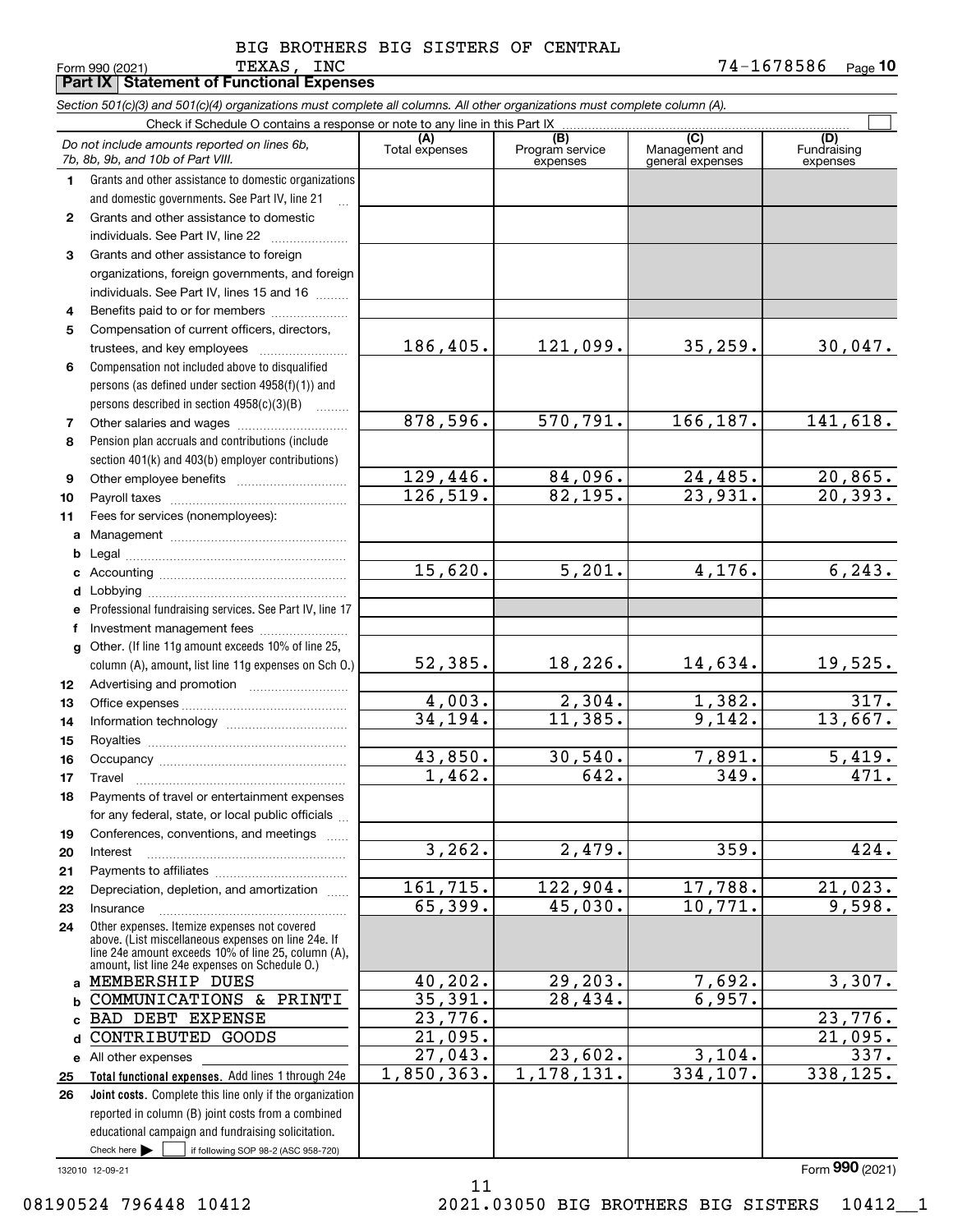|                             | Part X       | <b>Balance Sheet</b>                                                                                                                                                                                                           |                 |                               |                                        |                         |                                        |
|-----------------------------|--------------|--------------------------------------------------------------------------------------------------------------------------------------------------------------------------------------------------------------------------------|-----------------|-------------------------------|----------------------------------------|-------------------------|----------------------------------------|
|                             |              |                                                                                                                                                                                                                                |                 |                               |                                        |                         |                                        |
|                             |              |                                                                                                                                                                                                                                |                 |                               | (A)<br>Beginning of year               |                         | (B)<br>End of year                     |
|                             | 1            |                                                                                                                                                                                                                                |                 |                               | $\overline{226,032}$ .                 | $\blacksquare$          | 781,253.                               |
|                             | $\mathbf{2}$ |                                                                                                                                                                                                                                |                 |                               | 212,636.                               | $\overline{2}$          | 212,750.                               |
|                             | з            |                                                                                                                                                                                                                                |                 |                               | 234,001.                               | $\mathbf{3}$            | 304, 759.                              |
|                             | 4            |                                                                                                                                                                                                                                |                 |                               | 2,992.                                 | $\overline{\mathbf{4}}$ | 2,163.                                 |
|                             | 5            | Loans and other receivables from any current or former officer, director,                                                                                                                                                      |                 |                               |                                        |                         |                                        |
|                             |              | trustee, key employee, creator or founder, substantial contributor, or 35%                                                                                                                                                     |                 |                               |                                        |                         |                                        |
|                             |              | controlled entity or family member of any of these persons                                                                                                                                                                     |                 |                               |                                        | 5                       |                                        |
|                             | 6            | Loans and other receivables from other disqualified persons (as defined                                                                                                                                                        |                 |                               |                                        |                         |                                        |
|                             |              | under section $4958(f)(1)$ , and persons described in section $4958(c)(3)(B)$                                                                                                                                                  |                 | $\ldots$                      |                                        | 6                       |                                        |
|                             | 7            |                                                                                                                                                                                                                                |                 |                               |                                        | $\overline{7}$          |                                        |
| Assets                      | 8            |                                                                                                                                                                                                                                |                 |                               |                                        | 8                       |                                        |
|                             | 9            | Prepaid expenses and deferred charges                                                                                                                                                                                          |                 |                               | 8,801.                                 | $\boldsymbol{9}$        | 4,306.                                 |
|                             |              | <b>10a</b> Land, buildings, and equipment: cost or other                                                                                                                                                                       |                 |                               |                                        |                         |                                        |
|                             |              | basis. Complete Part VI of Schedule D  10a                                                                                                                                                                                     |                 | $\frac{4,862,256.}{777,013.}$ |                                        |                         |                                        |
|                             |              | <b>b</b> Less: accumulated depreciation                                                                                                                                                                                        | 10 <sub>b</sub> |                               | 4,246,958.                             | 10 <sub>c</sub>         | 4,085,243.                             |
|                             | 11           |                                                                                                                                                                                                                                |                 |                               | 11                                     |                         |                                        |
|                             | 12           |                                                                                                                                                                                                                                |                 |                               | 12                                     |                         |                                        |
|                             | 13           |                                                                                                                                                                                                                                |                 |                               |                                        | 13                      |                                        |
|                             | 14           |                                                                                                                                                                                                                                |                 |                               |                                        | 14                      |                                        |
|                             | 15           |                                                                                                                                                                                                                                |                 |                               |                                        | 15                      |                                        |
|                             | 16           |                                                                                                                                                                                                                                |                 |                               | 4,931,420.<br>80, 281.                 | 16                      | 5,390,474.<br>133,376.                 |
|                             | 17           |                                                                                                                                                                                                                                |                 |                               |                                        | 17                      |                                        |
|                             | 18<br>19     |                                                                                                                                                                                                                                | 714,826.        | 18<br>19                      | 685,208.                               |                         |                                        |
|                             | 20           | Deferred revenue manual contracts and contracts are all the contracts and contracts are contracted and contracts are contracted and contract are contracted and contract are contracted and contract are contracted and contra |                 | 20                            |                                        |                         |                                        |
|                             | 21           | Escrow or custodial account liability. Complete Part IV of Schedule D                                                                                                                                                          |                 | 21                            |                                        |                         |                                        |
|                             | 22           | Loans and other payables to any current or former officer, director,                                                                                                                                                           |                 | 1.1.1.1.1.1.1.1.1.1           |                                        |                         |                                        |
| Liabilities                 |              | trustee, key employee, creator or founder, substantial contributor, or 35%                                                                                                                                                     |                 |                               |                                        |                         |                                        |
|                             |              | controlled entity or family member of any of these persons                                                                                                                                                                     |                 |                               |                                        | 22                      |                                        |
|                             | 23           |                                                                                                                                                                                                                                |                 |                               | 30,035.                                | 23                      | 10, 254.                               |
|                             | 24           | Unsecured notes and loans payable to unrelated third parties                                                                                                                                                                   |                 |                               |                                        | 24                      |                                        |
|                             | 25           | Other liabilities (including federal income tax, payables to related third                                                                                                                                                     |                 |                               |                                        |                         |                                        |
|                             |              | parties, and other liabilities not included on lines 17-24). Complete Part X                                                                                                                                                   |                 |                               |                                        |                         |                                        |
|                             |              | of Schedule D.                                                                                                                                                                                                                 |                 |                               | 0.                                     | 25                      | 135,000.                               |
|                             | 26           |                                                                                                                                                                                                                                |                 |                               | 825,142.                               | 26                      | 963,838.                               |
|                             |              | Organizations that follow FASB ASC 958, check here $\blacktriangleright \boxed{X}$                                                                                                                                             |                 |                               |                                        |                         |                                        |
|                             |              | and complete lines 27, 28, 32, and 33.                                                                                                                                                                                         |                 |                               |                                        |                         |                                        |
|                             | 27           | Net assets without donor restrictions                                                                                                                                                                                          |                 |                               | 4,062,835.                             | 27                      | 4, 416, 699.                           |
|                             | 28           |                                                                                                                                                                                                                                |                 |                               | 43,443.                                | 28                      | 9,937.                                 |
|                             |              | Organizations that do not follow FASB ASC 958, check here $\blacktriangleright$                                                                                                                                                |                 |                               |                                        |                         |                                        |
|                             |              | and complete lines 29 through 33.                                                                                                                                                                                              |                 |                               |                                        |                         |                                        |
| Net Assets or Fund Balances | 29           |                                                                                                                                                                                                                                |                 |                               |                                        | 29                      |                                        |
|                             | 30           | Paid-in or capital surplus, or land, building, or equipment fund                                                                                                                                                               |                 |                               |                                        | 30                      |                                        |
|                             | 31           | Retained earnings, endowment, accumulated income, or other funds                                                                                                                                                               |                 | $\cdots$                      |                                        | 31                      |                                        |
|                             | 32           |                                                                                                                                                                                                                                |                 |                               | $\overline{4,106,278}$ .<br>4,931,420. | 32                      | $\overline{4, 426, 636}$ .             |
|                             | 33           |                                                                                                                                                                                                                                |                 |                               |                                        | 33                      | $\overline{5}$ , 390, 474.<br>$\Omega$ |

Form (2021) **990**

132011 12-09-21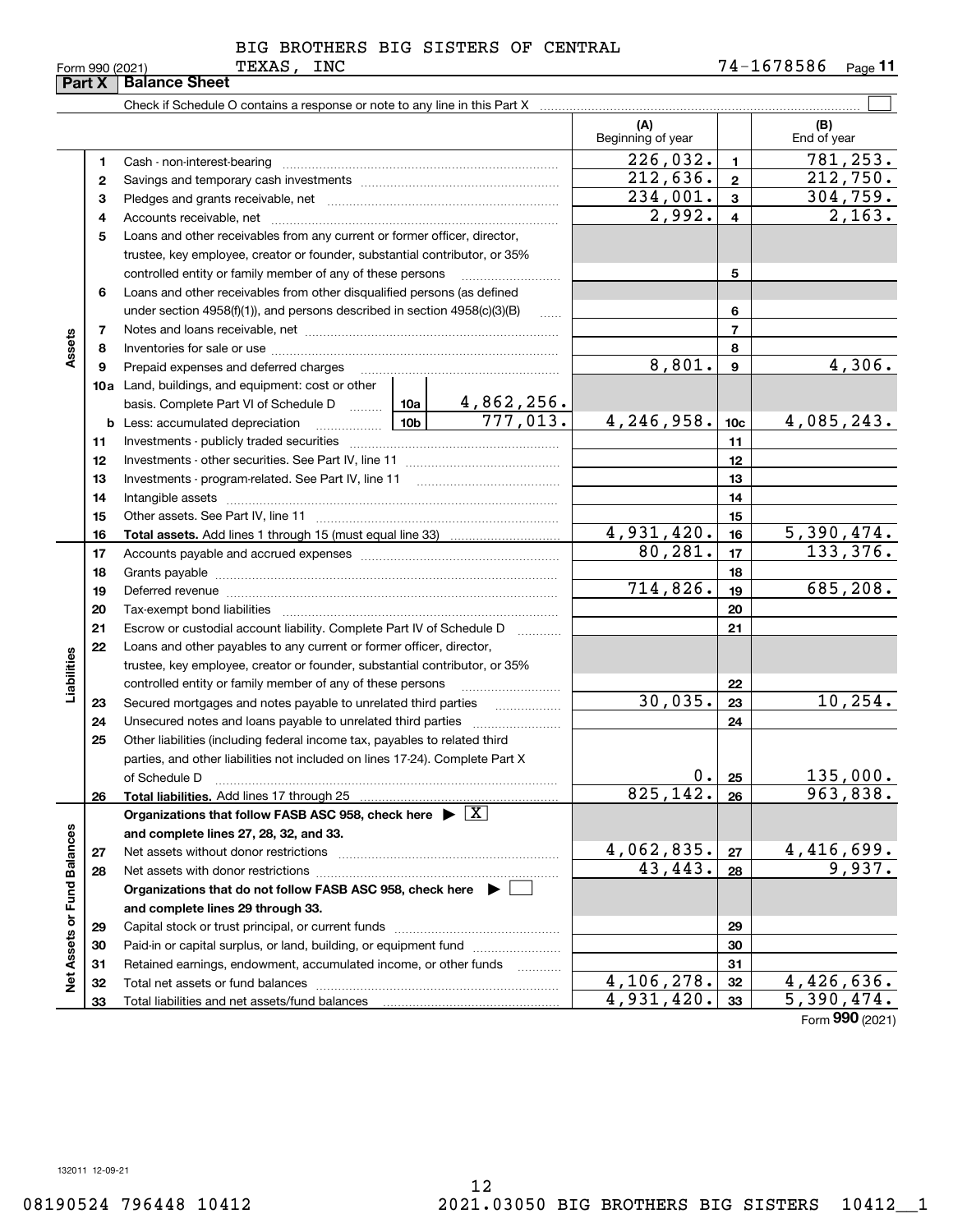| BIG BROTHERS BIG SISTERS OF CENTRAL |
|-------------------------------------|
|                                     |

| 74-1678586<br>Page $12$ |  |
|-------------------------|--|
|-------------------------|--|

|    | TEXAS, INC<br>Form 990 (2021)                                                                                                                                                                                                       |                | 74-1678586               |     | Page 12                    |  |  |  |
|----|-------------------------------------------------------------------------------------------------------------------------------------------------------------------------------------------------------------------------------------|----------------|--------------------------|-----|----------------------------|--|--|--|
|    | <b>Part XI   Reconciliation of Net Assets</b>                                                                                                                                                                                       |                |                          |     |                            |  |  |  |
|    |                                                                                                                                                                                                                                     |                |                          |     |                            |  |  |  |
|    |                                                                                                                                                                                                                                     |                |                          |     |                            |  |  |  |
| 1  |                                                                                                                                                                                                                                     | 1.             | 2,170,791.               |     |                            |  |  |  |
| 2  |                                                                                                                                                                                                                                     | $\mathbf{2}$   | 1,850,363.               |     |                            |  |  |  |
| 3  | Revenue less expenses. Subtract line 2 from line 1                                                                                                                                                                                  | 3              | 320,428.<br>4, 106, 278. |     |                            |  |  |  |
| 4  | $\overline{\mathbf{A}}$                                                                                                                                                                                                             |                |                          |     |                            |  |  |  |
| 5  | 5<br>Net unrealized gains (losses) on investments [11] matter contracts and the state of the state of the state of the state of the state of the state of the state of the state of the state of the state of the state of the stat |                |                          |     |                            |  |  |  |
| 6  |                                                                                                                                                                                                                                     | 6              |                          |     |                            |  |  |  |
| 7  | Investment expenses www.communication.com/www.communication.com/www.communication.com/www.communication.com/ww                                                                                                                      | $\overline{7}$ |                          |     |                            |  |  |  |
| 8  | Prior period adjustments                                                                                                                                                                                                            | 8              |                          |     | $-70.$<br>$\overline{0}$ . |  |  |  |
| 9  | 9<br>Other changes in net assets or fund balances (explain on Schedule O)                                                                                                                                                           |                |                          |     |                            |  |  |  |
| 10 | Net assets or fund balances at end of year. Combine lines 3 through 9 (must equal Part X, line 32,                                                                                                                                  |                |                          |     |                            |  |  |  |
|    |                                                                                                                                                                                                                                     | 10             | 4,426,636.               |     |                            |  |  |  |
|    | Part XII Financial Statements and Reporting                                                                                                                                                                                         |                |                          |     |                            |  |  |  |
|    | Check if Schedule O contains a response or note to any line in this Part XII [11] [12] Check if Schedule O contains a response or note to any line in this Part XII                                                                 |                |                          |     | <u>x</u>                   |  |  |  |
|    |                                                                                                                                                                                                                                     |                |                          | Yes | <b>No</b>                  |  |  |  |
| 1  | $\boxed{\mathbf{X}}$ Accrual<br>Accounting method used to prepare the Form 990: <u>June</u> Cash<br>Other                                                                                                                           |                |                          |     |                            |  |  |  |
|    | If the organization changed its method of accounting from a prior year or checked "Other," explain on Schedule O.                                                                                                                   |                |                          |     |                            |  |  |  |
|    | 2a Were the organization's financial statements compiled or reviewed by an independent accountant?                                                                                                                                  |                |                          |     |                            |  |  |  |
|    | If "Yes," check a box below to indicate whether the financial statements for the year were compiled or reviewed on a                                                                                                                |                |                          |     |                            |  |  |  |
|    | separate basis, consolidated basis, or both:                                                                                                                                                                                        |                |                          |     |                            |  |  |  |
|    | Separate basis<br>Consolidated basis<br>Both consolidated and separate basis                                                                                                                                                        |                |                          |     |                            |  |  |  |
|    | <b>b</b> Were the organization's financial statements audited by an independent accountant?                                                                                                                                         |                | 2 <sub>b</sub>           | x   |                            |  |  |  |
|    | If "Yes," check a box below to indicate whether the financial statements for the year were audited on a separate basis,                                                                                                             |                |                          |     |                            |  |  |  |
|    | consolidated basis, or both:                                                                                                                                                                                                        |                |                          |     |                            |  |  |  |
|    | $X$ Separate basis<br><b>Consolidated basis</b><br>Both consolidated and separate basis                                                                                                                                             |                |                          |     |                            |  |  |  |
|    | c If "Yes" to line 2a or 2b, does the organization have a committee that assumes responsibility for oversight of the audit,                                                                                                         |                |                          |     |                            |  |  |  |
|    |                                                                                                                                                                                                                                     |                | 2c                       | х   |                            |  |  |  |
|    | If the organization changed either its oversight process or selection process during the tax year, explain on Schedule O.                                                                                                           |                |                          |     |                            |  |  |  |
|    | 3a As a result of a federal award, was the organization required to undergo an audit or audits as set forth in the Single Audit                                                                                                     |                |                          |     |                            |  |  |  |
|    |                                                                                                                                                                                                                                     |                | 3a                       |     | Χ                          |  |  |  |
|    | b If "Yes," did the organization undergo the required audit or audits? If the organization did not undergo the required audit                                                                                                       |                |                          |     |                            |  |  |  |
|    |                                                                                                                                                                                                                                     |                | 3b                       |     |                            |  |  |  |

Form (2021) **990**

132012 12-09-21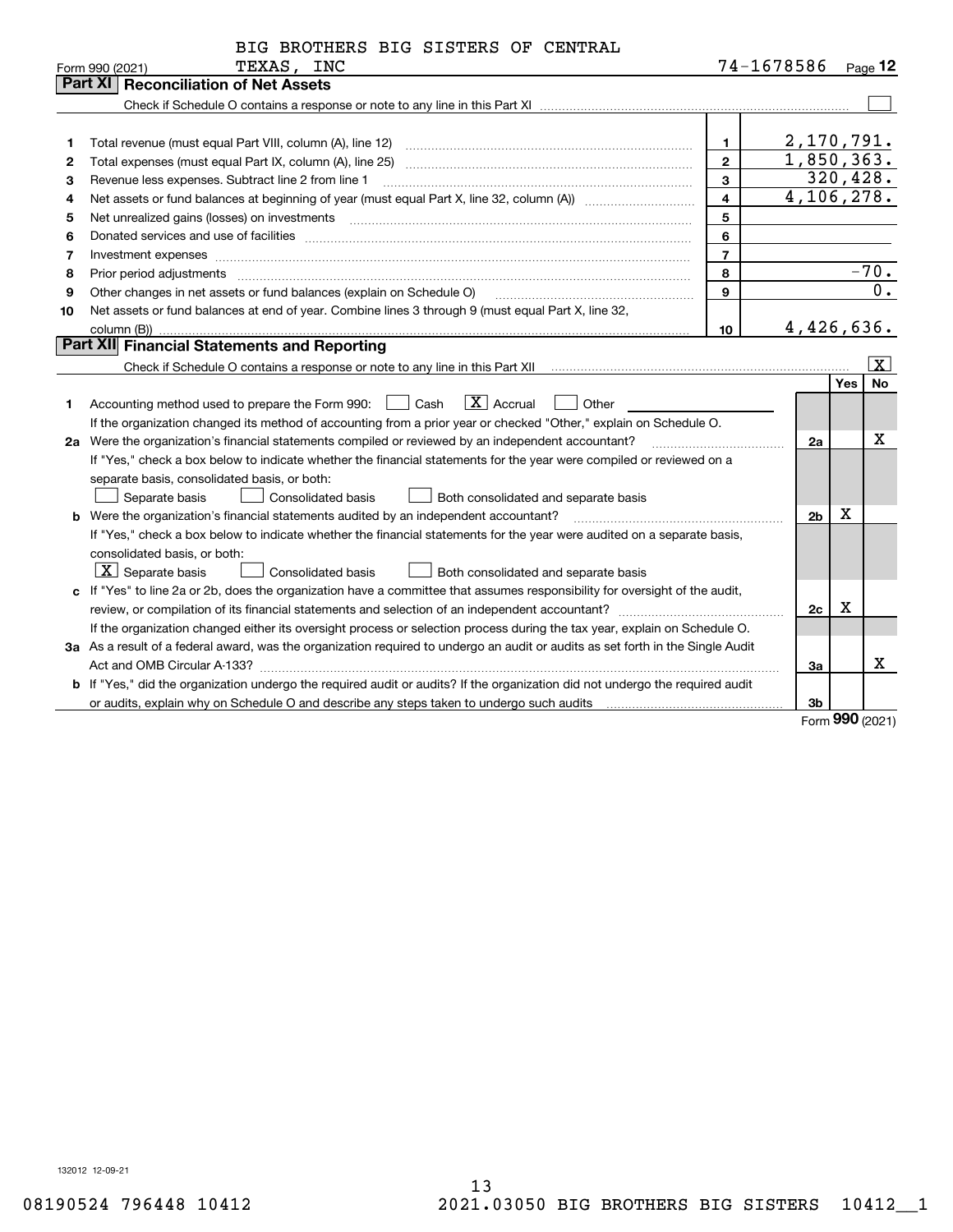| (Form 990)                                                                                                                                                                                                                                         | <b>SCHEDULE A</b><br>Department of the Treasury                                                                                            |  | <b>Public Charity Status and Public Support</b><br>Complete if the organization is a section 501(c)(3) organization or a section<br>4947(a)(1) nonexempt charitable trust. |                                                                                                                                              | OMB No. 1545-0047<br>Open to Public |                                 |                            |  |                                       |  |  |
|----------------------------------------------------------------------------------------------------------------------------------------------------------------------------------------------------------------------------------------------------|--------------------------------------------------------------------------------------------------------------------------------------------|--|----------------------------------------------------------------------------------------------------------------------------------------------------------------------------|----------------------------------------------------------------------------------------------------------------------------------------------|-------------------------------------|---------------------------------|----------------------------|--|---------------------------------------|--|--|
| Internal Revenue Service                                                                                                                                                                                                                           |                                                                                                                                            |  |                                                                                                                                                                            | Attach to Form 990 or Form 990-EZ.<br>▶ Go to www.irs.gov/Form990 for instructions and the latest information.                               |                                     |                                 |                            |  | Inspection                            |  |  |
|                                                                                                                                                                                                                                                    | Name of the organization                                                                                                                   |  |                                                                                                                                                                            | BIG BROTHERS BIG SISTERS OF CENTRAL                                                                                                          |                                     |                                 |                            |  | <b>Employer identification number</b> |  |  |
|                                                                                                                                                                                                                                                    |                                                                                                                                            |  | TEXAS, INC                                                                                                                                                                 |                                                                                                                                              |                                     |                                 |                            |  | 74-1678586                            |  |  |
| Part I                                                                                                                                                                                                                                             |                                                                                                                                            |  |                                                                                                                                                                            | Reason for Public Charity Status. (All organizations must complete this part.) See instructions.                                             |                                     |                                 |                            |  |                                       |  |  |
|                                                                                                                                                                                                                                                    |                                                                                                                                            |  |                                                                                                                                                                            | The organization is not a private foundation because it is: (For lines 1 through 12, check only one box.)                                    |                                     |                                 |                            |  |                                       |  |  |
| 1                                                                                                                                                                                                                                                  |                                                                                                                                            |  |                                                                                                                                                                            | A church, convention of churches, or association of churches described in section 170(b)(1)(A)(i).                                           |                                     |                                 |                            |  |                                       |  |  |
| 2                                                                                                                                                                                                                                                  |                                                                                                                                            |  |                                                                                                                                                                            | A school described in section 170(b)(1)(A)(ii). (Attach Schedule E (Form 990).)                                                              |                                     |                                 |                            |  |                                       |  |  |
| 3                                                                                                                                                                                                                                                  |                                                                                                                                            |  |                                                                                                                                                                            | A hospital or a cooperative hospital service organization described in section 170(b)(1)(A)(iii).                                            |                                     |                                 |                            |  |                                       |  |  |
| 4                                                                                                                                                                                                                                                  |                                                                                                                                            |  |                                                                                                                                                                            | A medical research organization operated in conjunction with a hospital described in section 170(b)(1)(A)(iii). Enter the hospital's name,   |                                     |                                 |                            |  |                                       |  |  |
| 5                                                                                                                                                                                                                                                  | city, and state:                                                                                                                           |  |                                                                                                                                                                            | An organization operated for the benefit of a college or university owned or operated by a governmental unit described in                    |                                     |                                 |                            |  |                                       |  |  |
|                                                                                                                                                                                                                                                    |                                                                                                                                            |  | section 170(b)(1)(A)(iv). (Complete Part II.)                                                                                                                              |                                                                                                                                              |                                     |                                 |                            |  |                                       |  |  |
| 6                                                                                                                                                                                                                                                  |                                                                                                                                            |  |                                                                                                                                                                            | A federal, state, or local government or governmental unit described in section $170(b)(1)(A)(v)$ .                                          |                                     |                                 |                            |  |                                       |  |  |
| $\lfloor x \rfloor$<br>$\overline{7}$                                                                                                                                                                                                              |                                                                                                                                            |  |                                                                                                                                                                            | An organization that normally receives a substantial part of its support from a governmental unit or from the general public described in    |                                     |                                 |                            |  |                                       |  |  |
|                                                                                                                                                                                                                                                    |                                                                                                                                            |  | section 170(b)(1)(A)(vi). (Complete Part II.)                                                                                                                              |                                                                                                                                              |                                     |                                 |                            |  |                                       |  |  |
| 8                                                                                                                                                                                                                                                  |                                                                                                                                            |  |                                                                                                                                                                            | A community trust described in section 170(b)(1)(A)(vi). (Complete Part II.)                                                                 |                                     |                                 |                            |  |                                       |  |  |
| 9                                                                                                                                                                                                                                                  |                                                                                                                                            |  |                                                                                                                                                                            | An agricultural research organization described in section 170(b)(1)(A)(ix) operated in conjunction with a land-grant college                |                                     |                                 |                            |  |                                       |  |  |
|                                                                                                                                                                                                                                                    |                                                                                                                                            |  |                                                                                                                                                                            | or university or a non-land-grant college of agriculture (see instructions). Enter the name, city, and state of the college or               |                                     |                                 |                            |  |                                       |  |  |
|                                                                                                                                                                                                                                                    | university:                                                                                                                                |  |                                                                                                                                                                            |                                                                                                                                              |                                     |                                 |                            |  |                                       |  |  |
| 10                                                                                                                                                                                                                                                 |                                                                                                                                            |  |                                                                                                                                                                            | An organization that normally receives (1) more than 33 1/3% of its support from contributions, membership fees, and gross receipts from     |                                     |                                 |                            |  |                                       |  |  |
|                                                                                                                                                                                                                                                    |                                                                                                                                            |  |                                                                                                                                                                            | activities related to its exempt functions, subject to certain exceptions; and (2) no more than 33 1/3% of its support from gross investment |                                     |                                 |                            |  |                                       |  |  |
|                                                                                                                                                                                                                                                    |                                                                                                                                            |  |                                                                                                                                                                            | income and unrelated business taxable income (less section 511 tax) from businesses acquired by the organization after June 30, 1975.        |                                     |                                 |                            |  |                                       |  |  |
|                                                                                                                                                                                                                                                    |                                                                                                                                            |  | See section 509(a)(2). (Complete Part III.)                                                                                                                                |                                                                                                                                              |                                     |                                 |                            |  |                                       |  |  |
| 11                                                                                                                                                                                                                                                 | An organization organized and operated exclusively to test for public safety. See section 509(a)(4).                                       |  |                                                                                                                                                                            |                                                                                                                                              |                                     |                                 |                            |  |                                       |  |  |
| 12 <sub>2</sub>                                                                                                                                                                                                                                    | An organization organized and operated exclusively for the benefit of, to perform the functions of, or to carry out the purposes of one or |  |                                                                                                                                                                            |                                                                                                                                              |                                     |                                 |                            |  |                                       |  |  |
|                                                                                                                                                                                                                                                    | more publicly supported organizations described in section 509(a)(1) or section 509(a)(2). See section 509(a)(3). Check the box on         |  |                                                                                                                                                                            |                                                                                                                                              |                                     |                                 |                            |  |                                       |  |  |
| lines 12a through 12d that describes the type of supporting organization and complete lines 12e, 12f, and 12g.<br>Type I. A supporting organization operated, supervised, or controlled by its supported organization(s), typically by giving<br>a |                                                                                                                                            |  |                                                                                                                                                                            |                                                                                                                                              |                                     |                                 |                            |  |                                       |  |  |
|                                                                                                                                                                                                                                                    |                                                                                                                                            |  |                                                                                                                                                                            | the supported organization(s) the power to regularly appoint or elect a majority of the directors or trustees of the supporting              |                                     |                                 |                            |  |                                       |  |  |
|                                                                                                                                                                                                                                                    |                                                                                                                                            |  | organization. You must complete Part IV, Sections A and B.                                                                                                                 |                                                                                                                                              |                                     |                                 |                            |  |                                       |  |  |
| b                                                                                                                                                                                                                                                  |                                                                                                                                            |  |                                                                                                                                                                            | Type II. A supporting organization supervised or controlled in connection with its supported organization(s), by having                      |                                     |                                 |                            |  |                                       |  |  |
|                                                                                                                                                                                                                                                    |                                                                                                                                            |  |                                                                                                                                                                            | control or management of the supporting organization vested in the same persons that control or manage the supported                         |                                     |                                 |                            |  |                                       |  |  |
|                                                                                                                                                                                                                                                    |                                                                                                                                            |  | organization(s). You must complete Part IV, Sections A and C.                                                                                                              |                                                                                                                                              |                                     |                                 |                            |  |                                       |  |  |
|                                                                                                                                                                                                                                                    |                                                                                                                                            |  |                                                                                                                                                                            | Type III functionally integrated. A supporting organization operated in connection with, and functionally integrated with,                   |                                     |                                 |                            |  |                                       |  |  |
|                                                                                                                                                                                                                                                    |                                                                                                                                            |  |                                                                                                                                                                            | its supported organization(s) (see instructions). You must complete Part IV, Sections A, D, and E.                                           |                                     |                                 |                            |  |                                       |  |  |
| d                                                                                                                                                                                                                                                  |                                                                                                                                            |  |                                                                                                                                                                            | Type III non-functionally integrated. A supporting organization operated in connection with its supported organization(s)                    |                                     |                                 |                            |  |                                       |  |  |
|                                                                                                                                                                                                                                                    |                                                                                                                                            |  |                                                                                                                                                                            | that is not functionally integrated. The organization generally must satisfy a distribution requirement and an attentiveness                 |                                     |                                 |                            |  |                                       |  |  |
|                                                                                                                                                                                                                                                    |                                                                                                                                            |  |                                                                                                                                                                            | requirement (see instructions). You must complete Part IV, Sections A and D, and Part V.                                                     |                                     |                                 |                            |  |                                       |  |  |
| е                                                                                                                                                                                                                                                  |                                                                                                                                            |  |                                                                                                                                                                            | Check this box if the organization received a written determination from the IRS that it is a Type I, Type II, Type III                      |                                     |                                 |                            |  |                                       |  |  |
|                                                                                                                                                                                                                                                    | <b>f</b> Enter the number of supported organizations                                                                                       |  |                                                                                                                                                                            | functionally integrated, or Type III non-functionally integrated supporting organization.                                                    |                                     |                                 |                            |  |                                       |  |  |
|                                                                                                                                                                                                                                                    |                                                                                                                                            |  | g Provide the following information about the supported organization(s).                                                                                                   |                                                                                                                                              |                                     |                                 |                            |  |                                       |  |  |
|                                                                                                                                                                                                                                                    | (i) Name of supported                                                                                                                      |  | (ii) EIN                                                                                                                                                                   | (iii) Type of organization                                                                                                                   | in your governing document?         | (iv) Is the organization listed | (v) Amount of monetary     |  | (vi) Amount of other                  |  |  |
|                                                                                                                                                                                                                                                    | organization                                                                                                                               |  |                                                                                                                                                                            | (described on lines 1-10<br>above (see instructions))                                                                                        | Yes                                 | No                              | support (see instructions) |  | support (see instructions)            |  |  |
|                                                                                                                                                                                                                                                    |                                                                                                                                            |  |                                                                                                                                                                            |                                                                                                                                              |                                     |                                 |                            |  |                                       |  |  |
|                                                                                                                                                                                                                                                    |                                                                                                                                            |  |                                                                                                                                                                            |                                                                                                                                              |                                     |                                 |                            |  |                                       |  |  |
|                                                                                                                                                                                                                                                    |                                                                                                                                            |  |                                                                                                                                                                            |                                                                                                                                              |                                     |                                 |                            |  |                                       |  |  |
|                                                                                                                                                                                                                                                    |                                                                                                                                            |  |                                                                                                                                                                            |                                                                                                                                              |                                     |                                 |                            |  |                                       |  |  |
|                                                                                                                                                                                                                                                    |                                                                                                                                            |  |                                                                                                                                                                            |                                                                                                                                              |                                     |                                 |                            |  |                                       |  |  |
|                                                                                                                                                                                                                                                    |                                                                                                                                            |  |                                                                                                                                                                            |                                                                                                                                              |                                     |                                 |                            |  |                                       |  |  |
|                                                                                                                                                                                                                                                    |                                                                                                                                            |  |                                                                                                                                                                            |                                                                                                                                              |                                     |                                 |                            |  |                                       |  |  |
|                                                                                                                                                                                                                                                    |                                                                                                                                            |  |                                                                                                                                                                            |                                                                                                                                              |                                     |                                 |                            |  |                                       |  |  |
|                                                                                                                                                                                                                                                    |                                                                                                                                            |  |                                                                                                                                                                            |                                                                                                                                              |                                     |                                 |                            |  |                                       |  |  |
| Total                                                                                                                                                                                                                                              |                                                                                                                                            |  |                                                                                                                                                                            |                                                                                                                                              |                                     |                                 |                            |  |                                       |  |  |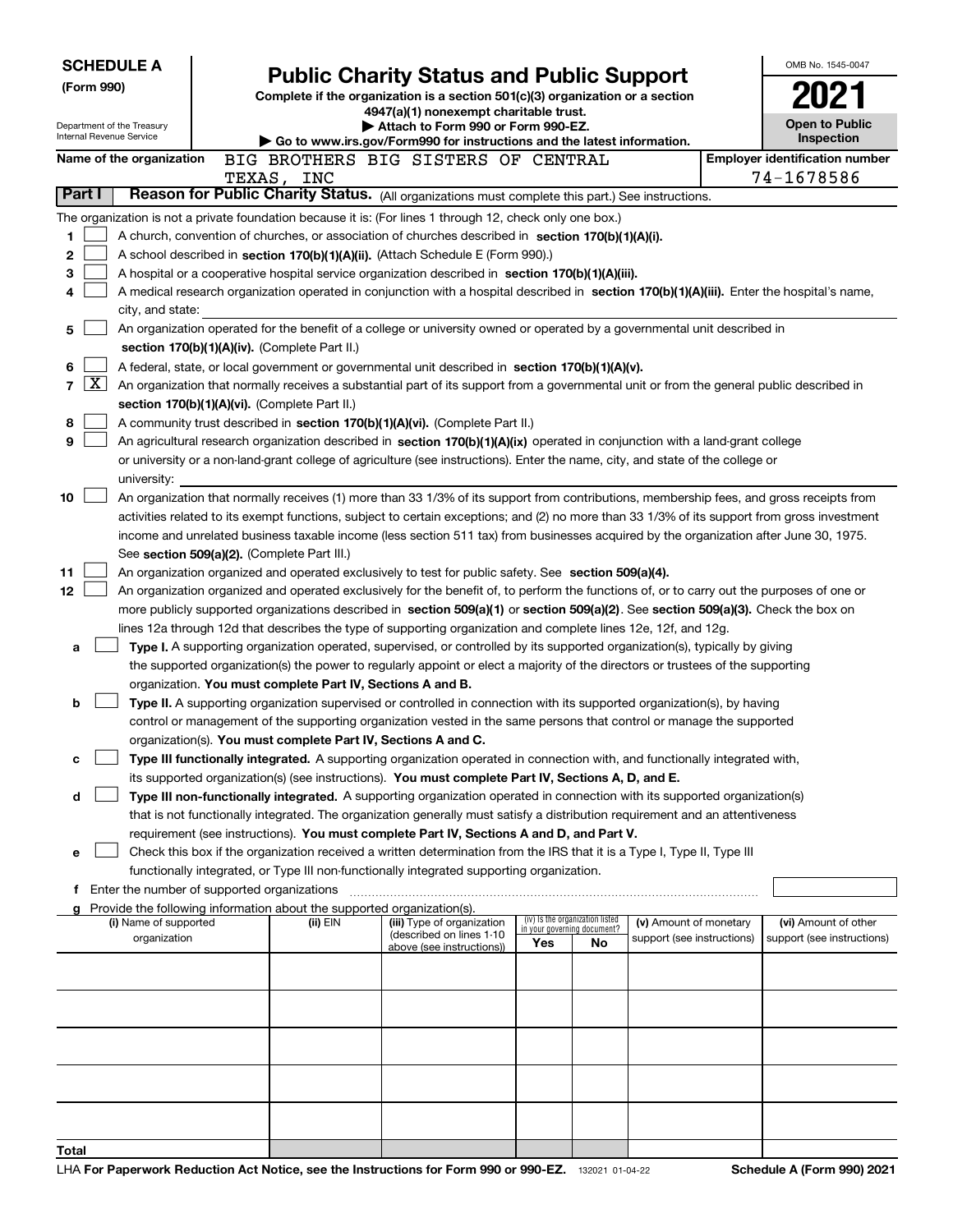|    |                                                                                                                                                                                                                                | BIG BROTHERS BIG SISTERS OF CENTRAL |                                     |            |            |           |                                          |
|----|--------------------------------------------------------------------------------------------------------------------------------------------------------------------------------------------------------------------------------|-------------------------------------|-------------------------------------|------------|------------|-----------|------------------------------------------|
|    | Schedule A (Form 990) 2021                                                                                                                                                                                                     | TEXAS, INC                          |                                     |            |            |           | 74-1678586 Page 2                        |
|    | Support Schedule for Organizations Described in Sections 170(b)(1)(A)(iv) and 170(b)(1)(A)(vi)<br>Part II                                                                                                                      |                                     |                                     |            |            |           |                                          |
|    | (Complete only if you checked the box on line 5, 7, or 8 of Part I or if the organization failed to qualify under Part III. If the organization                                                                                |                                     |                                     |            |            |           |                                          |
|    | fails to qualify under the tests listed below, please complete Part III.)                                                                                                                                                      |                                     |                                     |            |            |           |                                          |
|    | <b>Section A. Public Support</b>                                                                                                                                                                                               |                                     |                                     |            |            |           |                                          |
|    | Calendar year (or fiscal year beginning in)                                                                                                                                                                                    | (a) 2017                            | (b) 2018                            | $(c)$ 2019 | $(d)$ 2020 | (e) 2021  | (f) Total                                |
|    | 1 Gifts, grants, contributions, and                                                                                                                                                                                            |                                     |                                     |            |            |           |                                          |
|    | membership fees received. (Do not                                                                                                                                                                                              |                                     |                                     |            |            |           |                                          |
|    | include any "unusual grants.")                                                                                                                                                                                                 | 1667495.                            | 1529551.                            | 1512558.   | 1763686.   | 2149867.  | 8623157.                                 |
|    | 2 Tax revenues levied for the organ-<br>ization's benefit and either paid to<br>or expended on its behalf                                                                                                                      |                                     |                                     |            |            |           |                                          |
|    | 3 The value of services or facilities                                                                                                                                                                                          |                                     |                                     |            |            |           |                                          |
|    | furnished by a governmental unit to                                                                                                                                                                                            |                                     |                                     |            |            |           |                                          |
|    | the organization without charge                                                                                                                                                                                                |                                     |                                     |            |            |           |                                          |
|    | 4 Total. Add lines 1 through 3                                                                                                                                                                                                 | 1667495.                            | 1529551.                            | 1512558.   | 1763686.   | 2149867.  | 8623157.                                 |
|    | 5 The portion of total contributions                                                                                                                                                                                           |                                     |                                     |            |            |           |                                          |
|    | by each person (other than a                                                                                                                                                                                                   |                                     |                                     |            |            |           |                                          |
|    | governmental unit or publicly                                                                                                                                                                                                  |                                     |                                     |            |            |           |                                          |
|    | supported organization) included                                                                                                                                                                                               |                                     |                                     |            |            |           |                                          |
|    | on line 1 that exceeds 2% of the                                                                                                                                                                                               |                                     |                                     |            |            |           |                                          |
|    | amount shown on line 11,                                                                                                                                                                                                       |                                     |                                     |            |            |           |                                          |
|    | column (f)                                                                                                                                                                                                                     |                                     |                                     |            |            |           | 1403283.                                 |
|    | 6 Public support. Subtract line 5 from line 4.                                                                                                                                                                                 |                                     |                                     |            |            |           | 7219874.                                 |
|    | <b>Section B. Total Support</b>                                                                                                                                                                                                |                                     |                                     |            |            |           |                                          |
|    | Calendar year (or fiscal year beginning in)                                                                                                                                                                                    | (a) 2017                            | $(b)$ 2018                          | (c) 2019   | $(d)$ 2020 | (e) 2021  | (f) Total                                |
|    | 7 Amounts from line 4                                                                                                                                                                                                          | 1667495.                            | 1529551.                            | 1512558.   | 1763686.   | 2149867.  | 8623157.                                 |
| 8  | Gross income from interest,                                                                                                                                                                                                    |                                     |                                     |            |            |           |                                          |
|    | dividends, payments received on                                                                                                                                                                                                |                                     |                                     |            |            |           |                                          |
|    | securities loans, rents, royalties,                                                                                                                                                                                            |                                     |                                     |            |            |           |                                          |
|    | and income from similar sources                                                                                                                                                                                                |                                     | 201,554. 167,269. 169,817. 164,809. |            |            | 164, 387. | 867,836.                                 |
| 9  | Net income from unrelated business                                                                                                                                                                                             |                                     |                                     |            |            |           |                                          |
|    | activities, whether or not the                                                                                                                                                                                                 |                                     |                                     |            |            |           |                                          |
|    | business is regularly carried on                                                                                                                                                                                               |                                     |                                     |            |            |           |                                          |
|    | 10 Other income. Do not include gain                                                                                                                                                                                           |                                     |                                     |            |            |           |                                          |
|    | or loss from the sale of capital                                                                                                                                                                                               |                                     |                                     |            |            |           |                                          |
|    | assets (Explain in Part VI.)                                                                                                                                                                                                   | 8,661.                              | 17,241.                             | 3,162.     | 1,098.     | 2,800.    | 32,962.                                  |
| 11 | <b>Total support.</b> Add lines 7 through 10                                                                                                                                                                                   |                                     |                                     |            |            |           | 9523955.                                 |
| 12 | Gross receipts from related activities, etc. (see instructions)                                                                                                                                                                |                                     |                                     |            |            | 12        |                                          |
| 13 | First 5 years. If the Form 990 is for the organization's first, second, third, fourth, or fifth tax year as a section 501(c)(3)                                                                                                |                                     |                                     |            |            |           |                                          |
|    | organization, check this box and stop here<br><b>Section C. Computation of Public Support Percentage</b>                                                                                                                       |                                     |                                     |            |            |           |                                          |
|    |                                                                                                                                                                                                                                |                                     |                                     |            |            | 14        | 75.81                                    |
|    |                                                                                                                                                                                                                                |                                     |                                     |            |            | 15        | %<br>77.47                               |
|    | 16a 33 1/3% support test - 2021. If the organization did not check the box on line 13, and line 14 is 33 1/3% or more, check this box and                                                                                      |                                     |                                     |            |            |           | %                                        |
|    |                                                                                                                                                                                                                                |                                     |                                     |            |            |           | $\blacktriangleright$ $\boxed{\text{X}}$ |
|    | stop here. The organization qualifies as a publicly supported organization<br>b 33 1/3% support test - 2020. If the organization did not check a box on line 13 or 16a, and line 15 is 33 1/3% or more, check this box         |                                     |                                     |            |            |           |                                          |
|    | and stop here. The organization qualifies as a publicly supported organization manufactured content and stop here. The organization qualifies as a publicly supported organization manufactured and an analyze of the state of |                                     |                                     |            |            |           |                                          |
|    | 17a 10% -facts-and-circumstances test - 2021. If the organization did not check a box on line 13, 16a, or 16b, and line 14 is 10% or more,                                                                                     |                                     |                                     |            |            |           |                                          |
|    | and if the organization meets the facts-and-circumstances test, check this box and stop here. Explain in Part VI how the organization                                                                                          |                                     |                                     |            |            |           |                                          |
|    | meets the facts-and-circumstances test. The organization qualifies as a publicly supported organization                                                                                                                        |                                     |                                     |            |            |           |                                          |
|    | b 10% -facts-and-circumstances test - 2020. If the organization did not check a box on line 13, 16a, 16b, or 17a, and line 15 is 10% or                                                                                        |                                     |                                     |            |            |           |                                          |
|    | more, and if the organization meets the facts-and-circumstances test, check this box and stop here. Explain in Part VI how the                                                                                                 |                                     |                                     |            |            |           |                                          |
|    | organization meets the facts and circumstances test. The organization qualifies as a publicly supported organization                                                                                                           |                                     |                                     |            |            |           |                                          |
| 18 | Private foundation. If the organization did not check a box on line 13, 16a, 16b, 17a, or 17b, check this box and see instructions                                                                                             |                                     |                                     |            |            |           |                                          |
|    |                                                                                                                                                                                                                                |                                     |                                     |            |            |           | Schedule A (Form 990) 2021               |

132022 01-04-22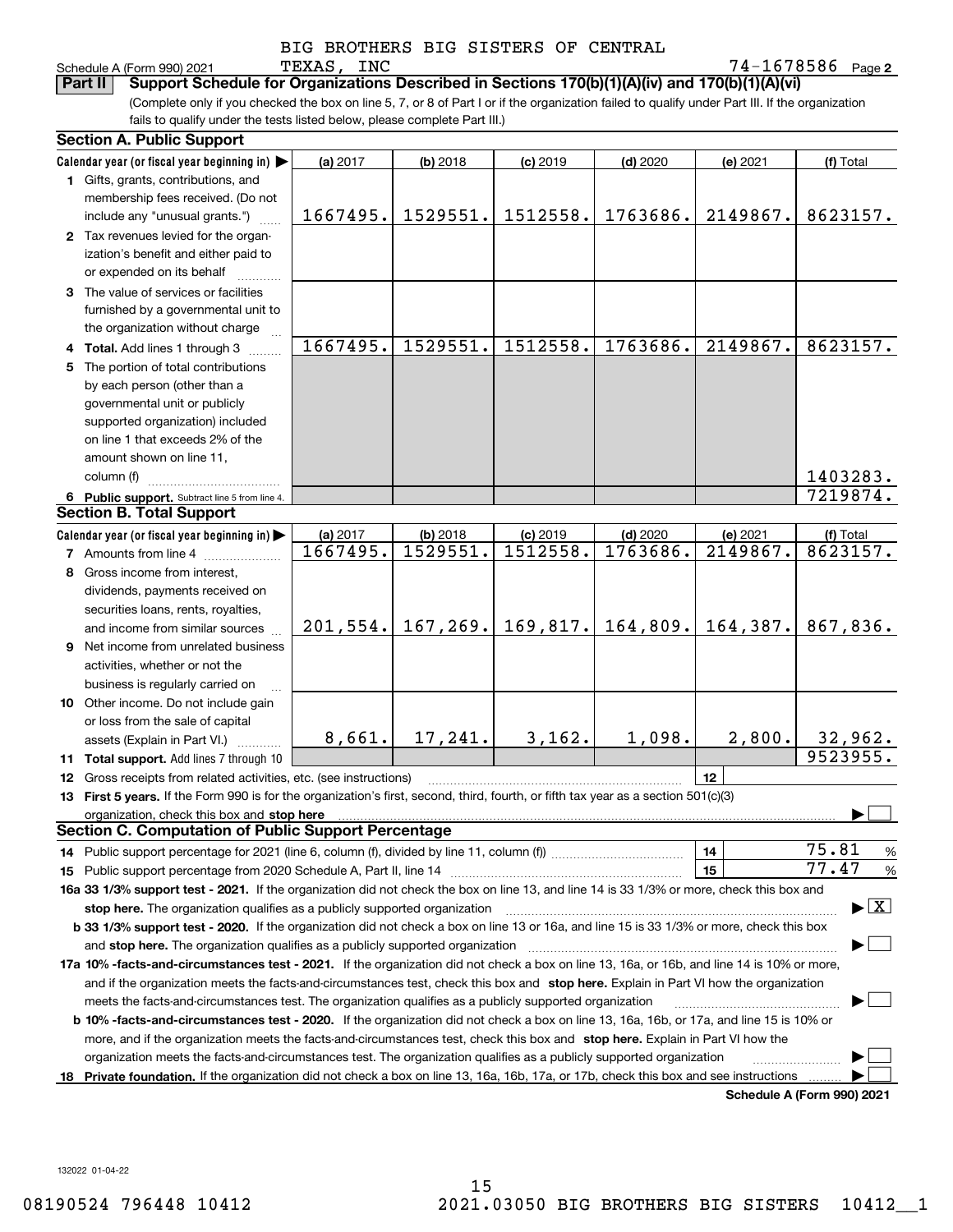| BIG BROTHERS BIG SISTERS OF CENTRAL |  |  |
|-------------------------------------|--|--|
|                                     |  |  |

| Schedule A (Form 990) 2021 | TEXAS, INC |                                                                              | $74 - 1678586$ Page 3 |  |
|----------------------------|------------|------------------------------------------------------------------------------|-----------------------|--|
|                            |            | Part III   Support Schedule for Organizations Described in Section 509(a)(2) |                       |  |

(Complete only if you checked the box on line 10 of Part I or if the organization failed to qualify under Part II. If the organization fails to qualify under the tests listed below, please complete Part II.)

| <b>Section A. Public Support</b>                                                                                                                                                                                               |            |          |            |            |          |                            |
|--------------------------------------------------------------------------------------------------------------------------------------------------------------------------------------------------------------------------------|------------|----------|------------|------------|----------|----------------------------|
| Calendar year (or fiscal year beginning in) $\blacktriangleright$                                                                                                                                                              | (a) 2017   | (b) 2018 | $(c)$ 2019 | $(d)$ 2020 | (e) 2021 | (f) Total                  |
| 1 Gifts, grants, contributions, and                                                                                                                                                                                            |            |          |            |            |          |                            |
| membership fees received. (Do not                                                                                                                                                                                              |            |          |            |            |          |                            |
| include any "unusual grants.")                                                                                                                                                                                                 |            |          |            |            |          |                            |
| 2 Gross receipts from admissions,<br>merchandise sold or services per-<br>formed, or facilities furnished in<br>any activity that is related to the<br>organization's tax-exempt purpose                                       |            |          |            |            |          |                            |
| 3 Gross receipts from activities that<br>are not an unrelated trade or bus-                                                                                                                                                    |            |          |            |            |          |                            |
| iness under section 513                                                                                                                                                                                                        |            |          |            |            |          |                            |
| 4 Tax revenues levied for the organ-<br>ization's benefit and either paid to<br>or expended on its behalf<br>.                                                                                                                 |            |          |            |            |          |                            |
| 5 The value of services or facilities<br>furnished by a governmental unit to<br>the organization without charge                                                                                                                |            |          |            |            |          |                            |
| <b>6 Total.</b> Add lines 1 through 5                                                                                                                                                                                          |            |          |            |            |          |                            |
| 7a Amounts included on lines 1, 2, and<br>3 received from disqualified persons                                                                                                                                                 |            |          |            |            |          |                            |
| <b>b</b> Amounts included on lines 2 and 3 received<br>from other than disqualified persons that<br>exceed the greater of \$5,000 or 1% of the<br>amount on line 13 for the year                                               |            |          |            |            |          |                            |
| c Add lines 7a and 7b                                                                                                                                                                                                          |            |          |            |            |          |                            |
| 8 Public support. (Subtract line 7c from line 6.)<br><b>Section B. Total Support</b>                                                                                                                                           |            |          |            |            |          |                            |
| Calendar year (or fiscal year beginning in) $\blacktriangleright$                                                                                                                                                              | (a) $2017$ | (b) 2018 | $(c)$ 2019 | $(d)$ 2020 | (e) 2021 | (f) Total                  |
| 9 Amounts from line 6                                                                                                                                                                                                          |            |          |            |            |          |                            |
| 10a Gross income from interest,<br>dividends, payments received on<br>securities loans, rents, royalties,<br>and income from similar sources                                                                                   |            |          |            |            |          |                            |
| <b>b</b> Unrelated business taxable income<br>(less section 511 taxes) from businesses<br>acquired after June 30, 1975<br>1.1.1.1.1.1.1.1.1.1                                                                                  |            |          |            |            |          |                            |
| c Add lines 10a and 10b                                                                                                                                                                                                        |            |          |            |            |          |                            |
| <b>11</b> Net income from unrelated business<br>activities not included on line 10b.<br>whether or not the business is<br>regularly carried on                                                                                 |            |          |            |            |          |                            |
| <b>12</b> Other income. Do not include gain<br>or loss from the sale of capital<br>assets (Explain in Part VI.)                                                                                                                |            |          |            |            |          |                            |
| <b>13</b> Total support. (Add lines 9, 10c, 11, and 12.)                                                                                                                                                                       |            |          |            |            |          |                            |
| 14 First 5 years. If the Form 990 is for the organization's first, second, third, fourth, or fifth tax year as a section 501(c)(3) organization,                                                                               |            |          |            |            |          |                            |
| check this box and stop here measurements are all the state of the state of the state of the state of the state of the state of the state of the state of the state of the state of the state of the state of the state of the |            |          |            |            |          |                            |
| <b>Section C. Computation of Public Support Percentage</b>                                                                                                                                                                     |            |          |            |            |          |                            |
|                                                                                                                                                                                                                                |            |          |            |            | 15       | %                          |
| 16 Public support percentage from 2020 Schedule A, Part III, line 15                                                                                                                                                           |            |          |            |            | 16       | %                          |
| <b>Section D. Computation of Investment Income Percentage</b>                                                                                                                                                                  |            |          |            |            |          |                            |
| 17 Investment income percentage for 2021 (line 10c, column (f), divided by line 13, column (f))                                                                                                                                |            |          |            |            | 17<br>18 | %                          |
| 18 Investment income percentage from 2020 Schedule A, Part III, line 17                                                                                                                                                        |            |          |            |            |          | %                          |
| 19a 33 1/3% support tests - 2021. If the organization did not check the box on line 14, and line 15 is more than 33 1/3%, and line 17 is not                                                                                   |            |          |            |            |          |                            |
| more than 33 1/3%, check this box and stop here. The organization qualifies as a publicly supported organization                                                                                                               |            |          |            |            |          |                            |
| b 33 1/3% support tests - 2020. If the organization did not check a box on line 14 or line 19a, and line 16 is more than 33 1/3%, and                                                                                          |            |          |            |            |          |                            |
| line 18 is not more than 33 1/3%, check this box and stop here. The organization qualifies as a publicly supported organization                                                                                                |            |          |            |            |          |                            |
| 20 Private foundation. If the organization did not check a box on line 14, 19a, or 19b, check this box and see instructions                                                                                                    |            |          |            |            |          | Schedule A (Form 990) 2021 |
| 132023 01-04-22                                                                                                                                                                                                                |            | 16       |            |            |          |                            |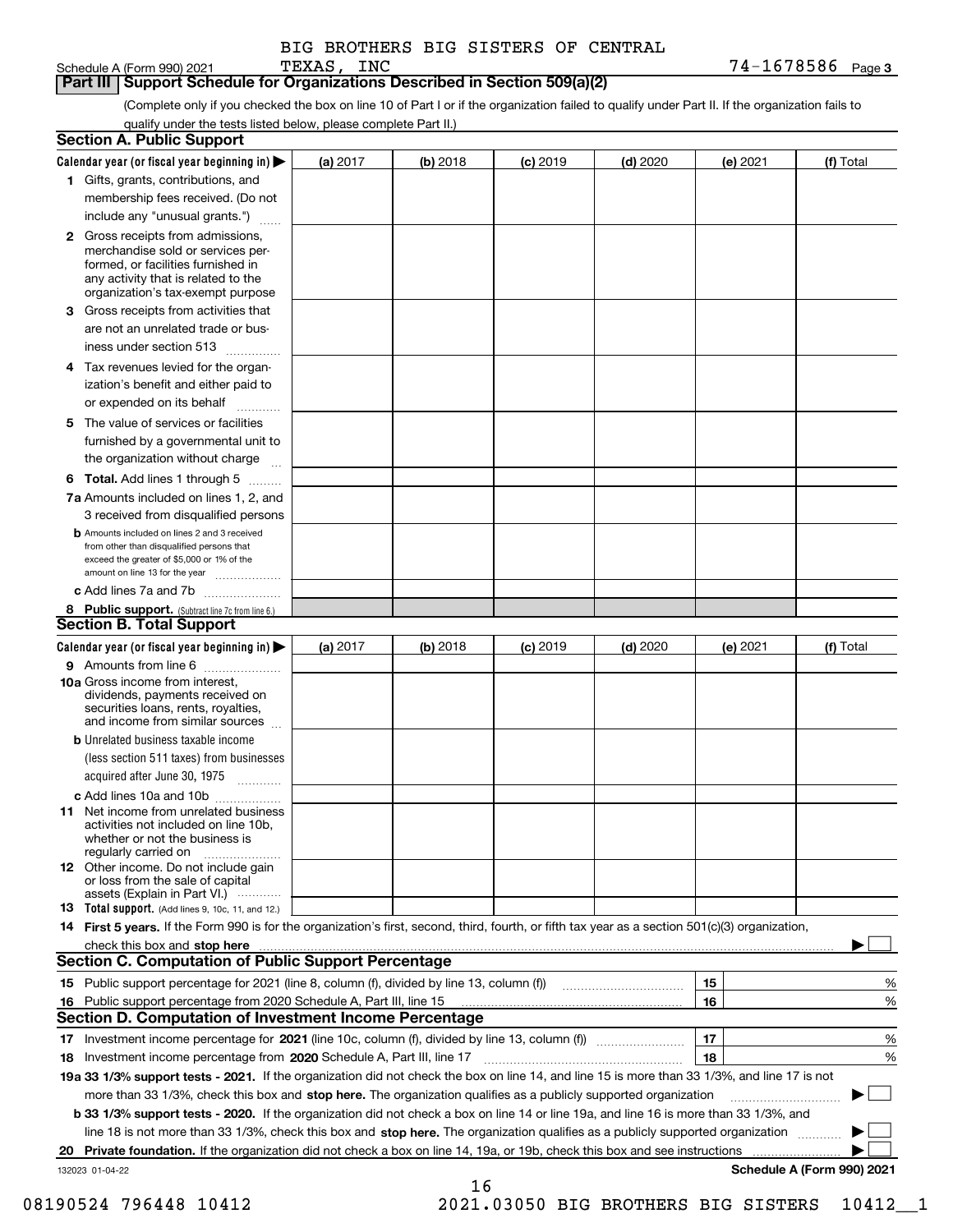|  |  | BIG BROTHERS BIG SISTERS OF CENTRAL |  |  |  |  |
|--|--|-------------------------------------|--|--|--|--|
|--|--|-------------------------------------|--|--|--|--|

**1**

**2**

**3a**

**3b**

**3c**

**4a**

**4b**

**4c**

**5a**

**5b5c**

**6**

**7**

**8**

**9a**

**9b**

**9c**

**10a**

**10b**

**Schedule A (Form 990) 2021**

**YesNo**

#### **Part IV Supporting Organizations**

(Complete only if you checked a box in line 12 on Part I. If you checked box 12a, Part I, complete Sections A and B. If you checked box 12b, Part I, complete Sections A and C. If you checked box 12c, Part I, complete Sections A, D, and E. If you checked box 12d, Part I, complete Sections A and D, and complete Part V.)

#### **Section A. All Supporting Organizations**

- **1** Are all of the organization's supported organizations listed by name in the organization's governing documents? If "No," describe in **Part VI** how the supported organizations are designated. If designated by *class or purpose, describe the designation. If historic and continuing relationship, explain.*
- **2** Did the organization have any supported organization that does not have an IRS determination of status under section 509(a)(1) or (2)? If "Yes," explain in Part VI how the organization determined that the supported *organization was described in section 509(a)(1) or (2).*
- **3a** Did the organization have a supported organization described in section 501(c)(4), (5), or (6)? If "Yes," answer *lines 3b and 3c below.*
- **b** Did the organization confirm that each supported organization qualified under section 501(c)(4), (5), or (6) and satisfied the public support tests under section 509(a)(2)? If "Yes," describe in **Part VI** when and how the *organization made the determination.*
- **c**Did the organization ensure that all support to such organizations was used exclusively for section 170(c)(2)(B) purposes? If "Yes," explain in **Part VI** what controls the organization put in place to ensure such use.
- **4a***If* Was any supported organization not organized in the United States ("foreign supported organization")? *"Yes," and if you checked box 12a or 12b in Part I, answer lines 4b and 4c below.*
- **b** Did the organization have ultimate control and discretion in deciding whether to make grants to the foreign supported organization? If "Yes," describe in **Part VI** how the organization had such control and discretion *despite being controlled or supervised by or in connection with its supported organizations.*
- **c** Did the organization support any foreign supported organization that does not have an IRS determination under sections 501(c)(3) and 509(a)(1) or (2)? If "Yes," explain in **Part VI** what controls the organization used *to ensure that all support to the foreign supported organization was used exclusively for section 170(c)(2)(B) purposes.*
- **5a** Did the organization add, substitute, or remove any supported organizations during the tax year? If "Yes," answer lines 5b and 5c below (if applicable). Also, provide detail in **Part VI,** including (i) the names and EIN *numbers of the supported organizations added, substituted, or removed; (ii) the reasons for each such action; (iii) the authority under the organization's organizing document authorizing such action; and (iv) how the action was accomplished (such as by amendment to the organizing document).*
- **b** Type I or Type II only. Was any added or substituted supported organization part of a class already designated in the organization's organizing document?
- **cSubstitutions only.**  Was the substitution the result of an event beyond the organization's control?
- **6** Did the organization provide support (whether in the form of grants or the provision of services or facilities) to **Part VI.** *If "Yes," provide detail in* support or benefit one or more of the filing organization's supported organizations? anyone other than (i) its supported organizations, (ii) individuals that are part of the charitable class benefited by one or more of its supported organizations, or (iii) other supporting organizations that also
- **7**Did the organization provide a grant, loan, compensation, or other similar payment to a substantial contributor *If "Yes," complete Part I of Schedule L (Form 990).* regard to a substantial contributor? (as defined in section 4958(c)(3)(C)), a family member of a substantial contributor, or a 35% controlled entity with
- **8** Did the organization make a loan to a disqualified person (as defined in section 4958) not described on line 7? *If "Yes," complete Part I of Schedule L (Form 990).*
- **9a** Was the organization controlled directly or indirectly at any time during the tax year by one or more in section 509(a)(1) or (2))? If "Yes," *provide detail in* <code>Part VI.</code> disqualified persons, as defined in section 4946 (other than foundation managers and organizations described
- **b**the supporting organization had an interest? If "Yes," provide detail in P**art VI**. Did one or more disqualified persons (as defined on line 9a) hold a controlling interest in any entity in which
- **c**Did a disqualified person (as defined on line 9a) have an ownership interest in, or derive any personal benefit from, assets in which the supporting organization also had an interest? If "Yes," provide detail in P**art VI.**
- **10a** Was the organization subject to the excess business holdings rules of section 4943 because of section supporting organizations)? If "Yes," answer line 10b below. 4943(f) (regarding certain Type II supporting organizations, and all Type III non-functionally integrated
- **b** Did the organization have any excess business holdings in the tax year? (Use Schedule C, Form 4720, to *determine whether the organization had excess business holdings.)*

132024 01-04-21

17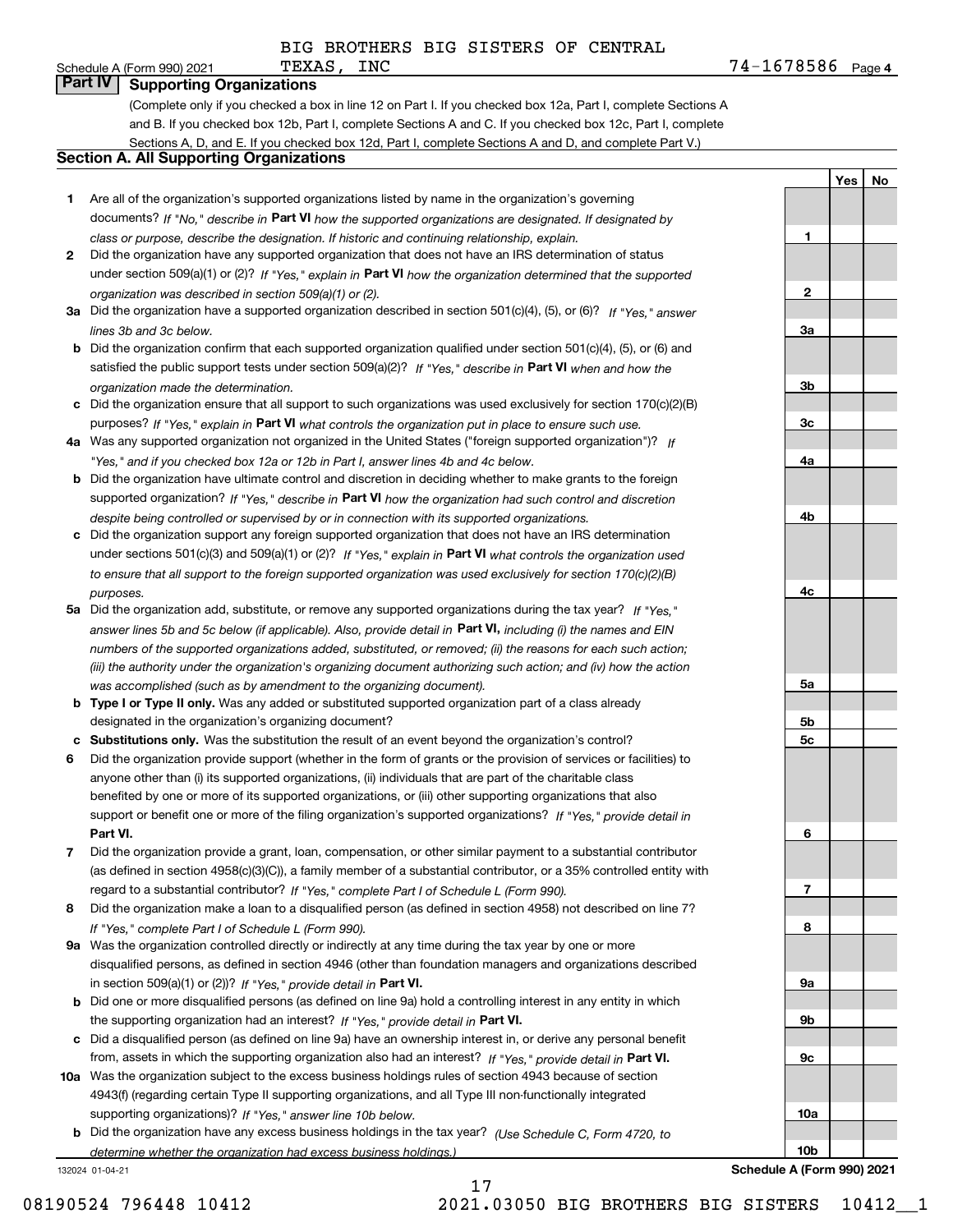**5**TEXAS, INC 74-1678586 **Yes No 11** Has the organization accepted a gift or contribution from any of the following persons? **a**A person who directly or indirectly controls, either alone or together with persons described on lines 11b and **b** A family member of a person described on line 11a above? **c** A 35% controlled entity of a person described on line 11a or 11b above? If "Yes" to line 11a, 11b, or 11c, provide **11a11bPart VI. 11c Yes No 12** Did the organization operate for the benefit of any supported organization other than the supported directors, or trustees at all times during the tax year? If "No," describe in **Part VI** how the supported organization(s) **12Part VI**  *how providing such benefit carried out the purposes of the supported organization(s) that operated,* **Yes No 1**or trustees of each of the organization's supported organization(s)? If "No," describe in **Part VI** how control **1***detail in effectively operated, supervised, or controlled the organization's activities. If the organization had more than one supported organization, describe how the powers to appoint and/or remove officers, directors, or trustees were allocated among the supported organizations and what conditions or restrictions, if any, applied to such powers during the tax year. If "Yes," explain in* organization(s) that operated, supervised, or controlled the supporting organization? *supervised, or controlled the supporting organization. or management of the supporting organization was vested in the same persons that controlled or managed the supported organization(s).* Schedule A (Form 990) 2021  $TEXAS$ , INC 11c below, the governing body of a supported organization? Did the governing body, members of the governing body, officers acting in their official capacity, or membership of one or more supported organizations have the power to regularly appoint or elect at least a majority of the organization's officers, Were a majority of the organization's directors or trustees during the tax year also a majority of the directors **Part IV Supporting Organizations** *(continued)* **Section B. Type I Supporting Organizations Section C. Type II Supporting Organizations Section D. All Type III Supporting Organizations**

|              |                                                                                                                        |   | Yes | No |
|--------------|------------------------------------------------------------------------------------------------------------------------|---|-----|----|
|              | Did the organization provide to each of its supported organizations, by the last day of the fifth month of the         |   |     |    |
|              | organization's tax year, (i) a written notice describing the type and amount of support provided during the prior tax  |   |     |    |
|              | year, (ii) a copy of the Form 990 that was most recently filed as of the date of notification, and (iii) copies of the |   |     |    |
|              | organization's governing documents in effect on the date of notification, to the extent not previously provided?       |   |     |    |
| $\mathbf{2}$ | Were any of the organization's officers, directors, or trustees either (i) appointed or elected by the supported       |   |     |    |
|              | organization(s) or (ii) serving on the governing body of a supported organization? If "No," explain in Part VI how     |   |     |    |
|              | the organization maintained a close and continuous working relationship with the supported organization(s).            | 2 |     |    |
| 3            | By reason of the relationship described on line 2, above, did the organization's supported organizations have a        |   |     |    |
|              | significant voice in the organization's investment policies and in directing the use of the organization's             |   |     |    |
|              | income or assets at all times during the tax year? If "Yes," describe in Part VI the role the organization's           |   |     |    |
|              | supported organizations played in this regard.                                                                         | з |     |    |

# *supported organizations played in this regard.* **Section E. Type III Functionally Integrated Supporting Organizations**

|  |  |  |  | Check the box next to the method that the organization used to satisfy the Integral Part Test during the year (see instructions). |
|--|--|--|--|-----------------------------------------------------------------------------------------------------------------------------------|
|--|--|--|--|-----------------------------------------------------------------------------------------------------------------------------------|

- **a**The organization satisfied the Activities Test. *Complete* line 2 below.  $\mathcal{L}^{\text{max}}$
- **b**The organization is the parent of each of its supported organizations. *Complete* line 3 *below.*  $\mathcal{L}^{\text{max}}$

|  |  |  | c <u>□</u> The organization supported a governmental entity. Describe in Part VI how you supported a governmental entity (see instructions) |  |
|--|--|--|---------------------------------------------------------------------------------------------------------------------------------------------|--|
|--|--|--|---------------------------------------------------------------------------------------------------------------------------------------------|--|

18

- **2Answer lines 2a and 2b below. Yes No** Activities Test.
- **a** Did substantially all of the organization's activities during the tax year directly further the exempt purposes of the supported organization(s) to which the organization was responsive? If "Yes," then in **Part VI identify those supported organizations and explain**  *how these activities directly furthered their exempt purposes, how the organization was responsive to those supported organizations, and how the organization determined that these activities constituted substantially all of its activities.*
- **b** Did the activities described on line 2a, above, constitute activities that, but for the organization's involvement, **Part VI**  *the reasons for the organization's position that its supported organization(s) would have engaged in* one or more of the organization's supported organization(s) would have been engaged in? If "Yes," e*xplain in these activities but for the organization's involvement.*
- **3**Parent of Supported Organizations. Answer lines 3a and 3b below.

**a** Did the organization have the power to regularly appoint or elect a majority of the officers, directors, or trustees of each of the supported organizations? If "Yes" or "No" provide details in **Part VI.** 

132025 01-04-22 **b** Did the organization exercise a substantial degree of direction over the policies, programs, and activities of each of its supported organizations? If "Yes," describe in Part VI the role played by the organization in this regard.

**3bSchedule A (Form 990) 2021**

**2a**

**2b**

**3a**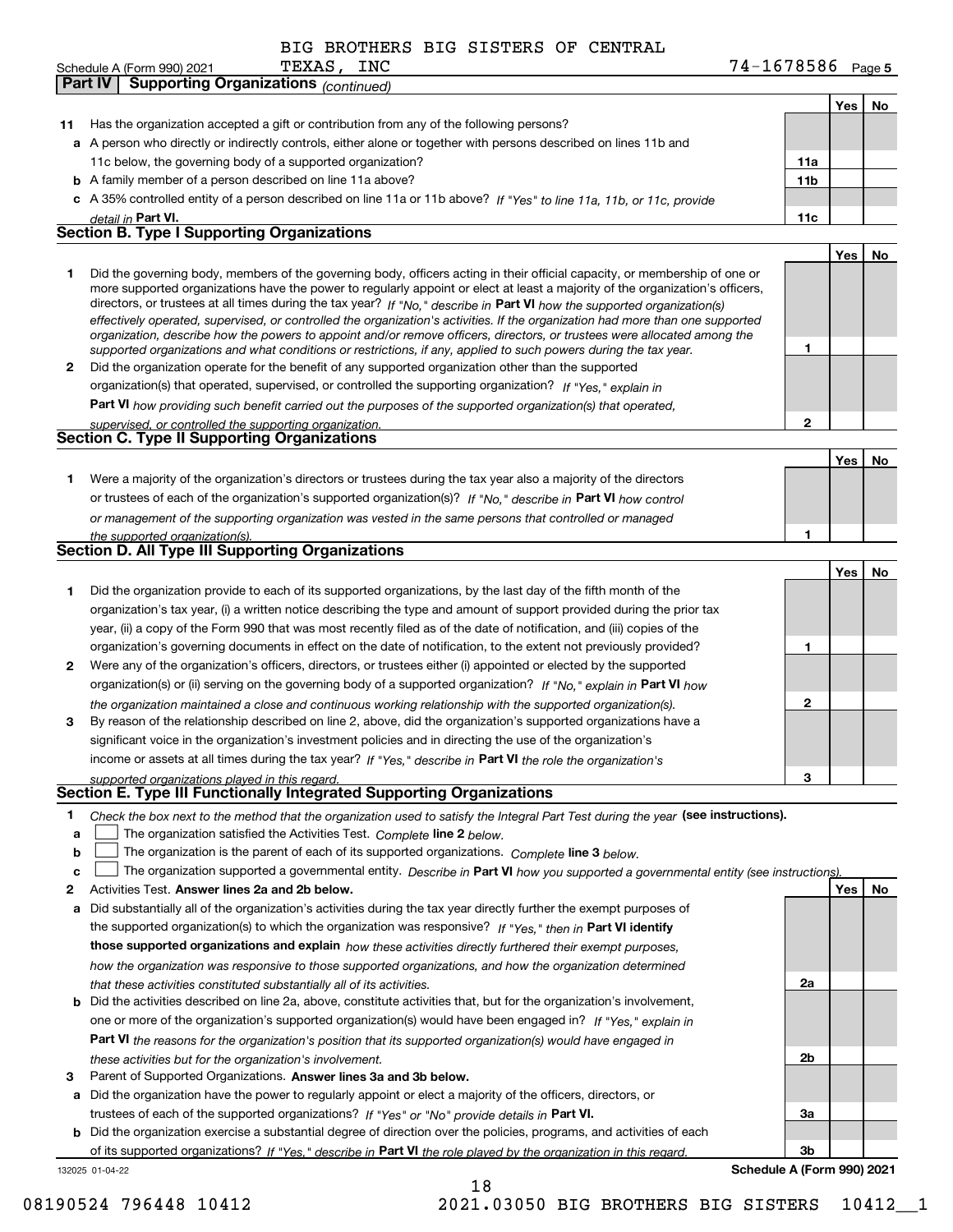|                | BIG BROTHERS BIG SISTERS OF CENTRAL                                                                                                            |              |                |                                |
|----------------|------------------------------------------------------------------------------------------------------------------------------------------------|--------------|----------------|--------------------------------|
|                | TEXAS, INC<br>Schedule A (Form 990) 2021                                                                                                       |              |                | 74-1678586 Page 6              |
|                | Type III Non-Functionally Integrated 509(a)(3) Supporting Organizations<br><b>Part V</b>                                                       |              |                |                                |
| 1              | Check here if the organization satisfied the Integral Part Test as a qualifying trust on Nov. 20, 1970 (explain in Part VI). See instructions. |              |                |                                |
|                | All other Type III non-functionally integrated supporting organizations must complete Sections A through E.                                    |              |                |                                |
|                | Section A - Adjusted Net Income                                                                                                                |              | (A) Prior Year | (B) Current Year<br>(optional) |
| 1.             | Net short-term capital gain                                                                                                                    | 1            |                |                                |
| 2              | Recoveries of prior-year distributions                                                                                                         | $\mathbf{2}$ |                |                                |
| 3              | Other gross income (see instructions)                                                                                                          | 3            |                |                                |
| 4              | Add lines 1 through 3.                                                                                                                         | 4            |                |                                |
| 5              | Depreciation and depletion                                                                                                                     | 5            |                |                                |
| 6              | Portion of operating expenses paid or incurred for production or                                                                               |              |                |                                |
|                | collection of gross income or for management, conservation, or                                                                                 |              |                |                                |
|                | maintenance of property held for production of income (see instructions)                                                                       | 6            |                |                                |
| 7 <sup>7</sup> | Other expenses (see instructions)                                                                                                              | 7            |                |                                |
| 8              | <b>Adjusted Net Income</b> (subtract lines 5, 6, and 7 from line 4)                                                                            | 8            |                |                                |
|                | <b>Section B - Minimum Asset Amount</b>                                                                                                        |              | (A) Prior Year | (B) Current Year<br>(optional) |
| 1.             | Aggregate fair market value of all non-exempt-use assets (see                                                                                  |              |                |                                |
|                | instructions for short tax year or assets held for part of year):                                                                              |              |                |                                |
|                | <b>a</b> Average monthly value of securities                                                                                                   | 1a           |                |                                |
|                | <b>b</b> Average monthly cash balances                                                                                                         | 1b           |                |                                |
|                | c Fair market value of other non-exempt-use assets                                                                                             | 1c           |                |                                |
|                | d Total (add lines 1a, 1b, and 1c)                                                                                                             | 1d           |                |                                |
|                | e Discount claimed for blockage or other factors                                                                                               |              |                |                                |
|                | (explain in detail in Part VI):                                                                                                                |              |                |                                |
|                | 2 Acquisition indebtedness applicable to non-exempt-use assets                                                                                 | $\mathbf{2}$ |                |                                |
| 3              | Subtract line 2 from line 1d.                                                                                                                  | 3            |                |                                |
| 4              | Cash deemed held for exempt use. Enter 0.015 of line 3 (for greater amount,                                                                    |              |                |                                |
|                | see instructions).                                                                                                                             | 4            |                |                                |
| 5              | Net value of non-exempt-use assets (subtract line 4 from line 3)                                                                               | 5            |                |                                |
| 6              | Multiply line 5 by 0.035.                                                                                                                      | 6            |                |                                |
| 7              | Recoveries of prior-year distributions                                                                                                         | 7            |                |                                |
| 8              | Minimum Asset Amount (add line 7 to line 6)                                                                                                    | 8            |                |                                |
|                | <b>Section C - Distributable Amount</b>                                                                                                        |              |                | <b>Current Year</b>            |
| 1              | Adjusted net income for prior year (from Section A, line 8, column A)                                                                          | 1            |                |                                |
| 2              | Enter 0.85 of line 1.                                                                                                                          | 2            |                |                                |
| 3              | Minimum asset amount for prior year (from Section B, line 8, column A)                                                                         | 3            |                |                                |
| 4              | Enter greater of line 2 or line 3.                                                                                                             | 4            |                |                                |
| 5              | Income tax imposed in prior year                                                                                                               | 5            |                |                                |
| 6              | Distributable Amount. Subtract line 5 from line 4, unless subject to                                                                           |              |                |                                |
|                | emergency temporary reduction (see instructions).                                                                                              | 6            |                |                                |
| $\overline{7}$ | Check here if the current year is the organization's first as a non-functionally integrated Type III supporting organization (see              |              |                |                                |

instructions).

**Schedule A (Form 990) 2021**

132026 01-04-22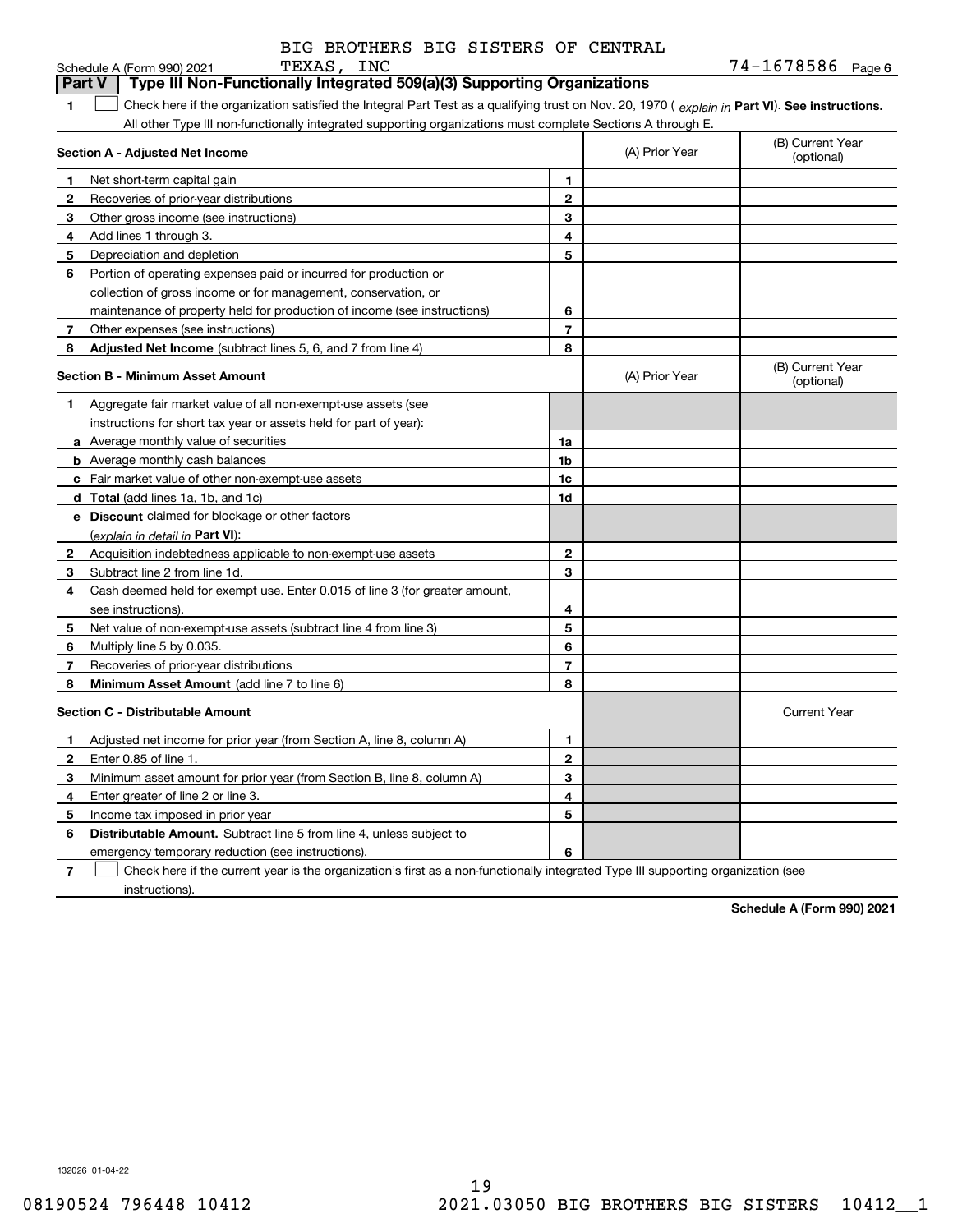| 74-1678586 | Page 7 |
|------------|--------|
|------------|--------|

|               | TEXAS, INC<br>Schedule A (Form 990) 2021                                                   |                                    |                                               |                | $74 - 1678586$ Page 7                            |
|---------------|--------------------------------------------------------------------------------------------|------------------------------------|-----------------------------------------------|----------------|--------------------------------------------------|
| <b>Part V</b> | Type III Non-Functionally Integrated 509(a)(3) Supporting Organizations                    |                                    | (continued)                                   |                |                                                  |
|               | <b>Section D - Distributions</b>                                                           |                                    |                                               |                | <b>Current Year</b>                              |
| 1             | Amounts paid to supported organizations to accomplish exempt purposes                      |                                    |                                               | 1.             |                                                  |
| 2             | Amounts paid to perform activity that directly furthers exempt purposes of supported       |                                    |                                               |                |                                                  |
|               | organizations, in excess of income from activity                                           |                                    |                                               | 2              |                                                  |
| 3             | Administrative expenses paid to accomplish exempt purposes of supported organizations      |                                    |                                               | 3              |                                                  |
| 4             | Amounts paid to acquire exempt-use assets                                                  |                                    |                                               | 4              |                                                  |
| 5             | Qualified set-aside amounts (prior IRS approval required - provide details in Part VI)     |                                    |                                               | 5              |                                                  |
| 6             | Other distributions (describe in Part VI). See instructions.                               |                                    |                                               | 6              |                                                  |
| 7             | Total annual distributions. Add lines 1 through 6.                                         |                                    |                                               | $\overline{7}$ |                                                  |
| 8             | Distributions to attentive supported organizations to which the organization is responsive |                                    |                                               |                |                                                  |
|               | (provide details in Part VI). See instructions.                                            |                                    |                                               | 8              |                                                  |
| 9             | Distributable amount for 2021 from Section C, line 6                                       |                                    |                                               | 9              |                                                  |
| 10            | Line 8 amount divided by line 9 amount                                                     |                                    |                                               | 10             |                                                  |
|               | <b>Section E - Distribution Allocations</b> (see instructions)                             | (i)<br><b>Excess Distributions</b> | (ii)<br><b>Underdistributions</b><br>Pre-2021 |                | (iii)<br><b>Distributable</b><br>Amount for 2021 |
| 1             | Distributable amount for 2021 from Section C, line 6                                       |                                    |                                               |                |                                                  |
| 2             | Underdistributions, if any, for years prior to 2021 (reason-                               |                                    |                                               |                |                                                  |
|               | able cause required - explain in Part VI). See instructions.                               |                                    |                                               |                |                                                  |
| 3             | Excess distributions carryover, if any, to 2021                                            |                                    |                                               |                |                                                  |
|               | a From 2016                                                                                |                                    |                                               |                |                                                  |
|               | <b>b</b> From 2017                                                                         |                                    |                                               |                |                                                  |
|               | c From 2018                                                                                |                                    |                                               |                |                                                  |
|               | d From 2019                                                                                |                                    |                                               |                |                                                  |
|               | e From 2020                                                                                |                                    |                                               |                |                                                  |
|               | f Total of lines 3a through 3e                                                             |                                    |                                               |                |                                                  |
|               | g Applied to underdistributions of prior years                                             |                                    |                                               |                |                                                  |
|               | <b>h</b> Applied to 2021 distributable amount                                              |                                    |                                               |                |                                                  |
|               | i Carryover from 2016 not applied (see instructions)                                       |                                    |                                               |                |                                                  |
|               | Remainder. Subtract lines 3g, 3h, and 3i from line 3f.                                     |                                    |                                               |                |                                                  |
| 4             | Distributions for 2021 from Section D.                                                     |                                    |                                               |                |                                                  |
|               | \$<br>line $7:$                                                                            |                                    |                                               |                |                                                  |
|               | a Applied to underdistributions of prior years                                             |                                    |                                               |                |                                                  |
|               | <b>b</b> Applied to 2021 distributable amount                                              |                                    |                                               |                |                                                  |
|               | <b>c</b> Remainder. Subtract lines 4a and 4b from line 4.                                  |                                    |                                               |                |                                                  |
|               | Remaining underdistributions for years prior to 2021, if                                   |                                    |                                               |                |                                                  |
|               | any. Subtract lines 3g and 4a from line 2. For result greater                              |                                    |                                               |                |                                                  |
|               | than zero, explain in Part VI. See instructions.                                           |                                    |                                               |                |                                                  |
| 6             | Remaining underdistributions for 2021. Subtract lines 3h                                   |                                    |                                               |                |                                                  |
|               | and 4b from line 1. For result greater than zero, explain in                               |                                    |                                               |                |                                                  |
|               | Part VI. See instructions.                                                                 |                                    |                                               |                |                                                  |
| $7^{\circ}$   | Excess distributions carryover to 2022. Add lines 3j<br>and 4c.                            |                                    |                                               |                |                                                  |
| 8             | Breakdown of line 7:                                                                       |                                    |                                               |                |                                                  |
|               | a Excess from 2017                                                                         |                                    |                                               |                |                                                  |
|               | <b>b</b> Excess from 2018                                                                  |                                    |                                               |                |                                                  |
|               | c Excess from 2019                                                                         |                                    |                                               |                |                                                  |
|               | d Excess from 2020                                                                         |                                    |                                               |                |                                                  |
|               | e Excess from 2021                                                                         |                                    |                                               |                |                                                  |
|               |                                                                                            |                                    |                                               |                |                                                  |

**Schedule A (Form 990) 2021**

132027 01-04-22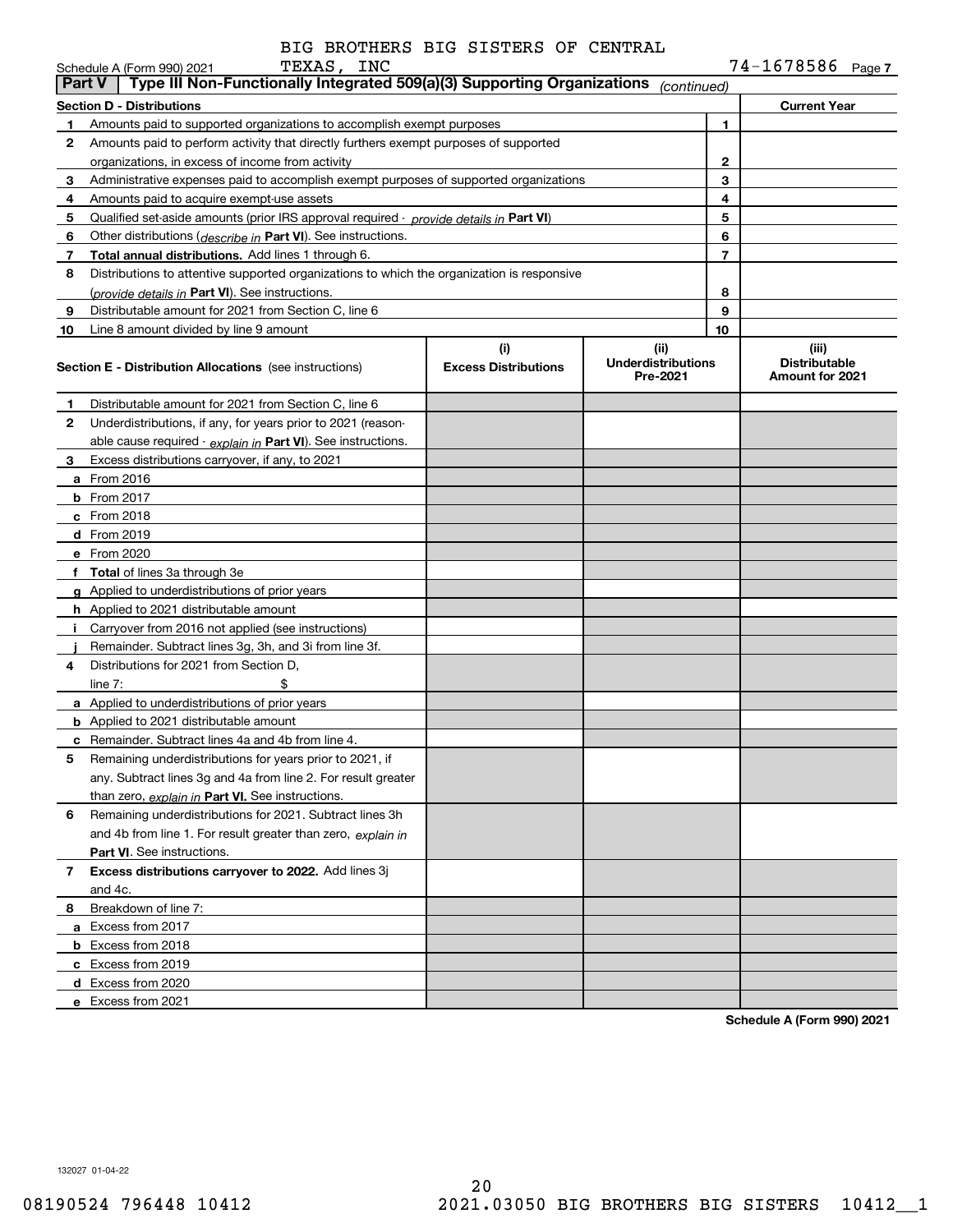|                 | Schedule A (Form 990) 2021                                                                                                                             | TEXAS, INC |  |        | BIG BROTHERS BIG SISTERS OF CENTRAL | $74 - 1678586$ Page 8                                                                                                                                                                                                                                                                                                                                                                                                             |
|-----------------|--------------------------------------------------------------------------------------------------------------------------------------------------------|------------|--|--------|-------------------------------------|-----------------------------------------------------------------------------------------------------------------------------------------------------------------------------------------------------------------------------------------------------------------------------------------------------------------------------------------------------------------------------------------------------------------------------------|
| <b>Part VI</b>  | Section D, lines 5, 6, and 8; and Part V, Section E, lines 2, 5, and 6. Also complete this part for any additional information.<br>(See instructions.) |            |  |        |                                     | Supplemental Information. Provide the explanations required by Part II, line 10; Part II, line 17a or 17b; Part III, line 12;<br>Part IV, Section A, lines 1, 2, 3b, 3c, 4b, 4c, 5a, 6, 9a, 9b, 9c, 11a, 11b, and 11c; Part IV, Section B, lines 1 and 2; Part IV, Section C,<br>line 1; Part IV, Section D, lines 2 and 3; Part IV, Section E, lines 1c, 2a, 2b, 3a, and 3b; Part V, line 1; Part V, Section B, line 1e; Part V, |
|                 |                                                                                                                                                        |            |  |        |                                     |                                                                                                                                                                                                                                                                                                                                                                                                                                   |
|                 |                                                                                                                                                        |            |  |        |                                     |                                                                                                                                                                                                                                                                                                                                                                                                                                   |
|                 |                                                                                                                                                        |            |  |        |                                     |                                                                                                                                                                                                                                                                                                                                                                                                                                   |
|                 |                                                                                                                                                        |            |  |        |                                     |                                                                                                                                                                                                                                                                                                                                                                                                                                   |
|                 |                                                                                                                                                        |            |  |        |                                     |                                                                                                                                                                                                                                                                                                                                                                                                                                   |
|                 |                                                                                                                                                        |            |  |        |                                     |                                                                                                                                                                                                                                                                                                                                                                                                                                   |
|                 |                                                                                                                                                        |            |  |        |                                     |                                                                                                                                                                                                                                                                                                                                                                                                                                   |
|                 |                                                                                                                                                        |            |  |        |                                     |                                                                                                                                                                                                                                                                                                                                                                                                                                   |
|                 |                                                                                                                                                        |            |  |        |                                     |                                                                                                                                                                                                                                                                                                                                                                                                                                   |
|                 |                                                                                                                                                        |            |  |        |                                     |                                                                                                                                                                                                                                                                                                                                                                                                                                   |
|                 |                                                                                                                                                        |            |  |        |                                     |                                                                                                                                                                                                                                                                                                                                                                                                                                   |
|                 |                                                                                                                                                        |            |  |        |                                     |                                                                                                                                                                                                                                                                                                                                                                                                                                   |
|                 |                                                                                                                                                        |            |  |        |                                     |                                                                                                                                                                                                                                                                                                                                                                                                                                   |
|                 |                                                                                                                                                        |            |  |        |                                     |                                                                                                                                                                                                                                                                                                                                                                                                                                   |
|                 |                                                                                                                                                        |            |  |        |                                     |                                                                                                                                                                                                                                                                                                                                                                                                                                   |
|                 |                                                                                                                                                        |            |  |        |                                     |                                                                                                                                                                                                                                                                                                                                                                                                                                   |
|                 |                                                                                                                                                        |            |  |        |                                     |                                                                                                                                                                                                                                                                                                                                                                                                                                   |
|                 |                                                                                                                                                        |            |  |        |                                     |                                                                                                                                                                                                                                                                                                                                                                                                                                   |
|                 |                                                                                                                                                        |            |  |        |                                     |                                                                                                                                                                                                                                                                                                                                                                                                                                   |
|                 |                                                                                                                                                        |            |  |        |                                     |                                                                                                                                                                                                                                                                                                                                                                                                                                   |
|                 |                                                                                                                                                        |            |  |        |                                     |                                                                                                                                                                                                                                                                                                                                                                                                                                   |
|                 |                                                                                                                                                        |            |  |        |                                     |                                                                                                                                                                                                                                                                                                                                                                                                                                   |
|                 |                                                                                                                                                        |            |  |        |                                     |                                                                                                                                                                                                                                                                                                                                                                                                                                   |
|                 |                                                                                                                                                        |            |  |        |                                     |                                                                                                                                                                                                                                                                                                                                                                                                                                   |
| 132028 01-04-22 |                                                                                                                                                        |            |  | $\sim$ |                                     | Schedule A (Form 990) 2021                                                                                                                                                                                                                                                                                                                                                                                                        |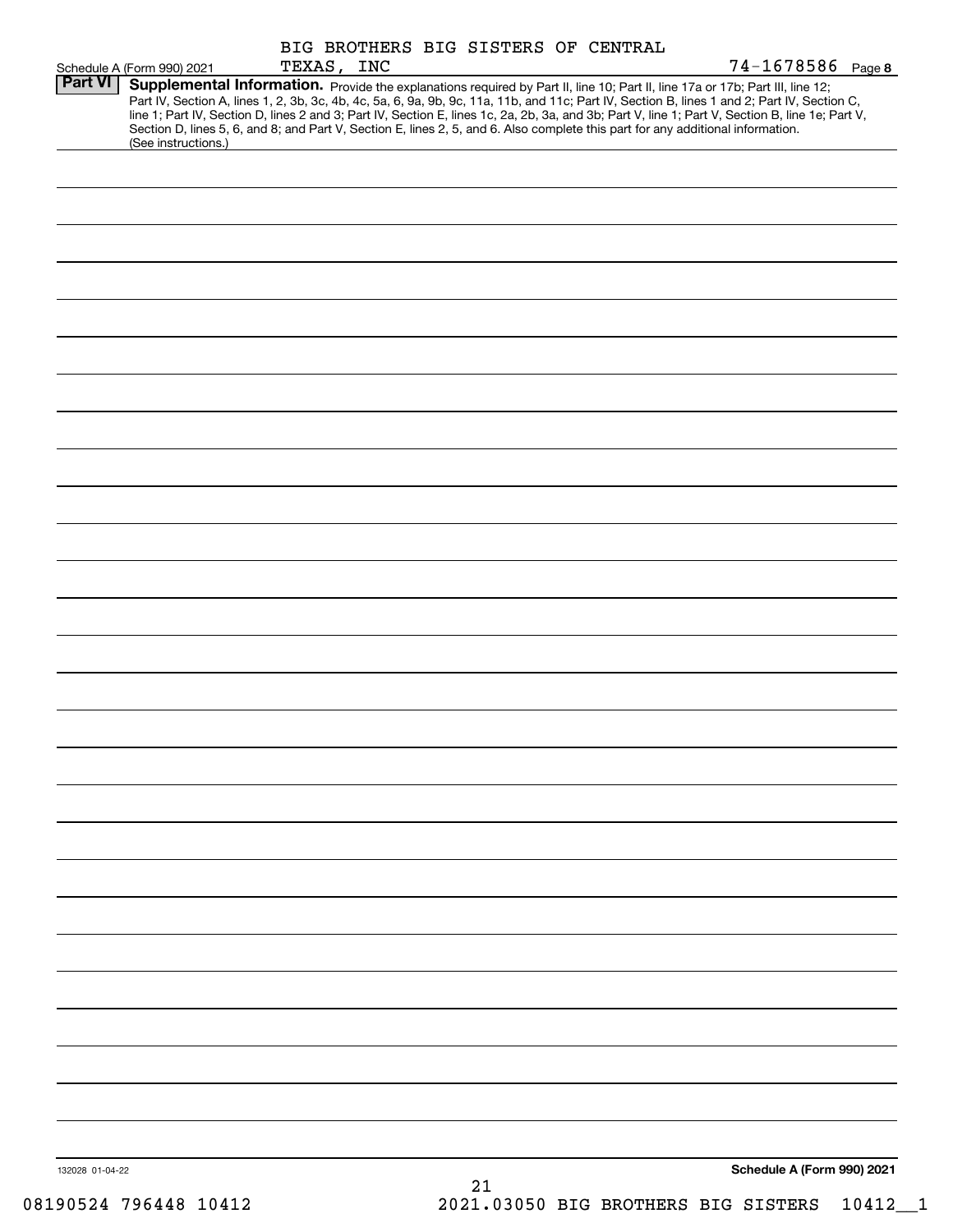| <b>Schedule B</b><br>(Form 990)<br>Department of the Treasury<br>Internal Revenue Service | <b>Schedule of Contributors</b><br>Attach to Form 990 or Form 990-PF.<br>Go to www.irs.gov/Form990 for the latest information. | OMB No. 1545-0047<br>2021                           |
|-------------------------------------------------------------------------------------------|--------------------------------------------------------------------------------------------------------------------------------|-----------------------------------------------------|
| Name of the organization                                                                  | BIG BROTHERS BIG SISTERS OF CENTRAL<br>TEXAS, INC                                                                              | <b>Employer identification number</b><br>74-1678586 |
| Organization type (check one):                                                            |                                                                                                                                |                                                     |
| Filers of:                                                                                | Section:                                                                                                                       |                                                     |
| Form 990 or 990-FZ                                                                        | $501(c)$ $3$ ) (enter number) organization<br>X                                                                                |                                                     |
|                                                                                           | $4947(a)(1)$ nonexempt charitable trust not treated as a private foundation                                                    |                                                     |
|                                                                                           | 527 political organization                                                                                                     |                                                     |
| Form 990-PF                                                                               | 501(c)(3) exempt private foundation                                                                                            |                                                     |
|                                                                                           | 4947(a)(1) nonexempt charitable trust treated as a private foundation                                                          |                                                     |
|                                                                                           | 501(c)(3) taxable private foundation                                                                                           |                                                     |

\*\* PUBLIC DISCLOSURE COPY \*\*

Check if your organization is covered by the **General Rule** or a **Special Rule. Note:**  Only a section 501(c)(7), (8), or (10) organization can check boxes for both the General Rule and a Special Rule. See instructions.

#### **General Rule**

For an organization filing Form 990, 990-EZ, or 990-PF that received, during the year, contributions totaling \$5,000 or more (in money or property) from any one contributor. Complete Parts I and II. See instructions for determining a contributor's total contributions.

#### **Special Rules**

contributor, during the year, total contributions of the greater of (1**)** \$5,000; or (2) 2% of the amount on (i) Form 990, Part VIII, line 1h;  $\boxed{\textbf{X}}$  For an organization described in section 501(c)(3) filing Form 990 or 990-EZ that met the 33 1/3% support test of the regulations under sections 509(a)(1) and 170(b)(1)(A)(vi), that checked Schedule A (Form 990), Part II, line 13, 16a, or 16b, and that received from any one or (ii) Form 990-EZ, line 1. Complete Parts I and II.

For an organization described in section 501(c)(7), (8), or (10) filing Form 990 or 990-EZ that received from any one contributor, during the year, total contributions of more than \$1,000 exclusively for religious, charitable, scientific, literary, or educational purposes, or for the prevention of cruelty to children or animals. Complete Parts I (entering "N/A" in column (b) instead of the contributor name and address), II, and III.

purpose. Don't complete any of the parts unless the **General Rule** applies to this organization because it received *nonexclusively* year, contributions <sub>exclusively</sub> for religious, charitable, etc., purposes, but no such contributions totaled more than \$1,000. If this box is checked, enter here the total contributions that were received during the year for an  $\;$ exclusively religious, charitable, etc., For an organization described in section 501(c)(7), (8), or (10) filing Form 990 or 990-EZ that received from any one contributor, during the religious, charitable, etc., contributions totaling \$5,000 or more during the year  $\Box$ — $\Box$  =  $\Box$  $\mathcal{L}^{\text{max}}$ 

Caution: An organization that isn't covered by the General Rule and/or the Special Rules doesn't file Schedule B (Form 990), but it **must** answer "No" on Part IV, line 2, of its Form 990; or check the box on line H of its Form 990-EZ or on its Form 990-PF, Part I, line 2, to certify that it doesn't meet the filing requirements of Schedule B (Form 990).

LHA For Paperwork Reduction Act Notice, see the instructions for Form 990, 990-EZ, or 990-PF. **In the act and Schedule B** (Form 990) (2021)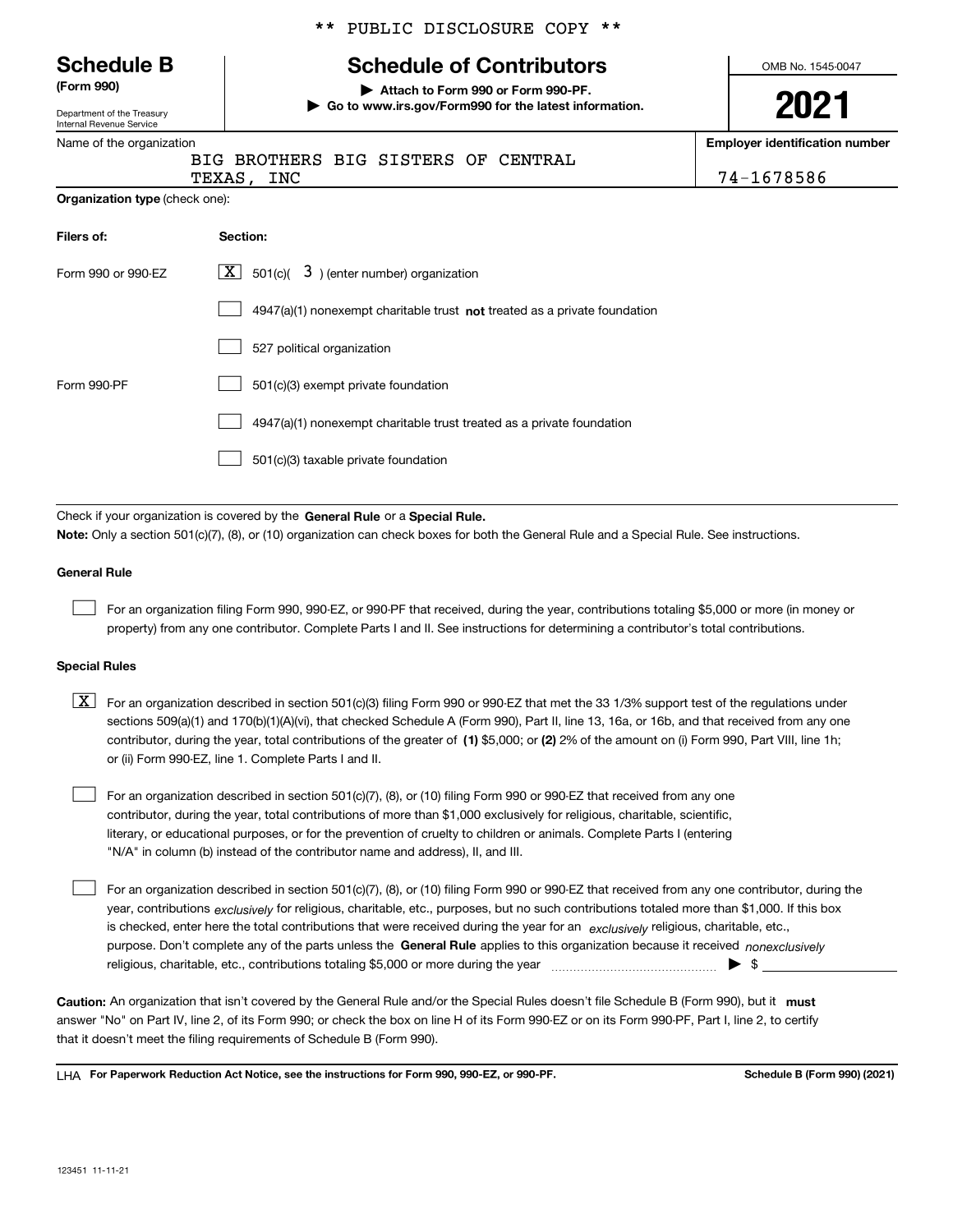| Name of organization | Schedule B (Form 990) (2021)                                                                   |                                   | Page 2<br><b>Employer identification number</b>                                                                                             |
|----------------------|------------------------------------------------------------------------------------------------|-----------------------------------|---------------------------------------------------------------------------------------------------------------------------------------------|
| TEXAS, INC           | BIG BROTHERS BIG SISTERS OF CENTRAL                                                            | 74-1678586                        |                                                                                                                                             |
| Part I               | Contributors (see instructions). Use duplicate copies of Part I if additional space is needed. |                                   |                                                                                                                                             |
| (a)<br>No.           | (b)<br>Name, address, and ZIP + 4                                                              | (c)<br><b>Total contributions</b> | (d)<br>Type of contribution                                                                                                                 |
| 1                    |                                                                                                | 142,209.<br>\$                    | X<br>Person<br>Payroll<br>Noncash<br>(Complete Part II for<br>noncash contributions.)                                                       |
| (a)<br>No.           | (b)<br>Name, address, and ZIP + 4                                                              | (c)<br><b>Total contributions</b> | (d)<br>Type of contribution                                                                                                                 |
| 2                    |                                                                                                | 255,815.<br>$\$\$                 | X<br>Person<br>Payroll<br>Noncash<br>(Complete Part II for<br>noncash contributions.)                                                       |
| (a)<br>No.           | (b)<br>Name, address, and ZIP + 4                                                              | (c)<br><b>Total contributions</b> | (d)<br>Type of contribution                                                                                                                 |
| 3                    |                                                                                                | 283,078.<br>\$                    | X<br>Person<br>Payroll<br>Noncash<br>(Complete Part II for<br>noncash contributions.)                                                       |
| (a)<br>No.           | (b)<br>Name, address, and ZIP + 4                                                              | (c)<br><b>Total contributions</b> | (d)<br>Type of contribution                                                                                                                 |
| 4                    |                                                                                                | 83,000.<br>\$                     | $\overline{\text{X}}$<br>Person<br>Payroll<br>Noncash<br>(Complete Part II for<br>noncash contributions.)                                   |
| (a)<br>No.           | (b)<br>Name, address, and ZIP + 4                                                              | (c)<br><b>Total contributions</b> | (d)<br>Type of contribution                                                                                                                 |
| 5                    |                                                                                                | 58,596.<br>\$                     | $\boxed{\text{X}}$<br>Person<br>Payroll<br>Noncash<br>(Complete Part II for<br>noncash contributions.)                                      |
| (a)<br>No.           | (b)<br>Name, address, and ZIP + 4                                                              | (c)<br><b>Total contributions</b> | (d)<br>Type of contribution                                                                                                                 |
| 6<br>123452 11-11-21 |                                                                                                | 50,000.<br>$\,$                   | $\overline{\mathbf{X}}$<br>Person<br>Payroll<br>Noncash<br>(Complete Part II for<br>noncash contributions.)<br>Schedule B (Form 990) (2021) |

24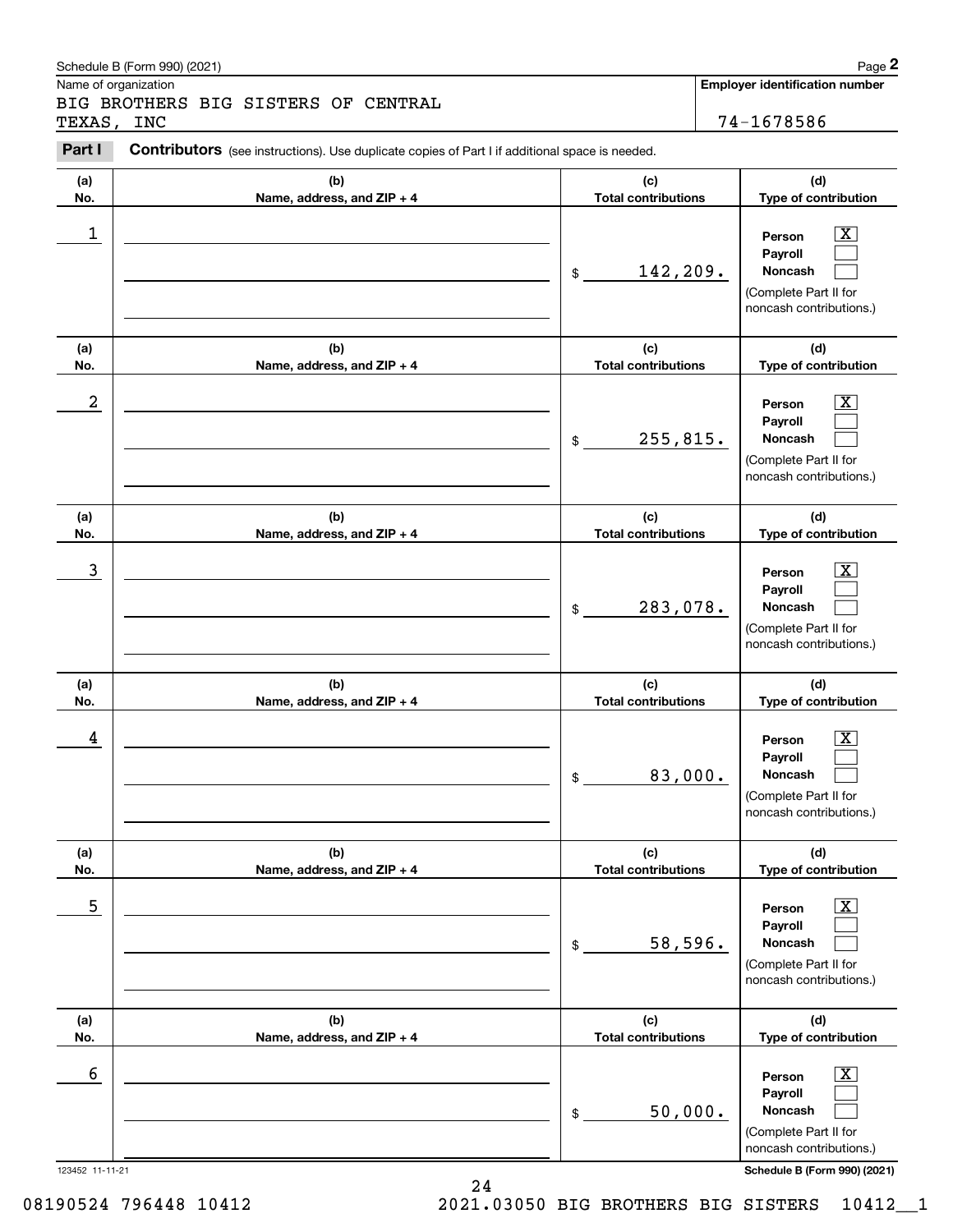| TEXAS, INC      | BIG BROTHERS BIG SISTERS OF CENTRAL                                                                   |                                             |                                                                                                                  |
|-----------------|-------------------------------------------------------------------------------------------------------|---------------------------------------------|------------------------------------------------------------------------------------------------------------------|
|                 |                                                                                                       | 74-1678586                                  |                                                                                                                  |
| Part I          | <b>Contributors</b> (see instructions). Use duplicate copies of Part I if additional space is needed. |                                             |                                                                                                                  |
| (a)<br>No.      | (b)<br>Name, address, and ZIP + 4                                                                     | (c)<br><b>Total contributions</b>           | (d)<br>Type of contribution                                                                                      |
| $\bf 7$         |                                                                                                       | 47,713.<br>\$                               | X<br>Person<br>Payroll<br>Noncash<br>(Complete Part II for<br>noncash contributions.)                            |
| (a)<br>No.      | (b)<br>Name, address, and ZIP + 4                                                                     | (c)<br><b>Total contributions</b>           | (d)<br>Type of contribution                                                                                      |
| 8               |                                                                                                       | 50,023.<br>\$                               | X<br>Person<br>Payroll<br>Noncash<br>(Complete Part II for<br>noncash contributions.)                            |
| (a)             | (b)                                                                                                   | (c)                                         | (d)                                                                                                              |
| No.<br>9        | Name, address, and ZIP + 4                                                                            | <b>Total contributions</b><br>50,000.<br>\$ | Type of contribution<br>X<br>Person<br>Payroll<br>Noncash<br>(Complete Part II for<br>noncash contributions.)    |
| (a)<br>No.      | (b)<br>Name, address, and ZIP + 4                                                                     | (c)<br><b>Total contributions</b>           | (d)<br>Type of contribution                                                                                      |
| 10              |                                                                                                       | 59,500.<br>\$                               | $\overline{\text{X}}$<br>Person<br>Payroll<br>Noncash<br>(Complete Part II for<br>noncash contributions.)        |
| (a)<br>No.      | (b)<br>Name, address, and ZIP + 4                                                                     | (c)<br><b>Total contributions</b>           | (d)<br>Type of contribution                                                                                      |
|                 |                                                                                                       | \$                                          | Person<br>Payroll<br>Noncash<br>(Complete Part II for<br>noncash contributions.)                                 |
| (a)<br>No.      | (b)<br>Name, address, and ZIP + 4                                                                     | (c)<br><b>Total contributions</b>           | (d)<br>Type of contribution                                                                                      |
| 123452 11-11-21 |                                                                                                       | \$                                          | Person<br>Payroll<br>Noncash<br>(Complete Part II for<br>noncash contributions.)<br>Schedule B (Form 990) (2021) |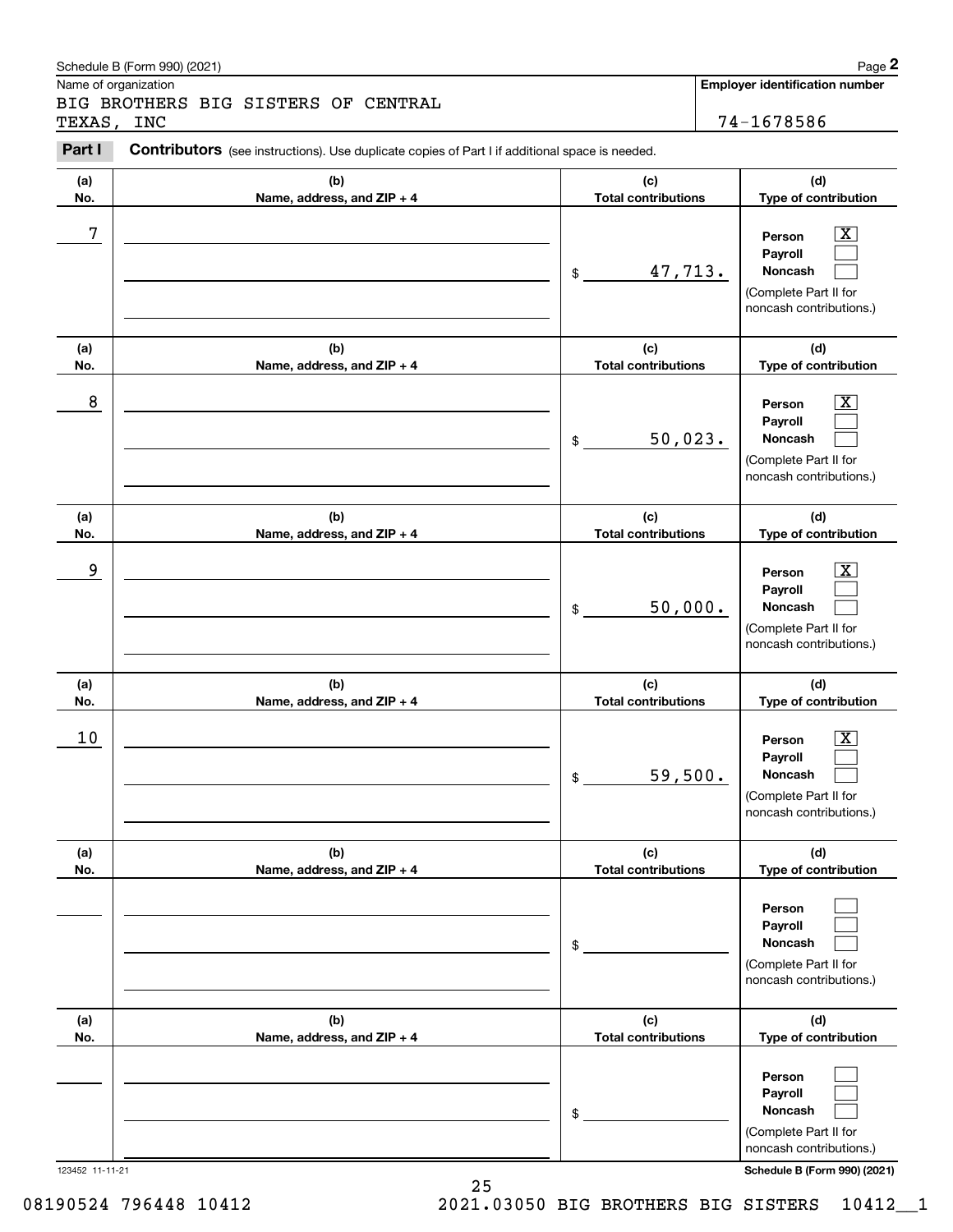|                              | Schedule B (Form 990) (2021)                                                                        |                                                                  | Page 3                                |
|------------------------------|-----------------------------------------------------------------------------------------------------|------------------------------------------------------------------|---------------------------------------|
|                              | Name of organization<br>BIG BROTHERS BIG SISTERS OF CENTRAL                                         |                                                                  | <b>Employer identification number</b> |
| TEXAS, INC                   |                                                                                                     |                                                                  | 74-1678586                            |
| Part II                      | Noncash Property (see instructions). Use duplicate copies of Part II if additional space is needed. |                                                                  |                                       |
| (a)<br>No.<br>from<br>Part I | (b)<br>Description of noncash property given                                                        | (d)<br>FMV (or estimate)<br>Date received<br>(See instructions.) |                                       |
|                              |                                                                                                     | \$                                                               |                                       |
| (a)<br>No.<br>from<br>Part I | (b)<br>Description of noncash property given                                                        | (c)<br>FMV (or estimate)<br>(See instructions.)                  | (d)<br>Date received                  |
|                              |                                                                                                     | \$                                                               |                                       |
| (a)<br>No.<br>from<br>Part I | (b)<br>Description of noncash property given                                                        | (c)<br>FMV (or estimate)<br>(See instructions.)                  | (d)<br>Date received                  |
|                              |                                                                                                     | \$                                                               |                                       |
| (a)<br>No.<br>from<br>Part I | (b)<br>Description of noncash property given                                                        | (c)<br>FMV (or estimate)<br>(See instructions.)                  | (d)<br>Date received                  |
|                              |                                                                                                     | \$                                                               |                                       |
| (a)<br>No.<br>from<br>Part I | (b)<br>Description of noncash property given                                                        | (c)<br>FMV (or estimate)<br>(See instructions.)                  | (d)<br>Date received                  |
|                              |                                                                                                     | \$                                                               |                                       |
| (a)<br>No.<br>from<br>Part I | (b)<br>Description of noncash property given                                                        | (c)<br>FMV (or estimate)<br>(See instructions.)                  | (d)<br>Date received                  |
|                              |                                                                                                     |                                                                  |                                       |
| 123453 11-11-21              |                                                                                                     | \$                                                               | Schedule B (Form 990) (2021)          |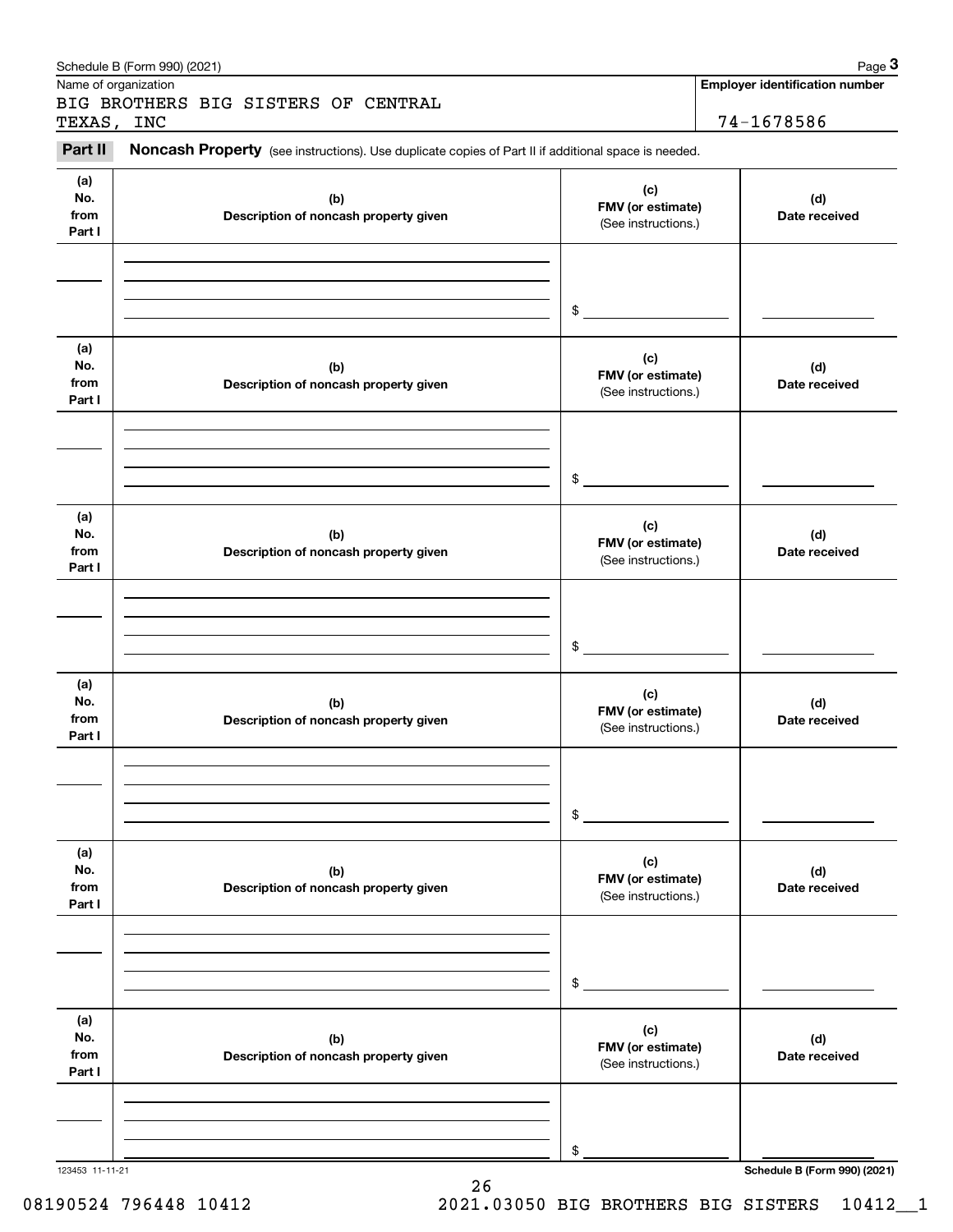|                      | Schedule B (Form 990) (2021)                                                                                                                                                                                                                                                 |                      |                                          | Page 4                                   |  |  |  |
|----------------------|------------------------------------------------------------------------------------------------------------------------------------------------------------------------------------------------------------------------------------------------------------------------------|----------------------|------------------------------------------|------------------------------------------|--|--|--|
| Name of organization |                                                                                                                                                                                                                                                                              |                      |                                          | <b>Employer identification number</b>    |  |  |  |
|                      | BIG BROTHERS BIG SISTERS OF CENTRAL                                                                                                                                                                                                                                          |                      |                                          |                                          |  |  |  |
| TEXAS, INC           |                                                                                                                                                                                                                                                                              |                      |                                          | 74-1678586                               |  |  |  |
| <b>Part III</b>      | Exclusively religious, charitable, etc., contributions to organizations described in section 501(c)(7), (8), or (10) that total more than \$1,000 for the year<br>from any one contributor. Complete columns (a) through (e) and the following line entry. For organizations |                      |                                          |                                          |  |  |  |
|                      | completing Part III, enter the total of exclusively religious, charitable, etc., contributions of $$1,000$ or less for the year. (Enter this info. once.) $\triangleright$ \$                                                                                                |                      |                                          |                                          |  |  |  |
| (a) No.              | Use duplicate copies of Part III if additional space is needed.                                                                                                                                                                                                              |                      |                                          |                                          |  |  |  |
| from<br>Part I       | (b) Purpose of gift                                                                                                                                                                                                                                                          | (c) Use of gift      |                                          | (d) Description of how gift is held      |  |  |  |
|                      |                                                                                                                                                                                                                                                                              |                      |                                          |                                          |  |  |  |
|                      |                                                                                                                                                                                                                                                                              |                      |                                          |                                          |  |  |  |
|                      |                                                                                                                                                                                                                                                                              |                      |                                          |                                          |  |  |  |
|                      |                                                                                                                                                                                                                                                                              |                      |                                          |                                          |  |  |  |
|                      |                                                                                                                                                                                                                                                                              | (e) Transfer of gift |                                          |                                          |  |  |  |
|                      |                                                                                                                                                                                                                                                                              |                      |                                          |                                          |  |  |  |
|                      | Transferee's name, address, and ZIP + 4                                                                                                                                                                                                                                      |                      |                                          | Relationship of transferor to transferee |  |  |  |
|                      |                                                                                                                                                                                                                                                                              |                      |                                          |                                          |  |  |  |
|                      |                                                                                                                                                                                                                                                                              |                      |                                          |                                          |  |  |  |
|                      |                                                                                                                                                                                                                                                                              |                      |                                          |                                          |  |  |  |
| (a) No.<br>from      | (b) Purpose of gift                                                                                                                                                                                                                                                          | (c) Use of gift      |                                          | (d) Description of how gift is held      |  |  |  |
| Part I               |                                                                                                                                                                                                                                                                              |                      |                                          |                                          |  |  |  |
|                      |                                                                                                                                                                                                                                                                              |                      |                                          |                                          |  |  |  |
|                      |                                                                                                                                                                                                                                                                              |                      |                                          |                                          |  |  |  |
|                      |                                                                                                                                                                                                                                                                              |                      |                                          |                                          |  |  |  |
|                      |                                                                                                                                                                                                                                                                              | (e) Transfer of gift |                                          |                                          |  |  |  |
|                      |                                                                                                                                                                                                                                                                              |                      |                                          |                                          |  |  |  |
|                      | Transferee's name, address, and ZIP + 4                                                                                                                                                                                                                                      |                      | Relationship of transferor to transferee |                                          |  |  |  |
|                      |                                                                                                                                                                                                                                                                              |                      |                                          |                                          |  |  |  |
|                      |                                                                                                                                                                                                                                                                              |                      |                                          |                                          |  |  |  |
|                      |                                                                                                                                                                                                                                                                              |                      |                                          |                                          |  |  |  |
| (a) No.              |                                                                                                                                                                                                                                                                              |                      |                                          |                                          |  |  |  |
| from<br>Part I       | (b) Purpose of gift                                                                                                                                                                                                                                                          | (c) Use of gift      |                                          | (d) Description of how gift is held      |  |  |  |
|                      |                                                                                                                                                                                                                                                                              |                      |                                          |                                          |  |  |  |
|                      |                                                                                                                                                                                                                                                                              |                      |                                          |                                          |  |  |  |
|                      |                                                                                                                                                                                                                                                                              |                      |                                          |                                          |  |  |  |
|                      |                                                                                                                                                                                                                                                                              |                      |                                          |                                          |  |  |  |
|                      | (e) Transfer of gift                                                                                                                                                                                                                                                         |                      |                                          |                                          |  |  |  |
|                      | Transferee's name, address, and $ZIP + 4$                                                                                                                                                                                                                                    |                      |                                          | Relationship of transferor to transferee |  |  |  |
|                      |                                                                                                                                                                                                                                                                              |                      |                                          |                                          |  |  |  |
|                      |                                                                                                                                                                                                                                                                              |                      |                                          |                                          |  |  |  |
|                      |                                                                                                                                                                                                                                                                              |                      |                                          |                                          |  |  |  |
| (a) No.              |                                                                                                                                                                                                                                                                              |                      |                                          |                                          |  |  |  |
| from<br>Part I       | (b) Purpose of gift                                                                                                                                                                                                                                                          | (c) Use of gift      |                                          | (d) Description of how gift is held      |  |  |  |
|                      |                                                                                                                                                                                                                                                                              |                      |                                          |                                          |  |  |  |
|                      |                                                                                                                                                                                                                                                                              |                      |                                          |                                          |  |  |  |
|                      |                                                                                                                                                                                                                                                                              |                      |                                          |                                          |  |  |  |
|                      |                                                                                                                                                                                                                                                                              |                      |                                          |                                          |  |  |  |
|                      |                                                                                                                                                                                                                                                                              | (e) Transfer of gift |                                          |                                          |  |  |  |
|                      | Transferee's name, address, and $ZIP + 4$                                                                                                                                                                                                                                    |                      |                                          | Relationship of transferor to transferee |  |  |  |
|                      |                                                                                                                                                                                                                                                                              |                      |                                          |                                          |  |  |  |
|                      |                                                                                                                                                                                                                                                                              |                      |                                          |                                          |  |  |  |
|                      |                                                                                                                                                                                                                                                                              |                      |                                          |                                          |  |  |  |
|                      |                                                                                                                                                                                                                                                                              |                      |                                          |                                          |  |  |  |
| 123454 11-11-21      |                                                                                                                                                                                                                                                                              | 27                   |                                          | Schedule B (Form 990) (2021)             |  |  |  |
|                      |                                                                                                                                                                                                                                                                              |                      |                                          |                                          |  |  |  |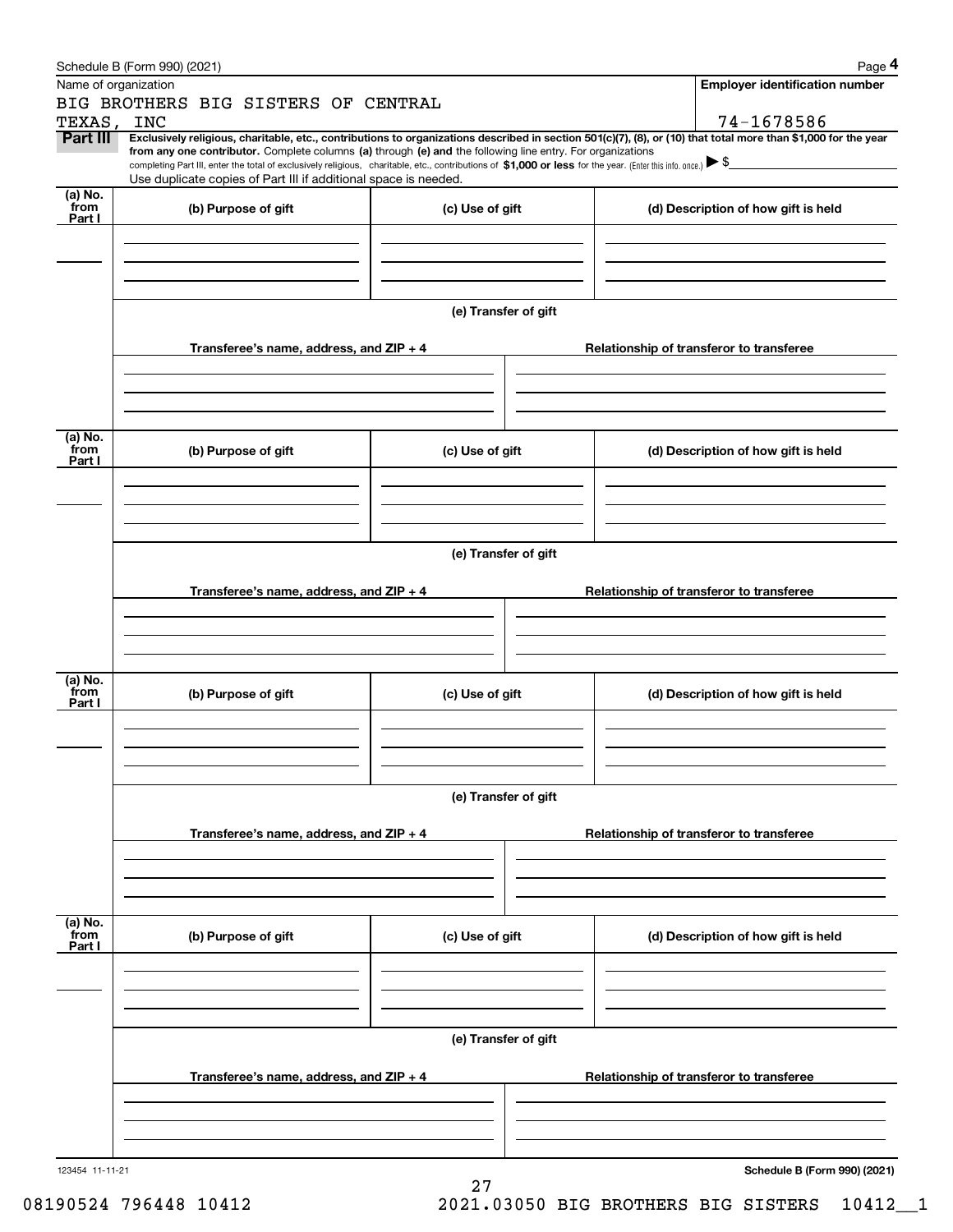|         | OMB No. 1545-0047<br><b>Supplemental Financial Statements</b><br><b>SCHEDULE D</b><br>Complete if the organization answered "Yes" on Form 990,<br>(Form 990)<br>Part IV, line 6, 7, 8, 9, 10, 11a, 11b, 11c, 11d, 11e, 11f, 12a, or 12b. |                                                                                                                                                                                                                                                     |                                                                                                                                                                                                                                                                                                                                                                                                                                                                                                                                          |                          |                                                    |  |  |
|---------|------------------------------------------------------------------------------------------------------------------------------------------------------------------------------------------------------------------------------------------|-----------------------------------------------------------------------------------------------------------------------------------------------------------------------------------------------------------------------------------------------------|------------------------------------------------------------------------------------------------------------------------------------------------------------------------------------------------------------------------------------------------------------------------------------------------------------------------------------------------------------------------------------------------------------------------------------------------------------------------------------------------------------------------------------------|--------------------------|----------------------------------------------------|--|--|
|         | <b>Open to Public</b><br>Attach to Form 990.<br>Department of the Treasury                                                                                                                                                               |                                                                                                                                                                                                                                                     |                                                                                                                                                                                                                                                                                                                                                                                                                                                                                                                                          |                          |                                                    |  |  |
|         | Internal Revenue Service                                                                                                                                                                                                                 |                                                                                                                                                                                                                                                     | Go to www.irs.gov/Form990 for instructions and the latest information.                                                                                                                                                                                                                                                                                                                                                                                                                                                                   |                          | <b>Inspection</b>                                  |  |  |
|         | BIG BROTHERS BIG SISTERS OF CENTRAL<br><b>Employer identification number</b><br>Name of the organization                                                                                                                                 |                                                                                                                                                                                                                                                     |                                                                                                                                                                                                                                                                                                                                                                                                                                                                                                                                          |                          |                                                    |  |  |
| Part I  |                                                                                                                                                                                                                                          | TEXAS, INC<br>Organizations Maintaining Donor Advised Funds or Other Similar Funds or Accounts. Complete if the                                                                                                                                     |                                                                                                                                                                                                                                                                                                                                                                                                                                                                                                                                          |                          | 74-1678586                                         |  |  |
|         |                                                                                                                                                                                                                                          | organization answered "Yes" on Form 990, Part IV, line 6.                                                                                                                                                                                           |                                                                                                                                                                                                                                                                                                                                                                                                                                                                                                                                          |                          |                                                    |  |  |
|         |                                                                                                                                                                                                                                          |                                                                                                                                                                                                                                                     | (a) Donor advised funds                                                                                                                                                                                                                                                                                                                                                                                                                                                                                                                  |                          | (b) Funds and other accounts                       |  |  |
| 1       |                                                                                                                                                                                                                                          |                                                                                                                                                                                                                                                     |                                                                                                                                                                                                                                                                                                                                                                                                                                                                                                                                          |                          |                                                    |  |  |
| 2       |                                                                                                                                                                                                                                          | Aggregate value of contributions to (during year)                                                                                                                                                                                                   |                                                                                                                                                                                                                                                                                                                                                                                                                                                                                                                                          |                          |                                                    |  |  |
| з       |                                                                                                                                                                                                                                          |                                                                                                                                                                                                                                                     |                                                                                                                                                                                                                                                                                                                                                                                                                                                                                                                                          |                          |                                                    |  |  |
| 4       |                                                                                                                                                                                                                                          |                                                                                                                                                                                                                                                     |                                                                                                                                                                                                                                                                                                                                                                                                                                                                                                                                          |                          |                                                    |  |  |
| 5       |                                                                                                                                                                                                                                          | Did the organization inform all donors and donor advisors in writing that the assets held in donor advised funds                                                                                                                                    |                                                                                                                                                                                                                                                                                                                                                                                                                                                                                                                                          |                          |                                                    |  |  |
|         |                                                                                                                                                                                                                                          |                                                                                                                                                                                                                                                     |                                                                                                                                                                                                                                                                                                                                                                                                                                                                                                                                          |                          | Yes<br><b>No</b>                                   |  |  |
| 6       |                                                                                                                                                                                                                                          | Did the organization inform all grantees, donors, and donor advisors in writing that grant funds can be used only                                                                                                                                   |                                                                                                                                                                                                                                                                                                                                                                                                                                                                                                                                          |                          |                                                    |  |  |
|         |                                                                                                                                                                                                                                          | for charitable purposes and not for the benefit of the donor or donor advisor, or for any other purpose conferring                                                                                                                                  |                                                                                                                                                                                                                                                                                                                                                                                                                                                                                                                                          |                          |                                                    |  |  |
| Part II | impermissible private benefit?                                                                                                                                                                                                           | Conservation Easements. Complete if the organization answered "Yes" on Form 990, Part IV, line 7.                                                                                                                                                   | $\label{eq:1} \begin{minipage}{0.9\linewidth} \begin{minipage}{0.9\linewidth} \begin{minipage}{0.9\linewidth} \begin{minipage}{0.9\linewidth} \end{minipage} \end{minipage} \begin{minipage}{0.9\linewidth} \begin{minipage}{0.9\linewidth} \begin{minipage}{0.9\linewidth} \end{minipage} \end{minipage} \end{minipage} \begin{minipage}{0.9\linewidth} \begin{minipage}{0.9\linewidth} \begin{minipage}{0.9\linewidth} \end{minipage} \end{minipage} \end{minipage} \begin{minipage}{0.9\linewidth} \begin{minipage}{0.9\linewidth} \$ |                          | <b>Yes</b><br>No.                                  |  |  |
|         |                                                                                                                                                                                                                                          |                                                                                                                                                                                                                                                     |                                                                                                                                                                                                                                                                                                                                                                                                                                                                                                                                          |                          |                                                    |  |  |
| 1       |                                                                                                                                                                                                                                          | Purpose(s) of conservation easements held by the organization (check all that apply).<br>Preservation of land for public use (for example, recreation or education)                                                                                 |                                                                                                                                                                                                                                                                                                                                                                                                                                                                                                                                          |                          | Preservation of a historically important land area |  |  |
|         |                                                                                                                                                                                                                                          | Protection of natural habitat                                                                                                                                                                                                                       | Preservation of a certified historic structure                                                                                                                                                                                                                                                                                                                                                                                                                                                                                           |                          |                                                    |  |  |
|         |                                                                                                                                                                                                                                          | Preservation of open space                                                                                                                                                                                                                          |                                                                                                                                                                                                                                                                                                                                                                                                                                                                                                                                          |                          |                                                    |  |  |
| 2       |                                                                                                                                                                                                                                          | Complete lines 2a through 2d if the organization held a qualified conservation contribution in the form of a conservation easement on the last                                                                                                      |                                                                                                                                                                                                                                                                                                                                                                                                                                                                                                                                          |                          |                                                    |  |  |
|         | day of the tax year.                                                                                                                                                                                                                     |                                                                                                                                                                                                                                                     |                                                                                                                                                                                                                                                                                                                                                                                                                                                                                                                                          |                          | Held at the End of the Tax Year                    |  |  |
| a       |                                                                                                                                                                                                                                          |                                                                                                                                                                                                                                                     |                                                                                                                                                                                                                                                                                                                                                                                                                                                                                                                                          | 2a                       |                                                    |  |  |
| b       |                                                                                                                                                                                                                                          | Total acreage restricted by conservation easements                                                                                                                                                                                                  |                                                                                                                                                                                                                                                                                                                                                                                                                                                                                                                                          | 2b                       |                                                    |  |  |
|         |                                                                                                                                                                                                                                          |                                                                                                                                                                                                                                                     |                                                                                                                                                                                                                                                                                                                                                                                                                                                                                                                                          | 2c                       |                                                    |  |  |
|         |                                                                                                                                                                                                                                          | d Number of conservation easements included in (c) acquired after 7/25/06, and not on a historic structure                                                                                                                                          |                                                                                                                                                                                                                                                                                                                                                                                                                                                                                                                                          |                          |                                                    |  |  |
|         | 2d<br>listed in the National Register [111] [12] The Materian Control of the National Register [12] The Mational Register [12] [12] The Material Anna Material Anna Material Anna Material Anna Material Anna Material Anna Material     |                                                                                                                                                                                                                                                     |                                                                                                                                                                                                                                                                                                                                                                                                                                                                                                                                          |                          |                                                    |  |  |
| 3       |                                                                                                                                                                                                                                          | Number of conservation easements modified, transferred, released, extinguished, or terminated by the organization during the tax                                                                                                                    |                                                                                                                                                                                                                                                                                                                                                                                                                                                                                                                                          |                          |                                                    |  |  |
|         | year                                                                                                                                                                                                                                     |                                                                                                                                                                                                                                                     |                                                                                                                                                                                                                                                                                                                                                                                                                                                                                                                                          |                          |                                                    |  |  |
| 4<br>5  |                                                                                                                                                                                                                                          | Number of states where property subject to conservation easement is located $\blacktriangleright$<br>Does the organization have a written policy regarding the periodic monitoring, inspection, handling of                                         |                                                                                                                                                                                                                                                                                                                                                                                                                                                                                                                                          |                          |                                                    |  |  |
|         |                                                                                                                                                                                                                                          | violations, and enforcement of the conservation easements it holds?                                                                                                                                                                                 |                                                                                                                                                                                                                                                                                                                                                                                                                                                                                                                                          |                          | Yes<br><b>No</b>                                   |  |  |
| 6       |                                                                                                                                                                                                                                          | Staff and volunteer hours devoted to monitoring, inspecting, handling of violations, and enforcing conservation easements during the year                                                                                                           |                                                                                                                                                                                                                                                                                                                                                                                                                                                                                                                                          |                          |                                                    |  |  |
|         |                                                                                                                                                                                                                                          |                                                                                                                                                                                                                                                     |                                                                                                                                                                                                                                                                                                                                                                                                                                                                                                                                          |                          |                                                    |  |  |
| 7       | Amount of expenses incurred in monitoring, inspecting, handling of violations, and enforcing conservation easements during the year                                                                                                      |                                                                                                                                                                                                                                                     |                                                                                                                                                                                                                                                                                                                                                                                                                                                                                                                                          |                          |                                                    |  |  |
|         | ▶ \$                                                                                                                                                                                                                                     |                                                                                                                                                                                                                                                     |                                                                                                                                                                                                                                                                                                                                                                                                                                                                                                                                          |                          |                                                    |  |  |
| 8       |                                                                                                                                                                                                                                          | Does each conservation easement reported on line 2(d) above satisfy the requirements of section 170(h)(4)(B)(i)                                                                                                                                     |                                                                                                                                                                                                                                                                                                                                                                                                                                                                                                                                          |                          |                                                    |  |  |
|         |                                                                                                                                                                                                                                          |                                                                                                                                                                                                                                                     |                                                                                                                                                                                                                                                                                                                                                                                                                                                                                                                                          |                          | Yes<br>No                                          |  |  |
| 9       |                                                                                                                                                                                                                                          | In Part XIII, describe how the organization reports conservation easements in its revenue and expense statement and                                                                                                                                 |                                                                                                                                                                                                                                                                                                                                                                                                                                                                                                                                          |                          |                                                    |  |  |
|         |                                                                                                                                                                                                                                          | balance sheet, and include, if applicable, the text of the footnote to the organization's financial statements that describes the                                                                                                                   |                                                                                                                                                                                                                                                                                                                                                                                                                                                                                                                                          |                          |                                                    |  |  |
|         |                                                                                                                                                                                                                                          | organization's accounting for conservation easements.                                                                                                                                                                                               |                                                                                                                                                                                                                                                                                                                                                                                                                                                                                                                                          |                          |                                                    |  |  |
|         | Part III                                                                                                                                                                                                                                 | Organizations Maintaining Collections of Art, Historical Treasures, or Other Similar Assets.                                                                                                                                                        |                                                                                                                                                                                                                                                                                                                                                                                                                                                                                                                                          |                          |                                                    |  |  |
|         |                                                                                                                                                                                                                                          | Complete if the organization answered "Yes" on Form 990, Part IV, line 8.                                                                                                                                                                           |                                                                                                                                                                                                                                                                                                                                                                                                                                                                                                                                          |                          |                                                    |  |  |
|         |                                                                                                                                                                                                                                          | 1a If the organization elected, as permitted under FASB ASC 958, not to report in its revenue statement and balance sheet works                                                                                                                     |                                                                                                                                                                                                                                                                                                                                                                                                                                                                                                                                          |                          |                                                    |  |  |
|         |                                                                                                                                                                                                                                          | of art, historical treasures, or other similar assets held for public exhibition, education, or research in furtherance of public<br>service, provide in Part XIII the text of the footnote to its financial statements that describes these items. |                                                                                                                                                                                                                                                                                                                                                                                                                                                                                                                                          |                          |                                                    |  |  |
|         |                                                                                                                                                                                                                                          | <b>b</b> If the organization elected, as permitted under FASB ASC 958, to report in its revenue statement and balance sheet works of                                                                                                                |                                                                                                                                                                                                                                                                                                                                                                                                                                                                                                                                          |                          |                                                    |  |  |
|         |                                                                                                                                                                                                                                          | art, historical treasures, or other similar assets held for public exhibition, education, or research in furtherance of public service,                                                                                                             |                                                                                                                                                                                                                                                                                                                                                                                                                                                                                                                                          |                          |                                                    |  |  |
|         |                                                                                                                                                                                                                                          | provide the following amounts relating to these items:                                                                                                                                                                                              |                                                                                                                                                                                                                                                                                                                                                                                                                                                                                                                                          |                          |                                                    |  |  |
|         |                                                                                                                                                                                                                                          |                                                                                                                                                                                                                                                     |                                                                                                                                                                                                                                                                                                                                                                                                                                                                                                                                          |                          | $\frac{1}{2}$                                      |  |  |
|         |                                                                                                                                                                                                                                          | (ii) Assets included in Form 990, Part X                                                                                                                                                                                                            |                                                                                                                                                                                                                                                                                                                                                                                                                                                                                                                                          | $\blacktriangleright$ \$ |                                                    |  |  |
| 2       |                                                                                                                                                                                                                                          | If the organization received or held works of art, historical treasures, or other similar assets for financial gain, provide                                                                                                                        |                                                                                                                                                                                                                                                                                                                                                                                                                                                                                                                                          |                          |                                                    |  |  |
|         |                                                                                                                                                                                                                                          | the following amounts required to be reported under FASB ASC 958 relating to these items:                                                                                                                                                           |                                                                                                                                                                                                                                                                                                                                                                                                                                                                                                                                          |                          |                                                    |  |  |
|         |                                                                                                                                                                                                                                          | a Revenue included on Form 990, Part VIII, line 1 [2000] [2000] [2000] [2000] [2000] [2000] [2000] [2000] [2000                                                                                                                                     |                                                                                                                                                                                                                                                                                                                                                                                                                                                                                                                                          |                          | \$                                                 |  |  |
|         |                                                                                                                                                                                                                                          |                                                                                                                                                                                                                                                     |                                                                                                                                                                                                                                                                                                                                                                                                                                                                                                                                          |                          | -\$                                                |  |  |
|         |                                                                                                                                                                                                                                          | LHA For Paperwork Reduction Act Notice, see the Instructions for Form 990.                                                                                                                                                                          |                                                                                                                                                                                                                                                                                                                                                                                                                                                                                                                                          |                          | Schedule D (Form 990) 2021                         |  |  |
|         | 132051 10-28-21                                                                                                                                                                                                                          |                                                                                                                                                                                                                                                     | ററ                                                                                                                                                                                                                                                                                                                                                                                                                                                                                                                                       |                          |                                                    |  |  |

| 08190524 796448 10412 |  |  |
|-----------------------|--|--|
|-----------------------|--|--|

| -28 |             |  |
|-----|-------------|--|
|     | מדם הפהמוני |  |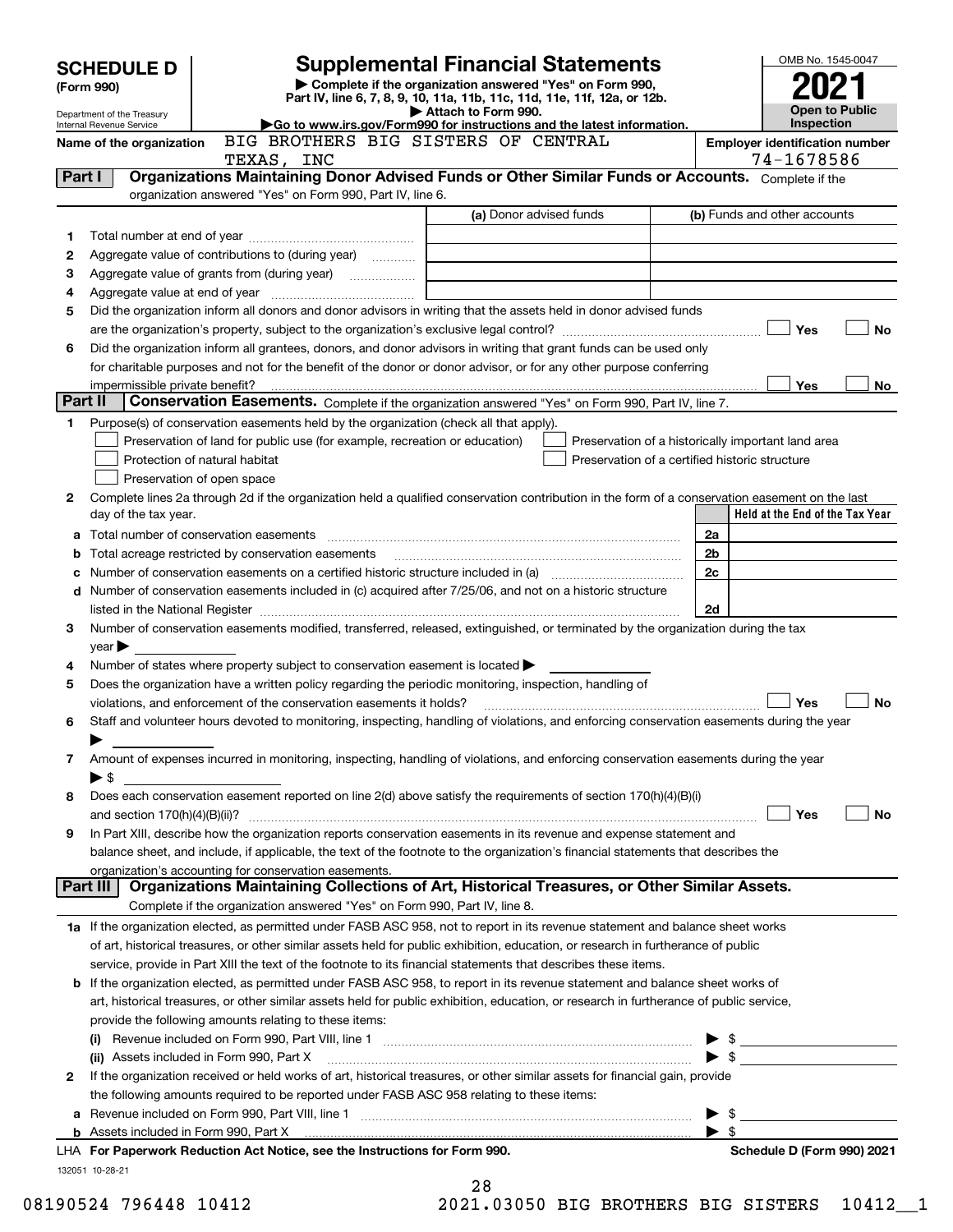|        |                                                                                                                                                                                                                                      | BIG BROTHERS BIG SISTERS OF CENTRAL     |   |                |                                                                                                                                                                                                                               |                                      |                |                          |
|--------|--------------------------------------------------------------------------------------------------------------------------------------------------------------------------------------------------------------------------------------|-----------------------------------------|---|----------------|-------------------------------------------------------------------------------------------------------------------------------------------------------------------------------------------------------------------------------|--------------------------------------|----------------|--------------------------|
|        | TEXAS,<br>Schedule D (Form 990) 2021                                                                                                                                                                                                 | INC                                     |   |                |                                                                                                                                                                                                                               |                                      |                | $74 - 1678586$ Page 2    |
|        | Organizations Maintaining Collections of Art, Historical Treasures, or Other Similar Assets (continued)<br>Part III                                                                                                                  |                                         |   |                |                                                                                                                                                                                                                               |                                      |                |                          |
| 3      | Using the organization's acquisition, accession, and other records, check any of the following that make significant use of its                                                                                                      |                                         |   |                |                                                                                                                                                                                                                               |                                      |                |                          |
|        | collection items (check all that apply):                                                                                                                                                                                             |                                         |   |                |                                                                                                                                                                                                                               |                                      |                |                          |
| a      | Public exhibition                                                                                                                                                                                                                    |                                         |   |                | Loan or exchange program                                                                                                                                                                                                      |                                      |                |                          |
| b      | Scholarly research                                                                                                                                                                                                                   |                                         | е |                | Other and the contract of the contract of the contract of the contract of the contract of the contract of the contract of the contract of the contract of the contract of the contract of the contract of the contract of the |                                      |                |                          |
| c      | Preservation for future generations                                                                                                                                                                                                  |                                         |   |                |                                                                                                                                                                                                                               |                                      |                |                          |
| 4      | Provide a description of the organization's collections and explain how they further the organization's exempt purpose in Part XIII.                                                                                                 |                                         |   |                |                                                                                                                                                                                                                               |                                      |                |                          |
| 5      | During the year, did the organization solicit or receive donations of art, historical treasures, or other similar assets                                                                                                             |                                         |   |                |                                                                                                                                                                                                                               |                                      |                |                          |
|        | Part IV                                                                                                                                                                                                                              |                                         |   |                |                                                                                                                                                                                                                               |                                      | Yes            | No                       |
|        | Escrow and Custodial Arrangements. Complete if the organization answered "Yes" on Form 990, Part IV, line 9, or<br>reported an amount on Form 990, Part X, line 21.                                                                  |                                         |   |                |                                                                                                                                                                                                                               |                                      |                |                          |
|        | 1a Is the organization an agent, trustee, custodian or other intermediary for contributions or other assets not included                                                                                                             |                                         |   |                |                                                                                                                                                                                                                               |                                      |                |                          |
|        |                                                                                                                                                                                                                                      |                                         |   |                |                                                                                                                                                                                                                               |                                      | Yes            | No                       |
|        | <b>b</b> If "Yes," explain the arrangement in Part XIII and complete the following table:                                                                                                                                            |                                         |   |                |                                                                                                                                                                                                                               |                                      |                |                          |
|        |                                                                                                                                                                                                                                      |                                         |   |                |                                                                                                                                                                                                                               |                                      | Amount         |                          |
| c      |                                                                                                                                                                                                                                      |                                         |   |                |                                                                                                                                                                                                                               | 1c                                   |                |                          |
|        | Beginning balance <b>contract the contract of the contract of the contract of the contract of the contract of the contract of the contract of the contract of the contract of the contract of the contract of the contract of th</b> |                                         |   |                |                                                                                                                                                                                                                               | 1d                                   |                |                          |
| е      | Distributions during the year manufactured and continuum and contract the year manufactured and contract the year                                                                                                                    |                                         |   |                |                                                                                                                                                                                                                               | 1e                                   |                |                          |
| f      |                                                                                                                                                                                                                                      |                                         |   |                |                                                                                                                                                                                                                               | 1f                                   |                |                          |
|        | 2a Did the organization include an amount on Form 990, Part X, line 21, for escrow or custodial account liability?                                                                                                                   |                                         |   |                |                                                                                                                                                                                                                               |                                      | Yes            | No                       |
|        | <b>b</b> If "Yes," explain the arrangement in Part XIII. Check here if the explanation has been provided on Part XIII                                                                                                                |                                         |   |                |                                                                                                                                                                                                                               |                                      |                |                          |
| Part V | Endowment Funds. Complete if the organization answered "Yes" on Form 990, Part IV, line 10.                                                                                                                                          |                                         |   |                |                                                                                                                                                                                                                               |                                      |                |                          |
|        |                                                                                                                                                                                                                                      | (a) Current year                        |   | (b) Prior year | (c) Two years back                                                                                                                                                                                                            | $\vert$ (d) Three years back $\vert$ |                | (e) Four years back      |
|        | 1a Beginning of year balance                                                                                                                                                                                                         |                                         |   |                |                                                                                                                                                                                                                               |                                      |                |                          |
| b      |                                                                                                                                                                                                                                      |                                         |   |                |                                                                                                                                                                                                                               |                                      |                |                          |
| с      | Net investment earnings, gains, and losses                                                                                                                                                                                           |                                         |   |                |                                                                                                                                                                                                                               |                                      |                |                          |
| d      | Grants or scholarships [ <i>[[[[[[[[[[[[[[[[[[[[[[[[[[[[[[[]]]]]</i>                                                                                                                                                                 |                                         |   |                |                                                                                                                                                                                                                               |                                      |                |                          |
|        | e Other expenditures for facilities                                                                                                                                                                                                  |                                         |   |                |                                                                                                                                                                                                                               |                                      |                |                          |
|        | and programs                                                                                                                                                                                                                         |                                         |   |                |                                                                                                                                                                                                                               |                                      |                |                          |
|        | f Administrative expenses <i></i>                                                                                                                                                                                                    |                                         |   |                |                                                                                                                                                                                                                               |                                      |                |                          |
| g      | End of year balance                                                                                                                                                                                                                  |                                         |   |                |                                                                                                                                                                                                                               |                                      |                |                          |
| 2      | Provide the estimated percentage of the current year end balance (line 1g, column (a)) held as:                                                                                                                                      |                                         |   |                |                                                                                                                                                                                                                               |                                      |                |                          |
| a      | Board designated or quasi-endowment                                                                                                                                                                                                  |                                         | % |                |                                                                                                                                                                                                                               |                                      |                |                          |
|        | Permanent endowment                                                                                                                                                                                                                  | %                                       |   |                |                                                                                                                                                                                                                               |                                      |                |                          |
|        | $\mathbf c$ Term endowment $\blacktriangleright$                                                                                                                                                                                     | %                                       |   |                |                                                                                                                                                                                                                               |                                      |                |                          |
|        | The percentages on lines 2a, 2b, and 2c should equal 100%.                                                                                                                                                                           |                                         |   |                |                                                                                                                                                                                                                               |                                      |                |                          |
|        | 3a Are there endowment funds not in the possession of the organization that are held and administered for the organization                                                                                                           |                                         |   |                |                                                                                                                                                                                                                               |                                      |                |                          |
|        | by:                                                                                                                                                                                                                                  |                                         |   |                |                                                                                                                                                                                                                               |                                      |                | Yes<br>No                |
|        | (i)                                                                                                                                                                                                                                  |                                         |   |                |                                                                                                                                                                                                                               |                                      | 3a(i)          |                          |
|        | (ii)                                                                                                                                                                                                                                 |                                         |   |                |                                                                                                                                                                                                                               |                                      | 3a(ii)         |                          |
|        |                                                                                                                                                                                                                                      |                                         |   |                |                                                                                                                                                                                                                               |                                      | 3b             |                          |
| 4      | Describe in Part XIII the intended uses of the organization's endowment funds.                                                                                                                                                       |                                         |   |                |                                                                                                                                                                                                                               |                                      |                |                          |
|        | Land, Buildings, and Equipment.<br><b>Part VI</b>                                                                                                                                                                                    |                                         |   |                |                                                                                                                                                                                                                               |                                      |                |                          |
|        | Complete if the organization answered "Yes" on Form 990, Part IV, line 11a. See Form 990, Part X, line 10.                                                                                                                           |                                         |   |                |                                                                                                                                                                                                                               |                                      |                |                          |
|        | Description of property                                                                                                                                                                                                              | (a) Cost or other<br>basis (investment) |   |                | (b) Cost or other<br>basis (other)                                                                                                                                                                                            | (c) Accumulated<br>depreciation      | (d) Book value |                          |
|        |                                                                                                                                                                                                                                      |                                         |   |                | 566,000.                                                                                                                                                                                                                      |                                      |                | 566,000.                 |
| b      |                                                                                                                                                                                                                                      |                                         |   |                | 4,129,961.                                                                                                                                                                                                                    | 655,531.                             |                | $\overline{3,474,430}$ . |
| c      |                                                                                                                                                                                                                                      |                                         |   |                |                                                                                                                                                                                                                               |                                      |                |                          |
| d      |                                                                                                                                                                                                                                      |                                         |   |                | 166,295.                                                                                                                                                                                                                      | 121,482.                             |                | 44,813.                  |
| е      |                                                                                                                                                                                                                                      |                                         |   |                |                                                                                                                                                                                                                               |                                      |                |                          |
|        |                                                                                                                                                                                                                                      |                                         |   |                |                                                                                                                                                                                                                               |                                      |                | 4,085,243.               |
|        |                                                                                                                                                                                                                                      |                                         |   |                |                                                                                                                                                                                                                               |                                      |                |                          |

**Schedule D (Form 990) 2021**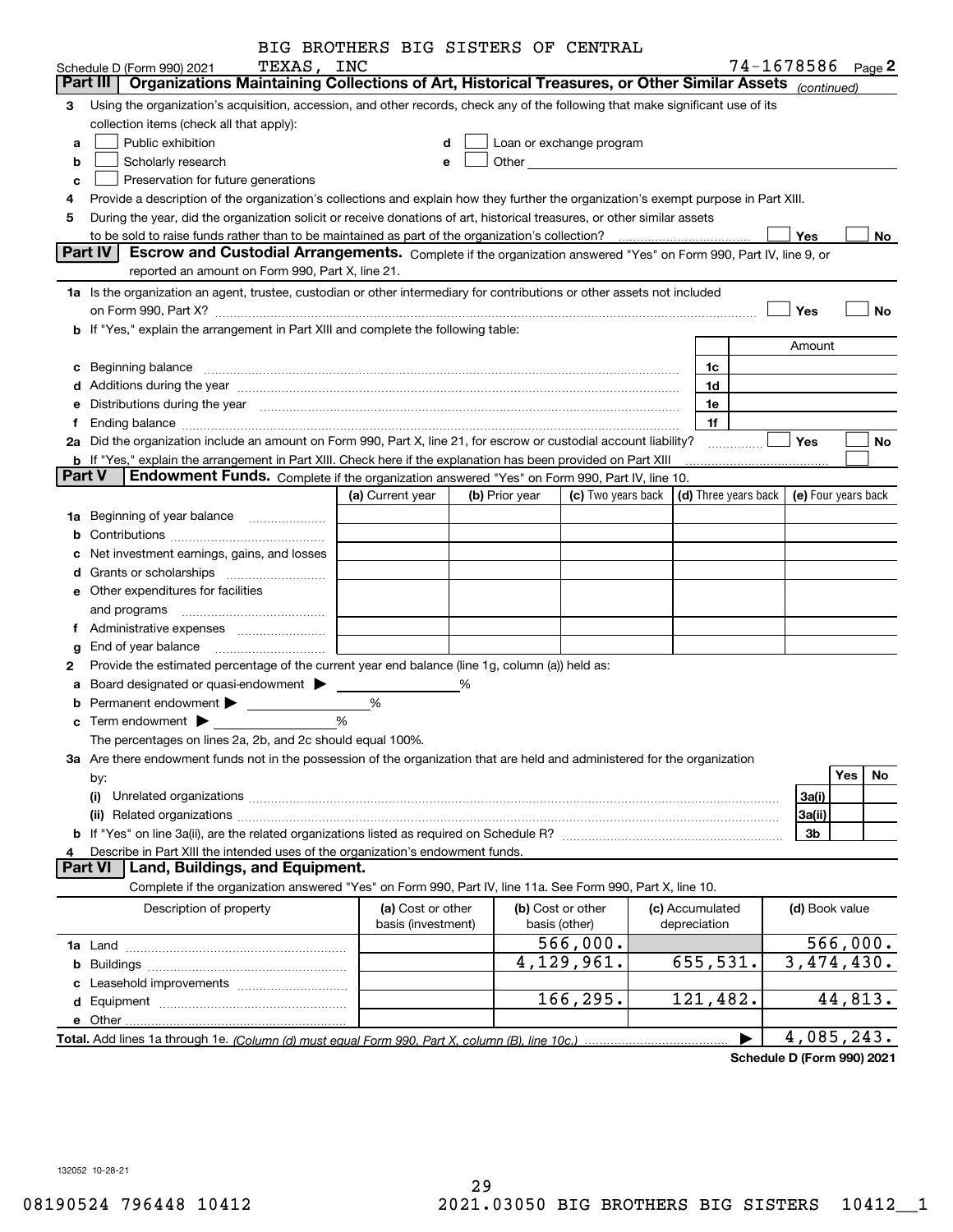|            |  | BIG BROTHERS BIG SISTERS OF CENTRAL |  |
|------------|--|-------------------------------------|--|
| TEXAS. INC |  |                                     |  |

| TEXAS, INC<br>Schedule D (Form 990) 2021                                                                                                             |                 |                                                           | 74-1678586<br>$Page$ <sup>3</sup> |
|------------------------------------------------------------------------------------------------------------------------------------------------------|-----------------|-----------------------------------------------------------|-----------------------------------|
| <b>Investments - Other Securities.</b><br>Part VII                                                                                                   |                 |                                                           |                                   |
| Complete if the organization answered "Yes" on Form 990, Part IV, line 11b. See Form 990, Part X, line 12.                                           |                 |                                                           |                                   |
| (a) Description of security or category (including name of security)                                                                                 | (b) Book value  | (c) Method of valuation: Cost or end-of-year market value |                                   |
| (1) Financial derivatives                                                                                                                            |                 |                                                           |                                   |
| (2) Closely held equity interests [111] [2] Closely held equity interests                                                                            |                 |                                                           |                                   |
| (3) Other                                                                                                                                            |                 |                                                           |                                   |
| (A)                                                                                                                                                  |                 |                                                           |                                   |
| (B)<br>(C)                                                                                                                                           |                 |                                                           |                                   |
| (D)                                                                                                                                                  |                 |                                                           |                                   |
| (E)                                                                                                                                                  |                 |                                                           |                                   |
| (F)                                                                                                                                                  |                 |                                                           |                                   |
| (G)                                                                                                                                                  |                 |                                                           |                                   |
| (H)                                                                                                                                                  |                 |                                                           |                                   |
| Total. (Col. (b) must equal Form 990, Part X, col. (B) line 12.)                                                                                     |                 |                                                           |                                   |
| Part VIII Investments - Program Related.                                                                                                             |                 |                                                           |                                   |
| Complete if the organization answered "Yes" on Form 990, Part IV, line 11c. See Form 990, Part X, line 13.                                           |                 |                                                           |                                   |
| (a) Description of investment                                                                                                                        | (b) Book value  | (c) Method of valuation: Cost or end-of-year market value |                                   |
| (1)                                                                                                                                                  |                 |                                                           |                                   |
| (2)                                                                                                                                                  |                 |                                                           |                                   |
| (3)                                                                                                                                                  |                 |                                                           |                                   |
| (4)                                                                                                                                                  |                 |                                                           |                                   |
| (5)                                                                                                                                                  |                 |                                                           |                                   |
| (6)                                                                                                                                                  |                 |                                                           |                                   |
| (7)                                                                                                                                                  |                 |                                                           |                                   |
| (8)                                                                                                                                                  |                 |                                                           |                                   |
| (9)                                                                                                                                                  |                 |                                                           |                                   |
| Total. (Col. (b) must equal Form 990, Part X, col. (B) line 13.)<br>Other Assets.                                                                    |                 |                                                           |                                   |
| Part IX                                                                                                                                              |                 |                                                           |                                   |
| Complete if the organization answered "Yes" on Form 990, Part IV, line 11d. See Form 990, Part X, line 15.                                           | (a) Description |                                                           | (b) Book value                    |
|                                                                                                                                                      |                 |                                                           |                                   |
| (1)                                                                                                                                                  |                 |                                                           |                                   |
| (2)                                                                                                                                                  |                 |                                                           |                                   |
| (3)<br>(4)                                                                                                                                           |                 |                                                           |                                   |
| (5)                                                                                                                                                  |                 |                                                           |                                   |
| (6)                                                                                                                                                  |                 |                                                           |                                   |
| (7)                                                                                                                                                  |                 |                                                           |                                   |
| (8)                                                                                                                                                  |                 |                                                           |                                   |
| (9)                                                                                                                                                  |                 |                                                           |                                   |
| Total. (Column (b) must equal Form 990, Part X, col. (B) line 15.)                                                                                   |                 |                                                           |                                   |
| <b>Other Liabilities.</b><br>Part X                                                                                                                  |                 |                                                           |                                   |
| Complete if the organization answered "Yes" on Form 990, Part IV, line 11e or 11f. See Form 990, Part X, line 25.                                    |                 |                                                           |                                   |
| (a) Description of liability<br>1.                                                                                                                   |                 |                                                           | (b) Book value                    |
| (1)<br>Federal income taxes                                                                                                                          |                 |                                                           |                                   |
| PROSPERITY LINE OF CREDIT<br>(2)                                                                                                                     |                 |                                                           | 135,000.                          |
| (3)                                                                                                                                                  |                 |                                                           |                                   |
| (4)                                                                                                                                                  |                 |                                                           |                                   |
| (5)                                                                                                                                                  |                 |                                                           |                                   |
| (6)                                                                                                                                                  |                 |                                                           |                                   |
| (7)                                                                                                                                                  |                 |                                                           |                                   |
| (8)                                                                                                                                                  |                 |                                                           |                                   |
| (9)                                                                                                                                                  |                 |                                                           |                                   |
| Total. (Column (b) must equal Form 990, Part X, col. (B) line 25.)                                                                                   |                 |                                                           | 135,000.                          |
| 2. Liability for uncertain tax positions. In Part XIII, provide the text of the footnote to the organization's financial statements that reports the |                 |                                                           |                                   |

organization's liability for uncertain tax positions under FASB ASC 740. Check here if the text of the footnote has been provided in Part XIII.  $\boxed{\text{X}}$ 

**Schedule D (Form 990) 2021**

132053 10-28-21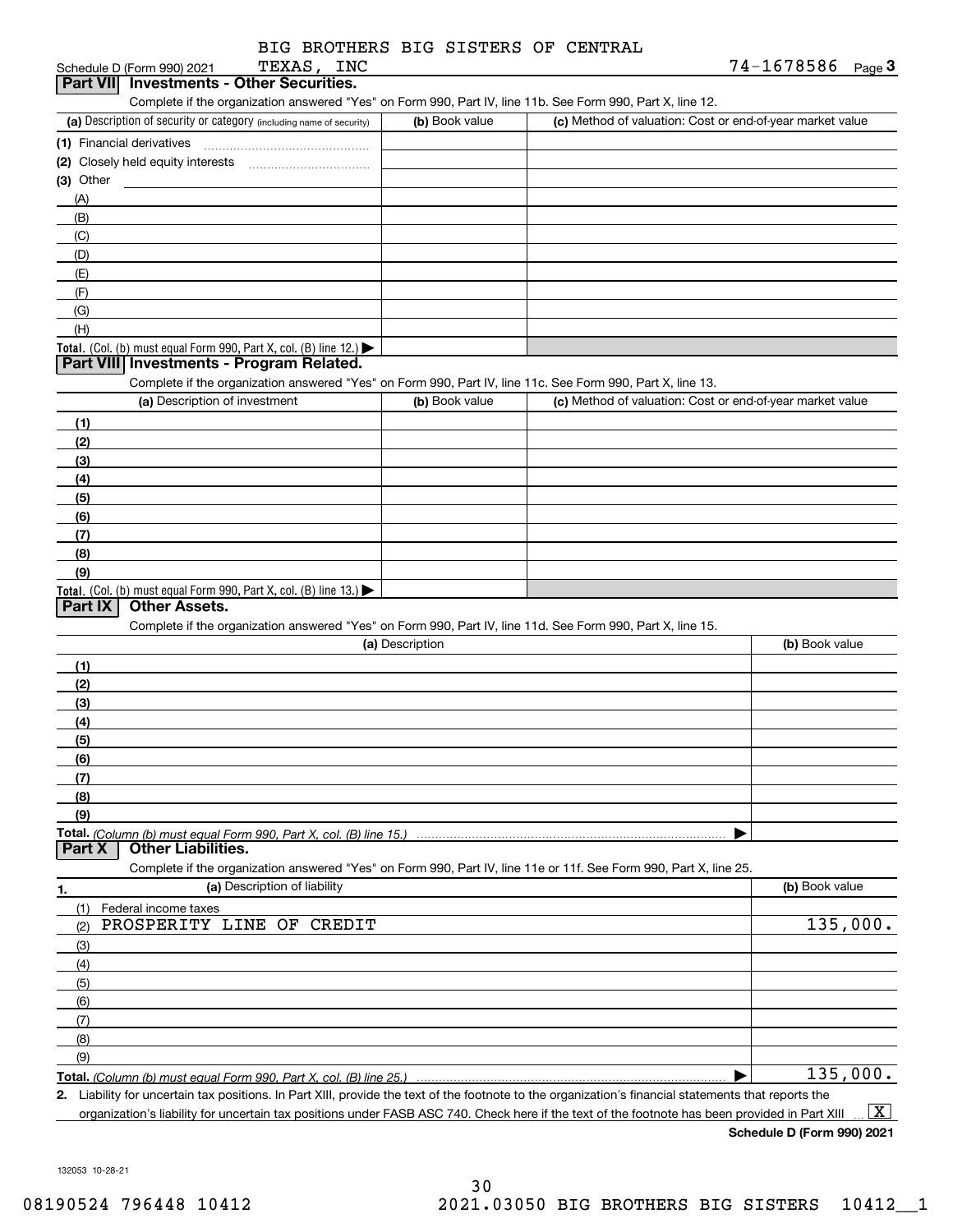|    | BIG BROTHERS BIG SISTERS OF CENTRAL<br>TEXAS, INC<br>Schedule D (Form 990) 2021                                                                                                                                                      |                |             |                | 74-1678586 Page 4          |
|----|--------------------------------------------------------------------------------------------------------------------------------------------------------------------------------------------------------------------------------------|----------------|-------------|----------------|----------------------------|
|    | Reconciliation of Revenue per Audited Financial Statements With Revenue per Return.<br>Part XI                                                                                                                                       |                |             |                |                            |
|    | Complete if the organization answered "Yes" on Form 990, Part IV, line 12a.                                                                                                                                                          |                |             |                |                            |
| 1  | Total revenue, gains, and other support per audited financial statements                                                                                                                                                             |                |             | 1              | $\overline{2}$ , 943, 490. |
| 2  | Amounts included on line 1 but not on Form 990, Part VIII, line 12:                                                                                                                                                                  |                |             |                |                            |
| a  | Net unrealized gains (losses) on investments [11] matter contracts and the unrealized gains (losses) on investments                                                                                                                  | 2a             |             |                |                            |
| b  |                                                                                                                                                                                                                                      | 2 <sub>b</sub> |             |                |                            |
| с  |                                                                                                                                                                                                                                      | 2c             |             |                |                            |
| d  | Other (Describe in Part XIII.)                                                                                                                                                                                                       | 2d             |             |                |                            |
| е  | Add lines 2a through 2d                                                                                                                                                                                                              |                |             | 2e             |                            |
| з  |                                                                                                                                                                                                                                      |                |             | $\mathbf{3}$   | 2,943,490.                 |
| 4  | Amounts included on Form 990, Part VIII, line 12, but not on line 1:                                                                                                                                                                 |                |             |                |                            |
| a  | Investment expenses not included on Form 990, Part VIII, line 7b                                                                                                                                                                     | 4a             |             |                |                            |
|    |                                                                                                                                                                                                                                      | 4 <sub>h</sub> | $-772,699.$ |                |                            |
|    | c Add lines 4a and 4b                                                                                                                                                                                                                |                |             | 4с             | $-772,699.$                |
|    | 5 Total revenue. Add lines 3 and 4c. (This must equal Form 990, Part I, line 12.)<br>Part XII   Reconciliation of Expenses per Audited Financial Statements With Expenses per Return.                                                |                |             | 5 <sup>1</sup> | 2,170,791.                 |
|    |                                                                                                                                                                                                                                      |                |             |                |                            |
|    | Complete if the organization answered "Yes" on Form 990, Part IV, line 12a.                                                                                                                                                          |                |             |                |                            |
| 1  | Total expenses and losses per audited financial statements [11,11] [11] Total expenses and losses per audited financial statements [11] [11] Total expenses and losses per audited financial statements                              |                |             | $\mathbf{1}$   | 2,623,062.                 |
| 2  | Amounts included on line 1 but not on Form 990, Part IX, line 25:                                                                                                                                                                    |                |             |                |                            |
| a  |                                                                                                                                                                                                                                      | 2a             |             |                |                            |
| b  |                                                                                                                                                                                                                                      | 2 <sub>b</sub> |             |                |                            |
| c. | Other losses                                                                                                                                                                                                                         | 2c             |             |                |                            |
| d  |                                                                                                                                                                                                                                      | 2d             | 772,699.    |                |                            |
| е  | Add lines 2a through 2d <b>contained a contained a contained a contained a contained a contained a contained a contained a contact a contact a contact a contact a contact a contact a contact a contact a contact a contact a c</b> |                |             | 2e             | <u>772,699.</u>            |
| з  |                                                                                                                                                                                                                                      |                |             | 3              | 1,850,363.                 |
| 4  | Amounts included on Form 990, Part IX, line 25, but not on line 1:                                                                                                                                                                   |                |             |                |                            |
|    | Investment expenses not included on Form 990, Part VIII, line 7b [11, 111, 111, 111]                                                                                                                                                 | 4a             |             |                |                            |
| b  | Other (Describe in Part XIII.) <b>Construction Contract Construction</b> Chemical Construction Chemical Chemical Chemical Chemical Chemical Chemical Chemical Chemical Chemical Chemical Chemical Chemical Chemical Chemical Chemic  | 4 <sub>b</sub> |             |                |                            |
|    | c Add lines 4a and 4b                                                                                                                                                                                                                |                |             | 4c             |                            |
|    |                                                                                                                                                                                                                                      |                |             | 5              | 1,850,363.                 |
|    | Part XIII Supplemental Information.                                                                                                                                                                                                  |                |             |                |                            |

Provide the descriptions required for Part II, lines 3, 5, and 9; Part III, lines 1a and 4; Part IV, lines 1b and 2b; Part V, line 4; Part X, line 2; Part XI, lines 2d and 4b; and Part XII, lines 2d and 4b. Also complete this part to provide any additional information.

PART X, LINE 2:

| THE AGENCY IS A NONPROFIT ORGANIZATION THAT IS EXEMPT FROM FEDERAL INCOME  |
|----------------------------------------------------------------------------|
| TAXES UNDER SECTION 501(C)(3) OF THE INTERNAL REVENUE CODE, EXCEPT AS IT   |
| RELATES TO ANY UNRELATED BUSINESS INCOME. THE AGENCY DID NOT INCUR ANY     |
| SIGNIFICANT TAX LIABILITIES DUE TO UNRELATED BUSINESS INCOME DURING THE    |
| YEARS ENDED DECEMBER 31, 2021 OR 2020. THE TAX RETURNS FOR THE YEARS       |
| ENDING DECEMBER 31, 2018, AND AFTER ARE OPEN TO EXAMINATION BY FEDERAL,    |
| LOCAL, AND STATE AUTHORITIES. THERE ARE CURRENTLY NO INCOME TAX AUDITS FOR |
| ANY TAX PERIODS IN PROGRESS.                                               |
|                                                                            |

31

#### PART XI, LINE 4B - OTHER ADJUSTMENTS:

FUNDRAISING EXPENSES -060, -060, 892.

132054 10-28-21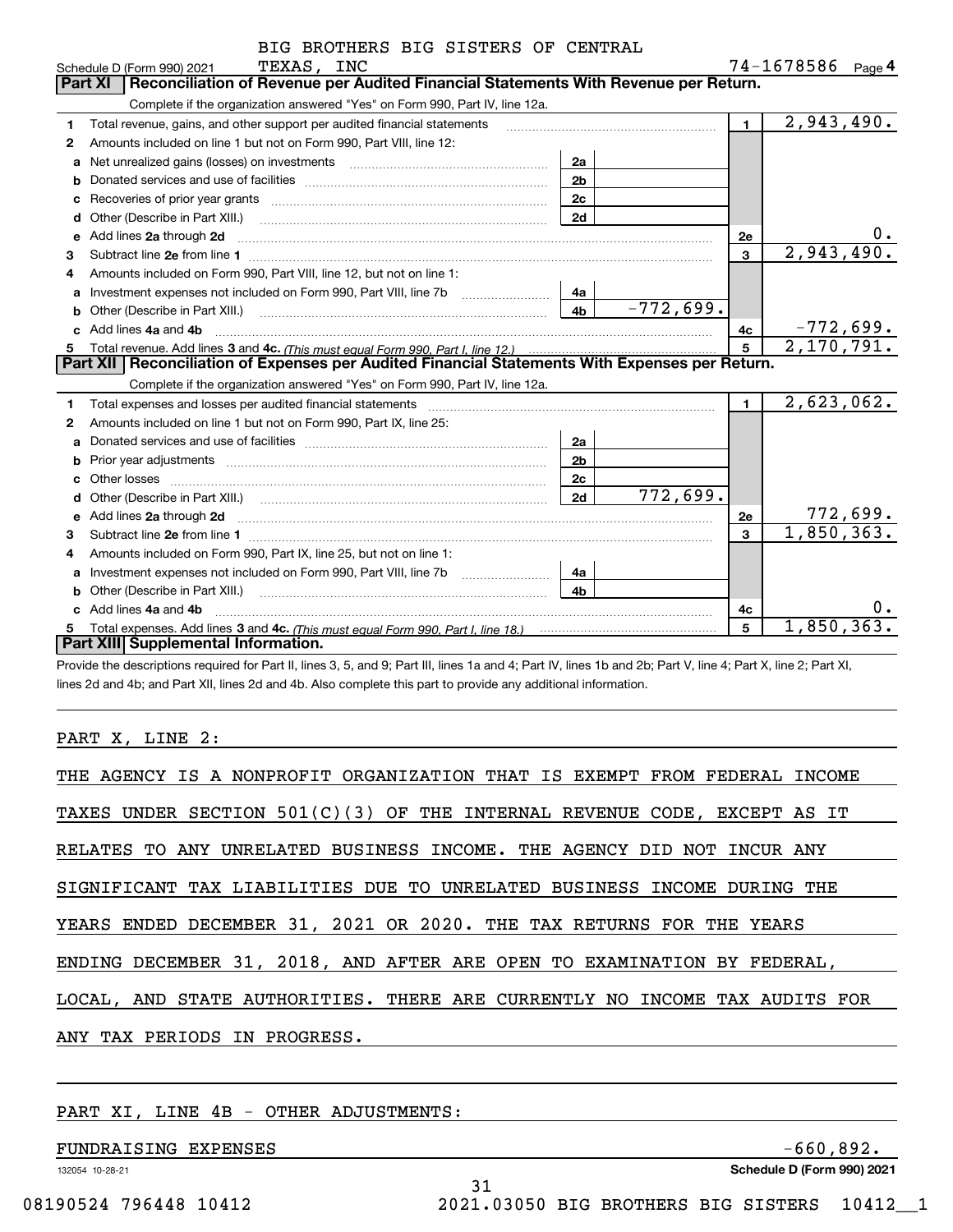| BIG BROTHERS BIG SISTERS OF CENTRAL<br>TEXAS, INC                                   | 74-1678586 Page 5          |
|-------------------------------------------------------------------------------------|----------------------------|
| Schedule D (Form 990) 2021<br><b>Part XIII Supplemental Information</b> (continued) |                            |
| RENT EXPENSES                                                                       | $-111,807.$                |
| TOTAL TO SCHEDULE D, PART XI, LINE 4B                                               | $-772,699.$                |
| PART XII, LINE 2D - OTHER ADJUSTMENTS:                                              |                            |
| FUNDRAISING EXPENSES                                                                | 660,892.                   |
| RENT EXPENSES                                                                       | 111,807.                   |
| TOTAL TO SCHEDULE D, PART XII, LINE 2D                                              | 772,699.                   |
|                                                                                     |                            |
|                                                                                     |                            |
|                                                                                     |                            |
|                                                                                     |                            |
|                                                                                     |                            |
|                                                                                     |                            |
|                                                                                     |                            |
|                                                                                     |                            |
|                                                                                     |                            |
|                                                                                     |                            |
|                                                                                     |                            |
|                                                                                     |                            |
|                                                                                     |                            |
|                                                                                     | Schedule D (Form 990) 2021 |

132055 10-28-21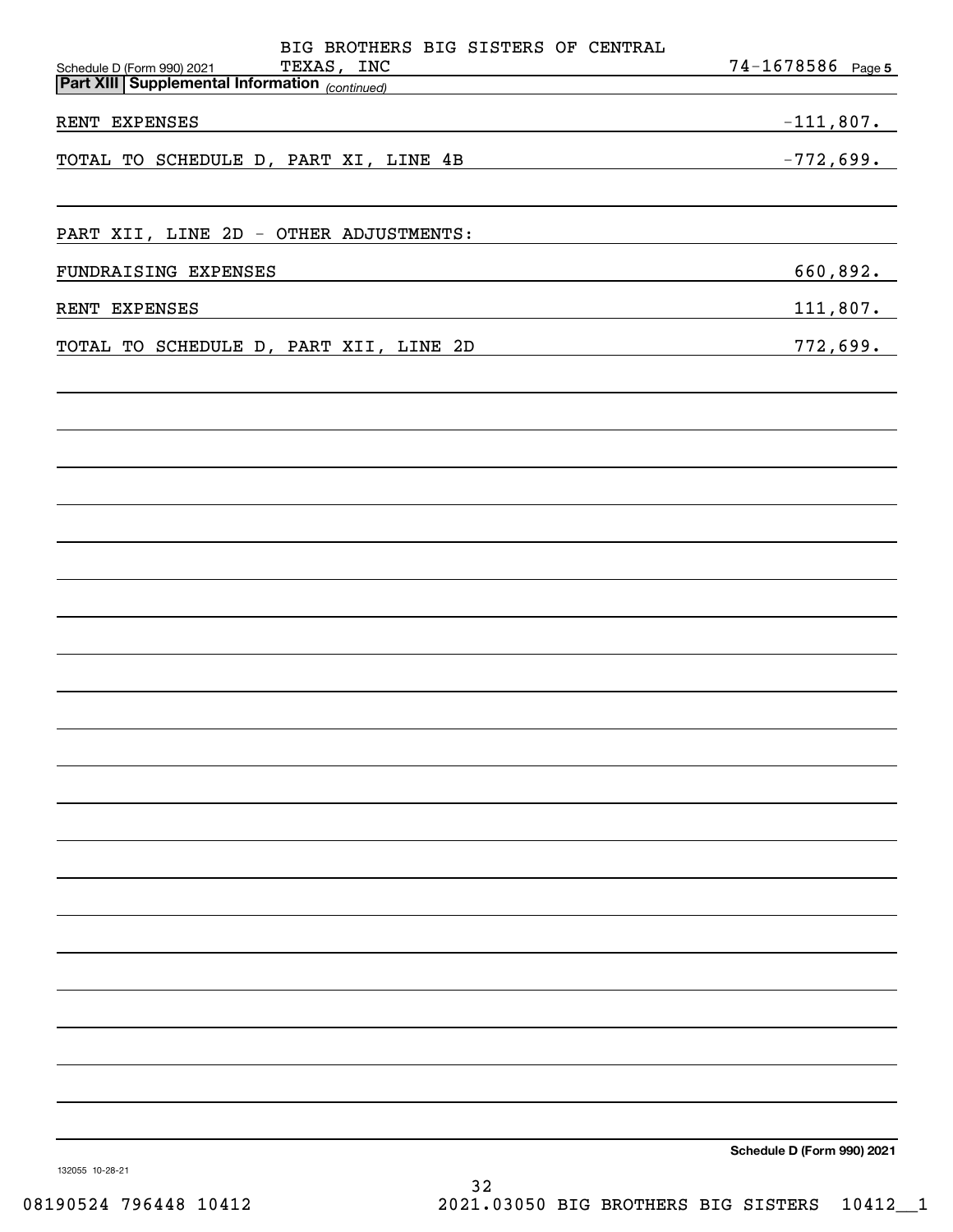| <b>SCHEDULE G</b>                                                                                                                             |                                  | Supplemental Information Regarding Fundraising or Gaming Activities                                                                                                                                                                                                                                                                                                                                                                                                                                                                           |                                                                            |     |                                                                            |                                                                            | OMB No. 1545-0047                                       |
|-----------------------------------------------------------------------------------------------------------------------------------------------|----------------------------------|-----------------------------------------------------------------------------------------------------------------------------------------------------------------------------------------------------------------------------------------------------------------------------------------------------------------------------------------------------------------------------------------------------------------------------------------------------------------------------------------------------------------------------------------------|----------------------------------------------------------------------------|-----|----------------------------------------------------------------------------|----------------------------------------------------------------------------|---------------------------------------------------------|
| (Form 990)                                                                                                                                    |                                  | Complete if the organization answered "Yes" on Form 990, Part IV, line 17, 18, or 19, or if the<br>organization entered more than \$15,000 on Form 990-EZ, line 6a.                                                                                                                                                                                                                                                                                                                                                                           |                                                                            |     |                                                                            |                                                                            | 2021                                                    |
| Department of the Treasury                                                                                                                    |                                  | Attach to Form 990 or Form 990-EZ.                                                                                                                                                                                                                                                                                                                                                                                                                                                                                                            |                                                                            |     |                                                                            |                                                                            | <b>Open to Public</b>                                   |
| Internal Revenue Service<br>Name of the organization                                                                                          |                                  | Go to www.irs.gov/Form990 for instructions and the latest information.                                                                                                                                                                                                                                                                                                                                                                                                                                                                        |                                                                            |     |                                                                            |                                                                            | Inspection                                              |
|                                                                                                                                               | TEXAS, INC                       | BIG BROTHERS BIG SISTERS OF CENTRAL                                                                                                                                                                                                                                                                                                                                                                                                                                                                                                           |                                                                            |     |                                                                            | 74-1678586                                                                 | <b>Employer identification number</b>                   |
| Part I                                                                                                                                        | required to complete this part.  | Fundraising Activities. Complete if the organization answered "Yes" on Form 990, Part IV, line 17. Form 990-EZ filers are not                                                                                                                                                                                                                                                                                                                                                                                                                 |                                                                            |     |                                                                            |                                                                            |                                                         |
| Mail solicitations<br>a<br>b<br>Phone solicitations<br>с<br>In-person solicitations<br>d<br>compensated at least \$5,000 by the organization. | Internet and email solicitations | 1 Indicate whether the organization raised funds through any of the following activities. Check all that apply.<br>e<br>Special fundraising events<br>g<br>2 a Did the organization have a written or oral agreement with any individual (including officers, directors, trustees, or<br>key employees listed in Form 990, Part VII) or entity in connection with professional fundraising services?<br>b If "Yes," list the 10 highest paid individuals or entities (fundraisers) pursuant to agreements under which the fundraiser is to be |                                                                            |     | Solicitation of non-government grants<br>Solicitation of government grants | Yes                                                                        | No                                                      |
| (i) Name and address of individual<br>or entity (fundraiser)                                                                                  |                                  | (ii) Activity                                                                                                                                                                                                                                                                                                                                                                                                                                                                                                                                 | (iii) Did<br>fundraiser<br>have custody<br>or control of<br>contributions? |     | (iv) Gross receipts<br>from activity                                       | (v) Amount paid<br>to (or retained by)<br>fundraiser<br>listed in col. (i) | (vi) Amount paid<br>to (or retained by)<br>organization |
|                                                                                                                                               |                                  |                                                                                                                                                                                                                                                                                                                                                                                                                                                                                                                                               | Yes                                                                        | No. |                                                                            |                                                                            |                                                         |
|                                                                                                                                               |                                  |                                                                                                                                                                                                                                                                                                                                                                                                                                                                                                                                               |                                                                            |     |                                                                            |                                                                            |                                                         |
|                                                                                                                                               |                                  |                                                                                                                                                                                                                                                                                                                                                                                                                                                                                                                                               |                                                                            |     |                                                                            |                                                                            |                                                         |
|                                                                                                                                               |                                  |                                                                                                                                                                                                                                                                                                                                                                                                                                                                                                                                               |                                                                            |     |                                                                            |                                                                            |                                                         |
|                                                                                                                                               |                                  |                                                                                                                                                                                                                                                                                                                                                                                                                                                                                                                                               |                                                                            |     |                                                                            |                                                                            |                                                         |
|                                                                                                                                               |                                  |                                                                                                                                                                                                                                                                                                                                                                                                                                                                                                                                               |                                                                            |     |                                                                            |                                                                            |                                                         |
|                                                                                                                                               |                                  |                                                                                                                                                                                                                                                                                                                                                                                                                                                                                                                                               |                                                                            |     |                                                                            |                                                                            |                                                         |
|                                                                                                                                               |                                  |                                                                                                                                                                                                                                                                                                                                                                                                                                                                                                                                               |                                                                            |     |                                                                            |                                                                            |                                                         |
|                                                                                                                                               |                                  |                                                                                                                                                                                                                                                                                                                                                                                                                                                                                                                                               |                                                                            |     |                                                                            |                                                                            |                                                         |
|                                                                                                                                               |                                  |                                                                                                                                                                                                                                                                                                                                                                                                                                                                                                                                               |                                                                            |     |                                                                            |                                                                            |                                                         |
|                                                                                                                                               |                                  |                                                                                                                                                                                                                                                                                                                                                                                                                                                                                                                                               |                                                                            |     |                                                                            |                                                                            |                                                         |
|                                                                                                                                               |                                  |                                                                                                                                                                                                                                                                                                                                                                                                                                                                                                                                               |                                                                            |     |                                                                            |                                                                            |                                                         |
| Total<br>or licensing.                                                                                                                        |                                  | 3 List all states in which the organization is registered or licensed to solicit contributions or has been notified it is exempt from registration                                                                                                                                                                                                                                                                                                                                                                                            |                                                                            |     |                                                                            |                                                                            |                                                         |
|                                                                                                                                               |                                  |                                                                                                                                                                                                                                                                                                                                                                                                                                                                                                                                               |                                                                            |     |                                                                            |                                                                            |                                                         |
|                                                                                                                                               |                                  |                                                                                                                                                                                                                                                                                                                                                                                                                                                                                                                                               |                                                                            |     |                                                                            |                                                                            |                                                         |
|                                                                                                                                               |                                  |                                                                                                                                                                                                                                                                                                                                                                                                                                                                                                                                               |                                                                            |     |                                                                            |                                                                            |                                                         |
|                                                                                                                                               |                                  |                                                                                                                                                                                                                                                                                                                                                                                                                                                                                                                                               |                                                                            |     |                                                                            |                                                                            |                                                         |
|                                                                                                                                               |                                  |                                                                                                                                                                                                                                                                                                                                                                                                                                                                                                                                               |                                                                            |     |                                                                            |                                                                            |                                                         |
|                                                                                                                                               |                                  |                                                                                                                                                                                                                                                                                                                                                                                                                                                                                                                                               |                                                                            |     |                                                                            |                                                                            |                                                         |
|                                                                                                                                               |                                  |                                                                                                                                                                                                                                                                                                                                                                                                                                                                                                                                               |                                                                            |     |                                                                            |                                                                            |                                                         |
|                                                                                                                                               |                                  | LHA For Paperwork Reduction Act Notice, see the Instructions for Form 990 or 990-EZ.                                                                                                                                                                                                                                                                                                                                                                                                                                                          |                                                                            |     |                                                                            |                                                                            | Schedule G (Form 990) 2021                              |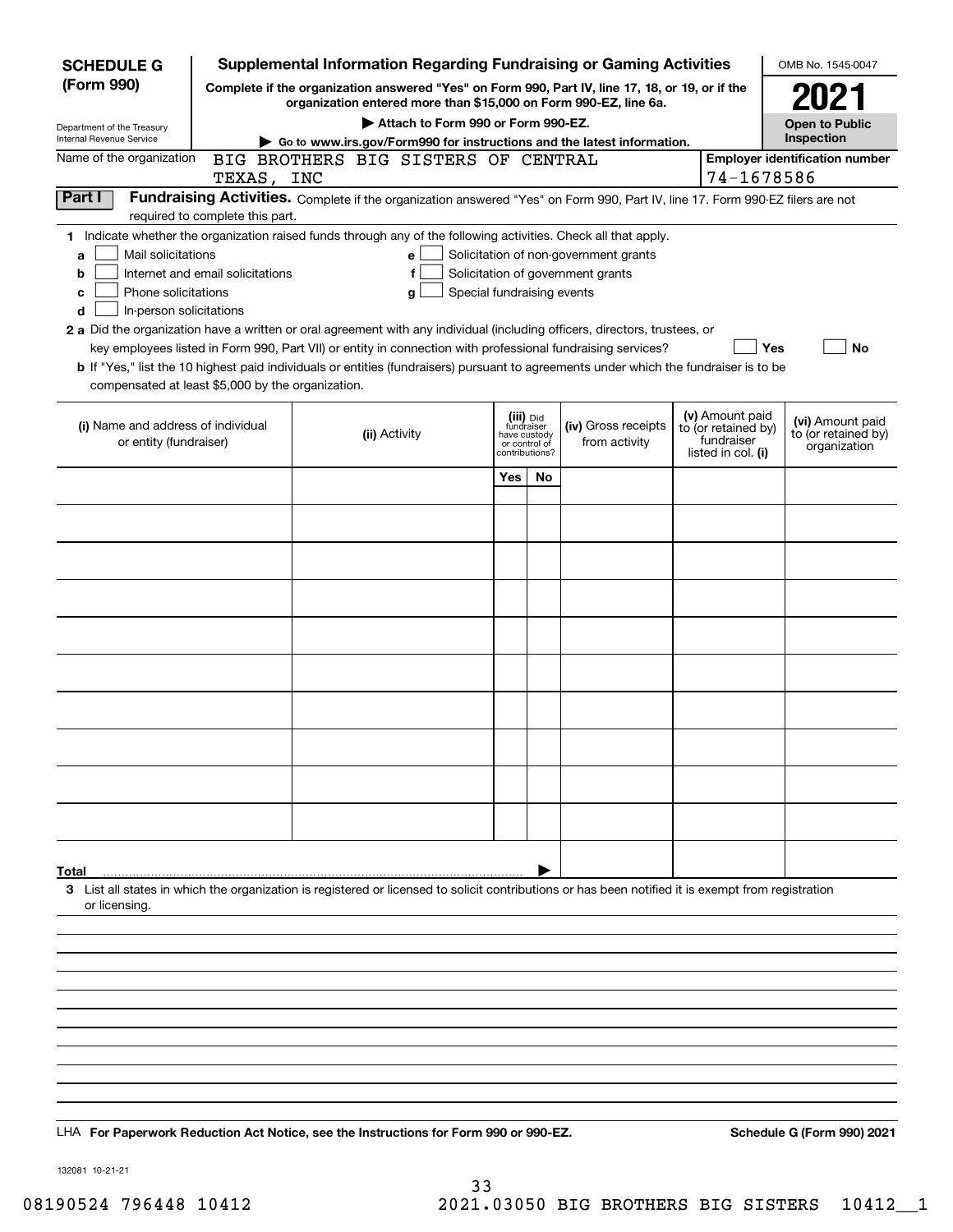**Part II** | Fundraising Events. Complete if the organization answered "Yes" on Form 990, Part IV, line 18, or reported more than \$15,000 of fundraising event contributions and gross income on Form 990-EZ, lines 1 and 6b. List events with gross receipts greater than \$5,000.

|                 |                | or ianaraong overit continuations and gross income on i omr sso EZ, imes i and ob. Elst events with gross receipts greater than φο,ουσ. |              |                         |                  |                            |
|-----------------|----------------|-----------------------------------------------------------------------------------------------------------------------------------------|--------------|-------------------------|------------------|----------------------------|
|                 |                |                                                                                                                                         | (a) Event #1 | $(b)$ Event #2          | (c) Other events | (d) Total events           |
|                 |                |                                                                                                                                         |              | <b>BOWL FOR</b>         |                  | (add col. (a) through      |
|                 |                |                                                                                                                                         | ICE BALL     | KIDS                    | 1                | col. (c)                   |
|                 |                |                                                                                                                                         | (event type) | (event type)            | (total number)   |                            |
|                 |                |                                                                                                                                         |              |                         |                  |                            |
| Revenue         |                |                                                                                                                                         | 1,392,034.   | 91,277.                 | 14,851.          | 1,498,162.                 |
|                 |                |                                                                                                                                         |              |                         |                  |                            |
|                 | $\mathbf{2}$   | Less: Contributions                                                                                                                     | 828,708.     | 43,018.                 |                  | 871,726.                   |
|                 |                |                                                                                                                                         |              |                         |                  |                            |
|                 | $\mathbf{3}$   | Gross income (line 1 minus line 2)                                                                                                      | 563,326.     | 48,259.                 | 14,851.          | 626,436.                   |
|                 |                |                                                                                                                                         |              |                         |                  |                            |
|                 |                |                                                                                                                                         |              |                         |                  |                            |
|                 |                |                                                                                                                                         |              |                         |                  |                            |
|                 | 5              |                                                                                                                                         | 179,786.     | 800.                    |                  | 180,586.                   |
|                 |                |                                                                                                                                         |              |                         |                  |                            |
|                 | 6              |                                                                                                                                         | 11,250.      |                         |                  | 11,250.                    |
| Direct Expenses | $\overline{7}$ |                                                                                                                                         | 158,903.     |                         |                  | 158, 903.                  |
|                 |                | Food and beverages                                                                                                                      |              |                         |                  |                            |
|                 | 8              |                                                                                                                                         | 26,075.      | 3,000.                  | 7,500.           |                            |
|                 | 9              |                                                                                                                                         | 259, 117.    | 12,961.                 | 1,500.           | $\frac{36,575}{273,578}$   |
|                 | 10             | Direct expense summary. Add lines 4 through 9 in column (d)                                                                             |              |                         |                  | 660,892.                   |
|                 |                | 11 Net income summary. Subtract line 10 from line 3, column (d)                                                                         |              |                         |                  | $-34,456.$                 |
| Part III        |                | Gaming. Complete if the organization answered "Yes" on Form 990, Part IV, line 19, or reported more than                                |              |                         |                  |                            |
|                 |                | \$15,000 on Form 990-EZ, line 6a.                                                                                                       |              |                         |                  |                            |
|                 |                |                                                                                                                                         |              | (b) Pull tabs/instant   |                  | (d) Total gaming (add      |
| Revenue         |                |                                                                                                                                         | (a) Bingo    | bingo/progressive bingo | (c) Other gaming | col. (a) through col. (c)) |
|                 |                |                                                                                                                                         |              |                         |                  |                            |
|                 |                |                                                                                                                                         |              |                         |                  |                            |
|                 |                |                                                                                                                                         |              |                         |                  |                            |

**9**Enter the state(s) in which the organization conducts gaming activities:

**8**Net gaming income summary. Subtract line 7 from line 1, column (d)

**7**Direct expense summary. Add lines 2 through 5 in column (d)

~~~~~~~~~~~~~

**2** Cash prizes \_\_\_\_\_\_\_\_\_\_\_\_\_\_\_\_\_\_\_\_\_\_\_\_\_\_\_\_\_\_\_\_

**6** Volunteer labor  $\ldots$   $\ldots$   $\ldots$   $\ldots$   $\ldots$   $\ldots$   $\ldots$   $\ldots$ 

Rent/facility costs ~~~~~~~~~~~~

| a Is the organization licensed to conduct gaming activities in each of these states? |  |  |
|--------------------------------------------------------------------------------------|--|--|
| <b>b</b> If "No." explain:                                                           |  |  |

**10a** Were any of the organization's gaming licenses revoked, suspended, or terminated during the tax year? \_\_\_\_\_\_\_\_\_\_\_\_\_\_\_\_\_ **b** If "Yes," explain:

**Yes**

 $\mathcal{L}^{\text{max}}$ 

 $\mathcal{L}^{\text{max}}$ 

**No**

132082 10-21-21

**3**

Noncash prizes

Other direct expenses

Direct Expenses

Direct Expenses

**4**

**5**

**Schedule G (Form 990) 2021**

**Yes**

 $\mathcal{L}^{\text{max}}$ 

…… ▶

**No**

**No**

**Yes\_\_\_\_\_\_\_\_ %** | █ **Yes** 

~~~~~~~~~~~~~~~~~~~~~~~~ |

% %

**No No**

%

 $\boxed{\Box}$  Yes \_\_\_\_\_\_\_ %  $\boxed{\Box}$  Yes \_\_\_\_\_\_\_ %  $\boxed{\Box}$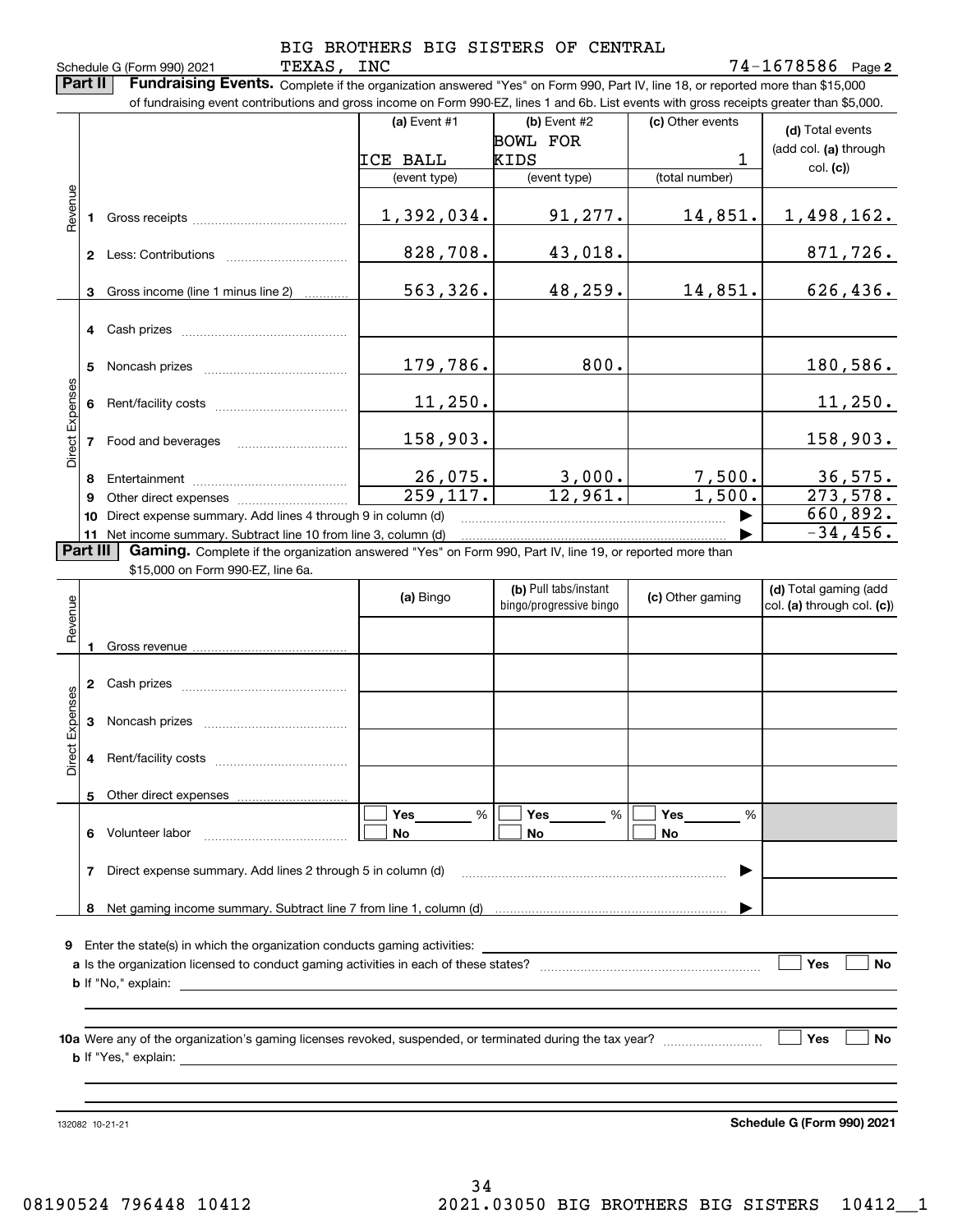|                                                                                                                                                                                                                                                        | BIG BROTHERS BIG SISTERS OF CENTRAL |  |                        |  |  |              |     |                            |
|--------------------------------------------------------------------------------------------------------------------------------------------------------------------------------------------------------------------------------------------------------|-------------------------------------|--|------------------------|--|--|--------------|-----|----------------------------|
| Schedule G (Form 990) 2021                                                                                                                                                                                                                             | TEXAS, INC                          |  |                        |  |  |              |     | $74 - 1678586$ Page 3      |
|                                                                                                                                                                                                                                                        |                                     |  |                        |  |  | $\mathbb{R}$ | Yes | No                         |
| 12 Is the organization a grantor, beneficiary or trustee of a trust, or a member of a partnership or other entity formed                                                                                                                               |                                     |  |                        |  |  |              | Yes | No                         |
| 13 Indicate the percentage of gaming activity conducted in:                                                                                                                                                                                            |                                     |  |                        |  |  |              |     |                            |
|                                                                                                                                                                                                                                                        |                                     |  |                        |  |  | 13а          |     | %                          |
|                                                                                                                                                                                                                                                        |                                     |  |                        |  |  | 13b          |     | %                          |
| 14 Enter the name and address of the person who prepares the organization's gaming/special events books and records:                                                                                                                                   |                                     |  |                        |  |  |              |     |                            |
|                                                                                                                                                                                                                                                        |                                     |  |                        |  |  |              |     |                            |
|                                                                                                                                                                                                                                                        |                                     |  |                        |  |  |              |     |                            |
|                                                                                                                                                                                                                                                        |                                     |  |                        |  |  |              |     | No                         |
|                                                                                                                                                                                                                                                        |                                     |  |                        |  |  |              |     |                            |
|                                                                                                                                                                                                                                                        |                                     |  |                        |  |  |              |     |                            |
| c If "Yes," enter name and address of the third party:                                                                                                                                                                                                 |                                     |  |                        |  |  |              |     |                            |
|                                                                                                                                                                                                                                                        |                                     |  |                        |  |  |              |     |                            |
| Name $\blacktriangleright$ $\frac{1}{\sqrt{1-\frac{1}{2}}\left(1-\frac{1}{2}\right)}$                                                                                                                                                                  |                                     |  |                        |  |  |              |     |                            |
|                                                                                                                                                                                                                                                        |                                     |  |                        |  |  |              |     |                            |
| 16 Gaming manager information:                                                                                                                                                                                                                         |                                     |  |                        |  |  |              |     |                            |
| Name $\blacktriangleright$ $\lrcorner$                                                                                                                                                                                                                 |                                     |  |                        |  |  |              |     |                            |
| Gaming manager compensation > \$                                                                                                                                                                                                                       |                                     |  |                        |  |  |              |     |                            |
|                                                                                                                                                                                                                                                        |                                     |  |                        |  |  |              |     |                            |
| $Description of services provided$ $\triangleright$                                                                                                                                                                                                    |                                     |  |                        |  |  |              |     |                            |
|                                                                                                                                                                                                                                                        |                                     |  |                        |  |  |              |     |                            |
| Director/officer                                                                                                                                                                                                                                       | Employee                            |  | Independent contractor |  |  |              |     |                            |
|                                                                                                                                                                                                                                                        |                                     |  |                        |  |  |              |     |                            |
| 17 Mandatory distributions:<br>a Is the organization required under state law to make charitable distributions from the gaming proceeds to                                                                                                             |                                     |  |                        |  |  |              |     |                            |
| retain the state gaming license?                                                                                                                                                                                                                       |                                     |  |                        |  |  |              | Yes | No                         |
| <b>b</b> Enter the amount of distributions required under state law to be distributed to other exempt organizations or spent in the                                                                                                                    |                                     |  |                        |  |  |              |     |                            |
| organization's own exempt activities during the tax year $\triangleright$ \$                                                                                                                                                                           |                                     |  |                        |  |  |              |     |                            |
| ∣Part IV<br>Supplemental Information. Provide the explanations required by Part I, line 2b, columns (iii) and (v); and Part III, lines 9, 9b, 10b,<br>15b, 15c, 16, and 17b, as applicable. Also provide any additional information. See instructions. |                                     |  |                        |  |  |              |     |                            |
|                                                                                                                                                                                                                                                        |                                     |  |                        |  |  |              |     |                            |
|                                                                                                                                                                                                                                                        |                                     |  |                        |  |  |              |     |                            |
|                                                                                                                                                                                                                                                        |                                     |  |                        |  |  |              |     |                            |
|                                                                                                                                                                                                                                                        |                                     |  |                        |  |  |              |     |                            |
|                                                                                                                                                                                                                                                        |                                     |  |                        |  |  |              |     |                            |
|                                                                                                                                                                                                                                                        |                                     |  |                        |  |  |              |     |                            |
|                                                                                                                                                                                                                                                        |                                     |  |                        |  |  |              |     |                            |
|                                                                                                                                                                                                                                                        |                                     |  |                        |  |  |              |     |                            |
|                                                                                                                                                                                                                                                        |                                     |  |                        |  |  |              |     |                            |
|                                                                                                                                                                                                                                                        |                                     |  |                        |  |  |              |     |                            |
| 132083 10-21-21                                                                                                                                                                                                                                        |                                     |  | 35                     |  |  |              |     | Schedule G (Form 990) 2021 |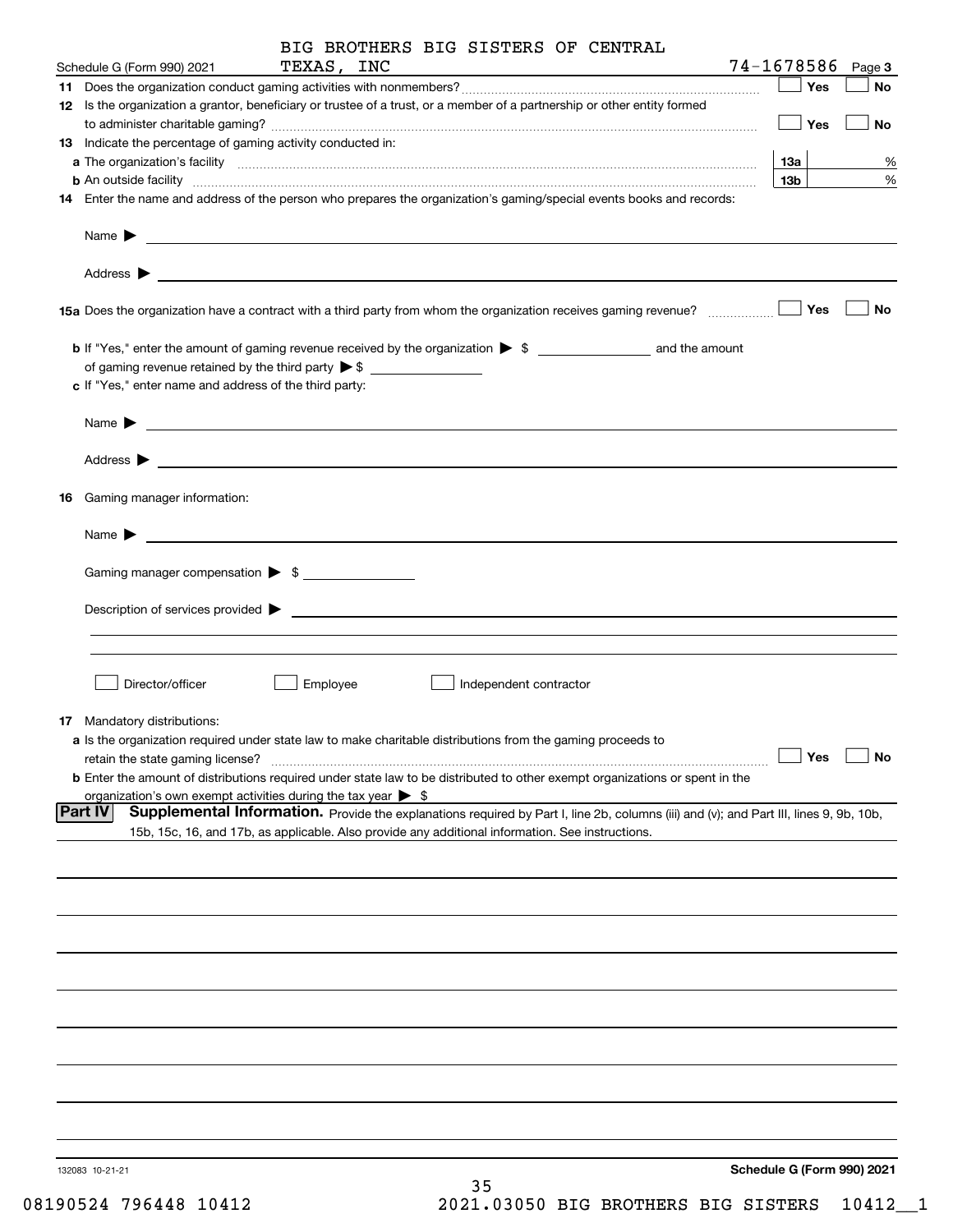| Schedule G (Form 990) TEXAS, INC<br><b>Part IV</b> Supplemental Information (continued) | BIG BROTHERS BIG SISTERS OF CENTRAL<br>TEXAS, INC |  |  | 74-1678586 Page 4     |
|-----------------------------------------------------------------------------------------|---------------------------------------------------|--|--|-----------------------|
|                                                                                         |                                                   |  |  |                       |
|                                                                                         |                                                   |  |  |                       |
|                                                                                         |                                                   |  |  |                       |
|                                                                                         |                                                   |  |  |                       |
|                                                                                         |                                                   |  |  |                       |
|                                                                                         |                                                   |  |  |                       |
|                                                                                         |                                                   |  |  |                       |
|                                                                                         |                                                   |  |  |                       |
|                                                                                         |                                                   |  |  |                       |
|                                                                                         |                                                   |  |  |                       |
|                                                                                         |                                                   |  |  |                       |
|                                                                                         |                                                   |  |  |                       |
|                                                                                         |                                                   |  |  |                       |
|                                                                                         |                                                   |  |  |                       |
|                                                                                         |                                                   |  |  |                       |
|                                                                                         |                                                   |  |  |                       |
|                                                                                         |                                                   |  |  |                       |
|                                                                                         |                                                   |  |  |                       |
|                                                                                         |                                                   |  |  |                       |
|                                                                                         |                                                   |  |  |                       |
|                                                                                         |                                                   |  |  |                       |
|                                                                                         |                                                   |  |  |                       |
|                                                                                         |                                                   |  |  |                       |
|                                                                                         |                                                   |  |  |                       |
|                                                                                         |                                                   |  |  |                       |
|                                                                                         |                                                   |  |  |                       |
| 132084 11-18-21                                                                         |                                                   |  |  | Schedule G (Form 990) |

36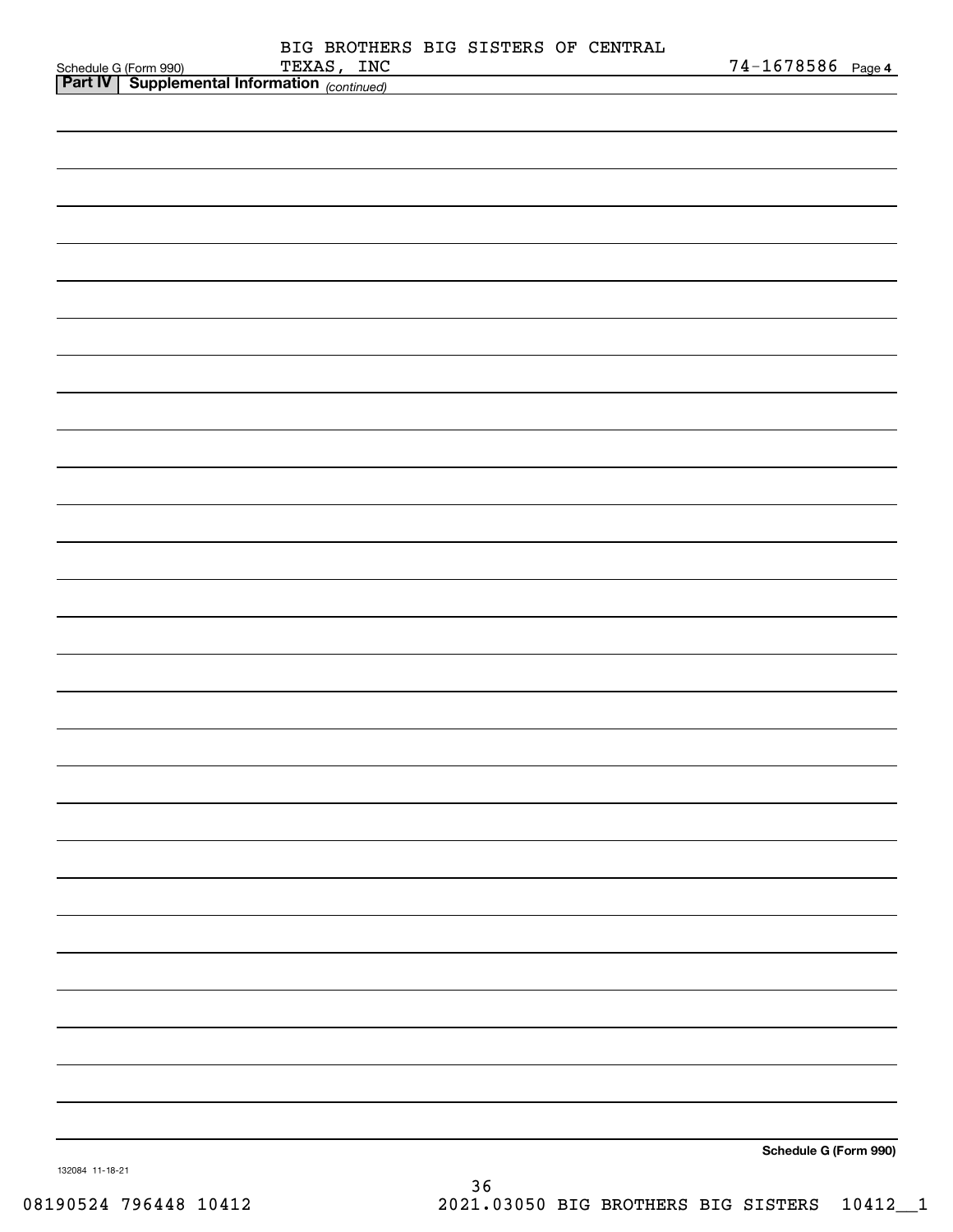|        | <b>Compensation Information</b><br><b>SCHEDULE J</b>                                                                             |                                       | OMB No. 1545-0047     |            |                         |
|--------|----------------------------------------------------------------------------------------------------------------------------------|---------------------------------------|-----------------------|------------|-------------------------|
|        | (Form 990)<br>For certain Officers, Directors, Trustees, Key Employees, and Highest                                              |                                       |                       |            |                         |
|        | <b>Compensated Employees</b>                                                                                                     |                                       | 2021                  |            |                         |
|        | Complete if the organization answered "Yes" on Form 990, Part IV, line 23.<br>Attach to Form 990.                                |                                       | <b>Open to Public</b> |            |                         |
|        | Department of the Treasury<br>Go to www.irs.gov/Form990 for instructions and the latest information.<br>Internal Revenue Service |                                       | Inspection            |            |                         |
|        | BIG BROTHERS BIG SISTERS OF CENTRAL<br>Name of the organization                                                                  | <b>Employer identification number</b> |                       |            |                         |
|        | TEXAS, INC                                                                                                                       | 74-1678586                            |                       |            |                         |
| Part I | <b>Questions Regarding Compensation</b>                                                                                          |                                       |                       |            |                         |
|        |                                                                                                                                  |                                       |                       | <b>Yes</b> | No                      |
|        | 1a Check the appropriate box(es) if the organization provided any of the following to or for a person listed on Form 990,        |                                       |                       |            |                         |
|        | Part VII, Section A, line 1a. Complete Part III to provide any relevant information regarding these items.                       |                                       |                       |            |                         |
|        | First-class or charter travel<br>Housing allowance or residence for personal use                                                 |                                       |                       |            |                         |
|        | Travel for companions<br>Payments for business use of personal residence                                                         |                                       |                       |            |                         |
|        | Tax indemnification and gross-up payments<br>Health or social club dues or initiation fees                                       |                                       |                       |            |                         |
|        | Discretionary spending account<br>Personal services (such as maid, chauffeur, chef)                                              |                                       |                       |            |                         |
|        |                                                                                                                                  |                                       |                       |            |                         |
|        | <b>b</b> If any of the boxes on line 1a are checked, did the organization follow a written policy regarding payment or           |                                       |                       |            |                         |
|        | reimbursement or provision of all of the expenses described above? If "No," complete Part III to explain                         |                                       | 1b                    |            |                         |
| 2      | Did the organization require substantiation prior to reimbursing or allowing expenses incurred by all directors,                 |                                       |                       |            |                         |
|        | trustees, and officers, including the CEO/Executive Director, regarding the items checked on line 1a?                            |                                       | $\mathbf{2}$          |            |                         |
|        |                                                                                                                                  |                                       |                       |            |                         |
| З      | Indicate which, if any, of the following the organization used to establish the compensation of the organization's               |                                       |                       |            |                         |
|        | CEO/Executive Director. Check all that apply. Do not check any boxes for methods used by a related organization to               |                                       |                       |            |                         |
|        | establish compensation of the CEO/Executive Director, but explain in Part III.                                                   |                                       |                       |            |                         |
|        | Compensation committee<br>Written employment contract                                                                            |                                       |                       |            |                         |
|        | $X$ Compensation survey or study<br>Independent compensation consultant                                                          |                                       |                       |            |                         |
|        | $\lfloor X \rfloor$ Form 990 of other organizations<br>$\lfloor x \rfloor$ Approval by the board or compensation committee       |                                       |                       |            |                         |
|        | During the year, did any person listed on Form 990, Part VII, Section A, line 1a, with respect to the filing                     |                                       |                       |            |                         |
|        | organization or a related organization:                                                                                          |                                       |                       |            |                         |
| а      | Receive a severance payment or change-of-control payment?                                                                        |                                       | 4a                    |            | х                       |
| b      | Participate in or receive payment from a supplemental nonqualified retirement plan?                                              |                                       | 4b                    |            | $\overline{\mathbf{x}}$ |
| с      | Participate in or receive payment from an equity-based compensation arrangement?                                                 |                                       | 4c                    |            | $\overline{\mathbf{x}}$ |
|        | If "Yes" to any of lines 4a-c, list the persons and provide the applicable amounts for each item in Part III.                    |                                       |                       |            |                         |
|        |                                                                                                                                  |                                       |                       |            |                         |
|        | Only section 501(c)(3), 501(c)(4), and 501(c)(29) organizations must complete lines 5-9.                                         |                                       |                       |            |                         |
|        | For persons listed on Form 990, Part VII, Section A, line 1a, did the organization pay or accrue any compensation                |                                       |                       |            |                         |
|        | contingent on the revenues of:                                                                                                   |                                       |                       |            |                         |
|        | a The organization? <b>Entitation</b> and the organization?                                                                      |                                       | 5a                    |            | x                       |
|        |                                                                                                                                  |                                       | 5b                    |            | $\mathbf x$             |
|        | If "Yes" on line 5a or 5b, describe in Part III.                                                                                 |                                       |                       |            |                         |
| 6.     | For persons listed on Form 990, Part VII, Section A, line 1a, did the organization pay or accrue any compensation                |                                       |                       |            |                         |
|        | contingent on the net earnings of:                                                                                               |                                       |                       |            |                         |
| a      |                                                                                                                                  |                                       | 6a                    |            | х                       |
|        |                                                                                                                                  |                                       | 6b                    |            | $\mathbf x$             |
|        | If "Yes" on line 6a or 6b, describe in Part III.                                                                                 |                                       |                       |            |                         |
|        | 7 For persons listed on Form 990, Part VII, Section A, line 1a, did the organization provide any nonfixed payments               |                                       |                       |            |                         |
|        |                                                                                                                                  |                                       | 7                     |            | х                       |
| 8      | Were any amounts reported on Form 990, Part VII, paid or accrued pursuant to a contract that was subject to the                  |                                       |                       |            |                         |
|        | initial contract exception described in Regulations section 53.4958-4(a)(3)? If "Yes," describe in Part III                      |                                       | 8                     |            | х                       |
| 9      | If "Yes" on line 8, did the organization also follow the rebuttable presumption procedure described in                           |                                       |                       |            |                         |
|        | Regulations section 53.4958-6(c)?                                                                                                |                                       | 9                     |            |                         |
|        | LHA For Paperwork Reduction Act Notice, see the Instructions for Form 990.                                                       | Schedule J (Form 990) 2021            |                       |            |                         |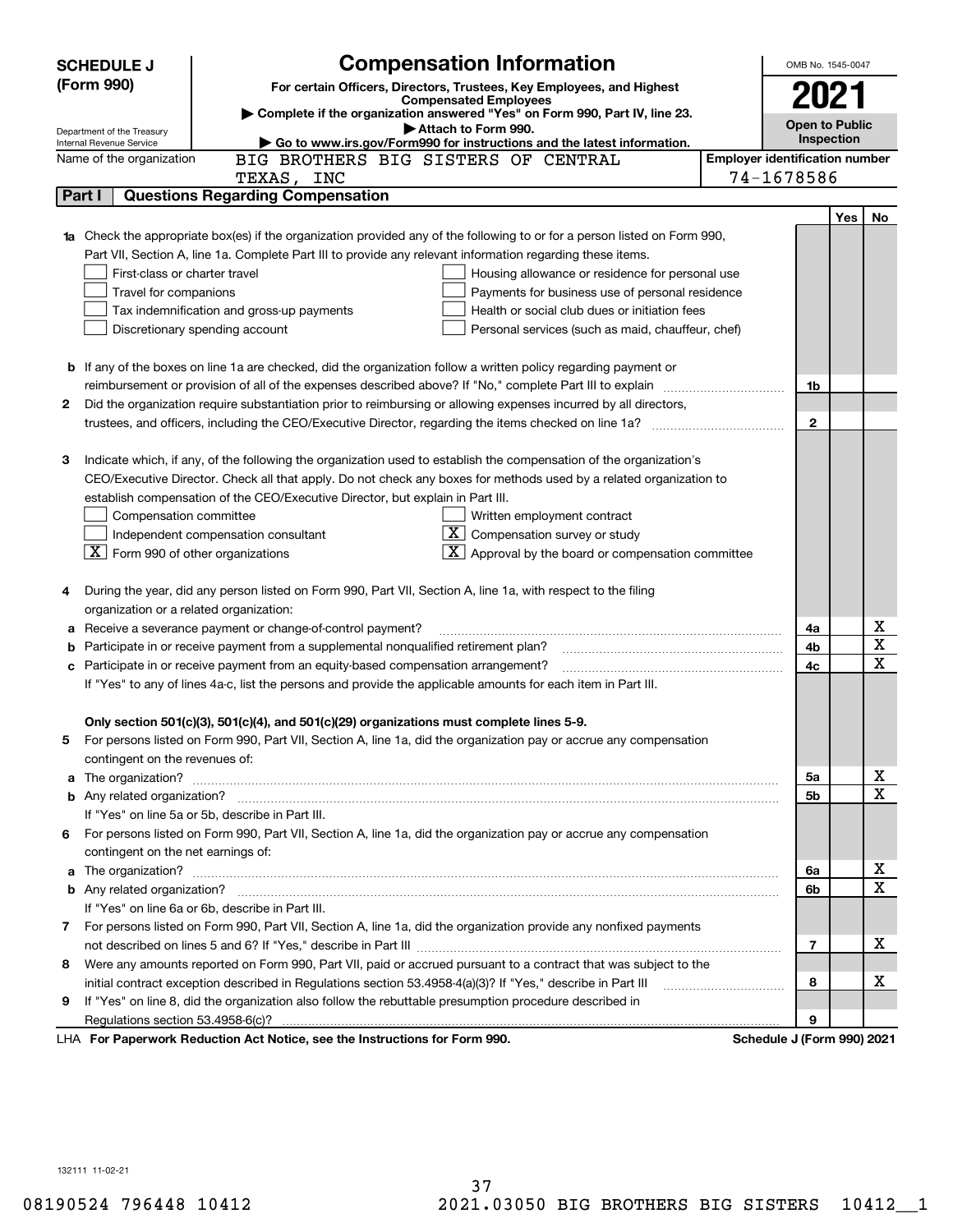TEXAS, INC

74-1678586

**2**

Page Use of Trustees, Key Employees, and Highest Compensated Employees. Use duplicate copies if additional space is needed.<br>Part **II │ Officers, Directors, Trustees, Key Employees, and Highest Compensated Employees.** Use

For each individual whose compensation must be reported on Schedule J, report compensation from the organization on row (i) and from related organizations, described in the instructions, on row (ii). Do not list any individuals that aren't listed on Form 990, Part VII.

**Note:**  The sum of columns (B)(i)-(iii) for each listed individual must equal the total amount of Form 990, Part VII, Section A, line 1a, applicable column (D) and (E) amounts for that individual.

|                                     |                          | compensation                              | (B) Breakdown of W-2 and/or 1099-MISC and/or 1099-NEC | (C) Retirement and<br>other deferred | (D) Nontaxable<br>benefits | (E) Total of columns<br>$(B)(i)-(D)$ | (F) Compensation<br>in column (B)         |
|-------------------------------------|--------------------------|-------------------------------------------|-------------------------------------------------------|--------------------------------------|----------------------------|--------------------------------------|-------------------------------------------|
| (A) Name and Title                  | (i) Base<br>compensation | (ii) Bonus &<br>incentive<br>compensation | (iii) Other<br>reportable<br>compensation             | compensation                         |                            |                                      | reported as deferred<br>on prior Form 990 |
| BRENT FIELDS<br>(1)<br>(i)          | 145, 146.                | $\overline{0}$ .                          | $\overline{0}$ .                                      | $\overline{0}$ .                     | 7,735.                     | 152,881.                             | $\overline{0}$ .                          |
| CEO (UNTIL 12/31/21)<br><u>(ii)</u> | $\overline{0}$ .         | $\overline{0}$ .                          | $\overline{0}$ .                                      | $\overline{0}$ .                     | $\overline{0}$ .           | $\overline{\mathfrak{o}}$ .          | $\overline{0}$ .                          |
| (i)                                 |                          |                                           |                                                       |                                      |                            |                                      |                                           |
| <u>(ii)</u>                         |                          |                                           |                                                       |                                      |                            |                                      |                                           |
| $(\sf{i})$                          |                          |                                           |                                                       |                                      |                            |                                      |                                           |
| <u>(ii)</u>                         |                          |                                           |                                                       |                                      |                            |                                      |                                           |
| $(\sf{i})$                          |                          |                                           |                                                       |                                      |                            |                                      |                                           |
| <u>(ii)</u>                         |                          |                                           |                                                       |                                      |                            |                                      |                                           |
| $(\sf{i})$                          |                          |                                           |                                                       |                                      |                            |                                      |                                           |
| <u>(ii)</u>                         |                          |                                           |                                                       |                                      |                            |                                      |                                           |
| $(\sf{i})$                          |                          |                                           |                                                       |                                      |                            |                                      |                                           |
| <u>(ii)</u>                         |                          |                                           |                                                       |                                      |                            |                                      |                                           |
| $(\sf{i})$                          |                          |                                           |                                                       |                                      |                            |                                      |                                           |
| <u>(ii)</u>                         |                          |                                           |                                                       |                                      |                            |                                      |                                           |
| $(\sf{i})$<br><u>(ii)</u>           |                          |                                           |                                                       |                                      |                            |                                      |                                           |
| $(\sf{i})$                          |                          |                                           |                                                       |                                      |                            |                                      |                                           |
| <u>(ii)</u>                         |                          |                                           |                                                       |                                      |                            |                                      |                                           |
| $(\sf{i})$                          |                          |                                           |                                                       |                                      |                            |                                      |                                           |
| <u>(ii)</u>                         |                          |                                           |                                                       |                                      |                            |                                      |                                           |
| $(\sf{i})$                          |                          |                                           |                                                       |                                      |                            |                                      |                                           |
| <u>(ii)</u>                         |                          |                                           |                                                       |                                      |                            |                                      |                                           |
| $(\sf{i})$                          |                          |                                           |                                                       |                                      |                            |                                      |                                           |
| <u>(ii)</u>                         |                          |                                           |                                                       |                                      |                            |                                      |                                           |
| $(\sf{i})$                          |                          |                                           |                                                       |                                      |                            |                                      |                                           |
| <u>(ii)</u>                         |                          |                                           |                                                       |                                      |                            |                                      |                                           |
| $(\sf{i})$                          |                          |                                           |                                                       |                                      |                            |                                      |                                           |
| <u>(ii)</u>                         |                          |                                           |                                                       |                                      |                            |                                      |                                           |
| $(\sf{i})$                          |                          |                                           |                                                       |                                      |                            |                                      |                                           |
| <u>(ii)</u>                         |                          |                                           |                                                       |                                      |                            |                                      |                                           |
| (i)                                 |                          |                                           |                                                       |                                      |                            |                                      |                                           |
| $\vert$ (ii)                        |                          |                                           |                                                       |                                      |                            |                                      |                                           |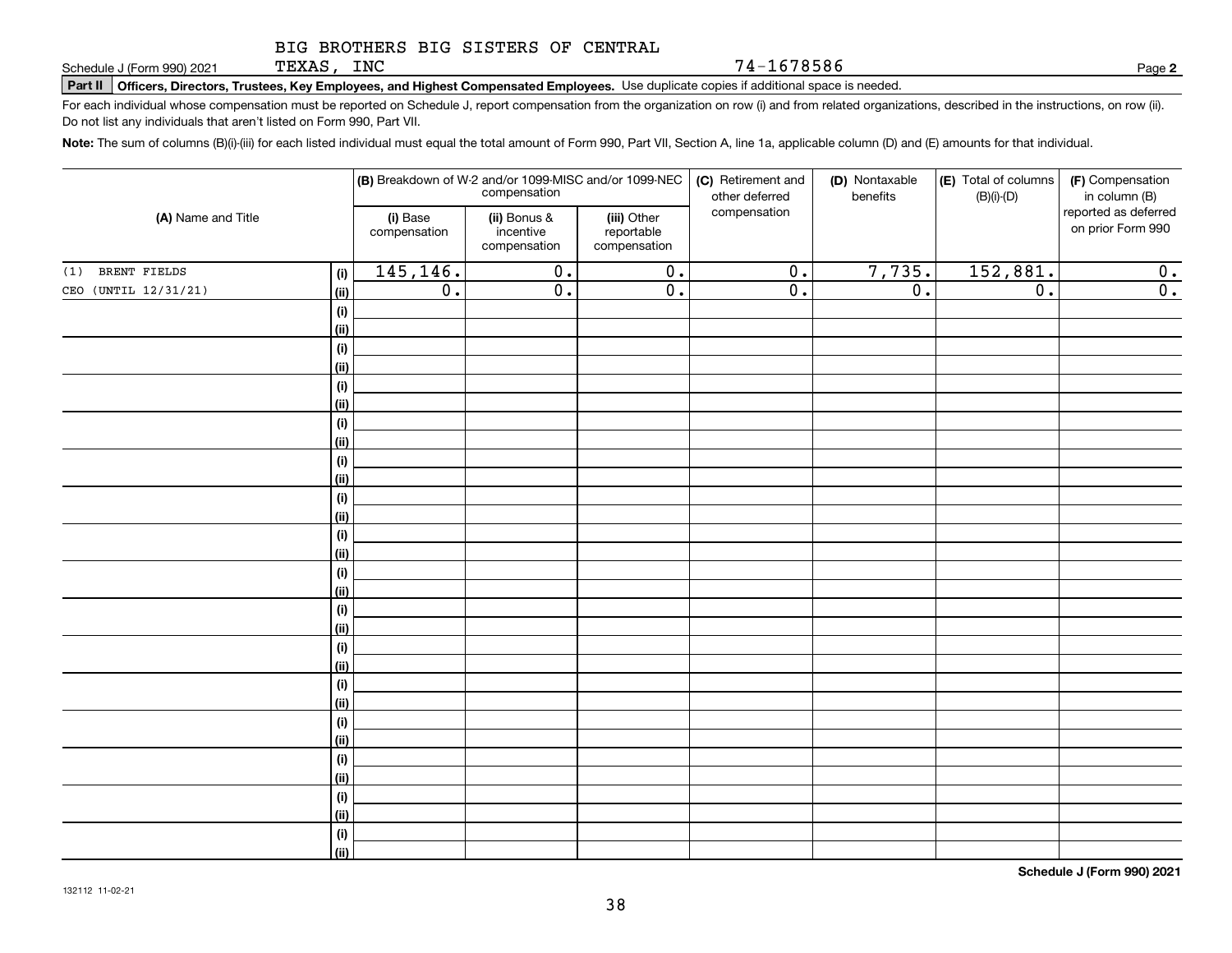| BIG BROTHERS BIG SISTERS OF CENTRAL |  |  |  |  |
|-------------------------------------|--|--|--|--|
|-------------------------------------|--|--|--|--|

**Part III Supplemental Information**

Schedule J (Form 990) 2021 TEXAS, INC<br>Part III Supplemental Information<br>Provide the information, explanation, or descriptions required for Part I, lines 1a, 1b, 3, 4a, 4b, 4c, 5a, 5b, 6a, 6b, 7, and 8, and for Part II. Al

**Schedule J (Form 990) 2021**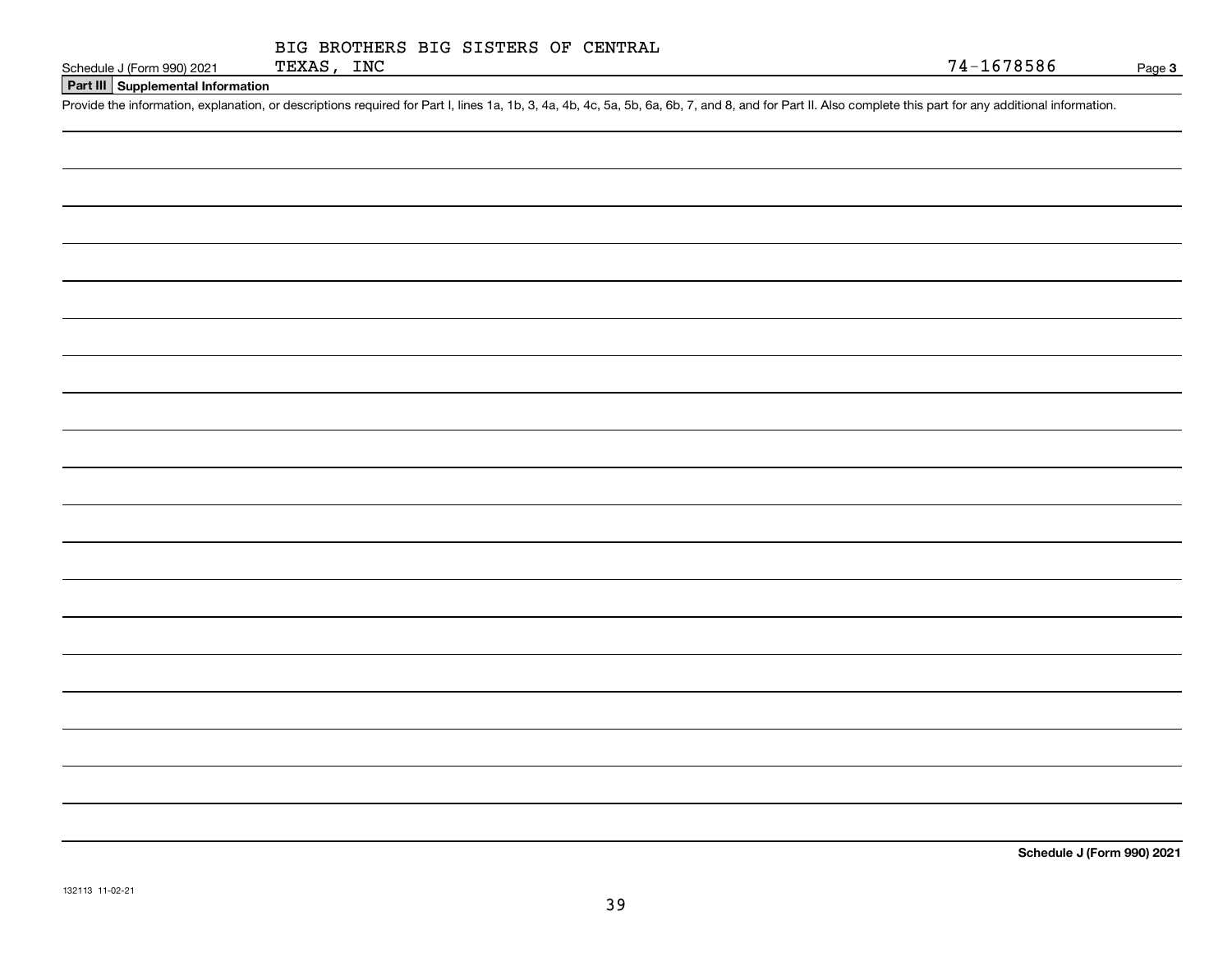|        | (Form 990)                                                   |                                                                                                                                                                                       |                               |                                      |                                                                                                      |             | 2021                                                         |     |    |
|--------|--------------------------------------------------------------|---------------------------------------------------------------------------------------------------------------------------------------------------------------------------------------|-------------------------------|--------------------------------------|------------------------------------------------------------------------------------------------------|-------------|--------------------------------------------------------------|-----|----|
|        | Department of the Treasury<br>Internal Revenue Service       | > Complete if the organizations answered "Yes" on Form 990, Part IV, lines 29 or 30.<br>Attach to Form 990.<br>Go to www.irs.gov/Form990 for instructions and the latest information. |                               |                                      |                                                                                                      |             | <b>Open to Public</b><br>Inspection                          |     |    |
|        | Name of the organization                                     | BIG BROTHERS BIG SISTERS OF CENTRAL                                                                                                                                                   |                               |                                      |                                                                                                      |             | <b>Employer identification number</b>                        |     |    |
|        |                                                              | TEXAS, INC                                                                                                                                                                            |                               |                                      |                                                                                                      |             | 74-1678586                                                   |     |    |
| Part I |                                                              | <b>Types of Property</b>                                                                                                                                                              |                               |                                      |                                                                                                      |             |                                                              |     |    |
|        |                                                              |                                                                                                                                                                                       | (a)<br>Check if<br>applicable | (b)<br>Number of<br>contributions or | (c)<br>Noncash contribution<br>amounts reported on<br>items contributed Form 990, Part VIII, line 1g |             | (d)<br>Method of determining<br>noncash contribution amounts |     |    |
| 1.     |                                                              |                                                                                                                                                                                       |                               |                                      |                                                                                                      |             |                                                              |     |    |
| 2      |                                                              |                                                                                                                                                                                       |                               |                                      |                                                                                                      |             |                                                              |     |    |
| з      |                                                              |                                                                                                                                                                                       |                               |                                      |                                                                                                      |             |                                                              |     |    |
| 4      |                                                              |                                                                                                                                                                                       |                               |                                      |                                                                                                      |             |                                                              |     |    |
| 5      |                                                              | Clothing and household goods                                                                                                                                                          |                               |                                      |                                                                                                      |             |                                                              |     |    |
| 6      |                                                              |                                                                                                                                                                                       |                               |                                      |                                                                                                      |             |                                                              |     |    |
| 7      |                                                              |                                                                                                                                                                                       |                               |                                      |                                                                                                      |             |                                                              |     |    |
| 8      | Intellectual property                                        |                                                                                                                                                                                       |                               |                                      |                                                                                                      |             |                                                              |     |    |
| 9      |                                                              |                                                                                                                                                                                       |                               |                                      |                                                                                                      |             |                                                              |     |    |
| 10     |                                                              | Securities - Closely held stock                                                                                                                                                       |                               |                                      |                                                                                                      |             |                                                              |     |    |
| 11     | Securities - Partnership, LLC, or                            |                                                                                                                                                                                       |                               |                                      |                                                                                                      |             |                                                              |     |    |
|        | trust interests                                              |                                                                                                                                                                                       |                               |                                      |                                                                                                      |             |                                                              |     |    |
| 12     |                                                              |                                                                                                                                                                                       |                               |                                      |                                                                                                      |             |                                                              |     |    |
| 13     | Qualified conservation contribution -<br>Historic structures |                                                                                                                                                                                       |                               |                                      |                                                                                                      |             |                                                              |     |    |
| 14     |                                                              | Qualified conservation contribution - Other                                                                                                                                           |                               |                                      |                                                                                                      |             |                                                              |     |    |
| 15     | Real estate - Residential                                    |                                                                                                                                                                                       |                               |                                      |                                                                                                      |             |                                                              |     |    |
| 16     |                                                              | Real estate - Commercial                                                                                                                                                              |                               |                                      |                                                                                                      |             |                                                              |     |    |
| 17     |                                                              |                                                                                                                                                                                       |                               |                                      |                                                                                                      |             |                                                              |     |    |
| 18     |                                                              |                                                                                                                                                                                       |                               |                                      |                                                                                                      |             |                                                              |     |    |
| 19     |                                                              |                                                                                                                                                                                       |                               |                                      |                                                                                                      |             |                                                              |     |    |
| 20     |                                                              | Drugs and medical supplies                                                                                                                                                            |                               |                                      |                                                                                                      |             |                                                              |     |    |
| 21     |                                                              |                                                                                                                                                                                       |                               |                                      |                                                                                                      |             |                                                              |     |    |
| 22     |                                                              |                                                                                                                                                                                       |                               |                                      |                                                                                                      |             |                                                              |     |    |
| 23     |                                                              |                                                                                                                                                                                       |                               |                                      |                                                                                                      |             |                                                              |     |    |
| 24     | Archeological artifacts                                      |                                                                                                                                                                                       |                               |                                      |                                                                                                      |             |                                                              |     |    |
| 25     |                                                              | Other $\blacktriangleright$ ( AUCTION ITEMS )                                                                                                                                         | X                             | 56                                   |                                                                                                      | 180,586.FMV |                                                              |     |    |
| 26     |                                                              | Other $\triangleright$ (GOODS/GIFT CA)                                                                                                                                                | $\overline{\textbf{x}}$       | $\overline{5}$                       |                                                                                                      | 21,095.FMV  |                                                              |     |    |
| 27     | Other                                                        |                                                                                                                                                                                       |                               |                                      |                                                                                                      |             |                                                              |     |    |
| 28     | Other                                                        |                                                                                                                                                                                       |                               |                                      |                                                                                                      |             |                                                              |     |    |
| 29     |                                                              | Number of Forms 8283 received by the organization during the tax year for contributions<br>for which the organization completed Form 8283, Part V, Donee Acknowledgement              |                               |                                      |                                                                                                      | 29          |                                                              |     |    |
|        |                                                              |                                                                                                                                                                                       |                               |                                      |                                                                                                      |             |                                                              | Yes | No |
|        |                                                              | 30a During the year, did the organization receive by contribution any property reported in Part I, lines 1 through 28, that it                                                        |                               |                                      |                                                                                                      |             |                                                              |     |    |
|        |                                                              | must hold for at least three years from the date of the initial contribution, and which isn't required to be used for                                                                 |                               |                                      |                                                                                                      |             |                                                              |     |    |
|        |                                                              | exempt purposes for the entire holding period?                                                                                                                                        |                               |                                      |                                                                                                      |             | 30a                                                          |     | x  |
|        |                                                              | <b>b</b> If "Yes," describe the arrangement in Part II.                                                                                                                               |                               |                                      |                                                                                                      |             |                                                              |     |    |
| 31     |                                                              | Does the organization have a gift acceptance policy that requires the review of any nonstandard contributions?                                                                        |                               |                                      |                                                                                                      |             | 31                                                           |     | х  |
|        |                                                              | 32a Does the organization hire or use third parties or related organizations to solicit, process, or sell noncash                                                                     |                               |                                      |                                                                                                      |             |                                                              |     |    |
|        | contributions?                                               |                                                                                                                                                                                       |                               |                                      |                                                                                                      |             | 32a                                                          |     | х  |
|        | <b>b</b> If "Yes," describe in Part II.                      |                                                                                                                                                                                       |                               |                                      |                                                                                                      |             |                                                              |     |    |
| 33     |                                                              | If the organization didn't report an amount in column (c) for a type of property for which column (a) is checked,                                                                     |                               |                                      |                                                                                                      |             |                                                              |     |    |
|        | describe in Part II.                                         |                                                                                                                                                                                       |                               |                                      |                                                                                                      |             |                                                              |     |    |

40

**Noncash Contributions**

**For Paperwork Reduction Act Notice, see the Instructions for Form 990. Schedule M (Form 990) 2021** LHA

OMB No. 1545-0047

132141 11-17-21

**SCHEDULE M**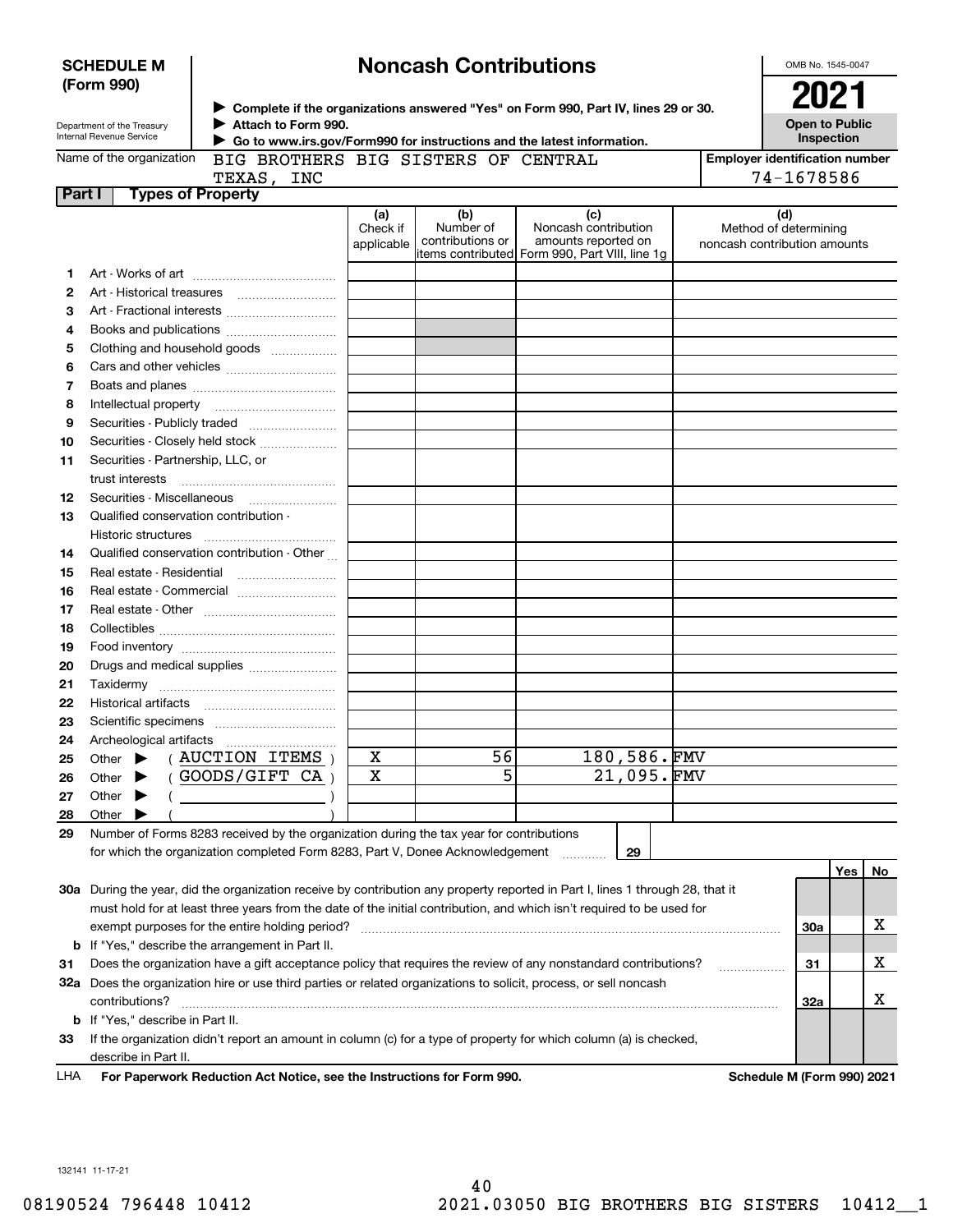|                 |                            |            | BIG BROTHERS BIG SISTERS OF CENTRAL |  |  |                                                                                                                                                                                                                                                                                                                |        |
|-----------------|----------------------------|------------|-------------------------------------|--|--|----------------------------------------------------------------------------------------------------------------------------------------------------------------------------------------------------------------------------------------------------------------------------------------------------------------|--------|
|                 | Schedule M (Form 990) 2021 | TEXAS, INC |                                     |  |  | 74-1678586                                                                                                                                                                                                                                                                                                     | Page 2 |
| Part II         |                            |            |                                     |  |  | Supplemental Information. Provide the information required by Part I, lines 30b, 32b, and 33, and whether the organization<br>is reporting in Part I, column (b), the number of contributions, the number of items received, or a combination of both. Also complete this part for any additional information. |        |
|                 |                            |            |                                     |  |  |                                                                                                                                                                                                                                                                                                                |        |
|                 |                            |            |                                     |  |  |                                                                                                                                                                                                                                                                                                                |        |
|                 |                            |            |                                     |  |  |                                                                                                                                                                                                                                                                                                                |        |
|                 |                            |            |                                     |  |  |                                                                                                                                                                                                                                                                                                                |        |
|                 |                            |            |                                     |  |  |                                                                                                                                                                                                                                                                                                                |        |
|                 |                            |            |                                     |  |  |                                                                                                                                                                                                                                                                                                                |        |
|                 |                            |            |                                     |  |  |                                                                                                                                                                                                                                                                                                                |        |
|                 |                            |            |                                     |  |  |                                                                                                                                                                                                                                                                                                                |        |
|                 |                            |            |                                     |  |  |                                                                                                                                                                                                                                                                                                                |        |
|                 |                            |            |                                     |  |  |                                                                                                                                                                                                                                                                                                                |        |
|                 |                            |            |                                     |  |  |                                                                                                                                                                                                                                                                                                                |        |
|                 |                            |            |                                     |  |  |                                                                                                                                                                                                                                                                                                                |        |
|                 |                            |            |                                     |  |  |                                                                                                                                                                                                                                                                                                                |        |
|                 |                            |            |                                     |  |  |                                                                                                                                                                                                                                                                                                                |        |
|                 |                            |            |                                     |  |  |                                                                                                                                                                                                                                                                                                                |        |
|                 |                            |            |                                     |  |  |                                                                                                                                                                                                                                                                                                                |        |
|                 |                            |            |                                     |  |  |                                                                                                                                                                                                                                                                                                                |        |
|                 |                            |            |                                     |  |  |                                                                                                                                                                                                                                                                                                                |        |
|                 |                            |            |                                     |  |  |                                                                                                                                                                                                                                                                                                                |        |
|                 |                            |            |                                     |  |  |                                                                                                                                                                                                                                                                                                                |        |
|                 |                            |            |                                     |  |  |                                                                                                                                                                                                                                                                                                                |        |
|                 |                            |            |                                     |  |  |                                                                                                                                                                                                                                                                                                                |        |
|                 |                            |            |                                     |  |  |                                                                                                                                                                                                                                                                                                                |        |
|                 |                            |            |                                     |  |  |                                                                                                                                                                                                                                                                                                                |        |
|                 |                            |            |                                     |  |  |                                                                                                                                                                                                                                                                                                                |        |
|                 |                            |            |                                     |  |  |                                                                                                                                                                                                                                                                                                                |        |
|                 |                            |            |                                     |  |  |                                                                                                                                                                                                                                                                                                                |        |
|                 |                            |            |                                     |  |  |                                                                                                                                                                                                                                                                                                                |        |
|                 |                            |            |                                     |  |  |                                                                                                                                                                                                                                                                                                                |        |
|                 |                            |            |                                     |  |  |                                                                                                                                                                                                                                                                                                                |        |
|                 |                            |            |                                     |  |  |                                                                                                                                                                                                                                                                                                                |        |
| 132142 11-17-21 |                            |            |                                     |  |  | Schedule M (Form 990) 2021                                                                                                                                                                                                                                                                                     |        |
|                 |                            |            |                                     |  |  |                                                                                                                                                                                                                                                                                                                |        |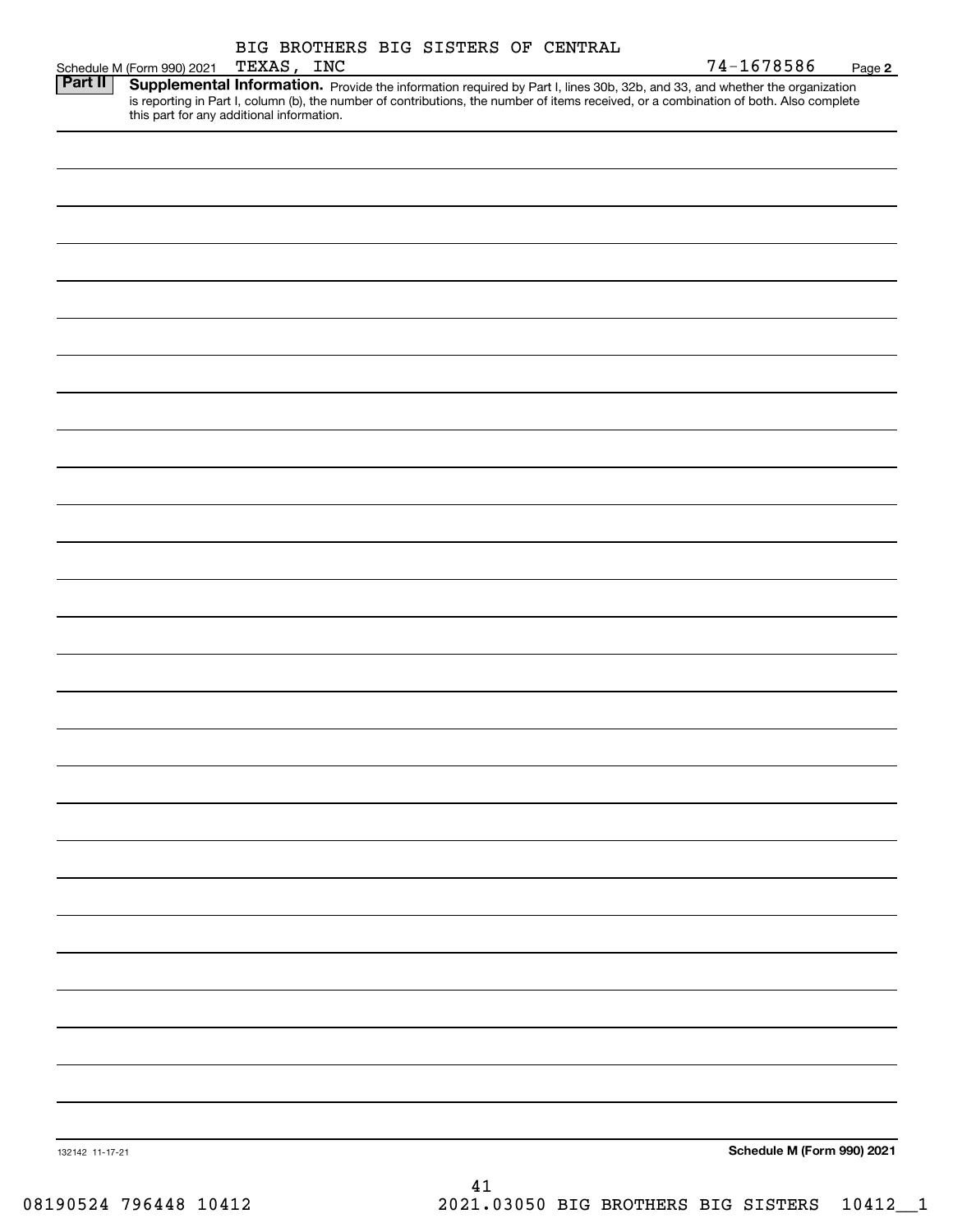Name of the organization

Department of the Treasury Internal Revenue Service



TEXAS, INC 74-1678586

FORM 990, PART I, LINE 1, DESCRIPTION OF ORGANIZATION MISSION:

WITH MEASURABLE IMPACT.

FORM 990, PART VI, SECTION B, LINE 11B:

THE RETURN IS INTERNALLY REVIEWED BY THE FINANCE MANAGER, THEN REVIEWED BY

THE FINANCE AND OPERATIONS COMMITTEE AND FINALLY APPROVED BY THE FULL

EXECUTIVE BOARD. ONCE APPROVED, THE FORM 990 IS FILED.

FORM 990, PART VI, SECTION B, LINE 12C:

ALL OFFICERS, DIRECTORS, KEY EMPLOYEES AND BOARD MEMBERS ARE ASKED ANNUALLY TO DISCLOSE ANY INTEREST WHICH COULD GIVE RISE TO CONFLICTS BY COMPLETING A CONFLICT OF INTEREST FORM, WHICH OUTLINES THE ORGANIZATION'S FULL CONFLICT OF INTEREST POLICY.

FORM 990, PART VI, SECTION B, LINE 15:

THE BOARD USES COMPARATIVE COMPENSATION INFORMATION FROM THE NATIONAL BBBS ORGANIZATION, NATIONAL AND STATE SALARY SURVEYS AND THEIR KNOWLEDGE OF THE LOCAL NONPROFIT JOB MARKET TO REVIEW AND SET THE CEO'S SALARY RANGE. DATA IS REVIEWED BY BUDGET SIZE, ORGANIZATION SIZE AND FIELD OF WORK.

THE CEO, IN CONSULTATION WITH THE BOARD, USES COMPARATIVE COMPENSATION DATA FROM OTHER BBBS AFFILIATES, NATIONAL SURVEYS AND LOCAL NON-PROFIT SOURCES IN DETERMINING SALARY RANGES FOR KEY EMPLOYEES.

FORM 990, PART VI, SECTION C, LINE 19:

132211 11-11-21 LHA For Paperwork Reduction Act Notice, see the Instructions for Form 990 or 990-EZ. Schedule O (Form 990) 2021 THE ORGANIZATION'S FORM 990 AND OTHER FINANCIAL AND GOVERNING DOCUMENTS ARE

42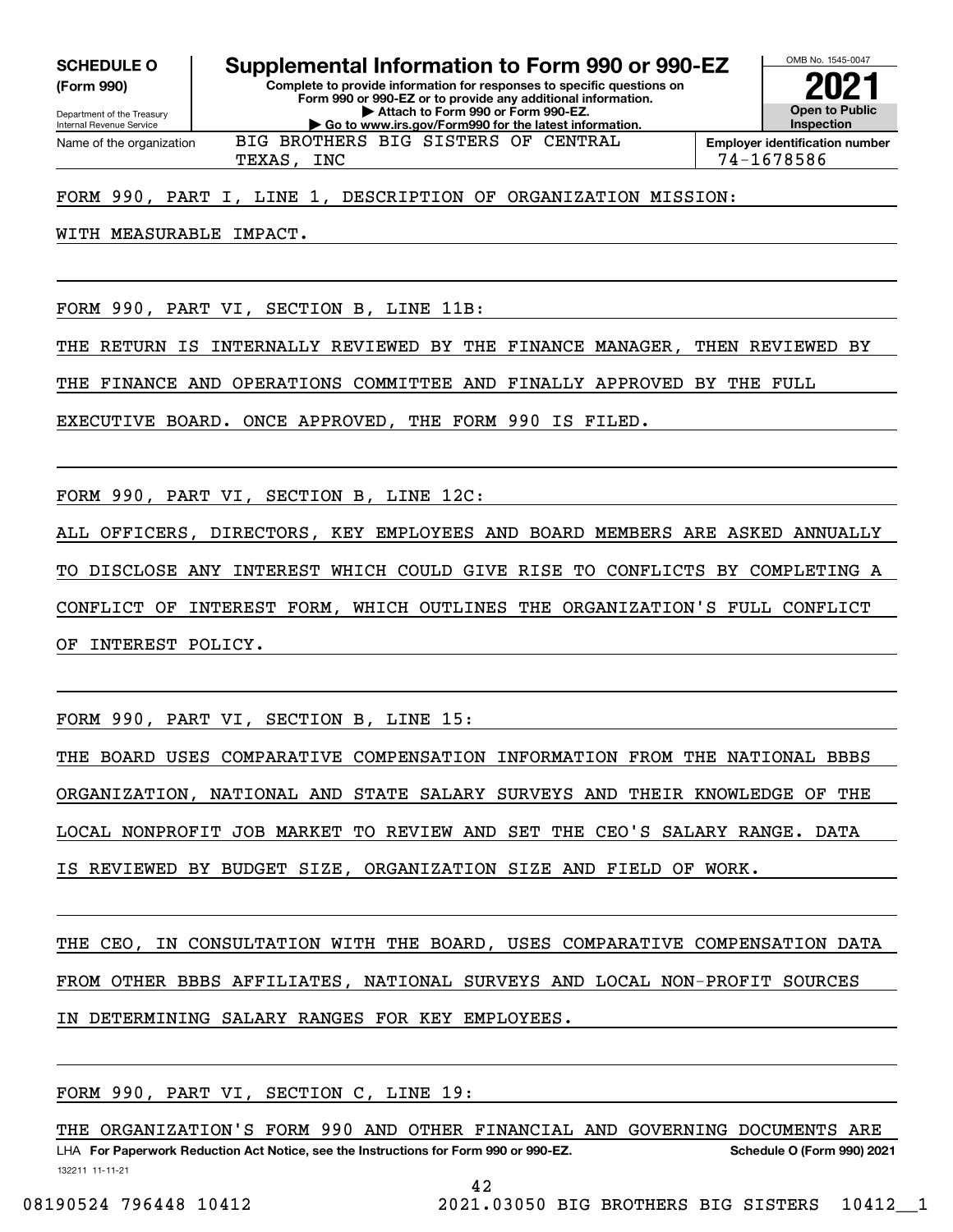| Schedule O (Form 990) 2021<br>Name of the organization<br>TEXAS, INC                                  | BIG BROTHERS BIG SISTERS OF CENTRAL       | Page 2<br><b>Employer identification number</b><br>74-1678586 |
|-------------------------------------------------------------------------------------------------------|-------------------------------------------|---------------------------------------------------------------|
| AVAILABLE TO THE PUBLIC THROUGH ITS WEBSITE AND UPON REQUEST.                                         |                                           |                                                               |
|                                                                                                       |                                           |                                                               |
| FORM 990, PART XII, LINE 2C:<br>THE ORGANIZATION'S OVERSIGHT PROCESS AND ITS PROCESS FOR SELECTION OF |                                           |                                                               |
| AN INDEPENDENT ACCOUNTANT DID NOT CHANGE DURING THE YEAR.                                             |                                           |                                                               |
|                                                                                                       |                                           |                                                               |
|                                                                                                       |                                           |                                                               |
|                                                                                                       |                                           |                                                               |
|                                                                                                       |                                           |                                                               |
|                                                                                                       |                                           |                                                               |
|                                                                                                       |                                           |                                                               |
|                                                                                                       |                                           |                                                               |
|                                                                                                       |                                           |                                                               |
|                                                                                                       |                                           |                                                               |
|                                                                                                       |                                           |                                                               |
|                                                                                                       |                                           |                                                               |
|                                                                                                       |                                           |                                                               |
|                                                                                                       |                                           |                                                               |
|                                                                                                       |                                           |                                                               |
|                                                                                                       |                                           |                                                               |
|                                                                                                       |                                           |                                                               |
|                                                                                                       |                                           |                                                               |
|                                                                                                       |                                           |                                                               |
|                                                                                                       |                                           |                                                               |
| 132212 11-11-21<br>08190524 796448 10412                                                              | 43<br>2021.03050 BIG BROTHERS BIG SISTERS | Schedule O (Form 990) 2021<br>$10412\_1$                      |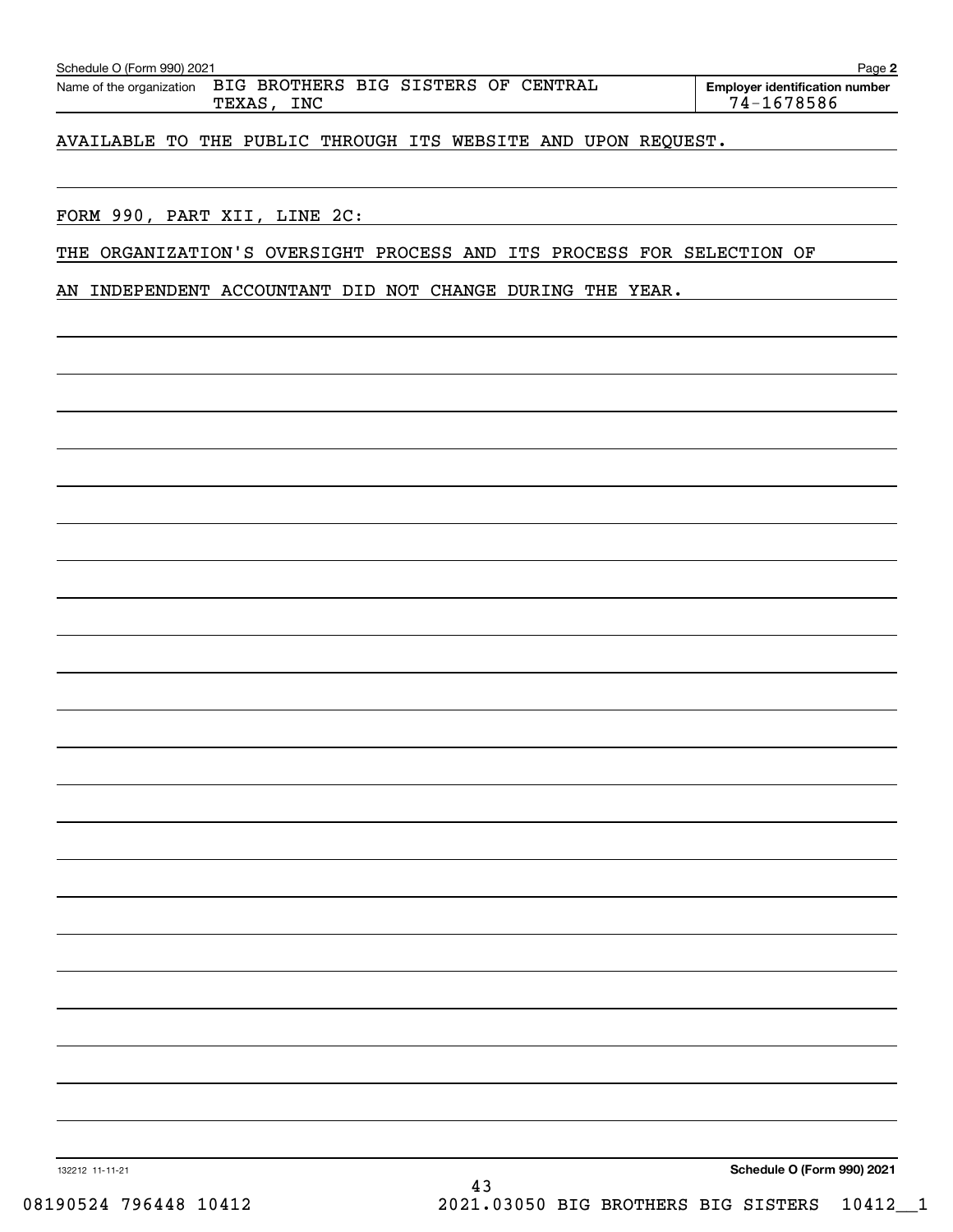| <b>SCHEDULE R</b>                                               |                                                                                                                                                                                                                    | <b>Related Organizations and Unrelated Partnerships</b>                                                                        |                                              |              |                                 |                    | OMB No. 1545-0047                                   |                             |  |  |
|-----------------------------------------------------------------|--------------------------------------------------------------------------------------------------------------------------------------------------------------------------------------------------------------------|--------------------------------------------------------------------------------------------------------------------------------|----------------------------------------------|--------------|---------------------------------|--------------------|-----------------------------------------------------|-----------------------------|--|--|
| (Form 990)                                                      |                                                                                                                                                                                                                    | Complete if the organization answered "Yes" on Form 990, Part IV, line 33, 34, 35b, 36, or 37.                                 |                                              |              |                                 |                    | 2021                                                |                             |  |  |
| Department of the Treasury<br>Internal Revenue Service          |                                                                                                                                                                                                                    |                                                                                                                                | Attach to Form 990.                          |              |                                 |                    | <b>Open to Public</b>                               |                             |  |  |
| Name of the organization                                        |                                                                                                                                                                                                                    | $\triangleright$ Go to www.irs.gov/Form990 for instructions and the latest information.<br>BIG BROTHERS BIG SISTERS OF CENTRAL |                                              |              |                                 |                    | Inspection<br><b>Employer identification number</b> |                             |  |  |
|                                                                 | TEXAS, INC                                                                                                                                                                                                         |                                                                                                                                |                                              |              |                                 |                    | 74-1678586                                          |                             |  |  |
| Part I                                                          | Identification of Disregarded Entities. Complete if the organization answered "Yes" on Form 990, Part IV, line 33.                                                                                                 |                                                                                                                                |                                              |              |                                 |                    |                                                     |                             |  |  |
|                                                                 | (a)                                                                                                                                                                                                                | (b)                                                                                                                            | (c)                                          | (d)          | (e)                             |                    | (f)                                                 |                             |  |  |
| Name, address, and EIN (if applicable)<br>of disregarded entity |                                                                                                                                                                                                                    | Primary activity                                                                                                               | Legal domicile (state or<br>foreign country) | Total income | End-of-year assets              |                    | Direct controlling<br>entity                        |                             |  |  |
|                                                                 |                                                                                                                                                                                                                    |                                                                                                                                |                                              |              |                                 |                    |                                                     |                             |  |  |
|                                                                 |                                                                                                                                                                                                                    |                                                                                                                                |                                              |              |                                 |                    |                                                     |                             |  |  |
|                                                                 |                                                                                                                                                                                                                    |                                                                                                                                |                                              |              |                                 |                    |                                                     |                             |  |  |
|                                                                 |                                                                                                                                                                                                                    |                                                                                                                                |                                              |              |                                 |                    |                                                     |                             |  |  |
|                                                                 |                                                                                                                                                                                                                    |                                                                                                                                |                                              |              |                                 |                    |                                                     |                             |  |  |
| Part II                                                         | Identification of Related Tax-Exempt Organizations. Complete if the organization answered "Yes" on Form 990, Part IV, line 34, because it had one or more related tax-exempt<br>organizations during the tax year. |                                                                                                                                |                                              |              |                                 |                    |                                                     |                             |  |  |
|                                                                 | (a)                                                                                                                                                                                                                | (b)                                                                                                                            | (c)                                          | (d)          | (e)                             | (f)                |                                                     | $(g)$<br>Section 512(b)(13) |  |  |
|                                                                 | Name, address, and EIN                                                                                                                                                                                             | Primary activity                                                                                                               | Legal domicile (state or                     | Exempt Code  | Public charity                  | Direct controlling |                                                     | controlled                  |  |  |
|                                                                 | of related organization                                                                                                                                                                                            |                                                                                                                                | foreign country)                             | section      | status (if section<br>501(c)(3) | entity             |                                                     | entity?                     |  |  |
|                                                                 |                                                                                                                                                                                                                    | TO SUPPORT BIG BROTHERS                                                                                                        |                                              |              |                                 |                    | Yes                                                 | No                          |  |  |
|                                                                 | FOUNDATION FOR BBBS OF CENTRAL TEXAS -                                                                                                                                                                             | BIG SISTERS OF CENTRAL                                                                                                         |                                              |              |                                 |                    |                                                     |                             |  |  |
|                                                                 | 31-1746586, PO BOX 4555, AUSTIN, TX 78765                                                                                                                                                                          | TEXAS                                                                                                                          | TEXAS                                        | 501(C)(3)    | LINE 12A, I                     |                    |                                                     | X                           |  |  |
|                                                                 |                                                                                                                                                                                                                    |                                                                                                                                |                                              |              |                                 |                    |                                                     |                             |  |  |
|                                                                 |                                                                                                                                                                                                                    |                                                                                                                                |                                              |              |                                 |                    |                                                     |                             |  |  |
|                                                                 |                                                                                                                                                                                                                    |                                                                                                                                |                                              |              |                                 |                    |                                                     |                             |  |  |
|                                                                 |                                                                                                                                                                                                                    |                                                                                                                                |                                              |              |                                 |                    |                                                     |                             |  |  |
|                                                                 |                                                                                                                                                                                                                    |                                                                                                                                |                                              |              |                                 |                    |                                                     |                             |  |  |
|                                                                 |                                                                                                                                                                                                                    |                                                                                                                                |                                              |              |                                 |                    |                                                     |                             |  |  |
|                                                                 |                                                                                                                                                                                                                    |                                                                                                                                |                                              |              |                                 |                    |                                                     |                             |  |  |
|                                                                 | For Paperwork Reduction Act Notice, see the Instructions for Form 990.                                                                                                                                             |                                                                                                                                |                                              |              |                                 |                    | Schedule R (Form 990) 2021                          |                             |  |  |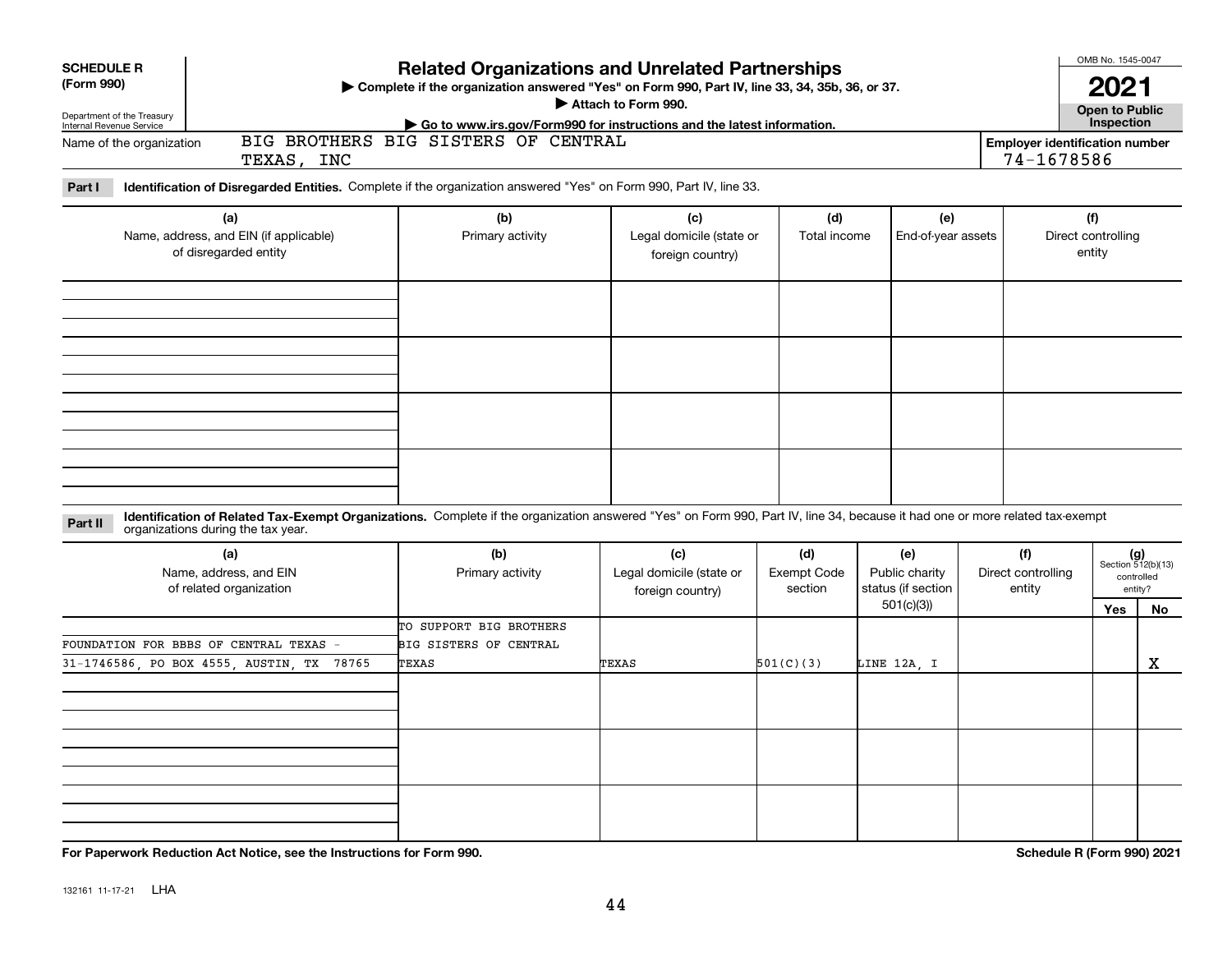Schedule R (Form 990) 2021 FEXAS, INC  $74-1678586$ TEXAS, INC

#### **2**

**Identification of Related Organizations Taxable as a Partnership.** Complete if the organization answered "Yes" on Form 990, Part IV, line 34, because it had one or more related **Part III** organizations treated as a partnership during the tax year.

| (a)                                               | (b)              | (c)                  | (d)                          | (e)                                                                 | (f)            | (g)                   |         | (h)              | (i)                                      | (i) | (k)                                                     |
|---------------------------------------------------|------------------|----------------------|------------------------------|---------------------------------------------------------------------|----------------|-----------------------|---------|------------------|------------------------------------------|-----|---------------------------------------------------------|
| Name, address, and EIN<br>of related organization | Primary activity | Legal<br>domicile    | Direct controlling<br>entity | Predominant income                                                  | Share of total | Share of              |         | Disproportionate | Code V-UBI<br>amount in box              |     | General or Percentage<br>managing ownership<br>partner? |
|                                                   |                  | (state or<br>foreign |                              | related, unrelated,<br>excluded from tax under<br>sections 512-514) | income         | end-of-year<br>assets |         | allocations?     |                                          |     |                                                         |
|                                                   |                  | country)             |                              |                                                                     |                |                       | Yes $ $ | No               | 20 of Schedule<br>K-1 (Form 1065) Yes No |     |                                                         |
|                                                   |                  |                      |                              |                                                                     |                |                       |         |                  |                                          |     |                                                         |
|                                                   |                  |                      |                              |                                                                     |                |                       |         |                  |                                          |     |                                                         |
|                                                   |                  |                      |                              |                                                                     |                |                       |         |                  |                                          |     |                                                         |
|                                                   |                  |                      |                              |                                                                     |                |                       |         |                  |                                          |     |                                                         |
|                                                   |                  |                      |                              |                                                                     |                |                       |         |                  |                                          |     |                                                         |
|                                                   |                  |                      |                              |                                                                     |                |                       |         |                  |                                          |     |                                                         |
|                                                   |                  |                      |                              |                                                                     |                |                       |         |                  |                                          |     |                                                         |
|                                                   |                  |                      |                              |                                                                     |                |                       |         |                  |                                          |     |                                                         |
|                                                   |                  |                      |                              |                                                                     |                |                       |         |                  |                                          |     |                                                         |
|                                                   |                  |                      |                              |                                                                     |                |                       |         |                  |                                          |     |                                                         |
|                                                   |                  |                      |                              |                                                                     |                |                       |         |                  |                                          |     |                                                         |
|                                                   |                  |                      |                              |                                                                     |                |                       |         |                  |                                          |     |                                                         |
|                                                   |                  |                      |                              |                                                                     |                |                       |         |                  |                                          |     |                                                         |
|                                                   |                  |                      |                              |                                                                     |                |                       |         |                  |                                          |     |                                                         |
|                                                   |                  |                      |                              |                                                                     |                |                       |         |                  |                                          |     |                                                         |
|                                                   |                  |                      |                              |                                                                     |                |                       |         |                  |                                          |     |                                                         |
|                                                   |                  |                      |                              |                                                                     |                |                       |         |                  |                                          |     |                                                         |

**Identification of Related Organizations Taxable as a Corporation or Trust.** Complete if the organization answered "Yes" on Form 990, Part IV, line 34, because it had one or more related **Part IV** organizations treated as a corporation or trust during the tax year.

| (a)<br>Name, address, and EIN<br>of related organization | (b)<br>Primary activity | (c)<br>Legal domicile<br>(state or<br>foreign | (d)<br>Direct controlling<br>entity | (e)<br>Type of entity<br>(C corp, S corp,<br>or trust) | (f)<br>Share of total<br>income | (g)<br>Share of<br>end-of-year<br>assets | (h)<br>Percentage<br>ownership | $\begin{array}{c} \textbf{(i)}\\ \text{Section}\\ 512 \text{(b)} \text{(13)}\\ \text{controlled}\\ \text{entity?} \end{array}$ |
|----------------------------------------------------------|-------------------------|-----------------------------------------------|-------------------------------------|--------------------------------------------------------|---------------------------------|------------------------------------------|--------------------------------|--------------------------------------------------------------------------------------------------------------------------------|
|                                                          |                         | country)                                      |                                     |                                                        |                                 |                                          |                                | Yes No                                                                                                                         |
|                                                          |                         |                                               |                                     |                                                        |                                 |                                          |                                |                                                                                                                                |
|                                                          |                         |                                               |                                     |                                                        |                                 |                                          |                                |                                                                                                                                |
|                                                          |                         |                                               |                                     |                                                        |                                 |                                          |                                |                                                                                                                                |
|                                                          |                         |                                               |                                     |                                                        |                                 |                                          |                                |                                                                                                                                |
|                                                          |                         |                                               |                                     |                                                        |                                 |                                          |                                |                                                                                                                                |
|                                                          |                         |                                               |                                     |                                                        |                                 |                                          |                                |                                                                                                                                |
|                                                          |                         |                                               |                                     |                                                        |                                 |                                          |                                |                                                                                                                                |
|                                                          |                         |                                               |                                     |                                                        |                                 |                                          |                                |                                                                                                                                |
|                                                          |                         |                                               |                                     |                                                        |                                 |                                          |                                |                                                                                                                                |
|                                                          |                         |                                               |                                     |                                                        |                                 |                                          |                                |                                                                                                                                |
|                                                          |                         |                                               |                                     |                                                        |                                 |                                          |                                |                                                                                                                                |
|                                                          |                         |                                               |                                     |                                                        |                                 |                                          |                                |                                                                                                                                |
|                                                          |                         |                                               |                                     |                                                        |                                 |                                          |                                |                                                                                                                                |
|                                                          |                         |                                               |                                     |                                                        |                                 |                                          |                                |                                                                                                                                |
|                                                          |                         |                                               |                                     |                                                        |                                 |                                          |                                |                                                                                                                                |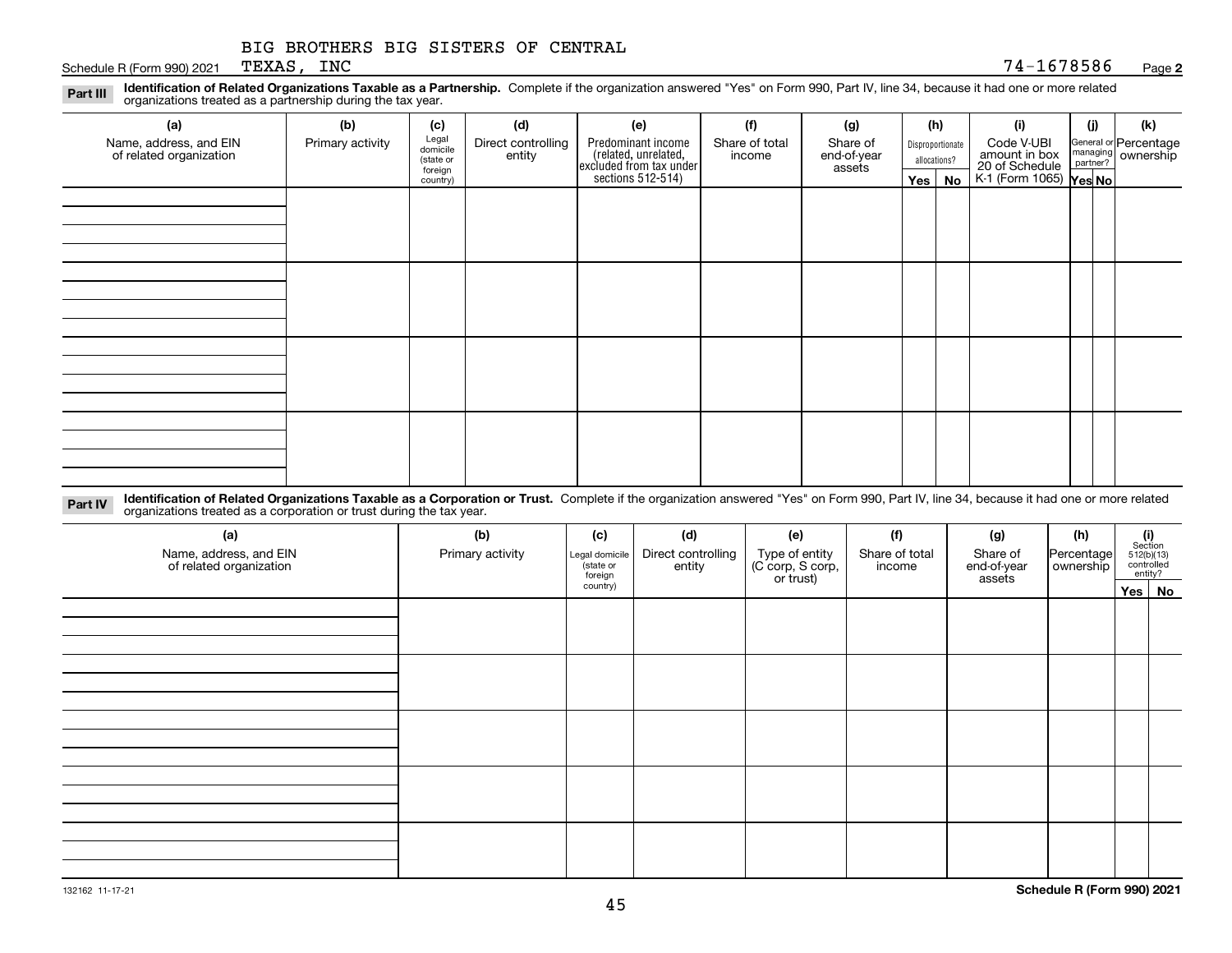| TEXAS<br>----<br>---------<br>TNC.<br>۵.<br>ᆫᇰ<br>.<br>. అలె) 2021<br>Schedule<br>ס ס כ ס<br>n<br>، (Form<br>- v | Page |  |
|------------------------------------------------------------------------------------------------------------------|------|--|
|------------------------------------------------------------------------------------------------------------------|------|--|

**Part V** T**ransactions With Related Organizations.** Complete if the organization answered "Yes" on Form 990, Part IV, line 34, 35b, or 36.

| Note: Complete line 1 if any entity is listed in Parts II, III, or IV of this schedule.                                                                                                                                        |                 | Yes | No                      |
|--------------------------------------------------------------------------------------------------------------------------------------------------------------------------------------------------------------------------------|-----------------|-----|-------------------------|
| During the tax year, did the organization engage in any of the following transactions with one or more related organizations listed in Parts II-IV?                                                                            |                 |     |                         |
|                                                                                                                                                                                                                                | 1a              |     | $\mathbf X$             |
| b Gift, grant, or capital contribution to related organization(s) mature and contained and contribution to related organization(s) matures are contained and contribution to related organization(s) matures are contained and | 1 <sub>b</sub>  |     | X                       |
|                                                                                                                                                                                                                                | 1c              | X   |                         |
| d Loans or loan guarantees to or for related organization(s) mature material content to consume the content of the content of the content of the content of the content of the content of the content of the content of the co | 1 <sub>d</sub>  |     | X                       |
|                                                                                                                                                                                                                                | 1e              |     | X                       |
|                                                                                                                                                                                                                                |                 |     |                         |
|                                                                                                                                                                                                                                | 1f              |     | х                       |
| g Sale of assets to related organization(s) www.assettion.com/www.assettion.com/www.assettion.com/www.assettion.com/www.assettion.com/www.assettion.com/www.assettion.com/www.assettion.com/www.assettion.com/www.assettion.co | 1g              |     | $\mathbf X$             |
| h Purchase of assets from related organization(s) manufactured and content to content the content of assets from related organization(s)                                                                                       | 1h              |     | $\mathbf X$             |
|                                                                                                                                                                                                                                | 1i.             |     | $\mathbf X$             |
| Lease of facilities, equipment, or other assets to related organization(s) [11] manufactured manufactured manufactured manufactured manufactured manufactured manufactured manufactured manufactured manufactured manufactured | 11              |     | X                       |
|                                                                                                                                                                                                                                |                 |     |                         |
|                                                                                                                                                                                                                                | 1k              |     | х                       |
| Performance of services or membership or fundraising solicitations for related organization(s) [11] manufaction(s) and accordination in the service of services or membership or fundraising solicitations for related organiz | 11              |     | $\mathbf X$             |
| m Performance of services or membership or fundraising solicitations by related organization(s)                                                                                                                                | 1 <sub>m</sub>  |     | $\overline{\mathbf{x}}$ |
|                                                                                                                                                                                                                                | 1n              | X   |                         |
| <b>o</b> Sharing of paid employees with related organization(s)                                                                                                                                                                | 10 <sub>o</sub> | х   |                         |
|                                                                                                                                                                                                                                |                 |     |                         |
| p Reimbursement paid to related organization(s) for expenses [1111] and the content of the content of the content of the content of the content of the content of the content of the content of the content of the content of  | 1p.             |     | X                       |
|                                                                                                                                                                                                                                | 1q              | X   |                         |
|                                                                                                                                                                                                                                |                 |     |                         |
| r Other transfer of cash or property to related organization(s)                                                                                                                                                                | 1r              |     | х                       |
|                                                                                                                                                                                                                                | 1s              |     | $\overline{\mathbf{x}}$ |
| 2 If the answer to any of the above is "Yes," see the instructions for information on who must complete this line, including covered relationships and transaction thresholds.                                                 |                 |     |                         |

**(a) (b) (c) (d) (1)**FOUNDATION FOR BBBS OF CENTRAL TEXAS C 50,000. **(2) (3) (4)(5)(6)**Name of related organization  $\vert$  Transaction type (a-s) Amount involved | Method of determining amount involved  $50,000.$  FMV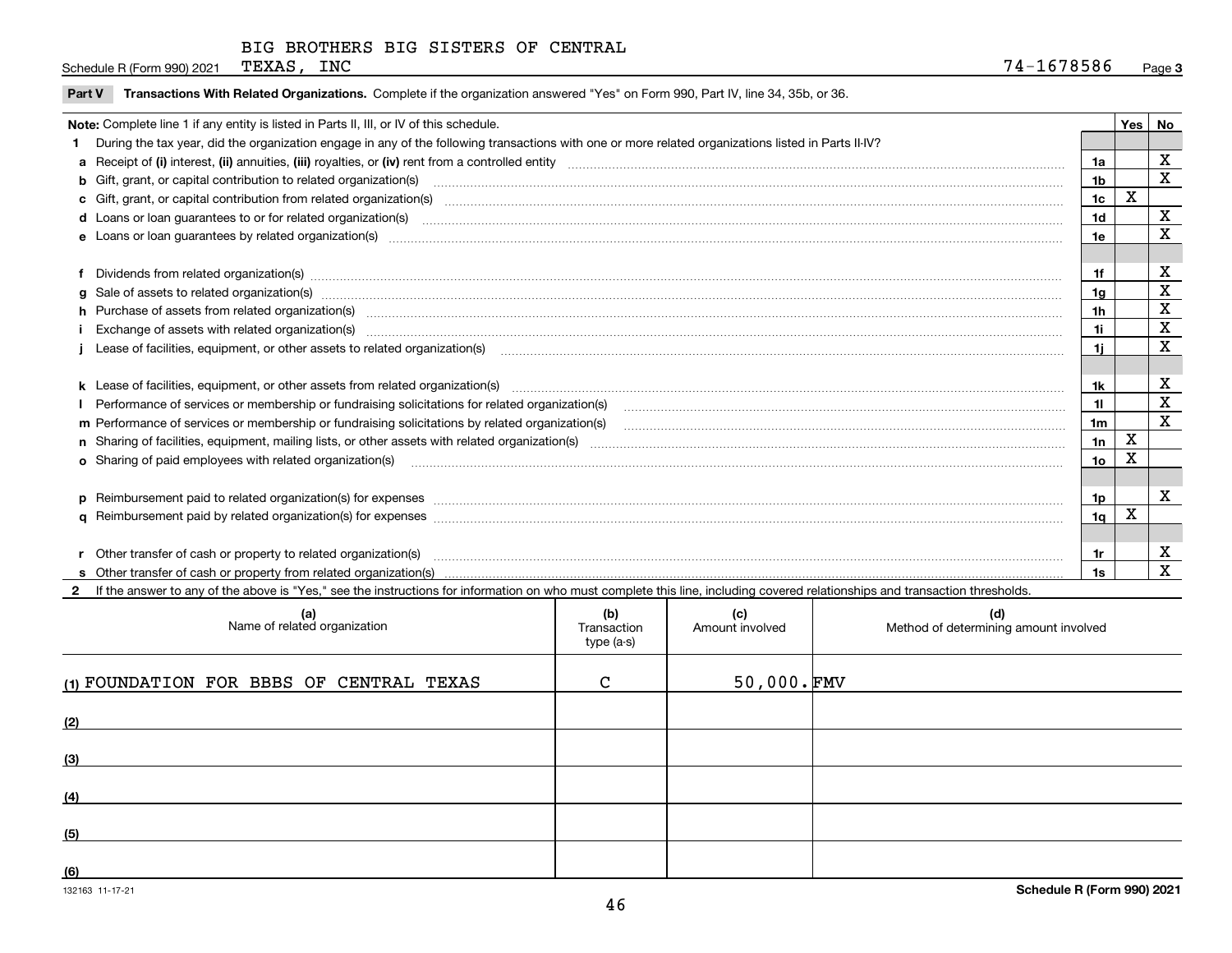Schedule R (Form 990) 2021  $TEXAS$ ,  $INC$ TEXAS, INC

**Part VI Unrelated Organizations Taxable as a Partnership. Complete if the organization answered "Yes" on Form 990, Part IV, line 37.** 

Provide the following information for each entity taxed as a partnership through which the organization conducted more than five percent of its activities (measured by total assets or gross revenue) that was not a related organization. See instructions regarding exclusion for certain investment partnerships.

| - - - - -<br>(a)<br>Name, address, and EIN<br>of entity | − ອ−<br>(b)<br>Primary activity | (c)<br>Legal domicile<br>(state or foreign<br>country) | (d)<br>Predominant income<br>(related, unrelated,<br>excluded from tax under<br>sections 512-514) | $\begin{array}{c} \textbf{(e)}\\ \text{Area all} \\ \text{partners sec.}\\ 501(c)(3) \\ \text{orgs.?} \end{array}$<br>Yes No | (f)<br>Share of<br>total<br>income | (g)<br>Share of<br>end-of-year<br>assets | (h)<br>Dispropor-<br>tionate<br>allocations?<br>Yes No | (i)<br>Code V-UBI<br>amount in box 20 managing<br>of Schedule K-1<br>(Form 1065)<br>$\overline{Yes}$ No | (i)<br>Yes No | (k) |
|---------------------------------------------------------|---------------------------------|--------------------------------------------------------|---------------------------------------------------------------------------------------------------|------------------------------------------------------------------------------------------------------------------------------|------------------------------------|------------------------------------------|--------------------------------------------------------|---------------------------------------------------------------------------------------------------------|---------------|-----|
|                                                         |                                 |                                                        |                                                                                                   |                                                                                                                              |                                    |                                          |                                                        |                                                                                                         |               |     |
|                                                         |                                 |                                                        |                                                                                                   |                                                                                                                              |                                    |                                          |                                                        |                                                                                                         |               |     |
|                                                         |                                 |                                                        |                                                                                                   |                                                                                                                              |                                    |                                          |                                                        |                                                                                                         |               |     |
|                                                         |                                 |                                                        |                                                                                                   |                                                                                                                              |                                    |                                          |                                                        |                                                                                                         |               |     |
|                                                         |                                 |                                                        |                                                                                                   |                                                                                                                              |                                    |                                          |                                                        |                                                                                                         |               |     |
|                                                         |                                 |                                                        |                                                                                                   |                                                                                                                              |                                    |                                          |                                                        |                                                                                                         |               |     |
|                                                         |                                 |                                                        |                                                                                                   |                                                                                                                              |                                    |                                          |                                                        |                                                                                                         |               |     |
|                                                         |                                 |                                                        |                                                                                                   |                                                                                                                              |                                    |                                          |                                                        |                                                                                                         |               |     |

**Schedule R (Form 990) 2021**